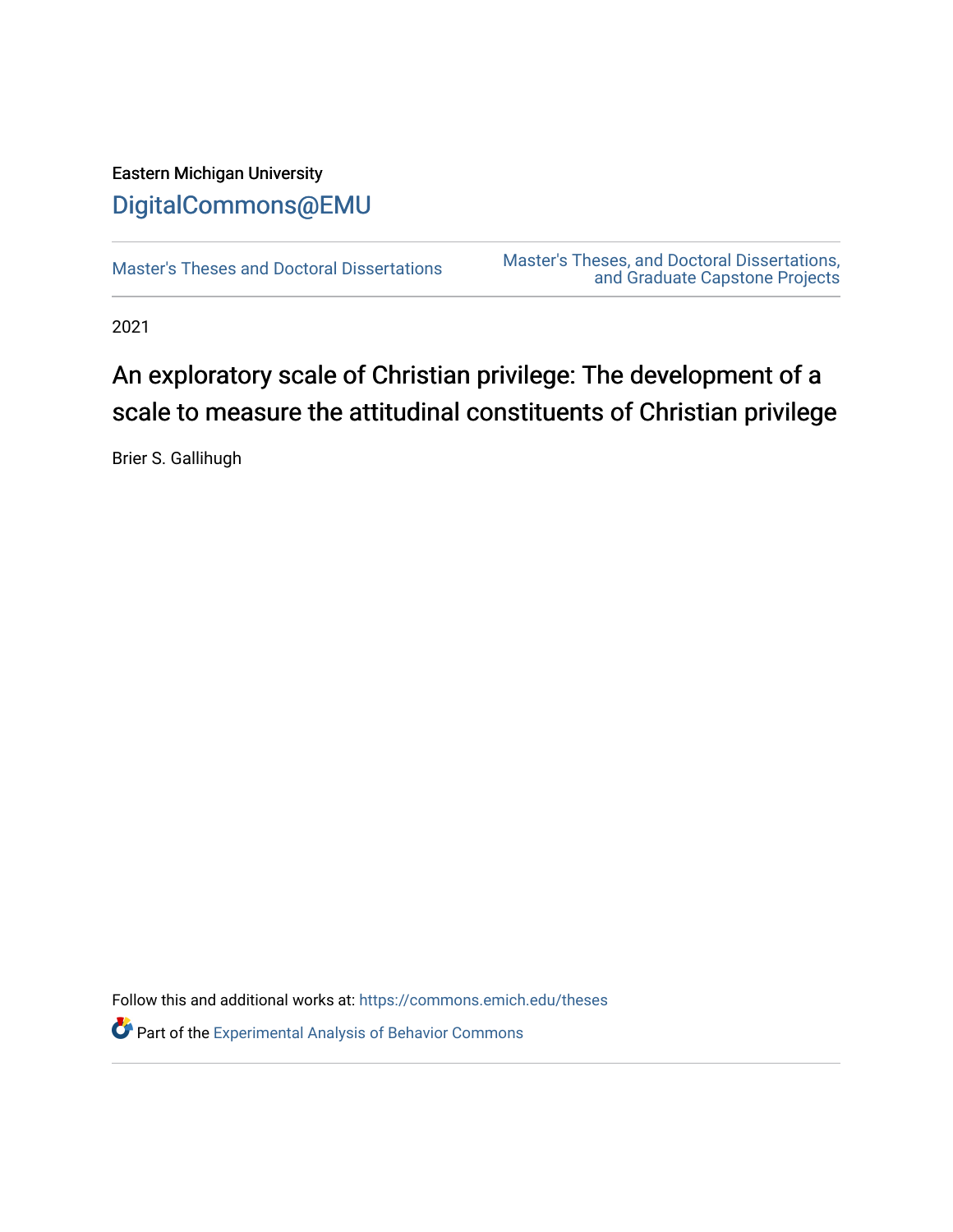#### AN EXPLORATORY SCALE OF CHRISTIAN PRIVILEGE i

## An Exploratory Scale of Christian Privilege: The Development of a Scale to Measure the Attitudinal Constituents of Christian Privilege

by Brier S. Gallihugh

Thesis

Submitted to the Department of Psychology Eastern Michigan University in partial fulfillment of the requirements

for the degree of

#### MASTER OF SCIENCE

in

General Experimental Psychology

Thesis Committee: Stephen Jefferson, Ph.D., Chair Rusty McIntyre, Ph.D. Angela Staples, Ph.D.

> May 13, 2021 Ypsilanti, Michigan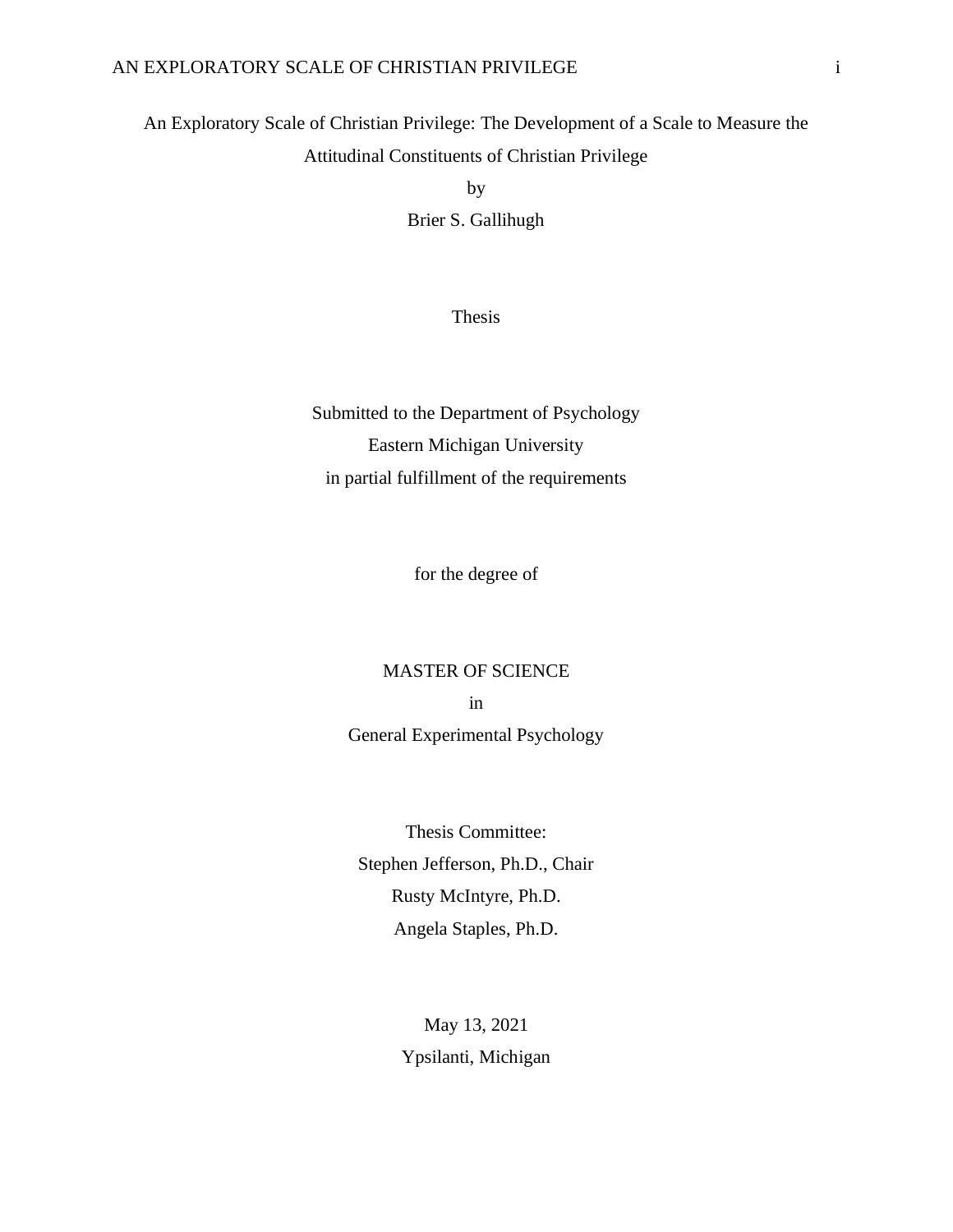#### Dedication

<span id="page-2-0"></span>I want to dedicate this work to my wife, Chantelle. Your support of me during this process, and your encouragement for me to follow my graduate education goals is greatly appreciated. I can't thank you enough for all you've sacrificed for me to be where I am today. I love you and thank you for everything you do.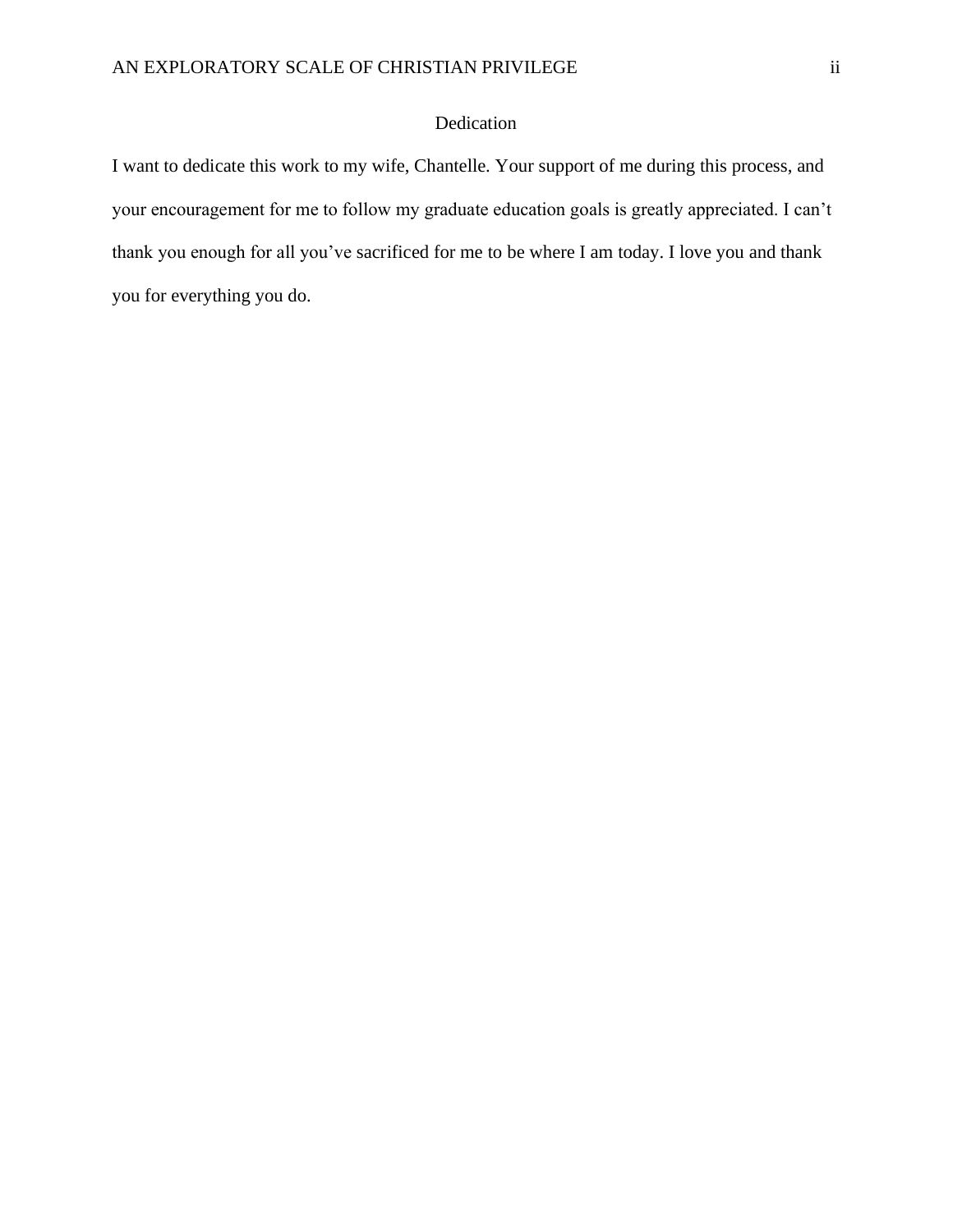#### Acknowledgments

<span id="page-3-0"></span>I want to acknowledge that I would not be here without the constant support and guidance of my thesis committee.

To Dr. Stephen Jefferson, thank you for your countless hours of feedback regarding numerous drafts of this thesis and for being so understanding not only as an adviser but also as a person. I am going to miss our weekly chats that all too often strayed into topics outside of academia.

To Dr. Rusty McIntyre, thank you for being my first graduate school collaborator that wasn't my thesis adviser. I enjoyed being able to design and implement multiple projects that have helped me to shape and define my research interests. These experiences are a large part of why I am able to continue toward my goal of achieving a doctorate.

To Dr. Angela Staples, thank you for being an amazing (and extremely available) statistics professor and committee member during my time at Eastern Michigan University. It is because of your class and instruction that I feel comfortable with statistics. Additionally, thank you for exposing me to R and RStudio. Learning how to use this software has been, and will be, extremely valuable to my continued education and eventual career prospects.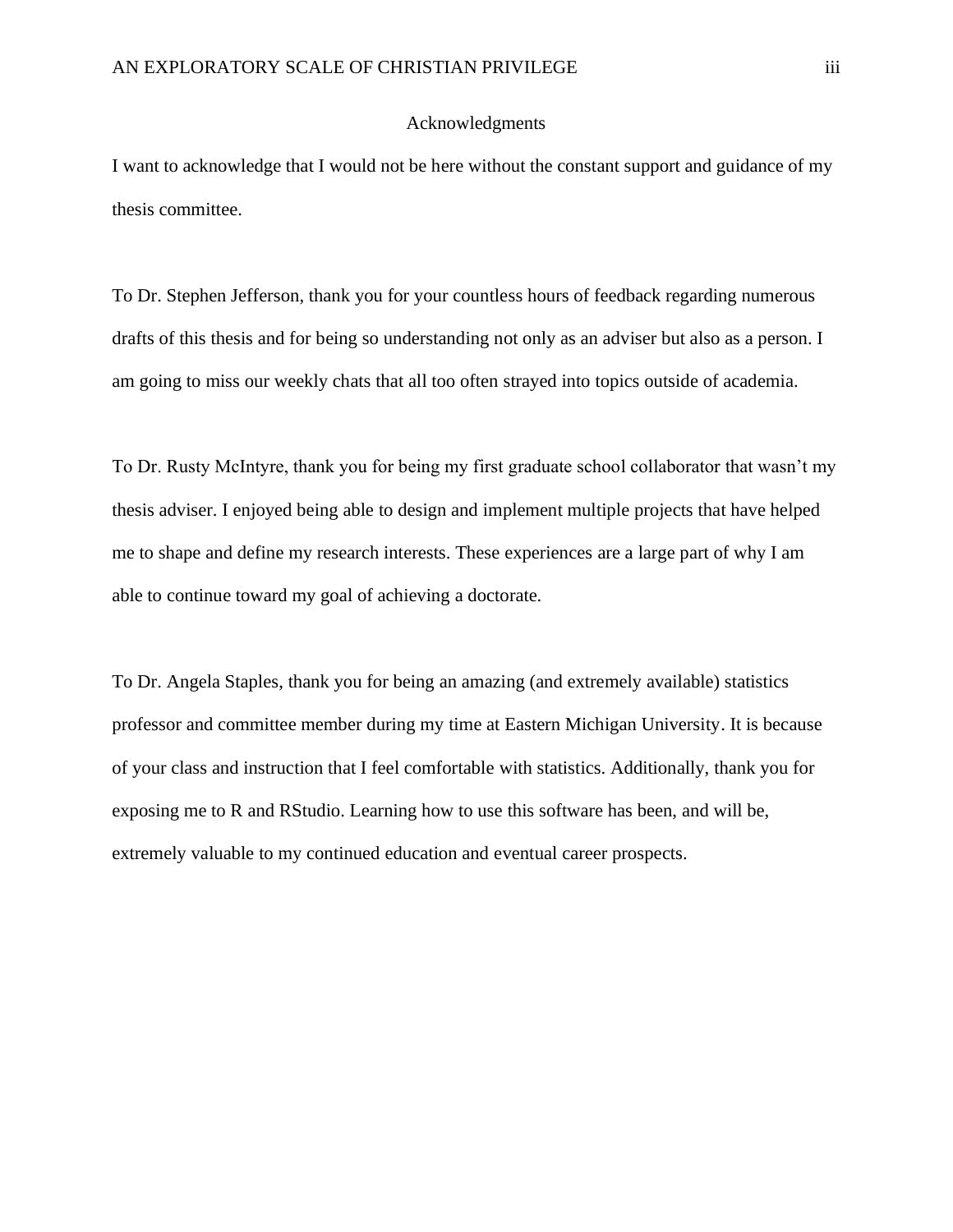#### Abstract

<span id="page-4-0"></span>Research surrounding measures of privilege awareness commonly involve White privilege awareness. However, relatively few (i.e., Privilege and Oppression Inventory) look other forms of privilege (i.e., heterosexual, sexism, religion). As such, this study looked to create a more extensive scale that would assess Christian privilege awareness among Christian participants. Items were adapted from theoretically analogous White privilege scales in addition to literature on Christian privilege. Using a sample of 391 participants recruited from Facebook, Reddit, SONA and Twitter, an exploratory factor analysis was run on a 28-item scale. The analysis suggested that a final 21-item, two-factor solution was the best fit for the data after considering factor cross loadings and variance explained. Convergent and concurrent validity are also established. Finally, future directions and limitations are also discussed.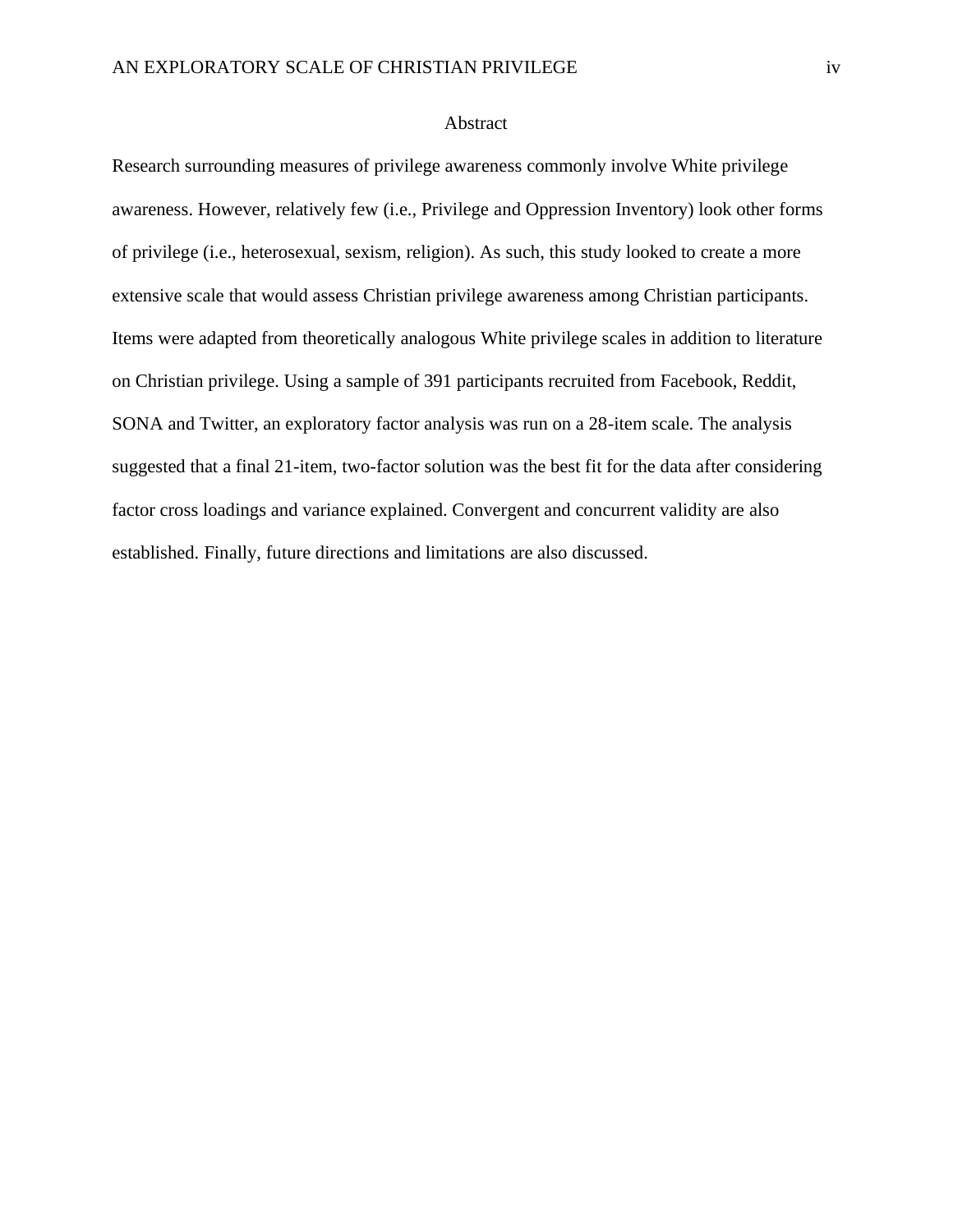### Table of Contents

| A Prototypical Example of Social Advantage: White Privilege3                |     |
|-----------------------------------------------------------------------------|-----|
|                                                                             |     |
| Initial Attempts to Assess White Privilege and Color-Blind Racial Ideology9 |     |
| White Privilege: A Blueprint for Understanding Christian Privilege11        |     |
|                                                                             |     |
| Christianity as a Proxy for White Privilege/Racial Prejudice13              |     |
|                                                                             |     |
|                                                                             |     |
|                                                                             |     |
|                                                                             |     |
|                                                                             |     |
|                                                                             | .24 |
|                                                                             |     |
|                                                                             |     |
|                                                                             |     |
|                                                                             |     |
|                                                                             |     |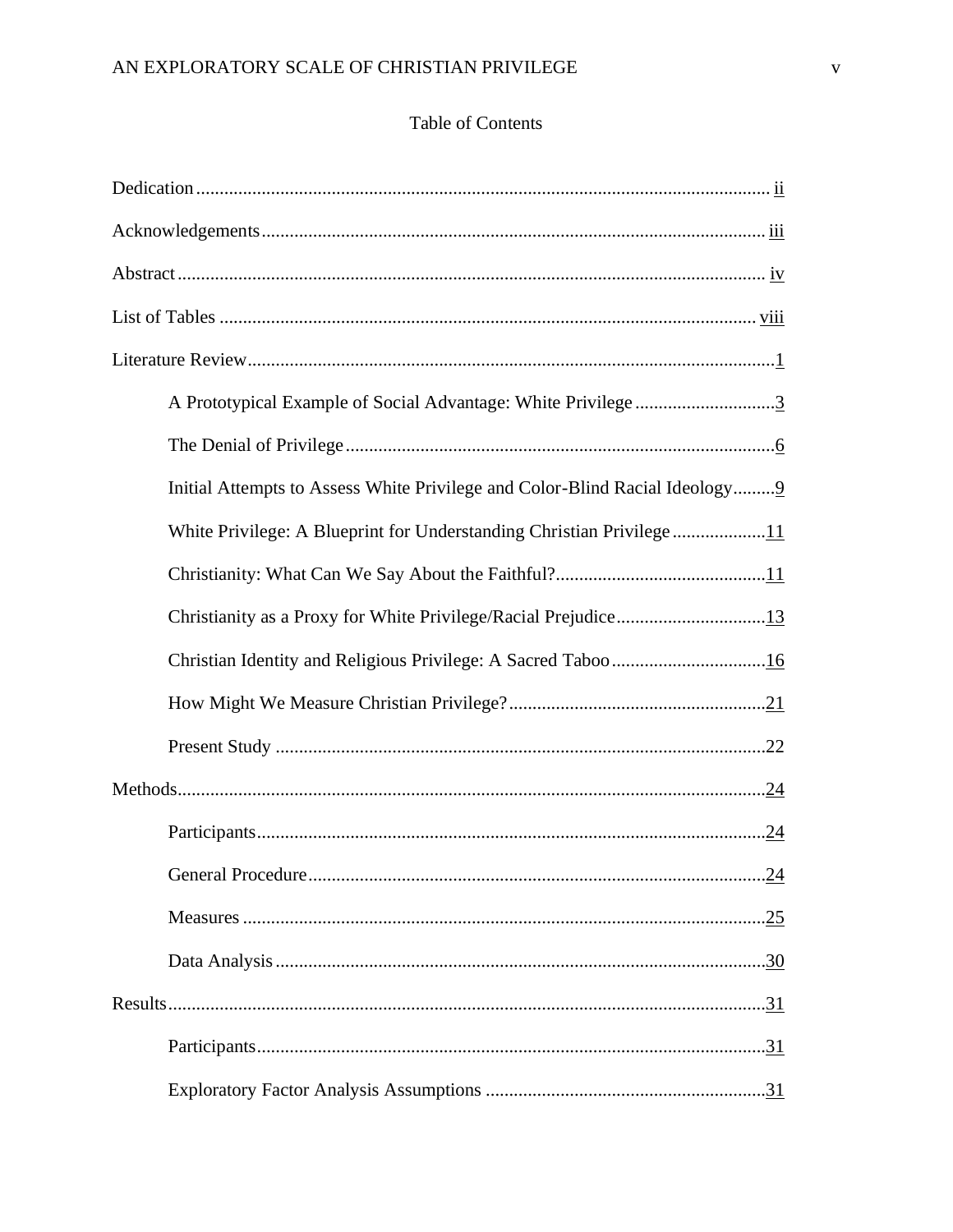| .52 |
|-----|
|     |
|     |
|     |
|     |
|     |
|     |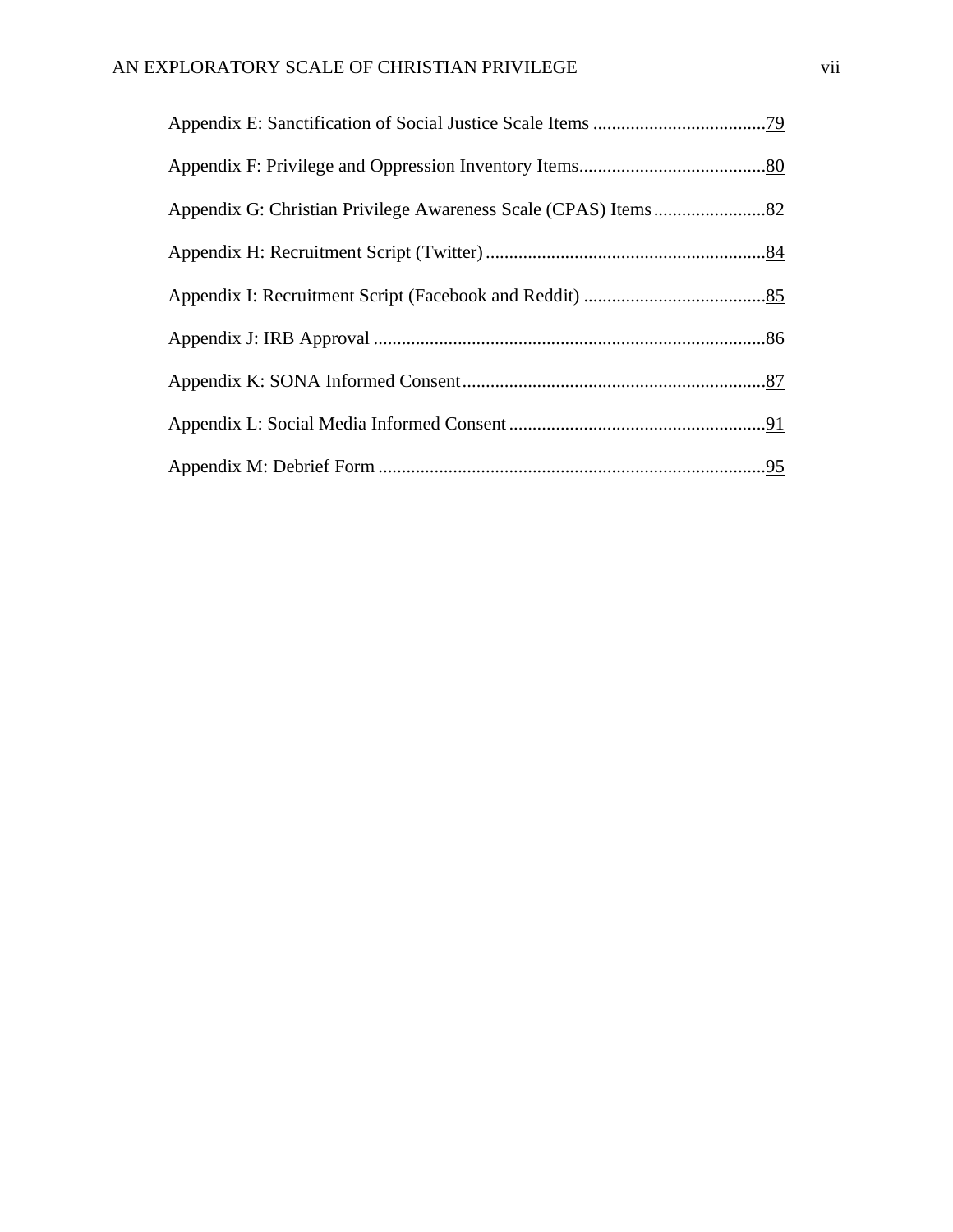### List of Tables

<span id="page-8-0"></span>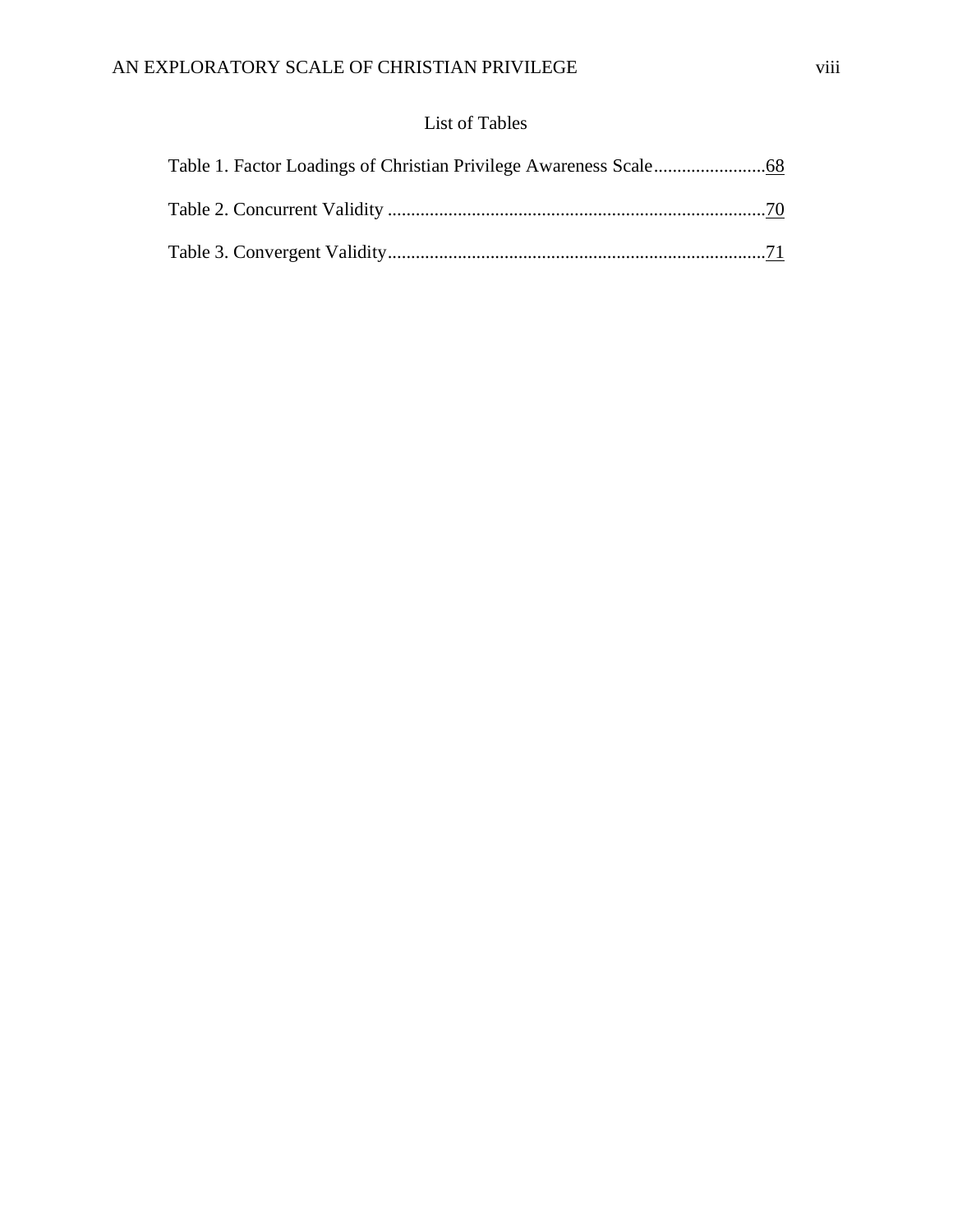#### **Literature Review**

<span id="page-9-0"></span>What is privilege? Israel (2012) argues that privilege generally consists of "unearned advantages that are conferred to individuals based on membership or assumed membership in a dominant group" (p. 158). Although this may aptly serve as a foundational explication of general privilege, other theorists believe that additional nuance is needed to fully understand the construct. For example, Noam Chomsky defines privilege as a call for those so inculcated to act in a manner that not only indicates an awareness of said privilege, but also questions the implications of such status:

Responsibility I believe accrues through privilege. People like you and me [e.g., White, heterosexual, male] have an unbelievable amount of privilege and therefore we have a huge amount of responsibility. We live in free societies where we are not afraid of the police; we have extraordinary wealth available to us by global standards. If you have those things, then you have the kind of responsibility that a person does not have if he or she is slaving seventy hours a week to put food on the table; a responsibility at the very least to inform yourself about power. (Noam Chomsky as cited by Adams, 2003, p. 1)

The need to explicitly prompt those with privilege to question the source of their advantages illustrates a key facet of privilege. That is, two of the common effects of experiencing privilege are a) obliviousness of its presence (e.g., endorsing "colorblindness" is often framed as a consequence of having racial privilege; Neville et al., 2000), and b) a seemingly irrational tendency to deny its existence, even when confronted with otherwise unambiguous evidence demonstrating its presence and effects. Evidence of these outcomes is replete in the literature (Knowles et al., 2009; Knowles et al., 2014; Solomon et al., 2005; Boatright-Horowitz et al., 2012; Hossain, 2015; Ancis & Szymanski, 2001). A third effect of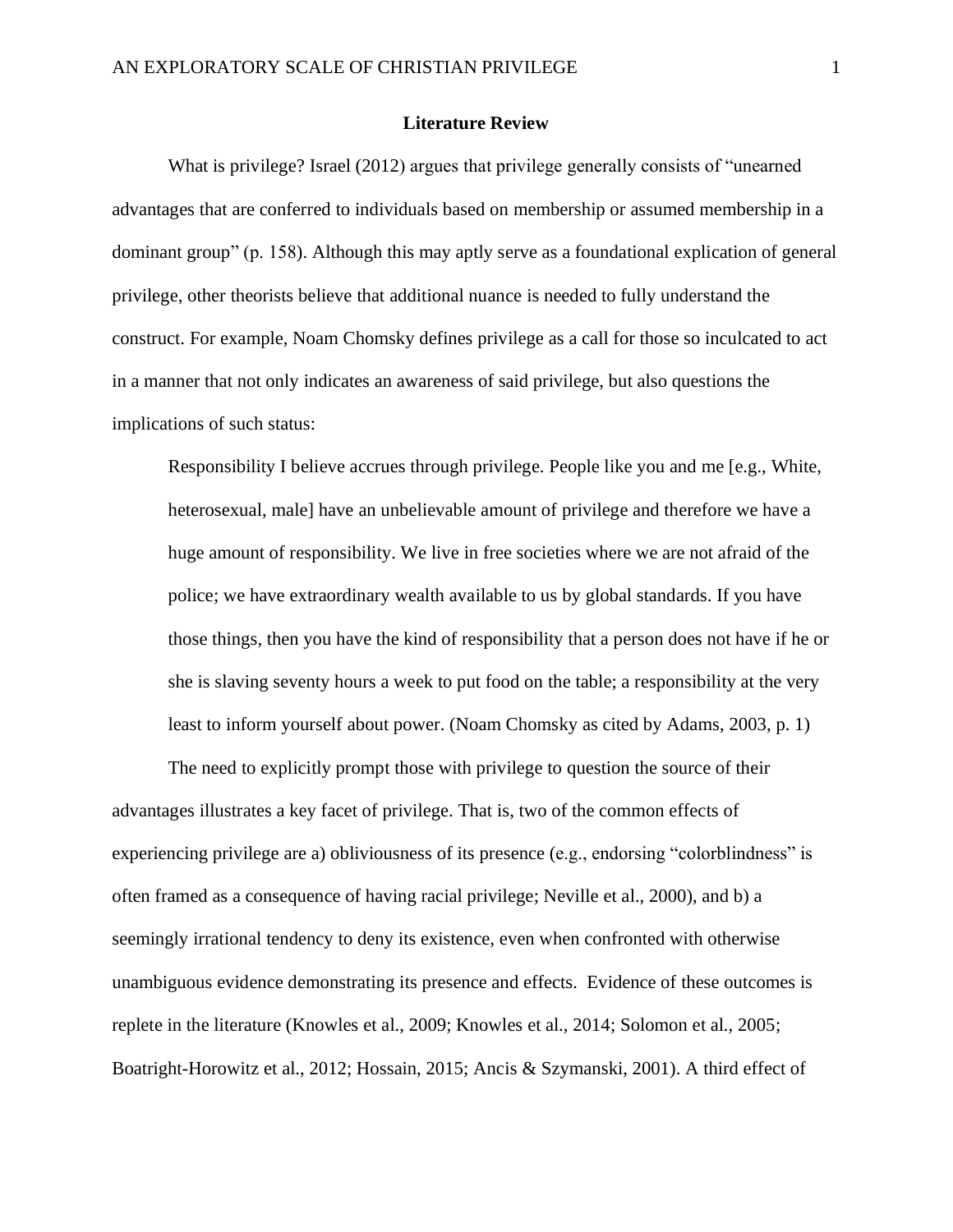experiencing privilege seems to be that individuals have difficulty understanding that privileges granted to them are a consequence of the denial of said privilege among society. Evidence in support of this premise can be gleaned from the work of Knowles and Lowry (2012). These researchers found that those who more strongly endorse the belief that society is a meritocracy (i.e., the idea that an individual's actions alone predict their circumstances) tended to express low acceptance of the validity of White privilege. Further, Knowles and Lowry, in summary of previous work, suggest this link exists because:

the potential existence of White privilege interferes with dominant-group members' efforts to maintain a positive self-view. In this research, Whites who experienced a threat to the self were less likely to acknowledge the existence of White privilege than were those who experienced no such threat. While this finding implies that Whites deny inequity because they regard merit as a personal ideal. (p. 204)

<span id="page-10-0"></span>Seminal research on privilege has mostly focused upon its racial dimensions with respect to White privilege (Pinterits et al., 2009); however, other dominant group identities including male (McIntosh, 2008), middle class (Liu et al., 2007), and Christian (Schlosser, 2003) are also beginning to be explored in terms of this construct. Despite this growth, the literature on White privilege is often used as an exemplar when researchers attempt to generalize findings about racial privilege to other relevant domains. In the current study, I shall be adopting this approach in my discussion of Christian privilege. Consequently, it seems important to summarize some of the key findings related to White privilege research so that I might use this research as a foundation from which to hypothesize about the construct of Christian privilege.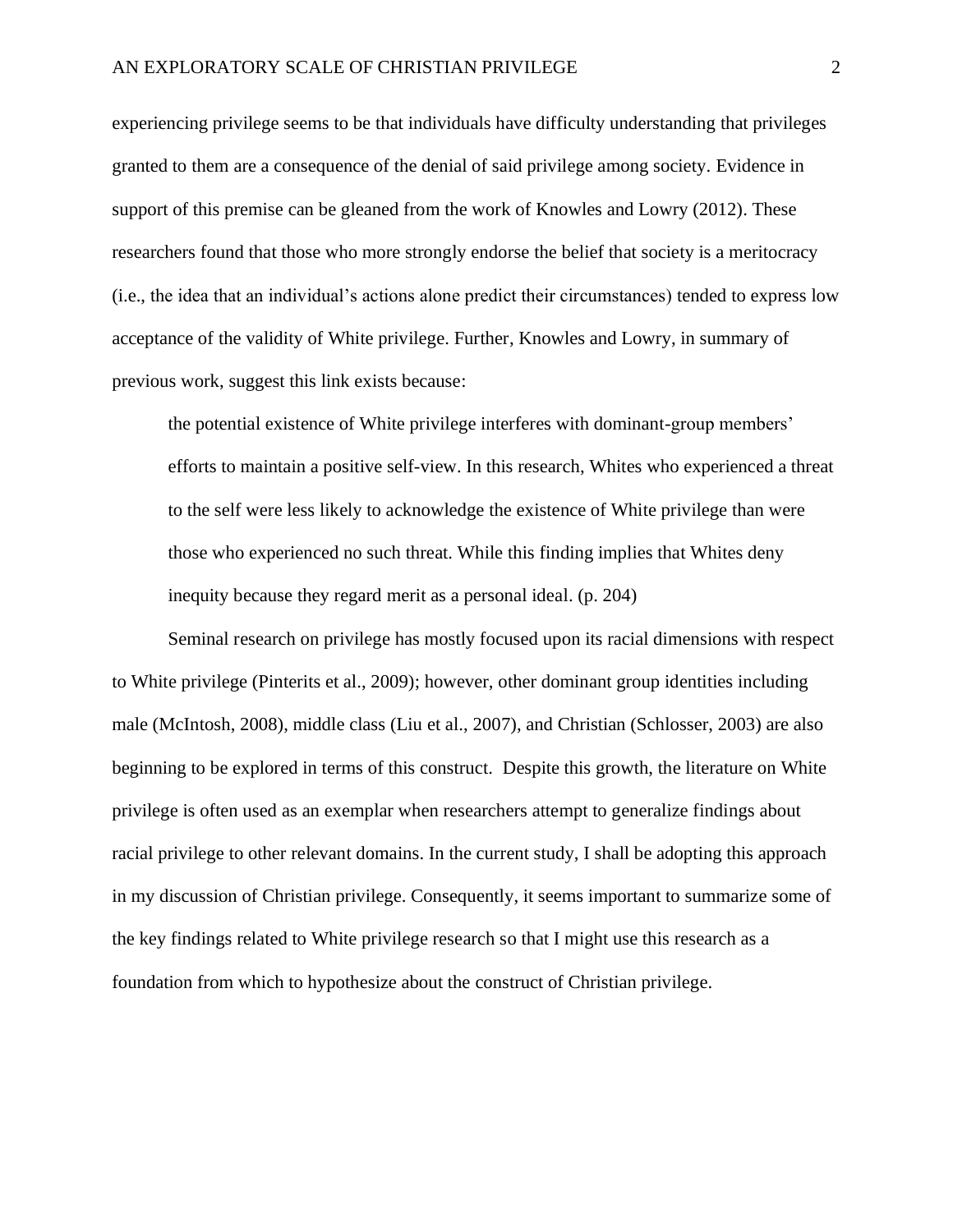#### **A Prototypical Example of Social Advantage: White Privilege**

What is *White privilege*? White privilege can best be defined as a "set of unearned assets" (McIntosh, 2008, p. 239) given to White individuals as a function of their membership in a White racial group. To fully understand White privilege, however, it is first necessary to understand the broader concept of race, particularly as it has been defined in the United States. Smedley (1998) argues the current conceptualization of race is a new phenomenon when she states the following:

What was absent from these different forms of human identity is what we today would perceive as classifications into "racial" groups, that is, the organization of all peoples into a limited number of unequal or ranked categories theoretically based on differences in their biophysical traits. There are no "racial" designations in the literature of the ancients and few references even to such human features as skin color. (p. 693)

Further, Smedley argues that it was not until the 18th century that different cultural groups were arranged hierarchically in society due to putative biological differences. This view was not successfully challenged in the New World until the passage of the 13th Amendment in 1865, which legally emancipated enslaved Africans in the United States (U.S Const. amend. XIII). However, this legal status did not deter the US government from explicitly privileging Whiteness in its laws. Two glaring examples include the Supreme Court cases of Takao Ozawa v. United States (1922) and United States v. Bhagat Singh (1923).

Takao Ozawa was a Japanese immigrant who believed he should be entitled to US citizenship as a result of his work ethic, his willingness to embrace mainstream US culture (e.g., speaking English, converting to Christianity), and his love for his adopted country (Adelman, 2003). Unfortunately, to become a citizen at that time required that Ozawa be considered either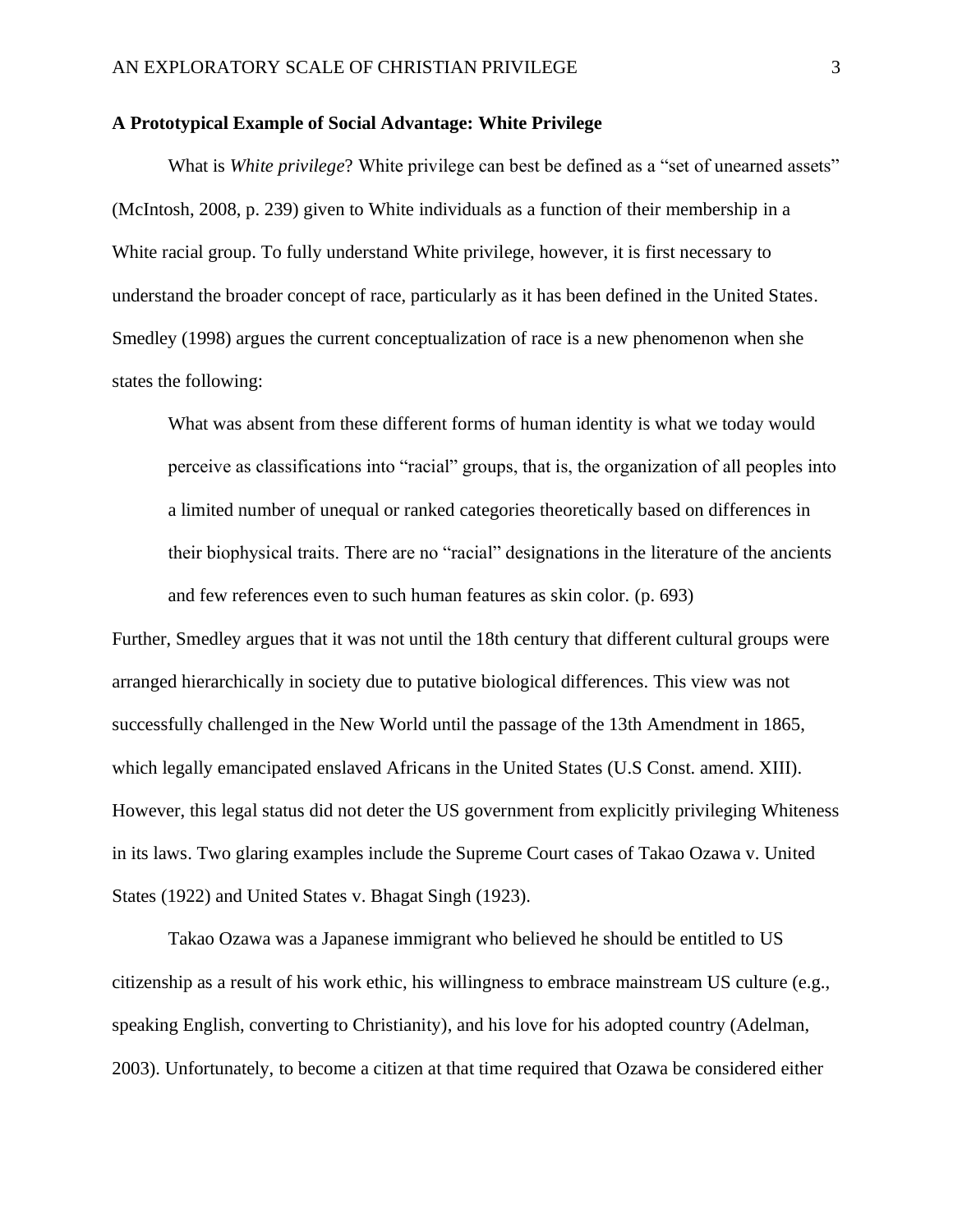racially Black or White (Adelman, 2003). Thus, Ozawa sued to be considered White. His case, *Ozawa v. United States* (1922), illuminated how the US judicial system served to reify the boundaries of race to ensure greater social privileges to one race over all others. Despite Ozawa's compelling argument that he had fulfilled the necessary requirements to be granted citizenship, the Court ruled the following:

The appellant, in the case now under consideration, however, is clearly of a race which is not Caucasian and therefore belongs entirely outside the zone on the negative side. A large number of the federal and state courts have so decided, and we find no reported case definitely to the contrary. These decisions are sustained by numerous scientific authorities, which we do not deem it necessary to review. We think these decisions are right and so hold. (*Ozawa v. United States*, 1922, para. 22)

This ruling essentially stated that Ozawa was not eligible for citizenship due to his "scientific" designation as Asian and not White.

A second example occurred only a year later in the case of the *United States v. Thind* (1923). Thind, who was originally born in India, argued that he was eligible for citizenship because the science of the time asserted that Indians were of the Caucasian race (i.e., White). However, the court contradicted its previous stance in the case of Ozawa, and instead wrote that despite the fact that Thind was *scientifically* Caucasian, this was not sufficient to grant him status as a White person. Rather, the court asserted that in the case of *United States v. Thind* (1923), Thind must also match the self-evident physical description that the writers of the law had in mind:

But in this country, during the last half century especially, the word by common usage has acquired a popular meaning, not clearly defined to be sure, but sufficiently so to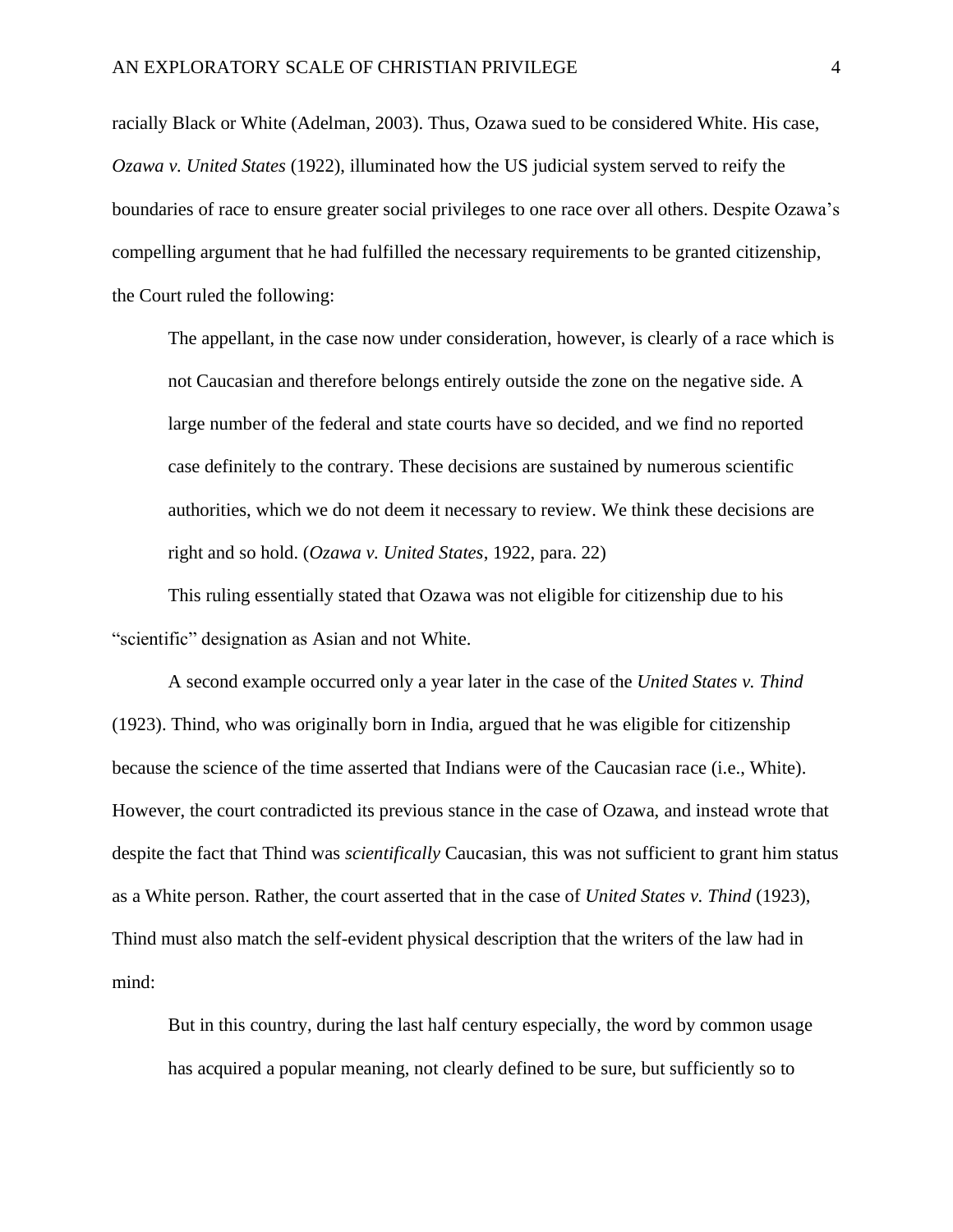enable us to say that its popular as distinguished from its scientific application is of appreciably narrower scope. It is in the popular sense of the word, therefore, that we employ is as an aid to the construction of the statute, for it would be obviously illogical to convert words of common speech used in a statute into words of scientific terminology when neither the latter nor the science for whose purposes they were coined was within the contemplation of the framers of the statute or of the people for whom it was framed. The words of the statute are to be interpreted in accordance with the understanding of the common man from whose vocabulary they were taken. (*United States v. Thind,* 1923, para. 7)

As a consequence of these decisions, the Supreme Court again reinforced the racial hierarchy of the United States. Such institutional affirmations of the supremacy of Whiteness throughout the history of the US is what serves as the foundation for the iterations of White privilege that are still with us today.

While at first glance the legislative hypocrisy shown by the Supreme Court in *Takao Ozawa v. United States* (1922) compared to *United States v. Thind* (1923) might in some regards be difficult to fathom, such dissimulation is understandable through the lens of *critical race theory*. This theory asserts that racism is such a commonplace part of US culture that it is likely "almost unrecognizable" (Taylor, 1998, p. 122) to the average White American, being so "ordinary and natural to such a degree that the oppression [that results from it] no longer seems like oppression to the perpetrators" (p. 122). This theory provides a context to better understand how, in the face of the long and impeccably documented history of racism that exists in the United States, there is still a tendency on the part of many White Americans to deny that being White comes certain privileges.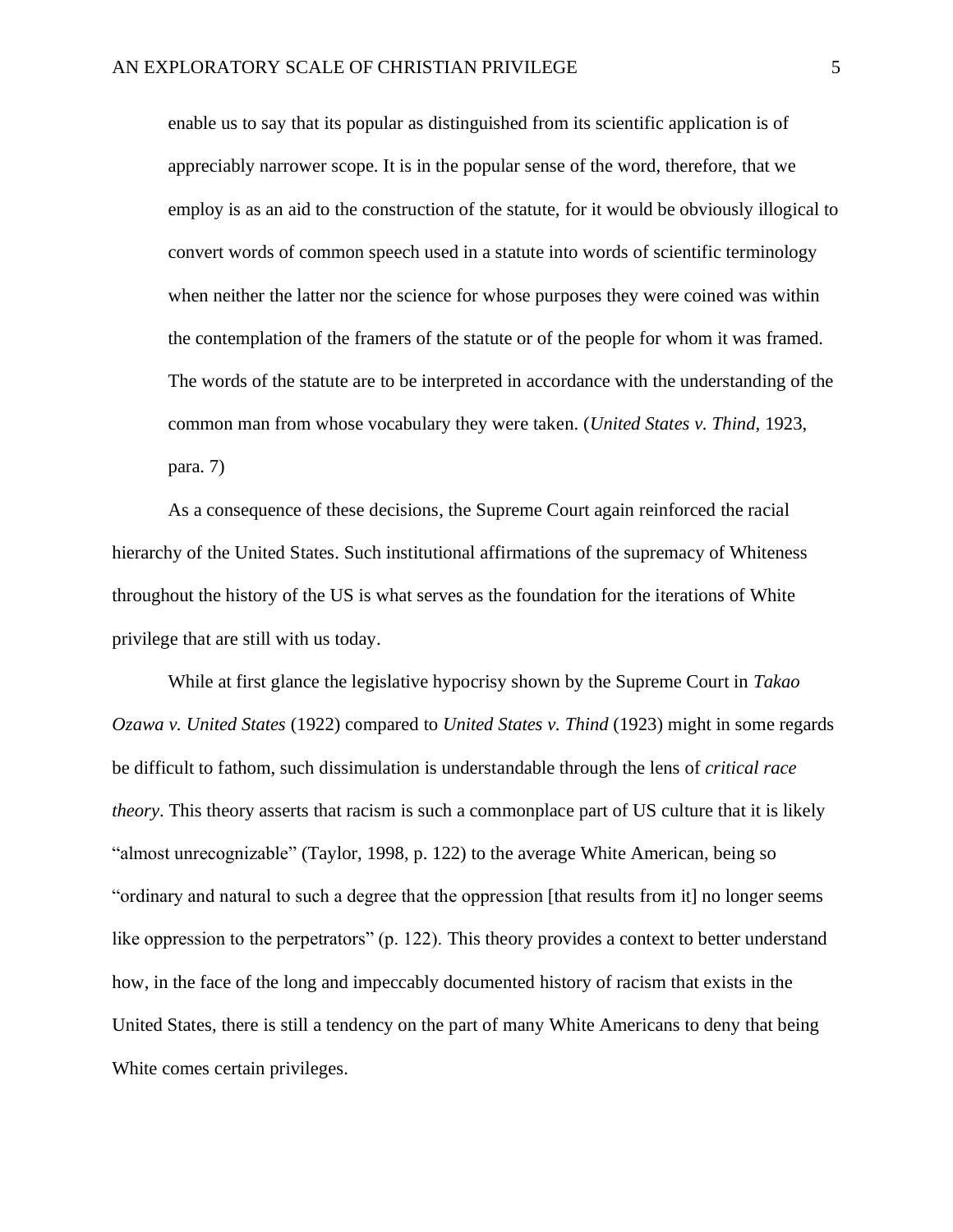#### <span id="page-14-0"></span>**The Denial of Privilege**

Ancis and Szymanski (2001) have demonstrated that denial is one cognitive mechanism used to attempt to obfuscate the existence of White privilege. In their qualitative study of counseling students in a Social and Cultural Issues in Counseling course, students were asked to read Peggy McIntosh's essay on her experiences having White privilege, and then subsequently describe their reactions to the essay. The results indicated that denial of privilege was a theme among the counseling students. However, there are multiple other cognitive strategies that allow those with privilege to ignore, or explain away, the existence of their privileged status (Knowles, et al., 2014). One partial manifestation of this denial occurs when Whites "defend against the threats of privilege by distancing their own self-concepts from the offending social identity" (p. 601). According to Knowles et al., this means that while a White person may accept the idea that White privilege exists, they may simultaneously assert that such privilege does not apply to their personal accomplishments.

This obliviousness to the outcomes that result from privilege may be due to the fact that for those uninitiated into an awareness of the racial hierarchy that exists in the US, the systemic processes of privilege are rendered invisible when contrasted with more individualistic and starkly explicit examples of racism (i.e., these individuals see racism as somehow separate from White privilege). Support for this contention can be gleaned from the work of Lowery et al. (2007). These researchers found that the self-image of White respondents was only significantly threatened when social inequality was framed in terms of White privilege rather than Black disadvantage:

In other words, it is not simply the case that Whites perceive a resource differential (Whites > Blacks) and articulate it, equivalently, as either White advantage or Black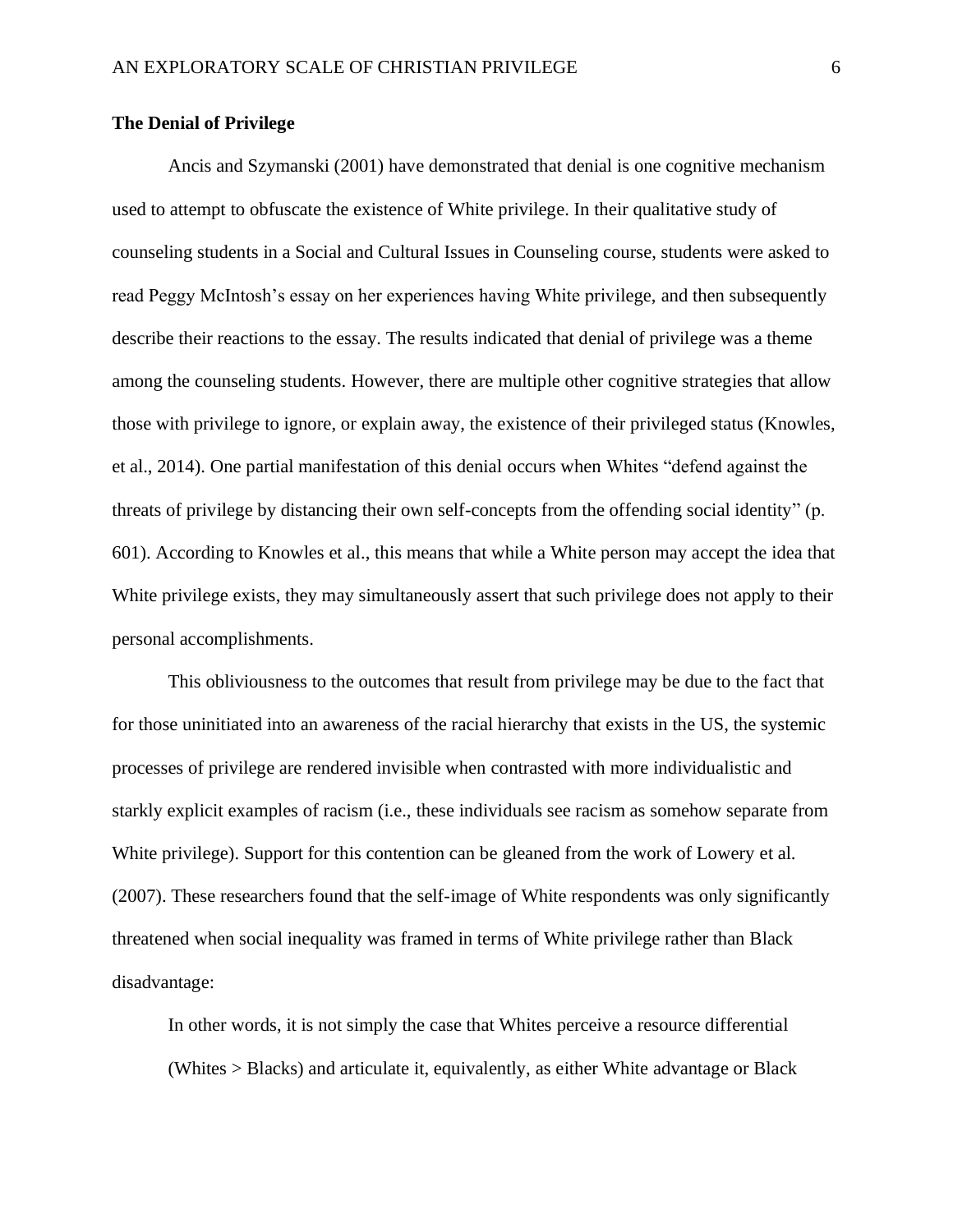disadvantage. Rather, our findings make clear that Black disadvantage is psychologically separable from White advantage, and thus that individuals do not automatically translate discrimination against competitors into in-group advantage. (p. 1246)

This phenomenon is further illuminated by the work of Pfeifer and Schneider (1974). These researchers conducted a factor analysis of a racial climate survey completed by students at a university. The results of their analyses indicated that Black and White university students evoked different response patterns, yielding distinct factor structures for each group. Specifically, while the responses of White students supported a five-factor model that included one that represented the construct of individual racism, this was not the case for the Black sample. For the latter group, six factors were uncovered, with two of these factors representing both individual and institutional racism, respectively. Taken together, these results suggest that White respondents don't see institutional racism in the same way that Black respondents do. If we generalize from these findings, a real-world example of this dynamic playing out might consist of the following example: While many Black New Yorkers opposed the implementation of the controversial "Stop and Frisk" program in the city, many White New Yorkers supported this action (Goldenberg, 2012). Research indicates that programs like Stop and Frisk are racially biased (Davis et al., 2018; Gelman et al., 2007). Thus, if this program was named more honestly (i.e., policy makers called it "Stop and Frisk Black men in NYC more than White men"), the program would likely have been widely condemned as racist. However, because race was never explicitly mentioned as an essential component of the implementation of the Stop and Frisk program, it allowed the police a veneer of impartiality and legitimacy, despite repeated protests by people of color that the program was racially biased.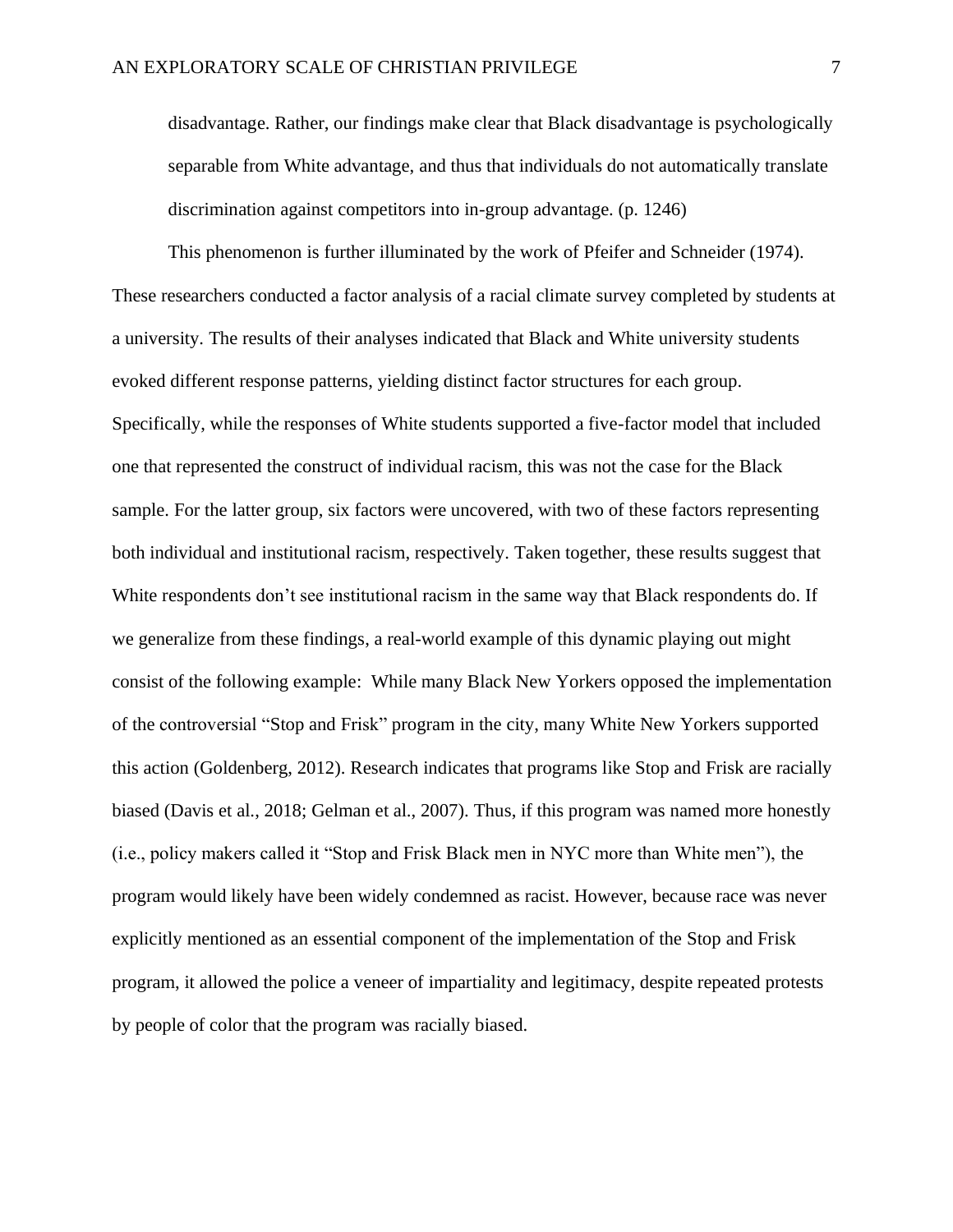Some pundits may argue that such instances of obliviousness concerning how the racial hierarchy works in the US results from simple ignorance on the part of those with privilege. Unfortunately, denial of privilege is not necessarily a product of ignorance. A study by Brooks-Immel and Murray (2008) suggests that even well-educated individuals (e.g., university faculty) are not immune to some of the effects of White privilege. That is, even among this intellectual elite (i.e., people who are often trained to be discerning consumers of information), the prevalence of color-blind attitudes (i.e., the idea that "race should not and does not matter") in modern US society seems to persist within even this ostensibly well-educated sector of society (Neville, et al., 2000, p. 60). This suggests that even high levels of educational achievement do not necessarily serve as a buffer against seeing White privilege and holding color-blind attitudes

Denial of White privilege has been found to positively correlate with other negative reactions when one learns about White privilege. In fact, researchers have begun to uncover additional reactions that appear to compromise the process of learning about privilege. For example, White people may be prone to experiencing feelings of anger and guilt when the concept of White privilege is presented to them (Ancis & Szymanski, 2001). Part of this reactions is thought to be due to a desire on the part of those with privilege to continue to assert that the advantages and privileges they enjoy in life are somehow earned or deserved (Knowles et al., 2014):

Thus, after confronting a threat to their personal merit, White participants sought to restore self-regard by denying a different source of meritocratic threat—White privilege (cf. Campbell & Sedikides, 1999). In a second study, meritocratic threat triggered the denial of privilege only among individuals scoring high on a measure of White identification, further suggesting that denial serves a self-protective function (Lowery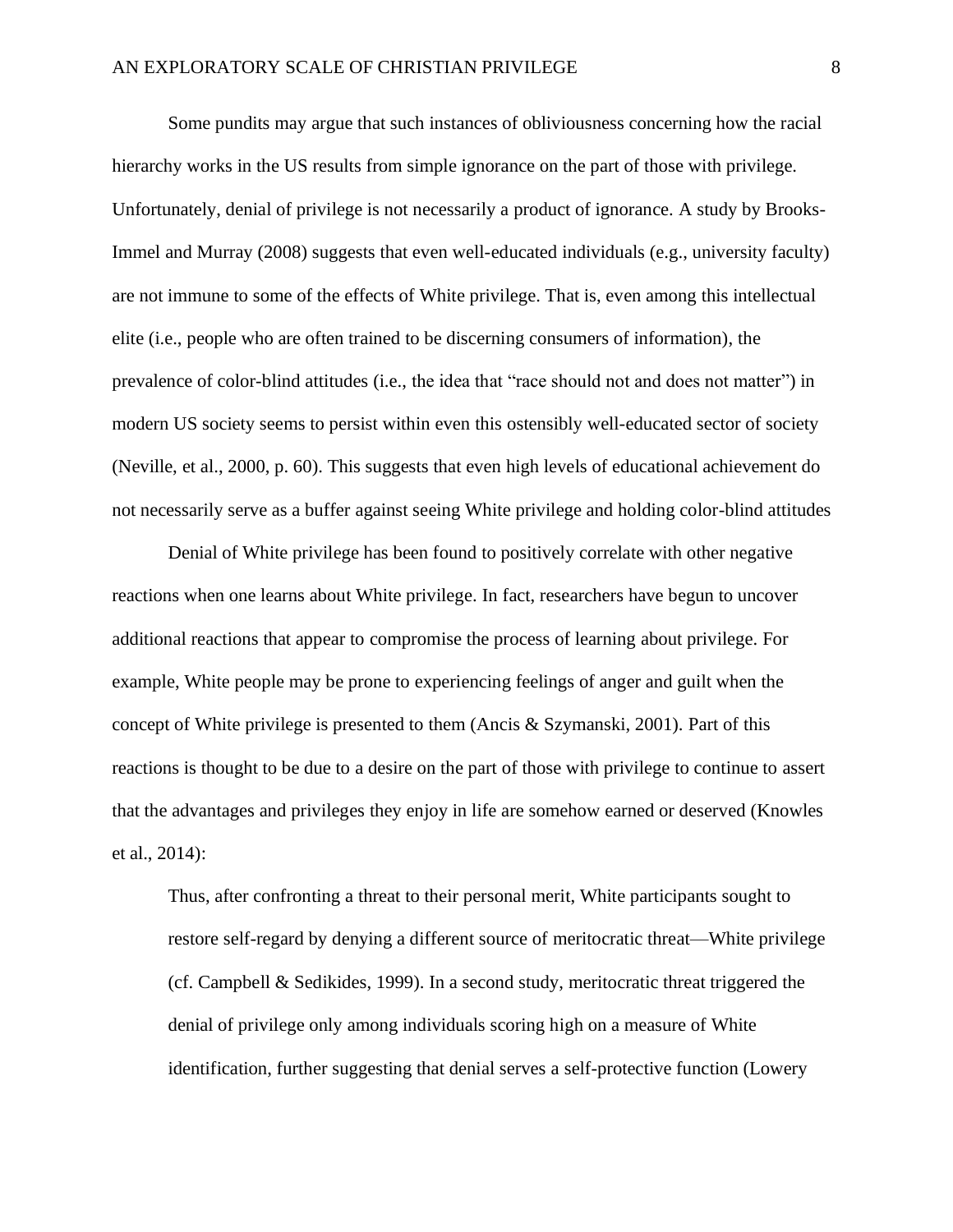et al., 2007). The results of these studies remained robust after controlling for levels of anti-Black prejudice, indicating that self-image concerns are sufficient to trigger the

denial of White privilege independent of feelings about the outgroup. (p. 599) Unsurprisingly, the emotionality and defensiveness exhibited by White people confronted by their racial privilege poses a significant impediment to the process by which some White individuals become more aware of the seriousness of racial privilege. As such, researchers concerned with more fully understanding this dynamic in society have worked to empirically measure the construct of White privilege and its effects. Current measures to assess this construct will be discussed in the following section.

#### <span id="page-17-0"></span>**Initial Attempts to Assess White Privilege and Color-Blind Racial Ideology.**

It appears that much of the work in this area has utilized self-report instruments to assess color-blind racial ideology and, by extension, White privilege. Many of these measures attempt to look at either *color evasion* or *power evasion* broadly speaking with respect to color-blind racial ideology (Awad & Jackson, 2016). Color evasion is "the strategy of ignoring race as a means to emphasize similarity and reject racial superiority" (Awad & Jackson, 2016, p. 142). Meanwhile power evasion is "willful denial of power relationships designed to ignore racism and discrimination." (Awad & Jackson, 2016, p. 142). For example, one of the most cited measures to assess the power evasion aspect of color-blind racial ideology, as well as attitudes about and denial of White privilege, is the Color-Blind Racial Attitudes Scale (CoBRAS; Awad & Jackson, 2016; Neville et al., 2000; McDonald et al., 2019; Davis, 2019). The CoBRAS is a measure of the "cognitive dimensions of color-blind racial attitudes" (Neville et al., 2000, p. 61). CoBRAS scores have been found to be positively associated with endorsing sentiments that indicate a fear of non-Whites (Spanierman & Heppner, 2004), and negatively correlated with both pro-diversity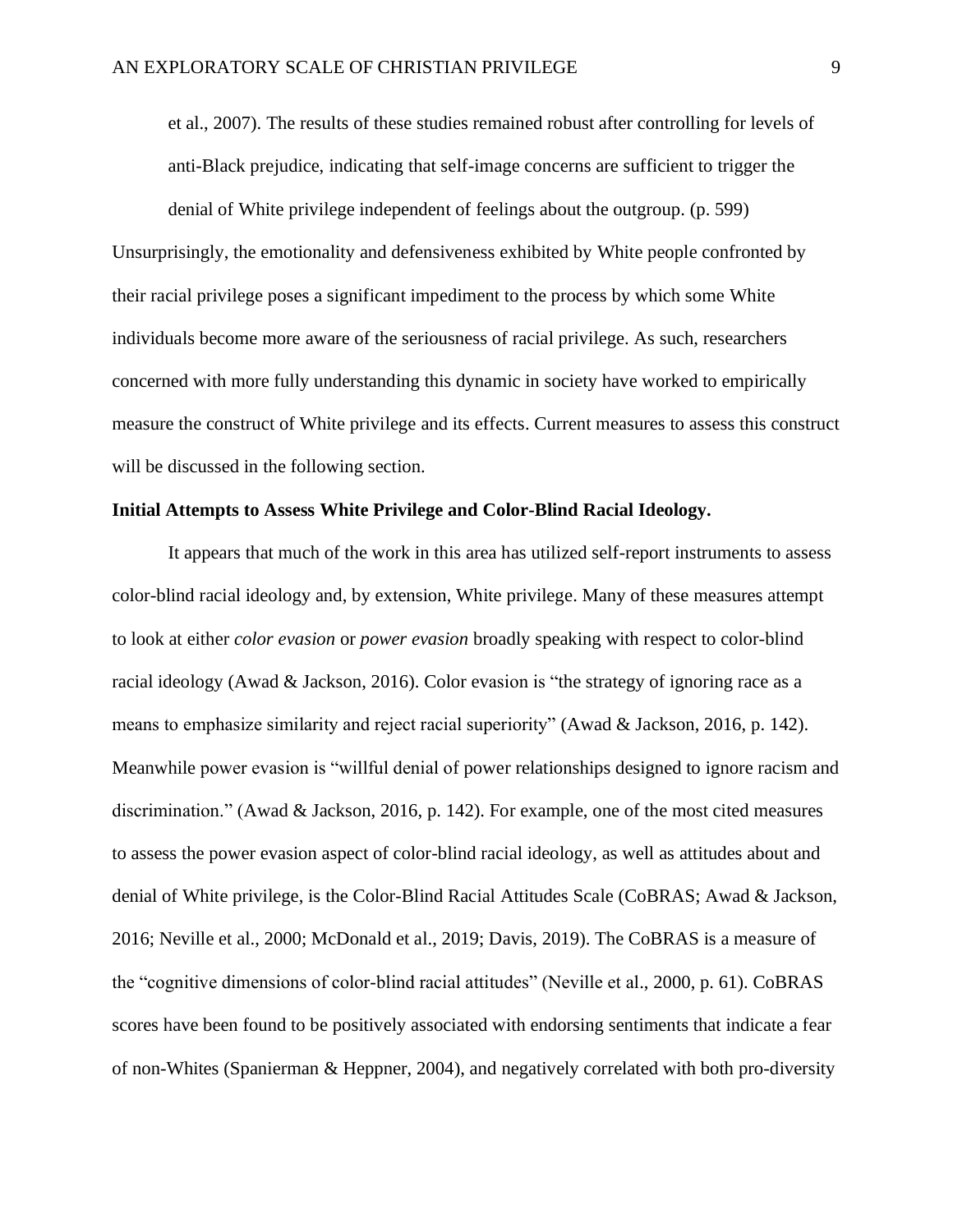values (Spanierman et al, 2008), and support for affirmative action (Awad et al., 2005). This scale has been helpful in bringing people's perceptions of color-blind racial ideology and White privilege awareness to the forefront of the social sciences. Taken together, this research indicates that low levels of privilege awareness appear to be associated with both endorsing more negative evaluations of marginalized out-groups, as well as displaying indifference to ensuring that outgroup members are treated equally within society.

Another more recently developed scale is the White Privilege Attitudes Scale by Pinterits et al. (2009). This scale attempts to measure "the multidimensional nature of White privilege attitudes, reflecting affective, cognitive, and behavioral dimensions" (p. 417). More generally, this scale assesses the degree to which White individuals acknowledge that their race grants them advantages over other racial groups. Research has shown that the WPAS subscale of White Privilege Remorse, in which higher scores indicate greater remorse for having White privilege, appears to be negatively correlated with political conservatism and anti-Black bias (Roussos  $\&$ Dovidio, 2018) while also suggesting that more exposure to non-White peoples improves White respondents' desire to confront White privilege (Mindrup et al., 2011). The use of this scale has yielded a body of research that has furthered our understanding of White privilege by including elements about how individuals think about the potential fear and consequences they may encounter should they speak out about privilege.

Taken together, the CoBRAS and WPAS give researchers a better understanding of the elements that make up White privilege awareness in addition to the attitudes and behaviors associated with various levels of such awareness. From here, researchers can proactively approach the multiple facets uncovered using these scales to better investigate ways to combat the denial and skepticism that frequently surrounds the existence of White privilege. Due to the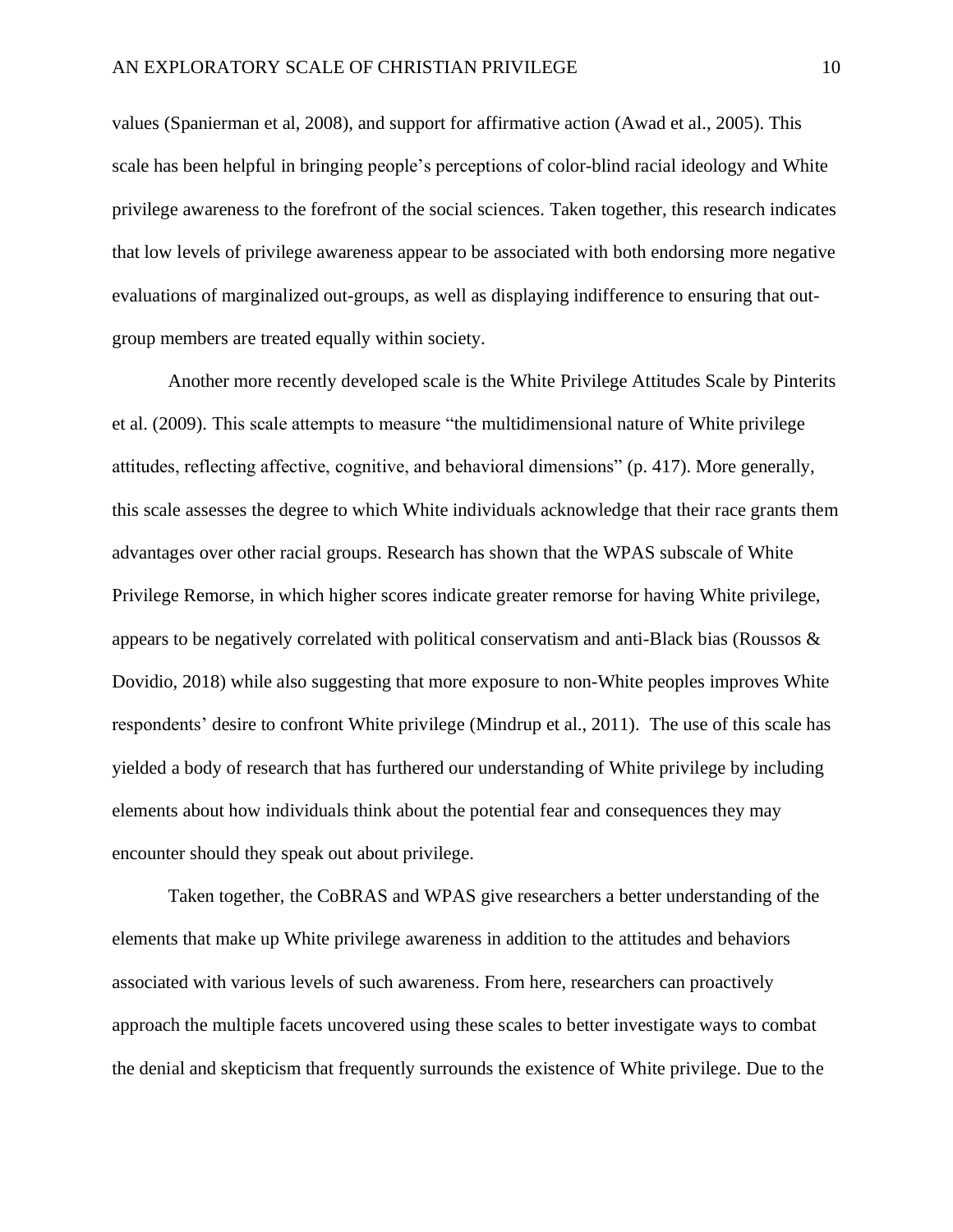wide usage of these scales, the WPAS and CoBRAS will be used as templates from which I shall derive the preliminary structure and items of a scale to assess Christian privilege.

#### <span id="page-19-0"></span>**White Privilege: A Blueprint for Understanding Christian Privilege**

The research on White privilege reveals that privileged groups get their privilege from being able to structure society in a way that most benefits them (Liu, 2017). Additionally, we see that there are cognitive strategies that members of privileged groups engage in to provide plausible deniability concerning any benefits that either White people generally, or individually, derive from this system in society (Knowles et al., 2014). With the preceding evidence as my foundation, I extrapolate the following assumptions: a) Christian privilege exists in the US, and b) how Christian privilege manifests amongst Christians will be analogous to the dynamics that have been observed with the study of White privilege. Consequently, just as scales have been developed to measure the facets of White privilege, I believe that such scales can serve as an apt template for the creation of a scale to measure Christian privilege. This is especially true given the link some scholars believe exists between Christianity and its ability to uphold White privilege and, by extension, White supremacy.

#### <span id="page-19-1"></span>**Christianity: What Can We Say About the Faithful?**

Christianity is defined as "the religion derived from Jesus Christ, based on the Bible as sacred scripture, and professed by Eastern, Roman Catholic, and Protestant bodies" according to *Merriam Webster's Online* (2018) dictionary. However, the expression of that belief system, both behaviorally and attitudinally, among Christians differs as a function of how individual denominations and people interpret the Bible. As a result, having any monolithic notion of what a Christian does and thinks outside of the somewhat general definition given by Merriam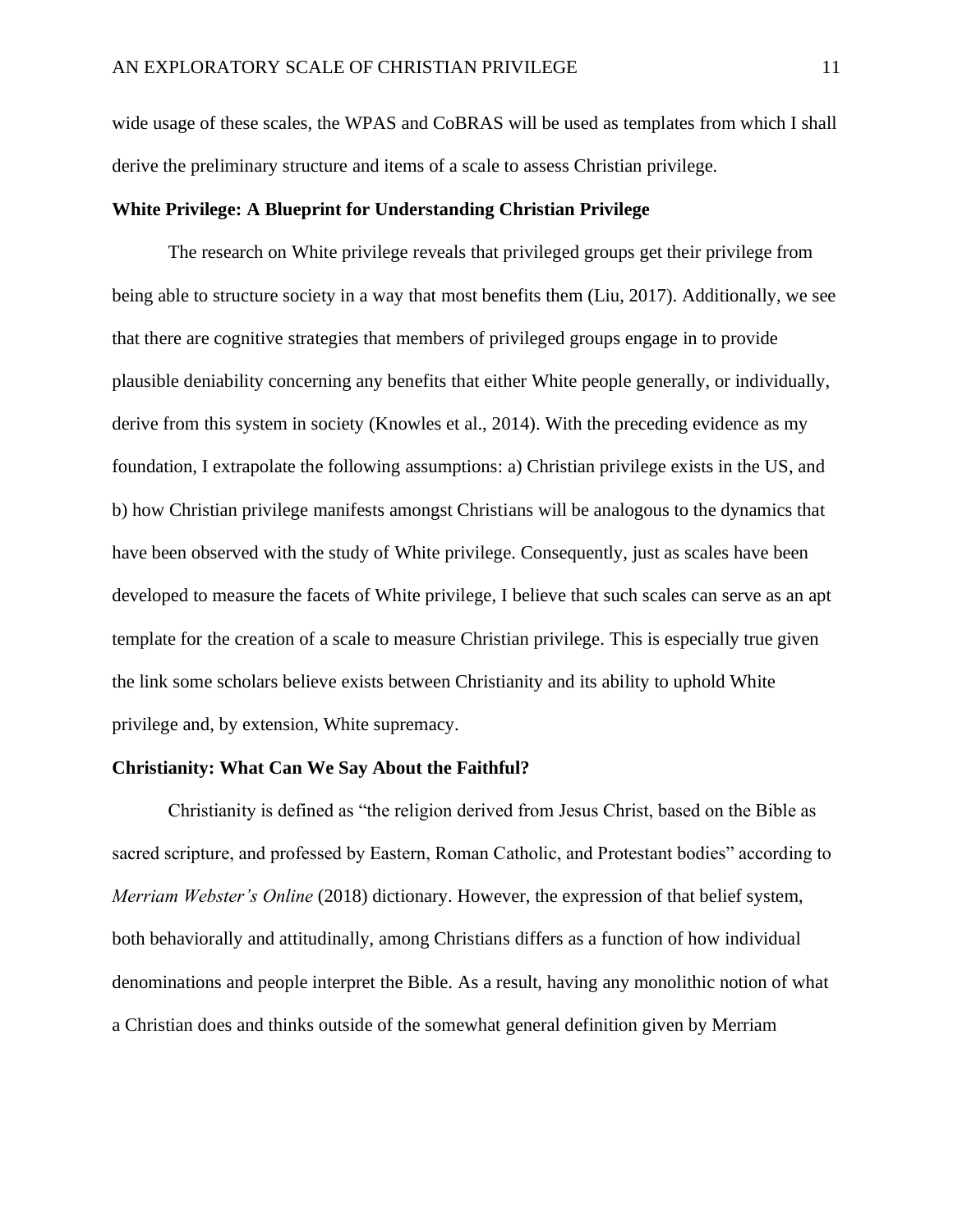Webster is difficult. Despite this variability, however, some generalizations can be made about these groups.

#### *Common Christian Group Characteristics and Social Views*

While Christianity includes a broad range of groups who may differ significantly in their practice of this religion, research by the Pew Research Center (n.d.) has uncovered some general trends and characteristics that seem to apply broadly across many denominations of selfidentified Christians in the United States. For example,

- Females are more likely to be Christian compared to males,
- Christians in the US are predominately White,
- A large majority do not have a college degree,
- Most say their faith is of very high importance to them,
- A majority say morality is situational vs absolute,
- Christians are roughly equally affiliated with both American political parties.

Thus, some commonalities and generalizations can be made about Christians, even if we must simultaneously acknowledge that differences are also present.

#### *Can One's Christian Identity/Attitudes be Measured?*

Scholars have attempted to create scales to assess religiosity in a multidimensional fashion (Batson & Schoenrade, 1991; Gorsuch & MacPherson, 1989). Two of the most widely used options for assessing religiosity broadly are a) the Quest scale (Batson & Schoenrade, 1991) and b) the Intrinsic/Extrinsic (I/E) Religiosity scale (Gorsuch & MacPherson, 1989). While the QUEST scale was designed to measure how willing one is to question one's religious beliefs, the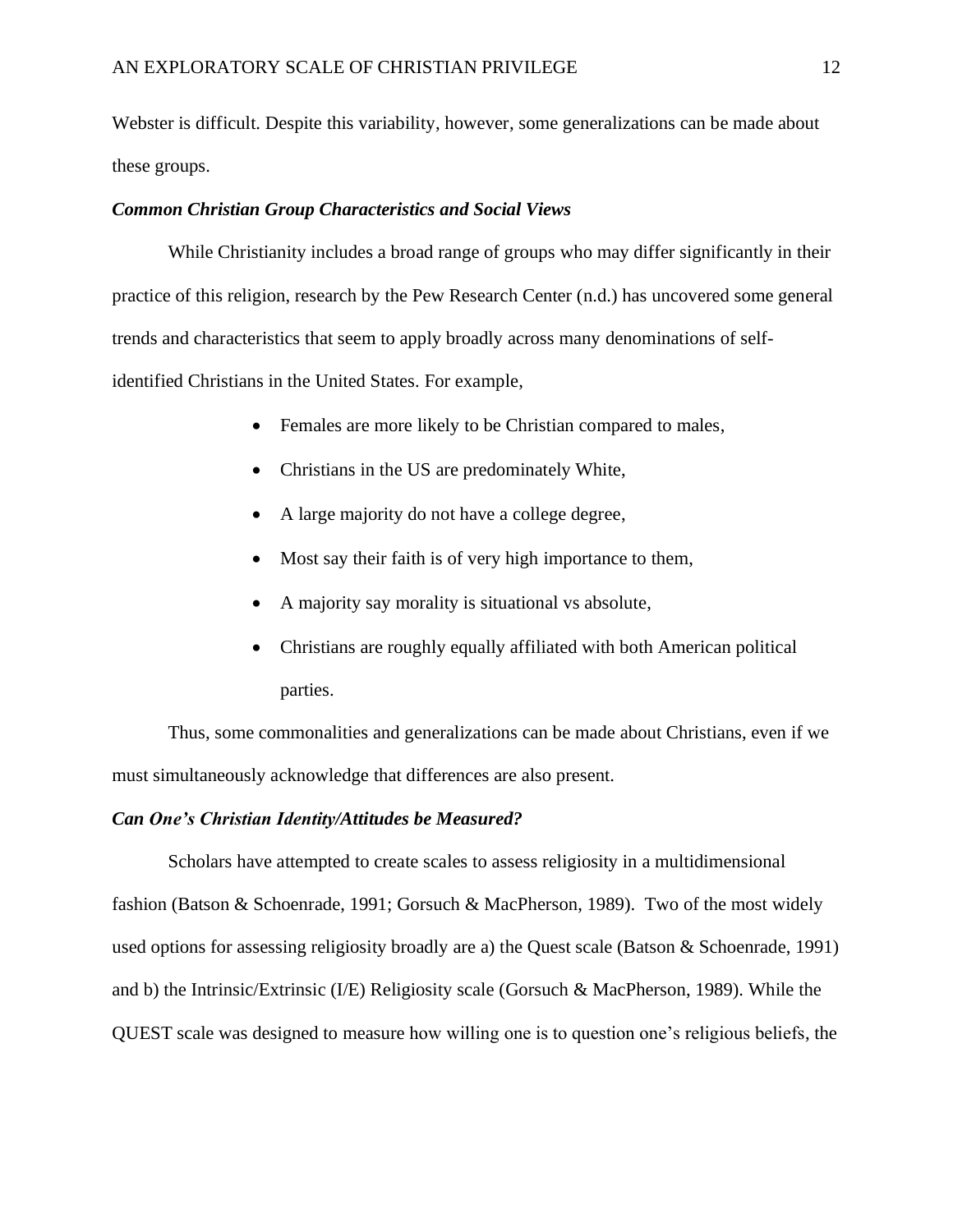Intrinsic and Extrinsic Religiosity Scale was designed to measure what the motivates people to be religious.

Apropos of the current study, earlier research utilizing these constructs has shown that extrinsic religiosity is positively correlated with racism, anti-Semitism, and dogmatism (Donahue, 1985). Additionally, the QUEST religious orientation scale, in which higher scores indicate more willingness to question one's beliefs, appears to negatively correlate with right wing authoritarianism, religious fundamentalism, prejudice, and anti LGBT attitudes (Altemeyer & Hunsberger, 1992).

However, when it comes to a scale to look at Christian privilege, my review of the literature yielded only one measure that attempts to assess this construct---i.e., there is an 8-item subscale developed by Hays et al. (2007) in their Privilege and Oppression Inventory (POI). Unfortunately, this scale has limitations. For instance, the scale for validation was given only to counseling graduate students. This suggests that the overall generalizability and utility of the scale outside of a counseling setting is unknown. To address this, Hays et al., (2007) suggest administering the scale to a more diverse sample in addition to potentially adding more items to various scales in order to fully capture the constructs being measured (i.e., White, Christian, Straight and Male privilege). To my knowledge, no such scale utilizing a more diverse sample or using additional items with respect to Christian privilege exists.

#### <span id="page-21-0"></span>**Christianity as a Proxy for White Privilege/Racial Prejudice**

What does the history of Christianity in the US tell us about the phenomenon of White privilege in this country? As a rule, most people see these two categories of identities as separate and distinct from one another. However, recently, some scholars have suggested that adopting this view is a mistake. Sutton (2010), for example, has suggested that these two constructs are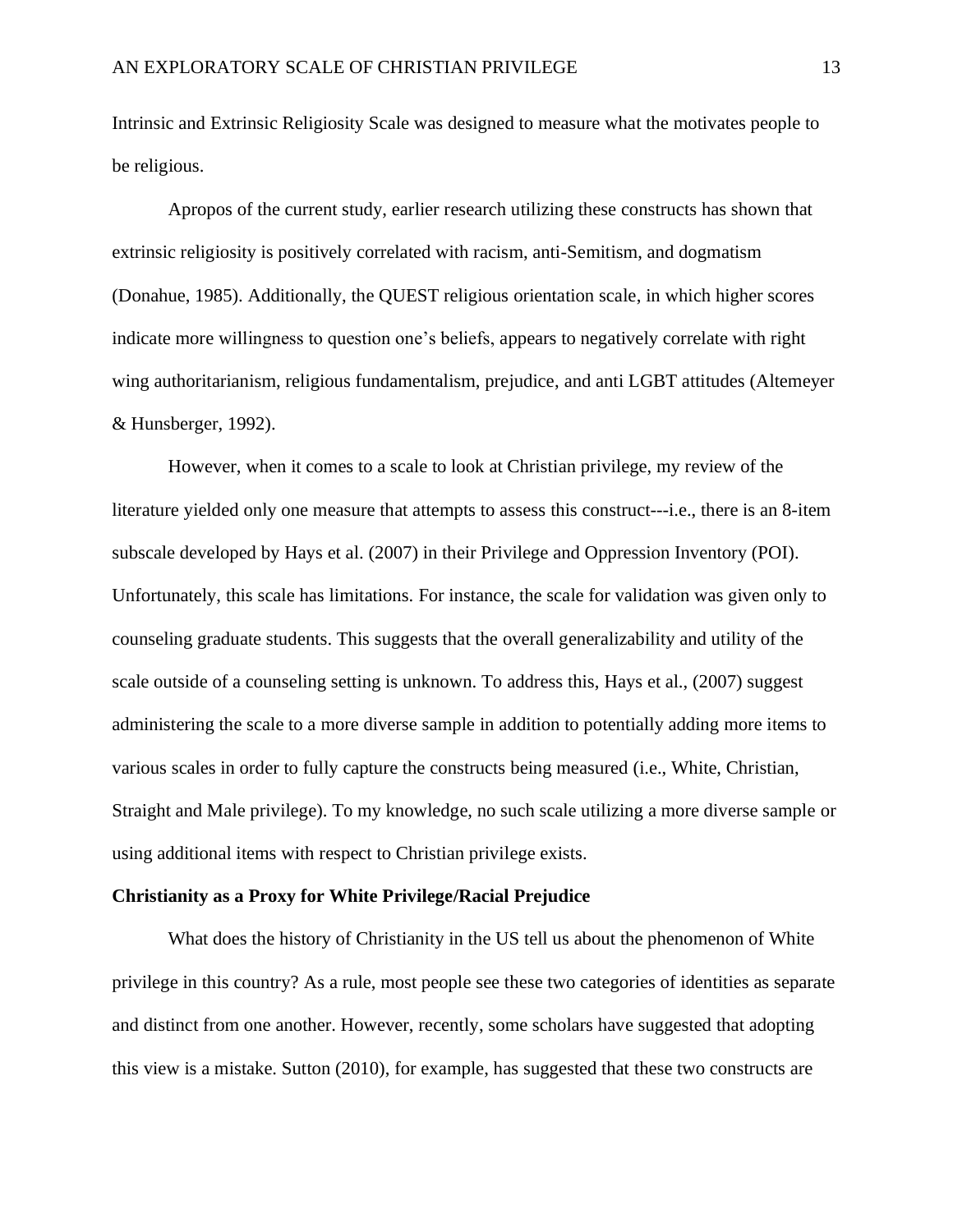fundamentally imbued with systematic inequalities that "mutually constitute and reinforce each other" (p. 10). This dovetails with Ferber's (2012) view that both Christian and White privileges "intertwine" (p. 63) and contain the same fundamental processes that allow the beneficiaries of said privileges to deny its existence.

How do we unpack the interrelations between these privileged identities? We can start by looking at their commonalities. If we accept that a core tenet of most Christian faiths is the idea that those who follow God's plan will be rewarded, and those who do not shall receive punishment, the analogous characteristics of Christian privilege and White privilege begins to more explicitly coalesce.

We start to see this picture emerge when we look at what research tells us about how Whites evangelicals (i.e., White Christians who believe that it is their duty to spread the message of Jesus and salvation to non-Christians) perceive Black vs. White racial inequality in society. White evangelical respondents tended to blame Black disadvantage on individual and characterological variables rather than external institutional ones (Edgell & Tranby, 2007). Within White evangelical circles, some scholars have posited that the cultural values surrounding "free will individualism ….[and] anti-structuralism" (Emerson et al., 1999, p. 400) may make it more difficult for many White evangelicals to understand racial differences as a function of systemic inequality.

Why might this be so? One of the justifications for chattel slavery in the colonies was the idea that Black Africans were a cursed people because they were the descendants of Ham (Lee, 2003). The core cultural values of free will and anti-structuralism, in addition to historical Christian justifications for various forms of oppression, may help to explain why Todd (2010) suggests that the United States history of oppression is tightly linked to Christianity. Edgell and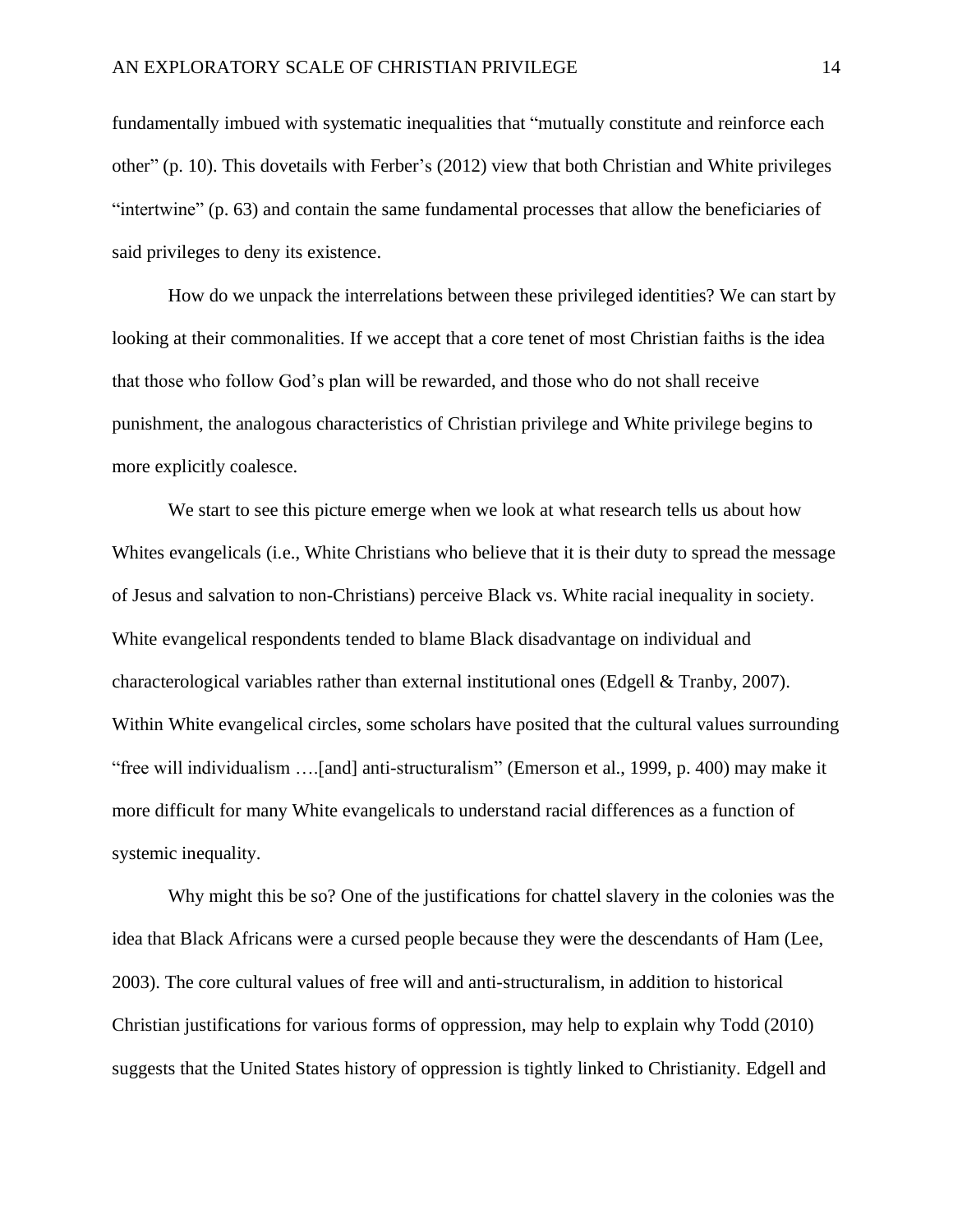Tranby offer additional support for Todd (2010) when they consider the following conditional statement including a summarized quote from Martin Luther King Jr.: "If it is true that 11 o'clock on Sunday morning is 'the most segregated hour in America,' then racial isolation characterizes the religious experience of most churchgoers" (Edgell & Tranby, p. 267). To further quote Edgell and Tranby (2007), "religion and race interact to form a strong White subculture that fosters attitudes about social and political issues" (p. 267) that tend to reinforce the status quo at the expense of societal changes that might allow for a more truly egalitarian society.

But evidence for a link between Christianity and racial bias is not just anecdotal. When we consider what empirical research has revealed about this association, we know that there are numerous studies that have revealed a consistent link between aspects of Christianity and anti-Black bias. For example, a study by Johnson et al. (2010) found that participants primed with Christian words showed stronger anti-Black attitudes than those who were primed with more neutral words. This effect was found even after accounting for participants' religiosity. Further, a study by Howard and Sommers (2017a) revealed that even after controlling for participants' premanipulation self-ratings of religiosity, White respondents endorsed more negative attitudes concerning Black people after being subliminally primed with a White Jesus compared to a Black Jesus, or some non-race/religion based images (e.g., oranges). Ironically, we see an inverse reaction when the same manipulation was used on a sample of African American respondents (Howard & Sommers, 2017b). Specifically, Howard and Sommers found that when Black participants were exposed to an image of a White Jesus, they subsequently evinced more positive feelings toward White people compared to such ratings given when Black participants were exposed to non-religious White men, objects, or non-human religious objects. Taken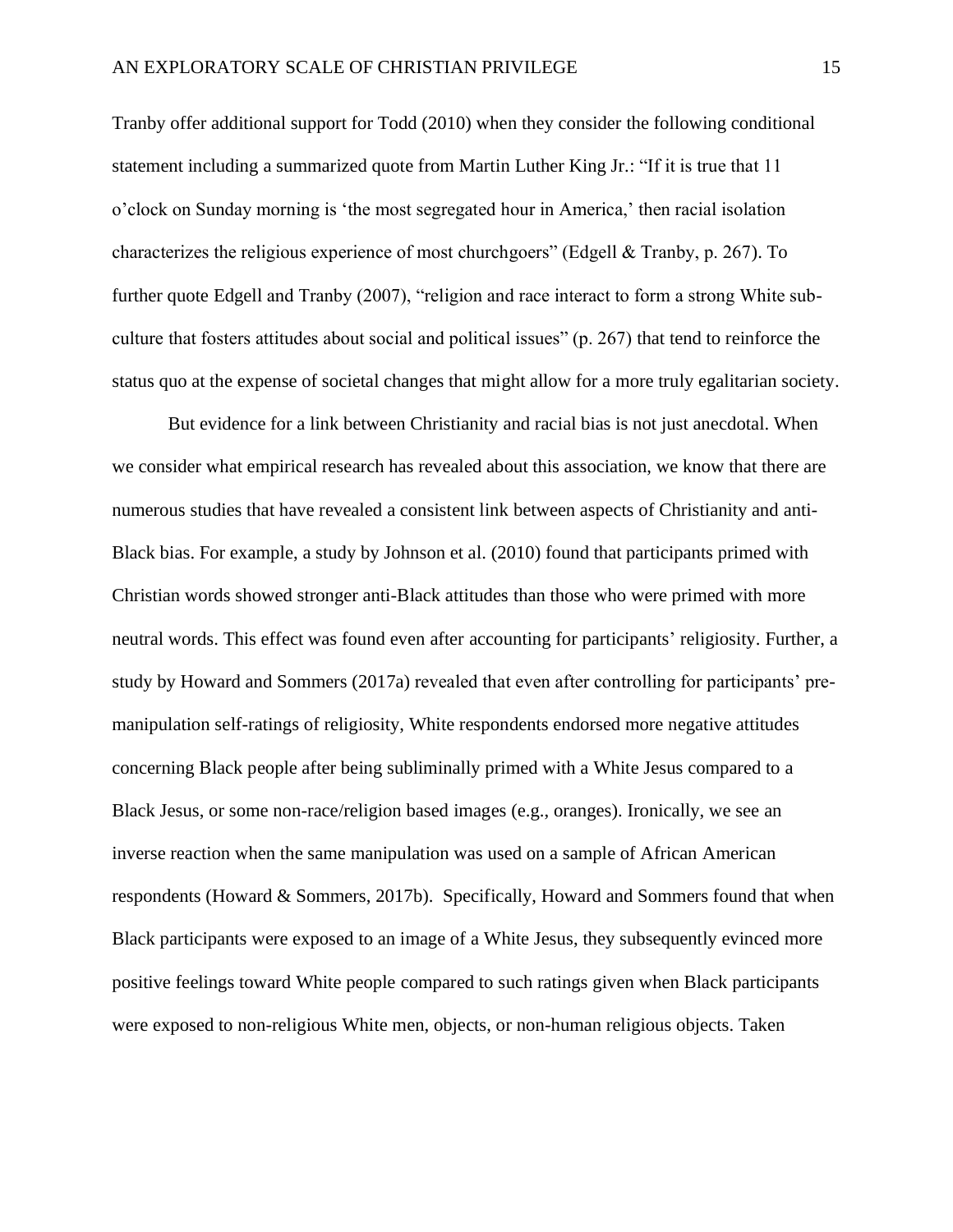together, these studies suggest that there is something about Christianity that appears to elicit pro-White or anti-Black feelings and attitudes

Given the numerous links in the literature concerning the association of Christianity with racial bias (i.e., anti-Black or pro-White sentiments), these findings lend support to the contention that there seems to be something in the construct of Christianity that is intertwined with feelings of racial bias. That is, if both White privilege and certain aspects of Christianity are associated with anti-Black/pro-White sentiments in a similar fashion, then maybe this commonality offers additional justification for using White privilege as a rough analog to arrive at a better understanding of the construct of Christian privilege. Perhaps this finding helps to explain why both Christianity and White privilege predict anti-Black sentiments.

#### <span id="page-24-0"></span>**Christian Identity and Religious Privilege: A Sacred Taboo**

#### *Christian Intolerance of Non-Christians*

Research by Cook et al. (2015) has shown that Christians perceive atheists to be a greater threat to their values than a general population of college students while also suggesting that Christians are more likely to openly discriminate against an atheist compared to a control group. College students were used as a baseline because it was thought that in-group preference would lead to participants feeling less threatened by an in group of other college students. Additionally, research further shows that Christians favor their in-group with higher levels of Christian religiosity being associated with more negative views of atheists (Johnson et al., 2012).

However, these types of negative beliefs do not exist solely between Christians and non-Christians per se. Christians have a long history of holding negative opinion towards women as well. Many of the early Christian scholars and their writings depict a worldview that embraces the notion that God made women to be subordinate to men (Martos & Hegy, 1998). This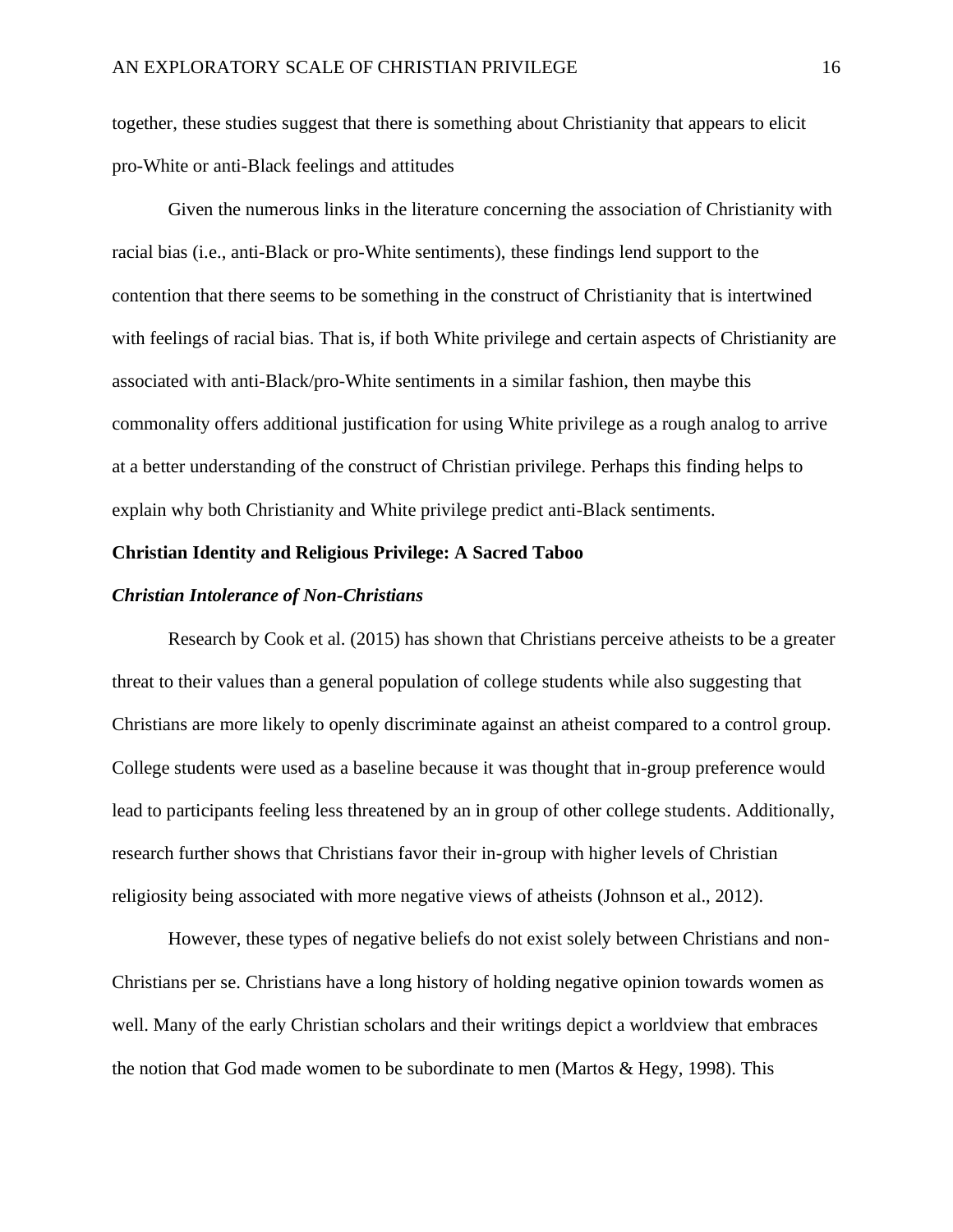hierarchical worldview is still present to this day with respect to marriage and ministry. Men (especially Christian men) are still generally expected to be the heads of their households and the Church (Martos  $\&$  Hegy, 1998). This historical bias is supported by research that has shown a positive association between how literally someone interprets the Bible and their endorsement of benevolent sexism (Burn & Busso, 2005)---i.e., the "subjectively favorable, chivalrous ideology that offers protection and affection to women who embrace conventional roles" (Glick & Fiske, 2001, p. 109).

In addition to negative attitudes about women, Christianity is also commonly associated with bias toward LGBT individuals. A study by Trevino et al. (2012), suggests that messages containing anti LGB attitudes are fairly widespread and that exposure to these messages is associated with greater LGB prejudice. Other research has suggested that there is a link between religious fundamentalism and anti LBTQ prejudice (Sanabria, 2012).

#### *Mechanisms of Christian Privilege*

For social privilege to exist, specific institutional mechanisms must also be present to propagate and maintain this privilege (Liu, 2017). Liu posits that it is our government, particularly our legislative branch (i.e., the branch that writes the laws of the society), that serves this purpose in the US. While Liu was primarily referencing White privilege in his discussion of this dynamic, I hope to generalize from this work in order to apply these suppositions to better understand how the construct of Christian privilege works in the United States.

How are these constructs similar? Well, to answer this question, we need only consider who is most likely to be elected to a public office in the US. To this end, Christian privilege is most evident in the United States by the fact that it appears that there is an association between a political candidate's religious beliefs and their ability to garner public support. In other words,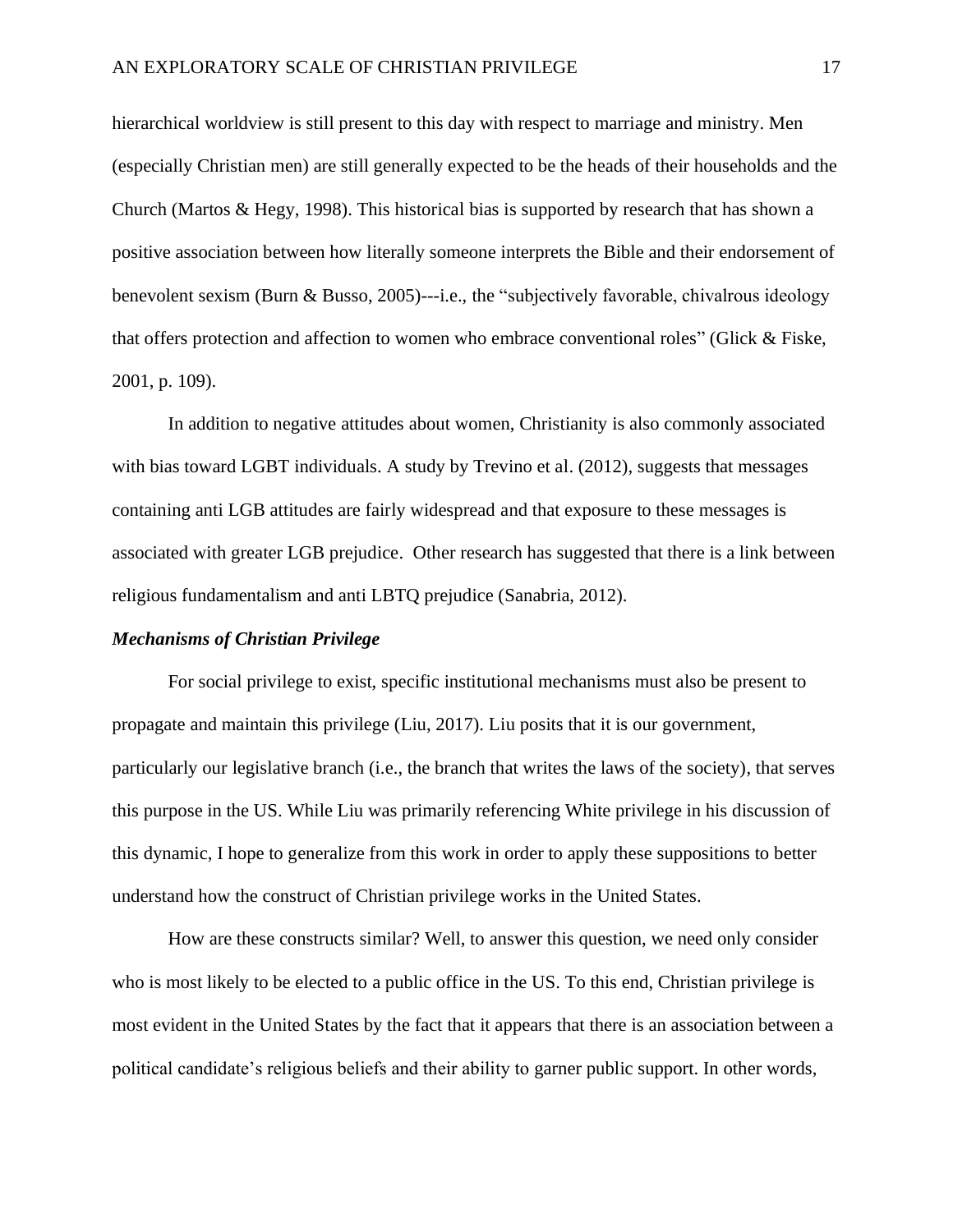candidates with atheist religious views would likely struggle to gain as much voter support as a Christian candidate (Lipka, 2014). Additional evidence in support of this can be gleaned from the fact that while only 70% of the US population identifies as Christian, 85% of the US Congress identifies as Christian (Pew Research Center, 2015; *Washington Times*, 2017). Additionally, 43 of the 45 Presidents in United States history have been Christian (Masci, 2017). Of the two who were not religiously affiliated, Thomas Jefferson "lost his faith in orthodox Christianity at an early age but continued to believe in an impersonal God as the creator of the universe" (Masci, 2017, para. 8). Additionally, the second religiously unaffiliated president, Abraham Lincoln, "was raised in a religious household and spoke frequently about God (particularly as president), but never joined a church" (Masci, 2017, para. 9). Masci (2017) asserts that the historical accuracy of Lincoln being a Christian is still hotly debated among history scholars. This trend to appoint Christian candidates to high positions in the US government is also evident in Supreme Court appointees---i.e., only nine Justices have ever endorsed a religious view that was something other than some denomination of Christianity (PBS NewsHour, 2018). Of those nine Justices, eight of them identified as Jewish, and one was not a member of a church. Despite the high number of Christian candidates available for such government positions, this rate of representation in the higher echelons of government is out of proportion to the number of Christians represented in the general population.

#### *Legislative Examples of Privilege*

Christian privilege manifests in the US not just in terms of the proportion of its leaders who are Christian, but also in the laws and policies that this country adopts. For example, Balingit (2018) found that several states have begun to allow the phrase, "In God We Trust," to be displayed on taxpayer funded property. In Florida and Louisiana, such legislation has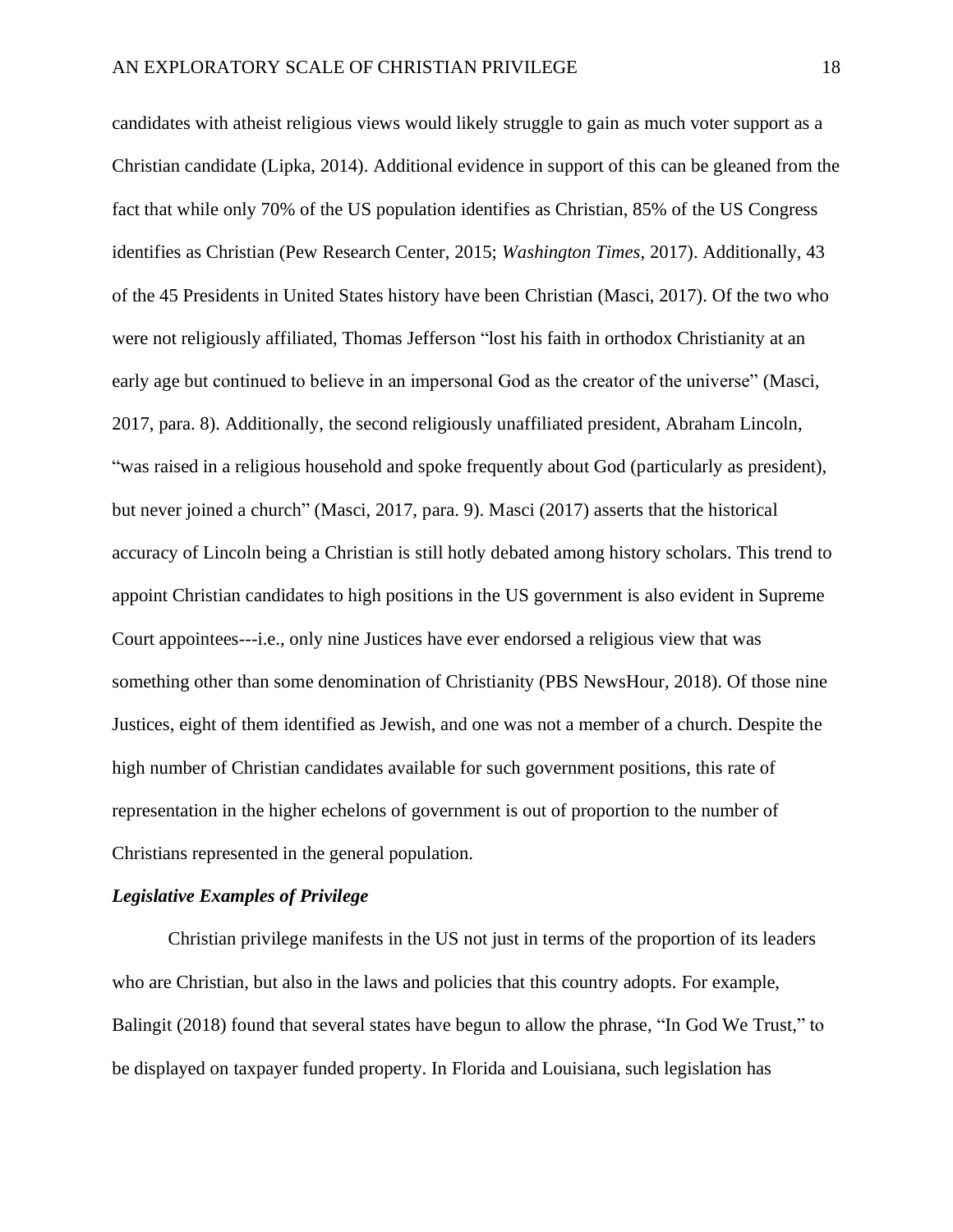mandated that public schools display this motto (Solochek, 2018; Mahoney, 2018; Associated Press, 2018). While some might argue that the use of this national maxim is not an example of our government's endorsement of Christianity over other religions, others have challenged this interpretation by pointing out that no one is thinking of Allah, Vishnu, or Thor when such dictums are evoked (CBS News, 2018). Additionally, we could rebut those who argue in support of the use of this aphorism by reminding pundits that some religions do not have a deity to worship, and some people do not believe in God(s) at all (Pew Research Center, 2015).

The privileged status for Christianity is not merely instantiated both by the adoption of pro-Christian laws in many states; it is also demonstrated by the fact that many legal challenges to such pro-Christian laws have been upheld by the courts. For example, in Illinois, a lawsuit that alleged that the use of the maxim, "In God We Trust," by government agencies is a violation of the First Amendment was denied on the basis that the motto was not an "endorsement," but rather a "historical reminder of the nation's heritage" (CBS News, 2018, p. 1). This conflation of national heritage with Christianity is a form of Christian privilege.

Despite the First Amendment's explicit prohibition against the State supporting any single religious group over others, the longstanding deference given to Christian priorities through the continued usage of slogans referencing a Christian God or patently Christian imperatives in government documents, monuments, and ceremonies reveals the degree to which Christianity is privileged above other religions by the US government. No other religious belief system is given this same degree of respect and societal influence within our government. The best examples of this bias can be gleaned from the passage of "religious freedom" bills in some states (Johnson & Steinmetz, 2015). Broadly speaking, these bills "[prohibit] laws from burdening religious freedom unless the government had a compelling interest and had used the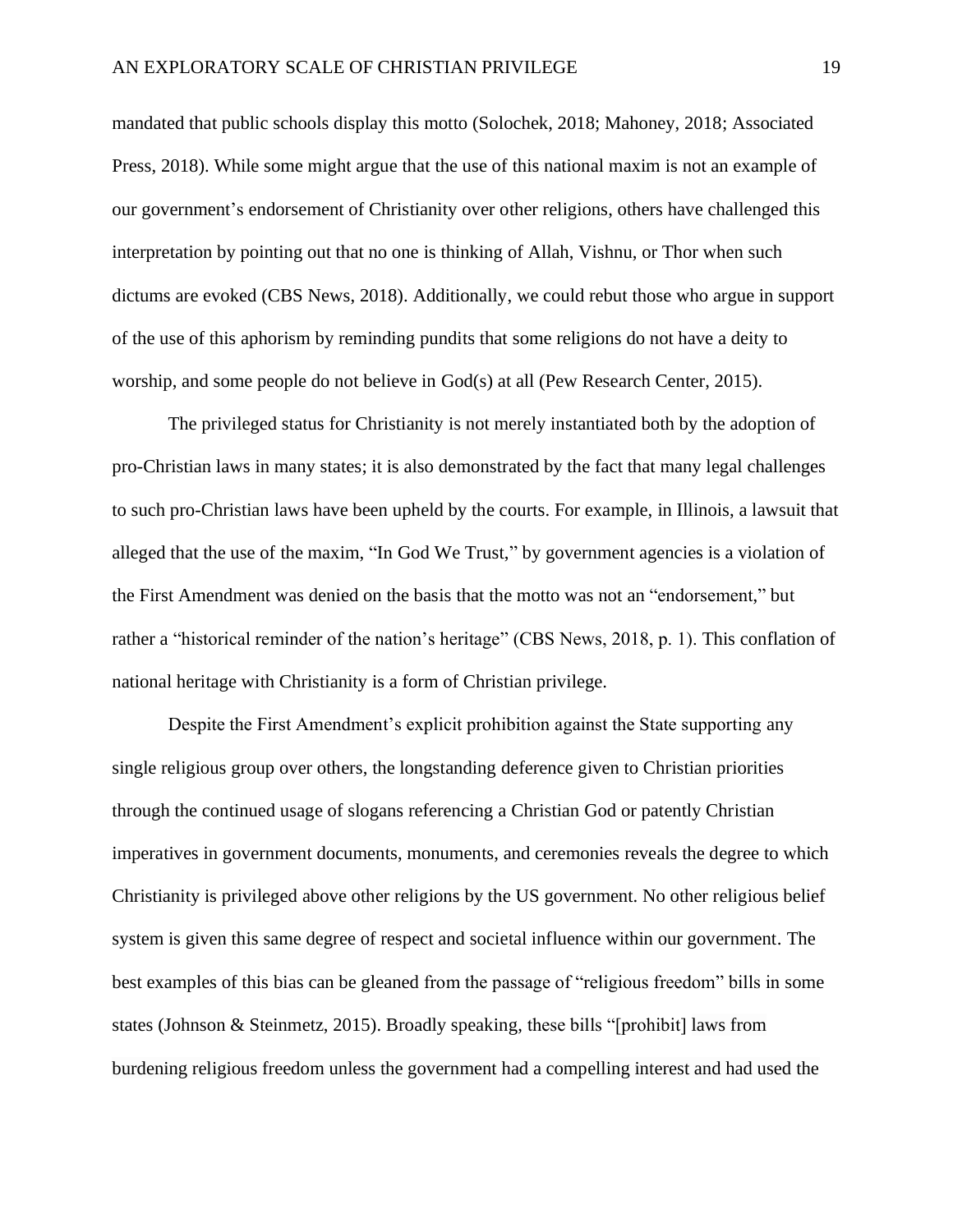least restrictive means" (Miller, 2018, p. 1). This means that if a person can cite a deeply held religious objection to a particular law that they believe unnecessarily hinders their ability to practice their religion, they can ignore the law and not be prosecuted for violating it. This reasoning has been used by both individuals and various business and healthcare institutions to claim religious or moral objection to providing wedding and adoption services to members of LGBTQA communities (even in localities that have explicit laws preventing discrimination against these groups; Allison, 2020; Edelman, 2018; LeBlanc, 2019) as well as medical prescriptions for birth control and abortion access (Guttmacher Institute, 2019; National Women's Law Center, 2017) in communities where utilizing such items and procedures are legal. However, this privilege does not just extend to allowing individuals to legally ignore state and federal laws.

Research by Van Camp et al. (2016) reveals another example of Christian privilege with respect to job application assessments. Their research had participants read and evaluate job applications for prospective job fit and personality. The hypothetical applications varied with respect to religious beliefs (i.e., Christian, Muslim or atheist) and race (i.e. White or Black). Their results indicated that Christian job applications were rated more favorably than non-Christian applicants. Interestingly, these authors found that some participants were willing to explicitly state that the job applicant's religious views were a factor in their assessment of the applicant. Further, research by Swan et al. (2014) also supported this trend. When they investigated how hypothetical individuals of varying religious affiliations were evaluated, their results indicated that Christian participants indicated more positive feelings for individuals described as Christian compared to individuals described as atheistic.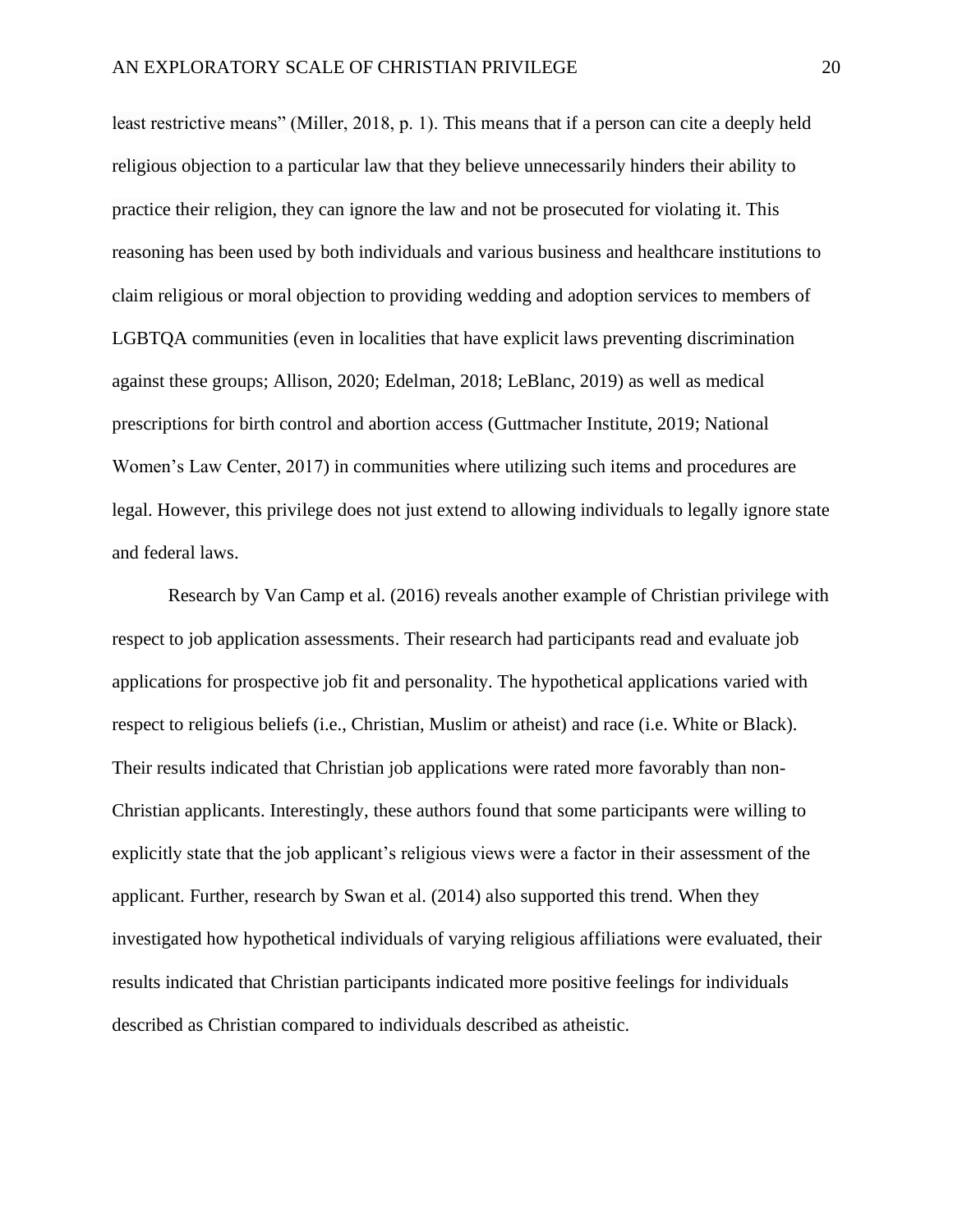Finally, as has been found with research on White privilege, Blumenfeld and Jaekel (2012) found that the tendency for those with privilege to deny this status appears to also occur for some Christians. Specifically, these researchers found that Christian preschool teachers in their sample denied the fact that Christians enjoy a privileged status in the United States.

#### <span id="page-29-0"></span>**How Might We Measure Christian Privilege?**

Efforts to articulate the constituent sentiments of Christian privilege have begun in the work of Schlosser (2003). Schlosser describes a set of core attitudes that represent this privilege, as illustrated by the following statements (pp. 48-49):

- "I do not need to educate my children to be aware of religious persecution for their daily physical and emotional protection."
- "I can be sure if I need legal or medical help, my religion will not work against me."
- "I do not need to worry about the ramifications of disclosing my religious identity to others."
- "I can, if I wish to identify myself, safely identify as Christian without fear of repercussions or prejudice because of my religious identity."
- "I can be fairly sure that some hate group does not exist whose goal is to eradicate my religious group from the planet."

These sentiments merely give voice to the reality that Christians in the US do not face systemic discrimination at the hands of the government or as a consequence of historical disenfranchisement.

Members of other, non-Christian religions do not enjoy the aforementioned privilege in the US. A quick glance at the Southern Poverty Law Center's (SPLC) Hate Map shows over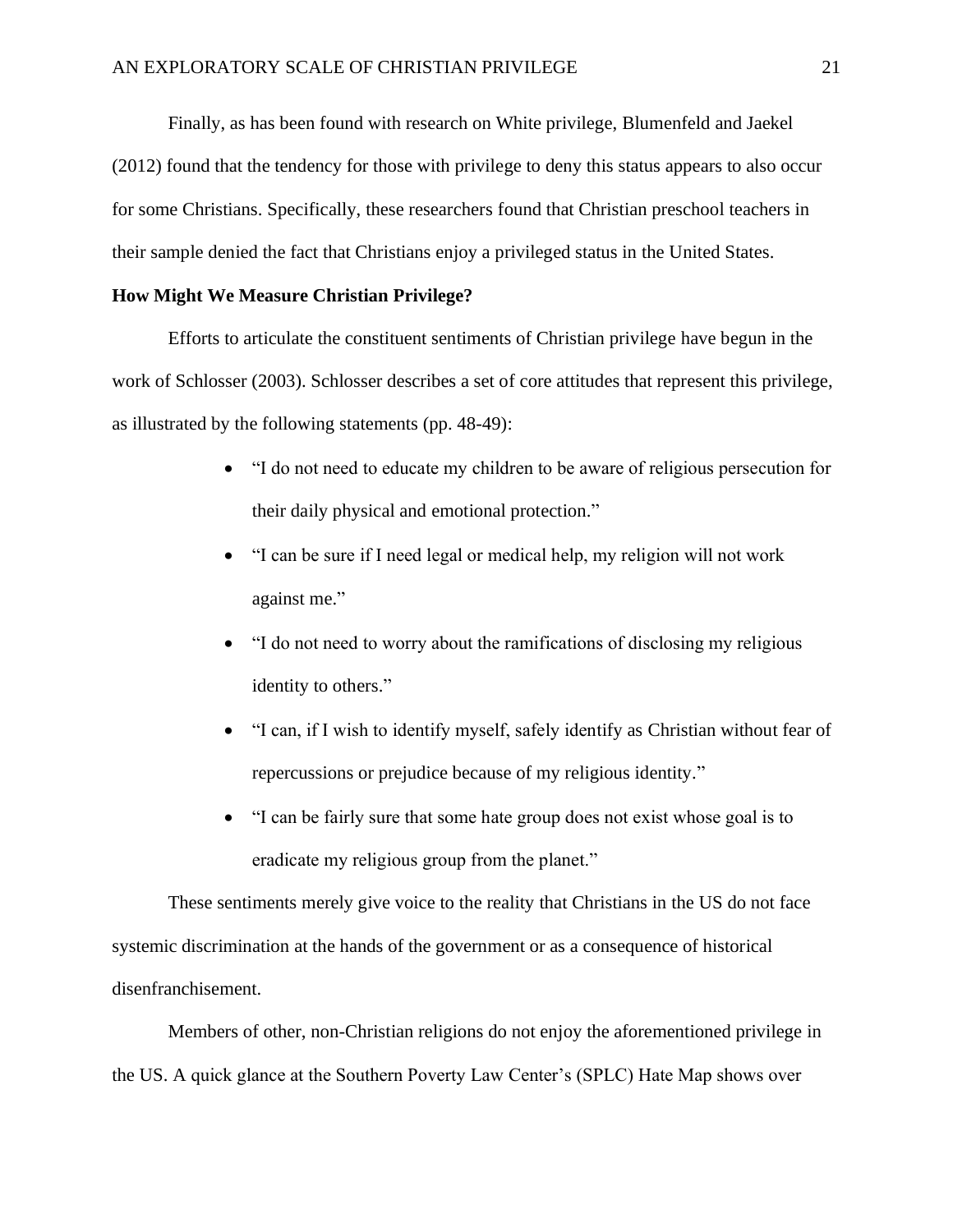1,000 hate groups currently active in the United States (SPLC, 2018). Many of these groups show animus towards people of Muslim and Jewish faiths. This suggests that the United States is, by default, more friendly to Christian perspectives than other religious orientations.

#### **Present Study**

With the present study, I hope to create a scale that will assesses individuals' attitudes about the idea that Christians experience a privileged status in comparison to non-Christians in the United States. This measure will be based upon the previous scale development and theoretical work of various scholars who have explored the construct of White privilege (Neville et al., 2000; Pinterits et al., 2009; McIntosh, 2015). However, I shall apply their findings in the service of the development of an analogous scale to assess the construct of Christian privilege. To operationalize the items of my scale, I shall draw upon the list of privileges developed by Schlosser (2003) while also including adapted, analogous items found in the White privilege literature.

Further, this scale will be different from the Christian privilege subscale seen in the Privilege and Oppression Inventory (POI) in both content and volume. While the POI contains a relatively short number of items (i.e., 8), the proposed scale will consist of 29 items. Additionally, while the broad content of the POI Christian privilege subscale is solid (i.e., "Christians hold a lot of power because this country is based on their views," "Society is biased positively towards Christians," and "To be Christian is to have religious advantage in this country"; Hays et al., 2007, p. 73), it is not enough just to understand broadly that Christian privilege exists. It is also necessary to be able to situationally identify the manifestations of said privilege. In this area, the proposed scale content wise will attempt to address this by containing items that look at specific situational manifestations of Christian privilege.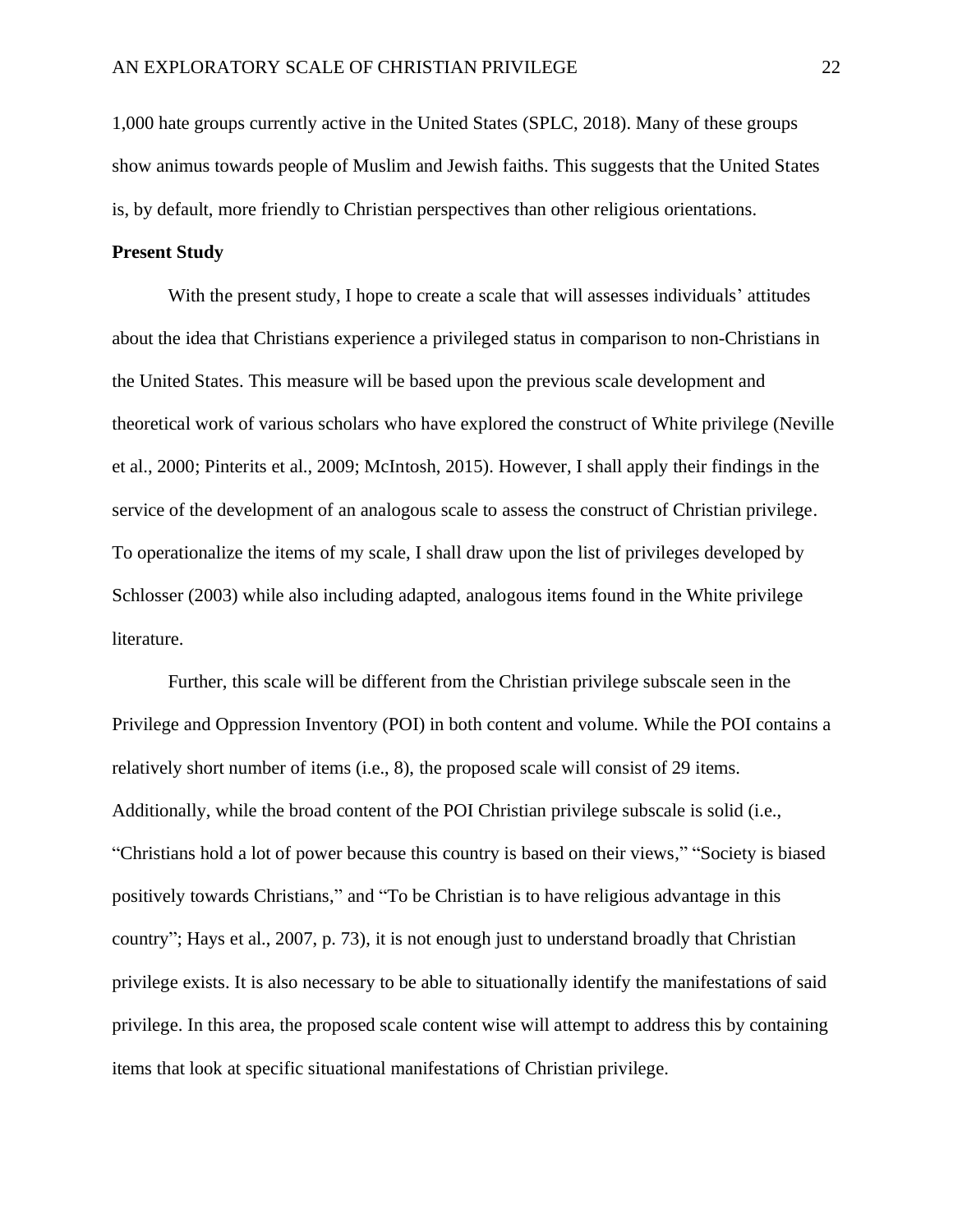Finally, the development of such a scale is important and the reason for this importance is best understood if we first consider the consequences of White privilege. It is documented that instances of police violence (Edwards et al., 2019), legal inequality (United States Sentencing Committee, 2017), and medical negligence (Hoffman et al., 2016) disproportionately negatively affect people of color compared to their White counterparts. As such, programs must be implemented to bridge this gap. In this pursuit, scales looking to measure the degree of White privilege awareness within the law enforcement, legal and medical communities can be a useful measurement tool to assess the efficacy of such diversity programs meant to mitigate the negative consequences brought on by a lack of privilege awareness. Moving to Christian privilege therefore, it is not a stretch to infer that such discrimination occurs as a result of Christian privilege as well. We already see such privilege-based assumptions exist in job application searches where Christians are seen as better candidates based on their religious beliefs (Van Camp et al., 2016). Further, it is unlikely such discrimination as a result of privilege stops there. Therefore, scales will need to be created and developed that can appropriately assess the efficacy of diversity programs geared towards bridging the differential outcomes and treatment that exists between Christians and non-Christians across and within multiple institutions and situations. This proposed scale can be a first step toward the creation of such a scale.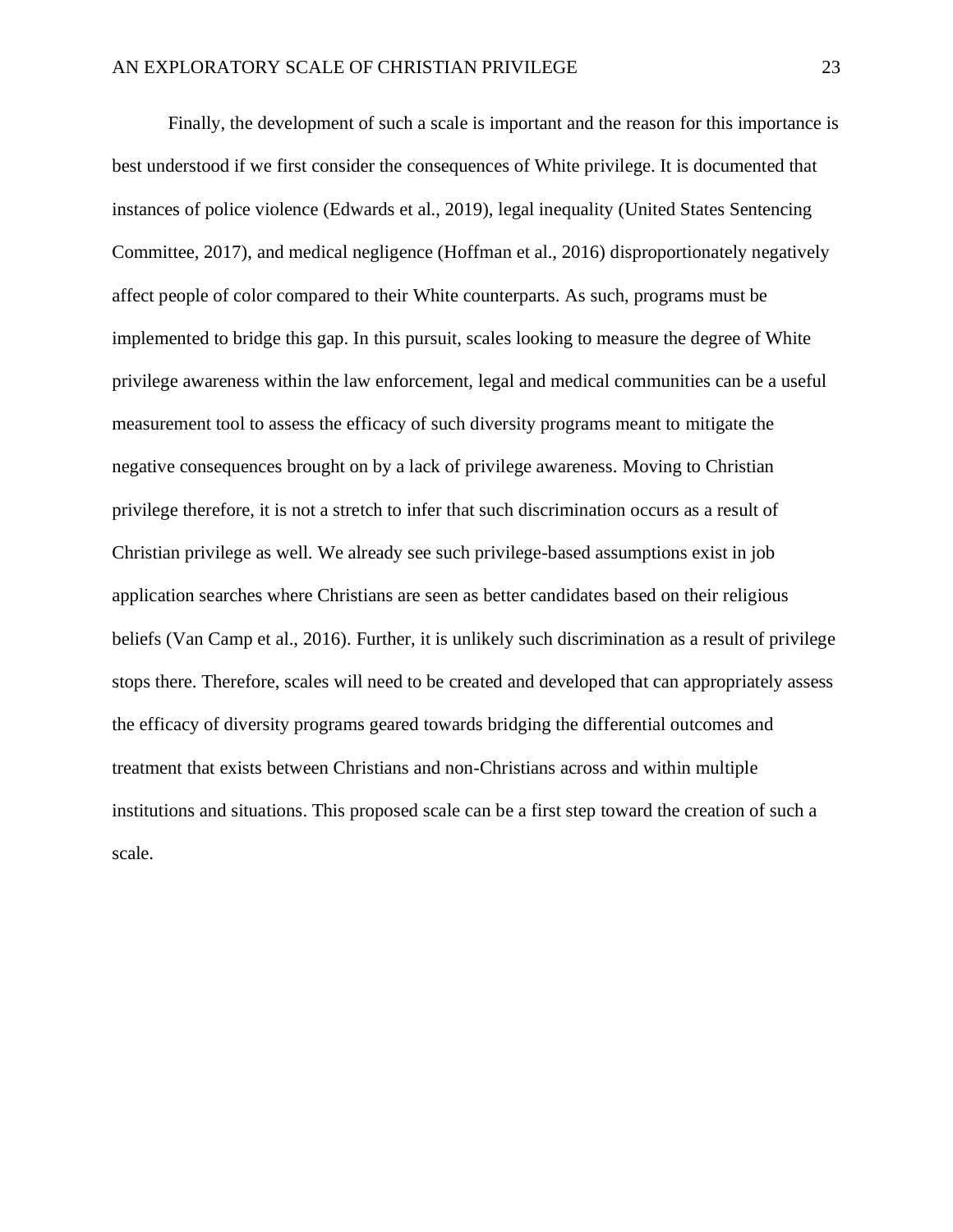#### **Methods**

#### <span id="page-32-1"></span><span id="page-32-0"></span>**Participants**

Participants consisted of self-identified Christian adults recruited from psychology courses at Eastern Michigan University (via SONA, an online research participant management program) and through the use of social media platforms including Facebook, Twitter, Reddit and Amazon Mechanical Turk. Christians were sufficient for this study because we were specifically interested in understanding how aware self-identified Christians are of their Christian privilege. Given that the hypothesized Christian privilege scale contained an initial 29 items, a minimum of 300 high quality participants were recruited for this study given the general guidelines to have a minimum of 10 responses per scale item.

#### <span id="page-32-2"></span>**General Procedure**

Upon signing up for the present study, participants were asked to read a consent form and provide electronic consent before moving into the actual study materials. Participants completed a series of demographic questions before completing the main instruments of this study (see Appendix A through F). These measures consisted of the proposed scale items as well as various measures that will be used to determine discriminate and convergent validity. Following completion of the various scale items, participants were given a debriefing form. Lastly, participants were asked to indicate whether or not they wished to receive research credit for participation in the study that they may use for course credit pending their individual instructor's approval (i.e., SONA recruited participants), or entered into a drawing to win one of four \$25.00 Amazon gift cards (i.e., social media recruited participants).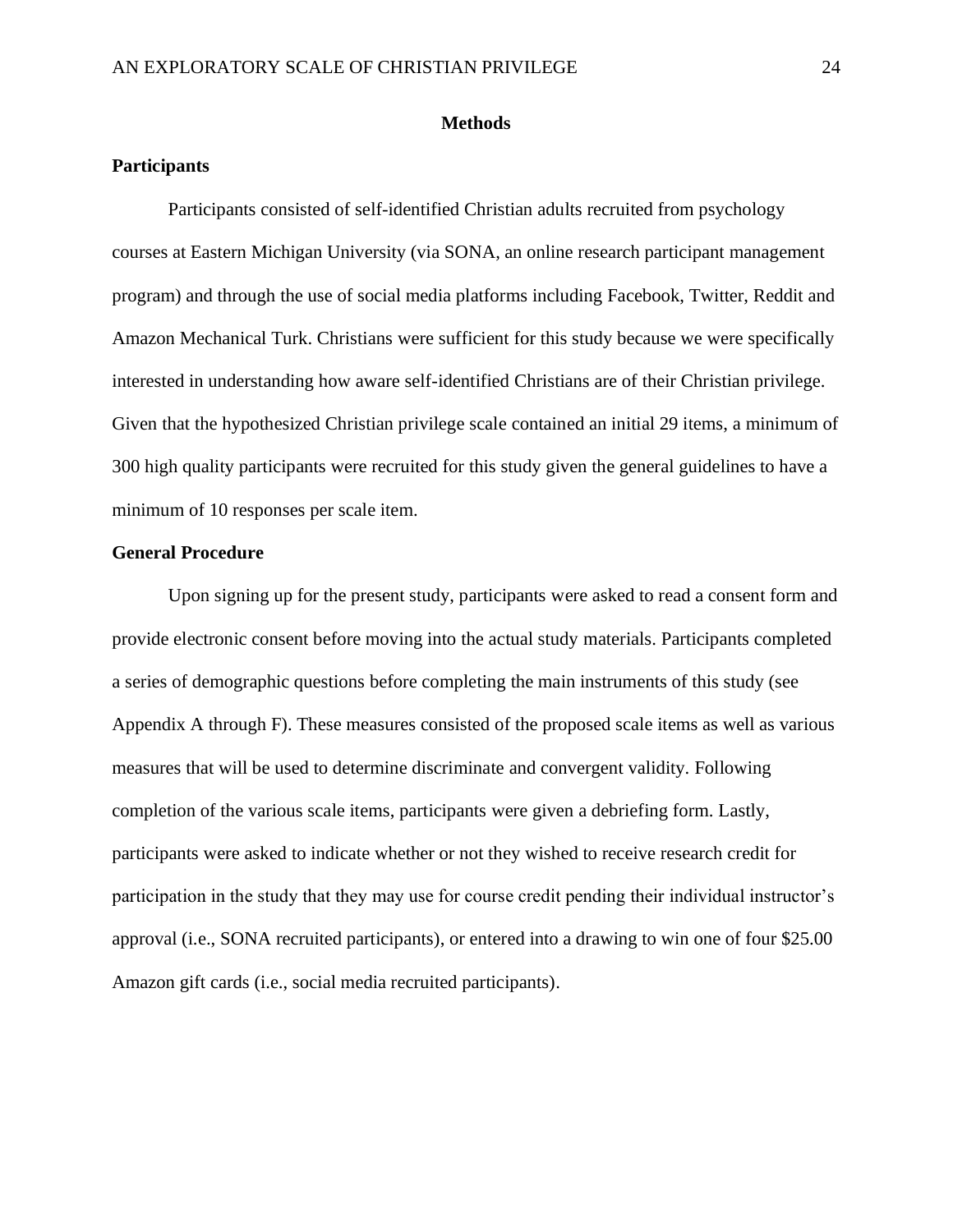#### <span id="page-33-0"></span>**Measures**

#### *Color-Blind Racial Attitudes Scale (CoBRAS)*

The CoBRAS is a 20-item scale that looks to measure the "cognitive dimension of colorblind racial attitudes" (Neville et al., 2000, p. 61). The consists of three factors: Racial Privilege, Institutional Discrimination, and Blatant Racial Issues (Neville et al., 2000). The Racial Privilege factor consists of seven items and assesses "blindness of the existence of White privilege (e.g., 'White people in the U.S. have certain advantages because of the color of their skin')." (Neville et al., 2000, p. 63). The Racial Privilege factor has a Cronbach's alpha of  $\alpha =$ .83 (Neville, et al, 2000). The Institutional Discrimination factor consists of seven items and assesses "awareness of the implications of institutional forms of racial discrimination and exclusion (e.g., 'Social policies, such as affirmative action, discriminate unfairly against white people')." (Neville et al., 2000, p. 63). The Institutional Discrimination factor has a Cronbach's alpha of  $\alpha = .81$  (Neville, et al, 2000). The last factor, Blatant Racial Issues, consists of six items and assesses "unawareness to general, pervasive racial discrimination (e.g., 'Social problems in the U.S. are rare, isolated situations')." (Neville et al., 2000, p. 63). The Blatant Racial Issues factor has a Cronbach's alpha of  $\alpha = .76$  (Neville et al., 2000).

Individual items within each factor are rated on a 6-point Likert scale with higher scores indicating higher levels of awareness of racial privilege, institutional discrimination and blatant racial issues. The scale can be assessed either by looking at individual subscales or through a total score composite. The overall scale has been found to have a relatively high internal consistency ( $\alpha$  = .91; Neville et al., 2000). For a complete list of questions please refer to Appendix A, and for a more in-depth analysis of the CoBRAS, see Neville et al. (2000).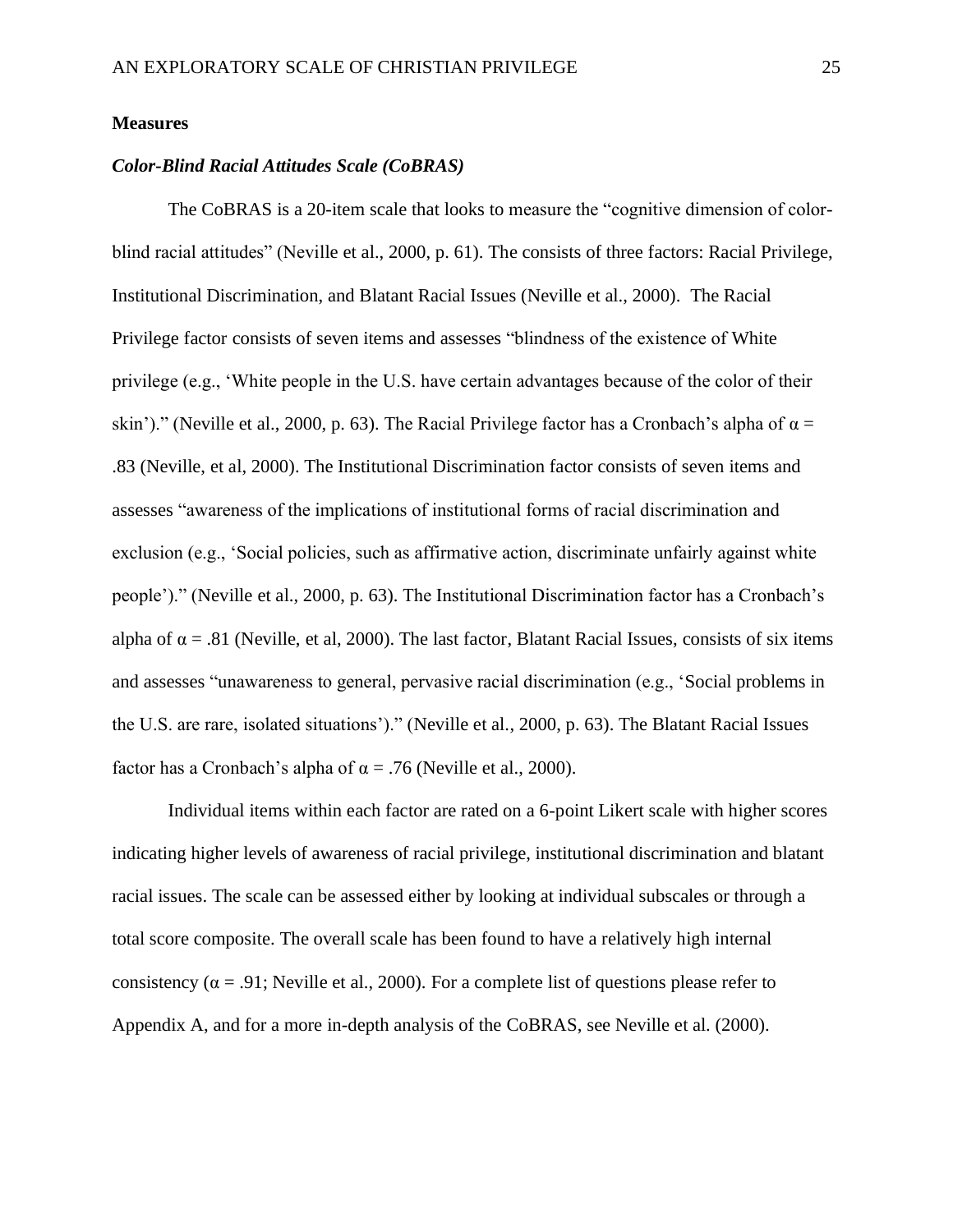#### *Social Dominance Orientation*

The Social Dominance Orientation scale is a 14-item scale that assesses "the extent to which one desires that one's in-group dominate and be superior to outgroups" (Pratto et al., 1994, p. 742). Initial work on the scale conceptualized the scale to include one singular factor measuring the extent people felt that "some people are inherently superior or inferior to others and [their] approval of unequal group relationships" (Pratto et al., 1994, p. 745). However, other scholars, based on their own factor analysis, have suggested that the SDO scale actually consists of two factors looking at "support for group-based dominance" and "opposition to equality" (Jost & Thompson, 2000, p. 217). Examples of individual items include the following: "Some groups of people are simply not the equals of others" and "If people were treated more equally, we would have fewer problems in this country" (p. 760).

Individual items are rated on a 7-point Likert scale with higher scores indicating more positive feelings towards each item and lower scores indicating more negative feelings towards each item. The overall scale has been found to have an adequate internal consistency score ( $\alpha$  = .83; Pratto et al., 1994). Test-retest reliability has also been shown to be high ( $r = .81$ ,  $p < .01$ ; Pratto et al., 1994). For a full list of items please refer to Appendix B, and for a more in-depth analysis of the Social Dominance Orientation scale, please refer to Pratto et al. (1994) as well as Jost and Thompson (2000).

#### *Religious Fundamentalism Scale*

The Religious Fundamentalism scale is a 12-item scale that looks to measure: the belief that there is one set of religious teachings that clearly contains the fundamental, basic, intrinsic, essential, inerrant truth about humanity and deity; that this essential truth is fundamentally opposed by forces of evil which must be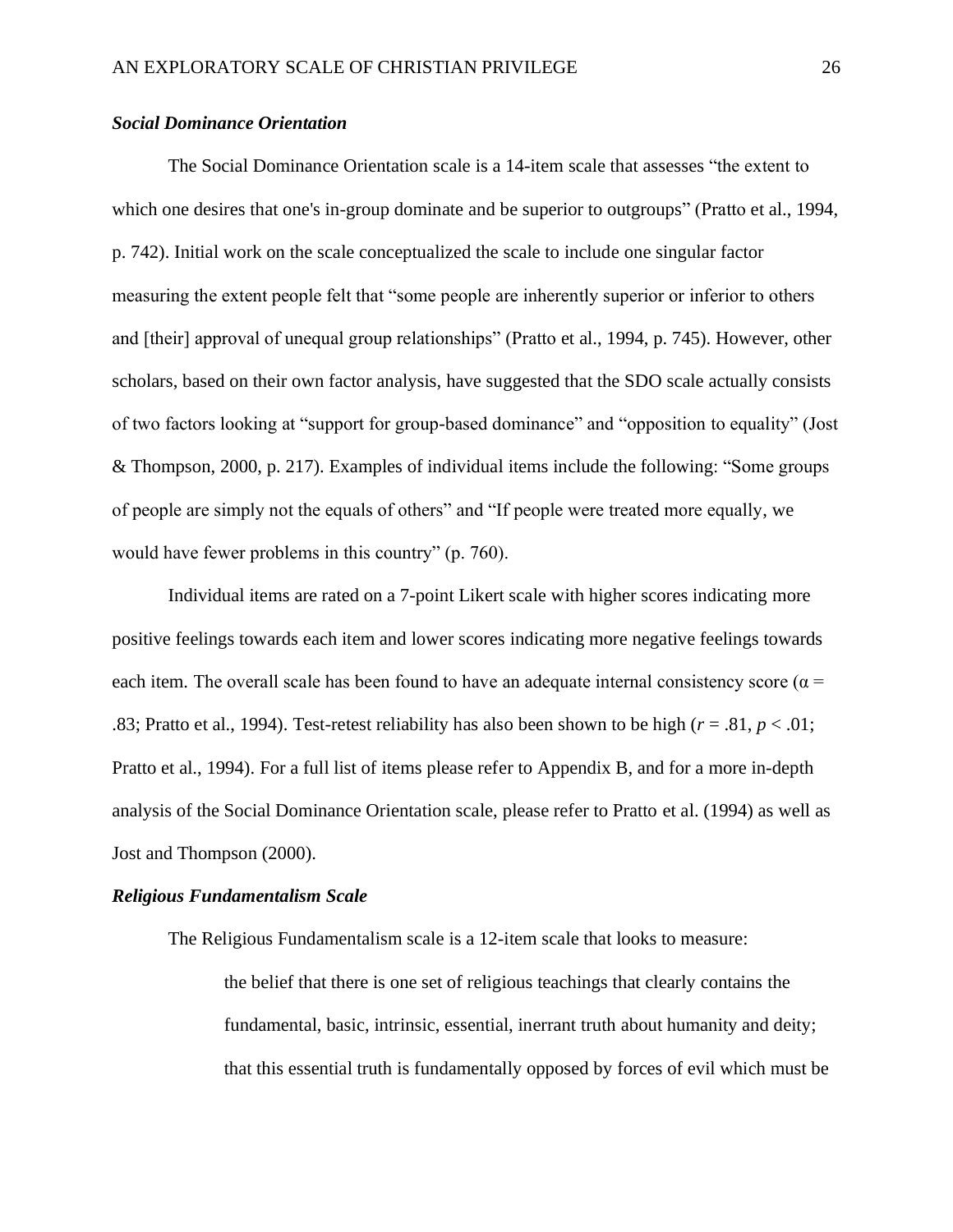vigorously fought; that this truth must be followed today according to the fundamental, unchangeable practices of the past; and that those who believe and follow these fundamental teachings have a special relationship with the deity. (Altemeyer & Hunsberger, 1992, p. 118)

The scale consists of one singular factor measuring the extent people either agreed or disagree with various statements related to the above conceptualization of religious fundamentalism (Altemeyer & Hunsberger, 2004). Examples of individual items include the following: "God has given humanity a complete, unfailing guide to happiness and salvation, which must be totally followed" and "When you get right down to it, there are basically only two kinds of people in the world: the Righteous, who will be rewarded by God; and the rest, who will not" (Altemeyer & Hunsberger, p. 52).

Individual items are rated on a 9-point Likert scale with higher scores indicating higher and levels of agreement with each individual item and lower scores indicating higher levels of disagreement with each individual item. The overall scale has been found to have a high degree of internal consistency  $\alpha$  = .91 (Altemeyer & Hunsberger, 2004). For a full list of items, please refer to Appendix C and for a more in-depth analysis of the Religious Fundamentalism scale, please refer to Altemeyer and Hunsberger (2004).

#### *Global Just World Belief Scale*

The Global Just World Belief scale is a 7-item scale that looks to measure "the general belief that people get what they deserve and deserve what they get" (Lipkus, 1991, p. 1172). The scale consists of one singular factor that looks to measure the extent to which people either agree or disagree with statements related to the conceptualization of a just world. Examples of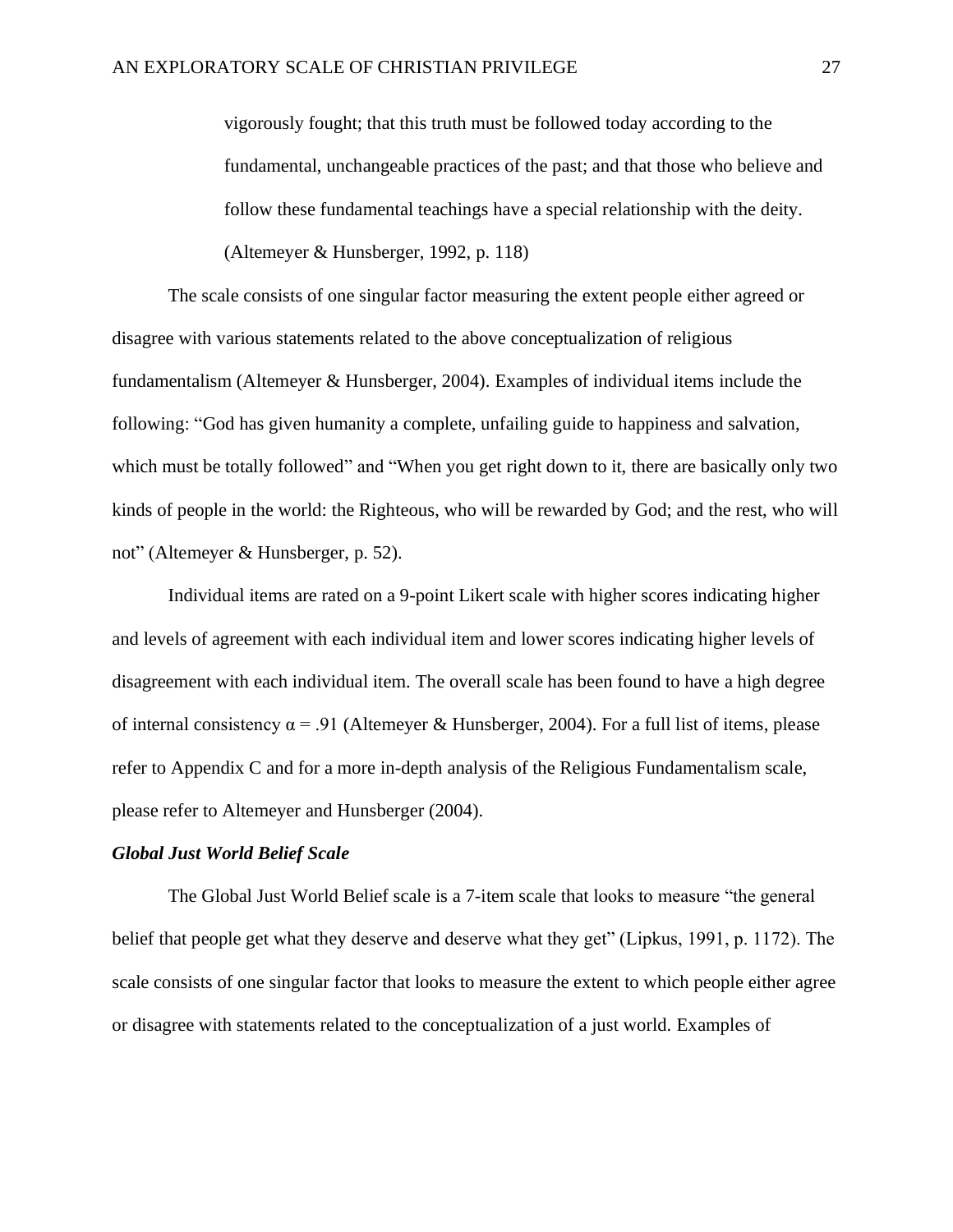individual items include the following: "I feel that people get what they are entitled to have" and "I basically feel that the world is a fair place" (p. 1173).

Individual items are rated on a 6-point Likert scale with higher scores indicating higher levels of agreement with each individual item and lower scores indicating higher levels of disagreement with each individual item. The internal reliability of the items has been shown to be adequate ( $\alpha$  = .827; Lipkus, 1991). For a full list of items please refer to Appendix D and for a more in-depth analysis of the Global Just World Belief scale, please refer to Lipkus (1991).

### *Sanctification of Social Justice Scale*

The Sanctification of Social Justice Scale is a five-item scale that looks to "assesses how strongly individuals connect working for social justice to an expression of God's will and what it means to be Christian" (Todd et al., 2014, p. 253). The scale consists of one singular factor that looks to measure the extent to which people agree or disagree with statements related to the conceptualization of the scale. Examples of individual items include the following: "My Christian beliefs encourage me to work for social justice" and "God wants Christians to work for social justice" (Todd et al., 2014, p. 249). Individual items are rated on a 6-point Likert scale with higher scores indicating higher levels of agreement with each individual item and lower scores indicating higher levels of disagreement with each individual item. Exploratory factor analysis and confirmatory factor analysis by Todd et al. (2014) were  $\alpha$  = .79 and  $\alpha$  = .82, respectively. For a full list of items, please refer to Appendix E for a more in-depth analysis of the Sanctification of Social Justice scale, please refer to Todd et al. (2014).

# *Privilege and Oppression Inventory*

The Privilege and Oppression Inventory is a 39-item scale that looks to measure "counselors' awareness of privilege and oppression along dimensions of race, sexual orientation,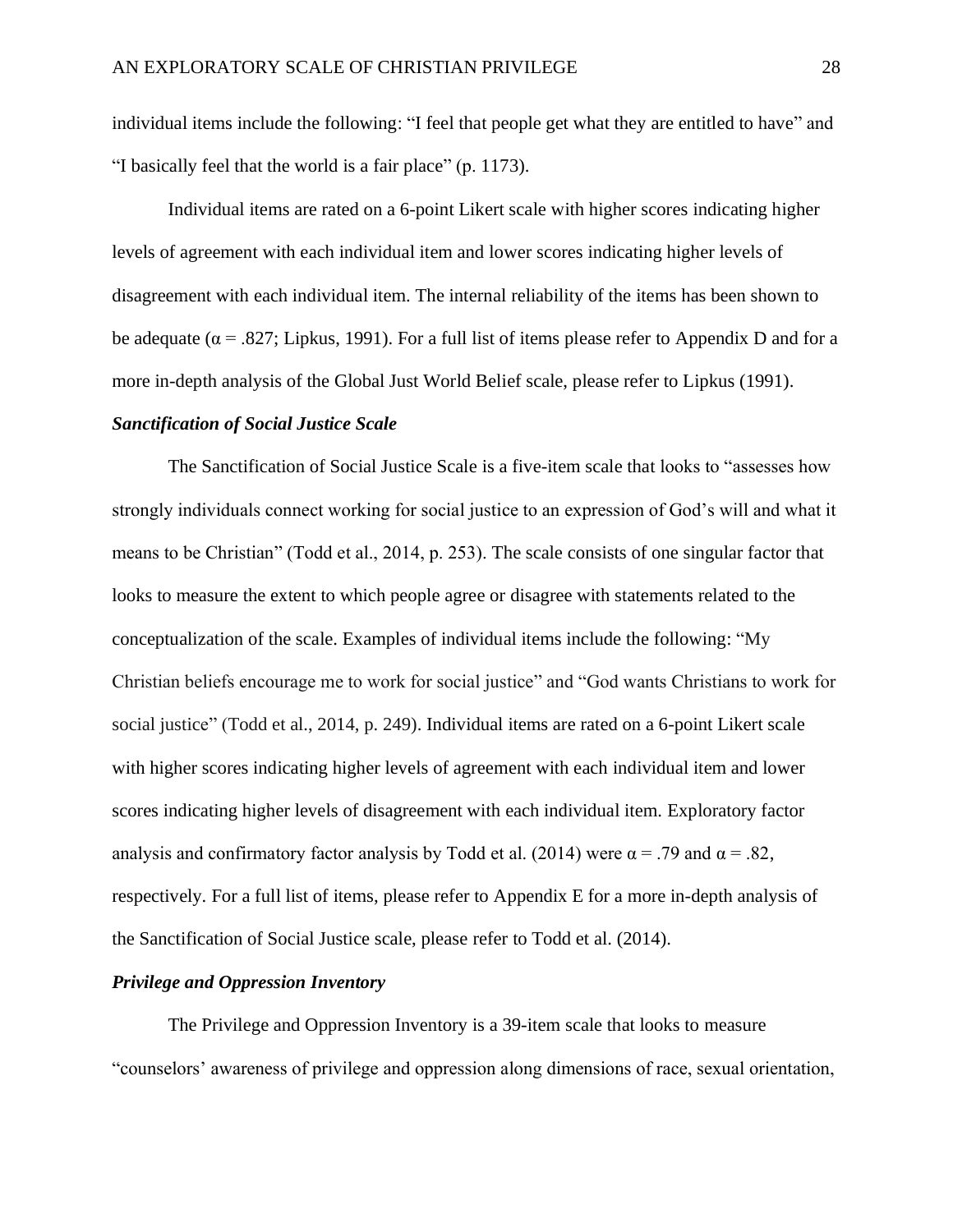religion, and gender" (Hays et al., 2007, p. 66). The scale consists of four factors that measure the extent of an individual's awareness of Christian privilege, White privilege, Heterosexual privilege, and sexism awareness. Examples of individual items include the following: "Christian holidays are given more prominence in society than non-Christian holidays", "Being White and having advantage go hand in hand", "Many gay, lesbian, and bisexual individuals fear for their safety," and "I am aware that men typically make more money than women do" (Hays et. al., 2007, p. 72-74). Individual items are rated on a 6-point Likert scale with higher scores indicating higher levels of agreement with each individual item and lower scores indicating higher levels of disagreement with each individual item. Confirmatory factor analysis by Hays et al. (2007) suggested an overall scale Cronbach's alpha of  $\alpha$  = .95. The individual subscale Cronbach alphas for White privilege awareness, Christian privilege awareness, heterosexism privilege awareness, and sexism awareness were  $\alpha = .92$ ,  $\alpha = .86$ ,  $\alpha = .81$ , and  $\alpha = .79$ , respectively. For a full list of items please refer to Appendix F for a more in-depth analysis of the Privilege and Oppression Inventory, please refer to Hays, et al. (2007).

#### *Proposed Scale (Christian Privilege Awareness Scale)*

The Christian Privilege Awareness scale is a 29-item scale measuring an individual's awareness of Christian privilege. Questions were based on or adapted from conceptually similar scale items contained in the WPAS (Pinterits et al., 2009), CoBRAS (Neville et al., 2000), and the work of Schlosser (2003). Fifteen of the items are forward scored, and 14 items were reverse scored. The scale is scored on a 11-point Likert scale, based on the recommendation of Wu and Leung (2017), from 0 (*very strongly disagree*) to 10 (*very strongly agree*) with higher scores indicating greater Christian privilege awareness and lower scores indicating lower Christian privilege awareness. For a full list of scale items, please refer to Appendix G.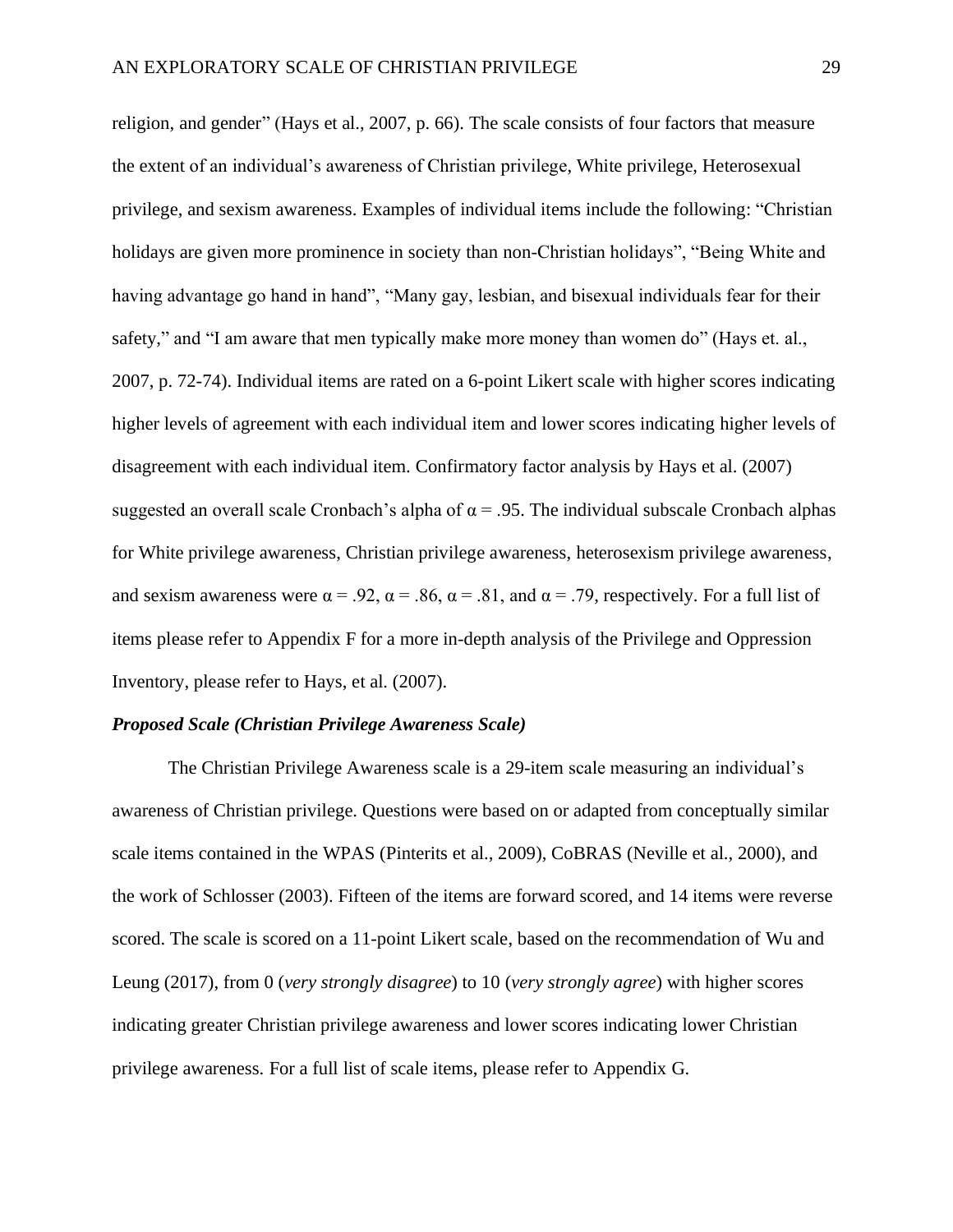## **Data Analysis Plan**

# *Initial Case Retention*

From the raw data file, participants who took less than 10 minutes to complete the entire survey, failed to correctly answer at least five (of eight) attentions checks, or did not correctly identify the picture at the end as an eggplant were excluded. Additionally, in the event any data were submitted from the same IP address, only the earliest responses were retained. This left 389 total responses for analysis. Using pairwise deletion, the number of participants who completed the following scales were as follows: Christian Privilege Awareness Scale (*n* = 386), Sanctification of Social Justice (*n* = 387), Social Dominance Orientation (*n* = 384), Privilege and Oppression Inventory (*n* = 369), Global Just World Beliefs (*n* = 387), Color-Blind Racial Attitudes Scale ( $n = 385$ ), and Religious Fundamentalism Scale ( $n = 385$ )

# *Statistical Analyses*

Data were analyzed using R with the aid of RStudio. The following packages were used for general descriptive statistics and statistical analysis: "pastecs" (Grosjean & Ibanez, 2018), "GPArotation" (Bernards & Robert, 2005), "psych" (Revelle, 2000), "apaTables" (Stanley, 2021), "readxl" (Wickham & Bryan, 2019), and "foreign" (R Core Team, 2020). Data were analyzed using an exploratory factor analysis using the function "fa" from the psych package and the GPArotation package. Concurrent (i.e., "the amount of agreement between two different assessments;" Adams et al., 2014, p. 506) and convergent (i.e., "how closely the new scale is related to other variables and other measures of the same construct; Krabbe, 2017, p. 118) was also assessed.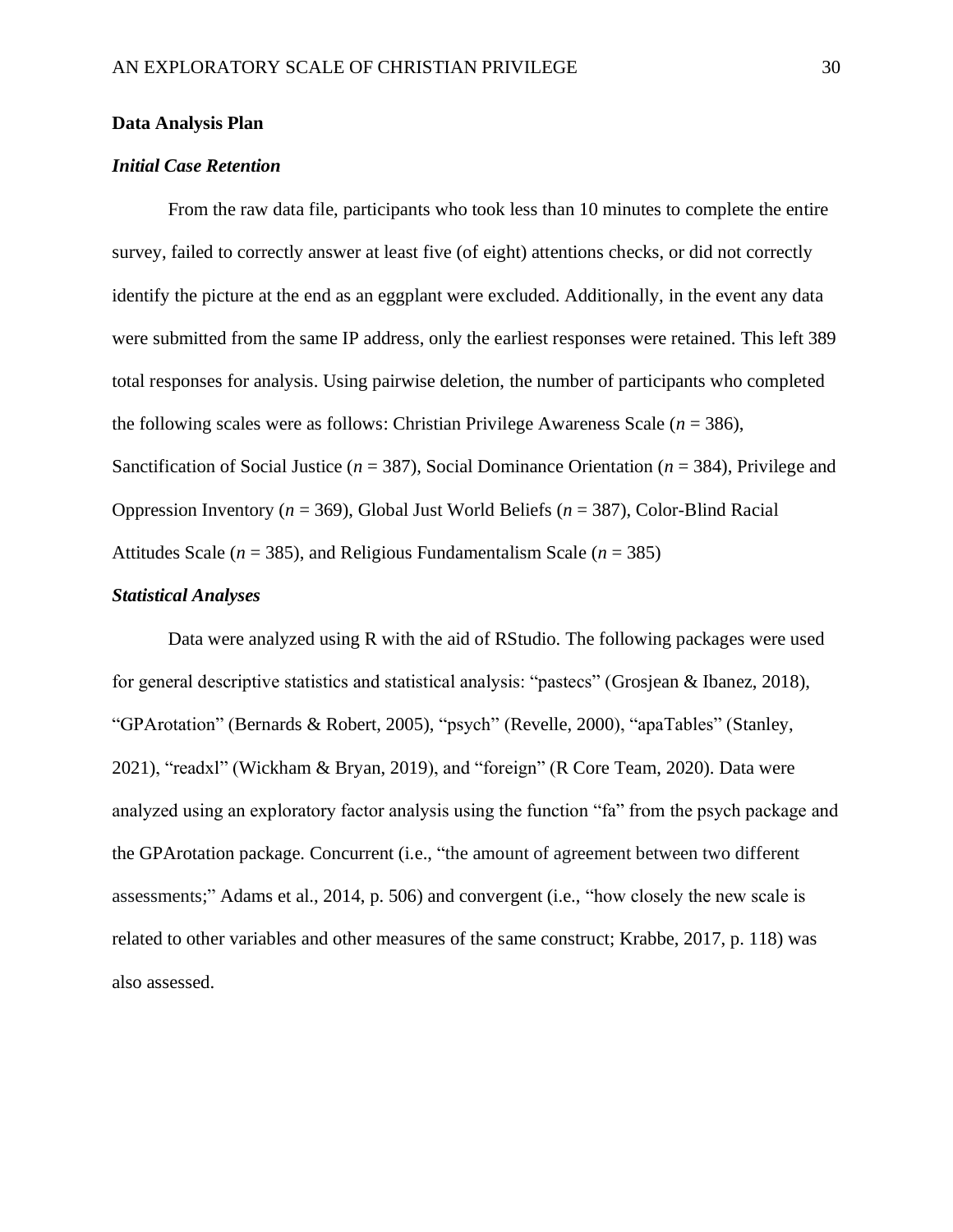#### **Results**

# **Participants**

Participants ( $N = 389$ ) were recruited from SONA ( $n = 10$ ), Facebook ( $n = 59$ ), Twitter (*n*)  $=$  1), and Reddit ( $n = 319$ ), and consisted of Christian participants between the ages of 18 and 77  $(M = 26.16, SD = 8.60)$ . Reddit participants were recruited from the r/SampleSize, r/dankchristianmemes, r/OpenChristian, r/Christianity, r/AskReddit, r/CasualConversation, r/Religion, and r/Reformed sub reddits. All participants were adults and from the United States. Of those 389 participants, 248 identified as male, 122 identified as female, four identified as trans-males, two identified as trans-females, six identified as non-binary/trans/queer, three indicated they preferred to not answer, three selected Other, and one participant did not respond to the question. The religious ideology of the sample consisted of Evangelical Christians ( $n =$ 71), Protestant Christians (*n* = 166), Catholics (*n* = 62), and "Other" Christians (*n* = 90). The educational attainment of the sample consisted of participants who did not complete high school  $(n = 6)$ , completed high school ( $n = 43$ ), had some college ( $n = 106$ ), or attained one of the following degrees: associate's  $(n = 29)$ , bachelor's  $(n = 133)$ , master's  $(n = 49)$ , doctoral  $(n = 9)$ , or either a J.D. or M.D.  $(n = 14)$ . The racial makeup of the sample consisted of White individuals (*n* = 287), Blacks/African American individuals (*n* = 14), Hispanics/Latino individuals (*n* = 28), Other individuals ( $n = 17$ ), and many who were of various multi-racial identities ( $n = 43$ ).

# **Exploratory Factor Analysis Assumptions**

The bivariate correlation, homogeneity, multicollinearity, adequate sample size, and normality assumptions were analyzed. The bivariate correlation, homogeneity (Bartlett test *p* < .001), sample size (KMO = .94), and multicollinearity assumptions were met. However, the normality assumption was violated as evidenced by the Shapiro Wilk test, *p* < .001, meaning that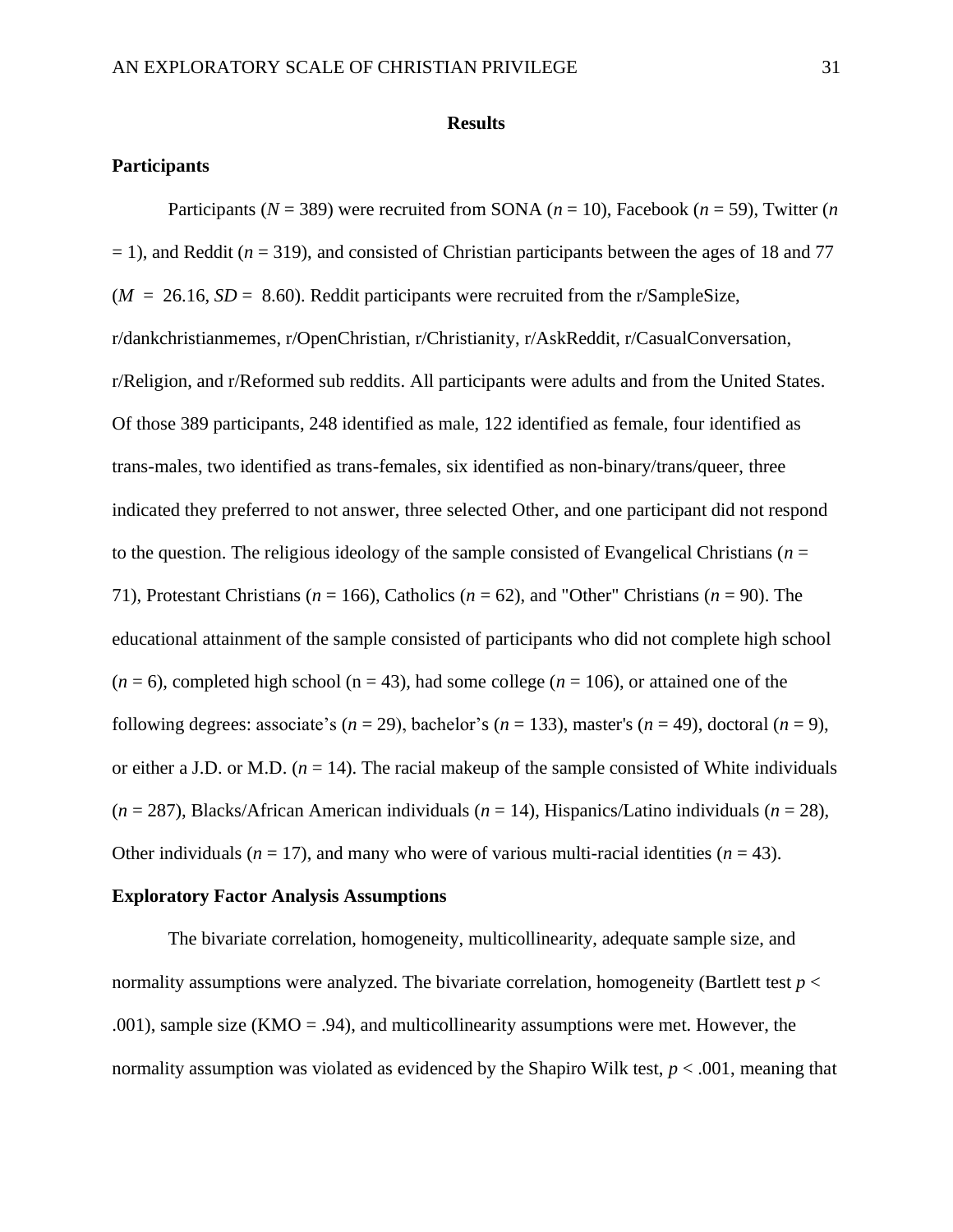the model residuals were not normally distributed. Additionally, the mean total score was not normally distributed (*skew* = -.42, *kurtosis* = -.22).

#### **Initial Item Omission Process**

Per the suggestions of Fields, Mills and Field (2012) to consider removing initial items with multiple inter item correlations above  $r = .80$  and below  $r = .30$ , a correlation matrix of the original proposed a 28-item (one item was removed due to a typo error discovered midway through data collection) Christian Privilege Awareness Scale was analyzed to look for individual items with multiple correlations either above  $r = .80$  or below  $r = .30$ . Given these criteria, one item (i.e., "Religious minorities are treated better than Christians in the United States?") was removed due to several item correlations above  $r = .80$ . An additional three items (i.e., "I can reasonably expect my Christian beliefs to be respected by the people around me," "I can easily find Christian music on a local radio station," and "A declaration of my Christian faith does not come with personal consequences") were removed due to being correlated less than *r* = .30 with at least half of the total items. This brought the proposed scale down to 24 total items.

# **Factor Solution**

A factor analysis was performed on the shortened (now only 24-items) preliminary Christian privilege awareness scale. A parallel analysis suggested a four-factor solution, solutions of three, four and five factors were analyzed with both varimax orthogonal and oblimin oblique rotations to assess potential factor loading error and subsequent fit. Additional preliminary analyses indicated that two items consistently cross loaded in both the orthogonal and oblique rotations. These items were removed, and the analysis was re-calculated.

A second parallel analysis suggested a four-factor solution for the 22 remaining items. Thus, solutions of three, four, and five factors were analyzed with both varimax orthogonal and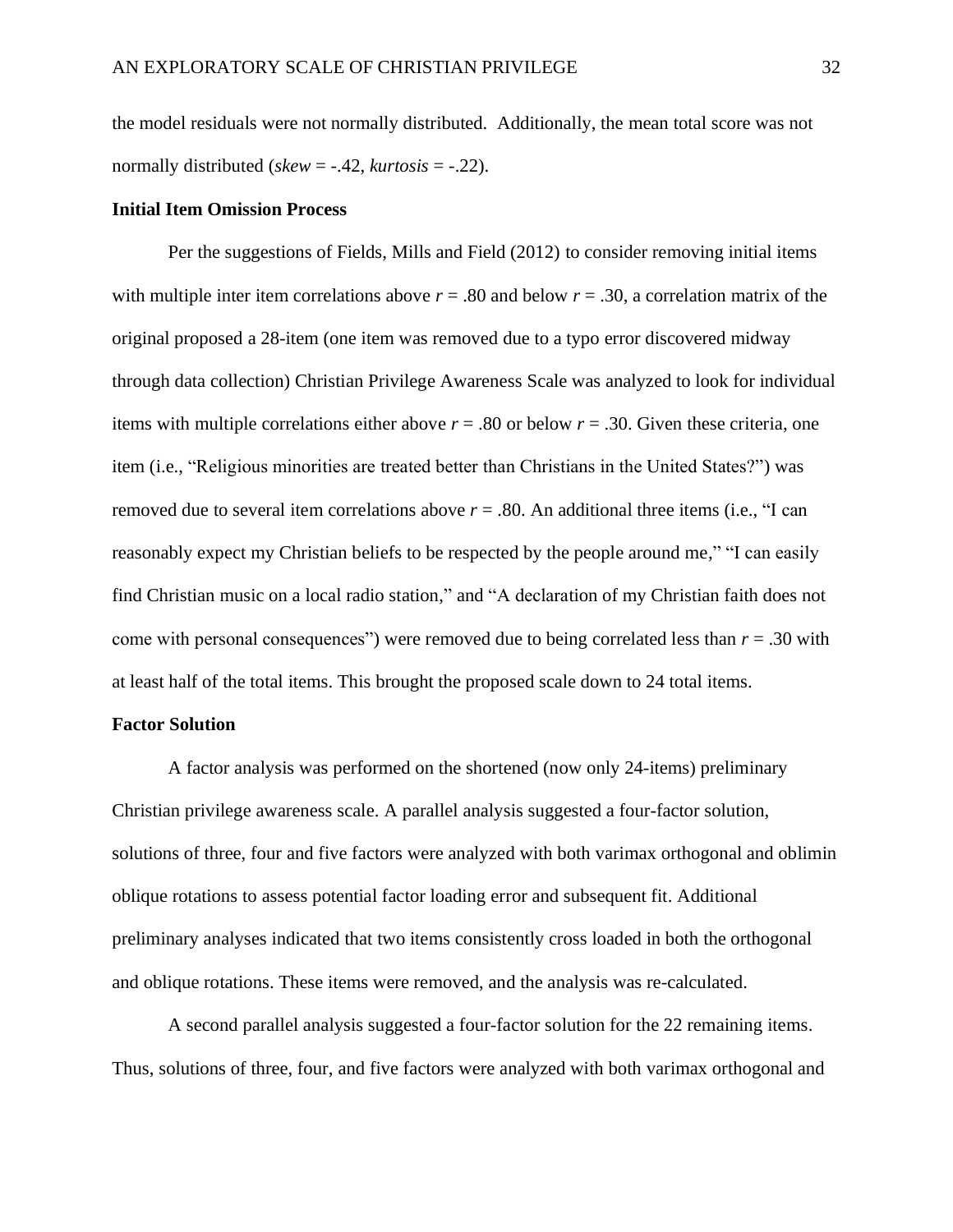oblimin oblique rotations. The results of these analyses suggested that a three-factor oblique solution was the best solution due to the relative variance explained in addition to the lack of cross loadings. However, the third factor contained only one item. At the suggestion of Costello et al. (2005), this free-standing item was removed leaving a potential two factor solution.

A final parallel analysis suggested a three-factor solution for the remaining 21 items, so solutions of two, three and four factors were analyzed with both varimax orthogonal and oblimin oblique rotations. After taking into account total variance explained (40%) and cross loadings (zero), a two-factor oblique solution was selected as being the best solution for the reduced 21 item scale.

The first factor appeared to get at the theme of Christian exceptionalism related to Christian privilege with items such as the following:

- a. "If someone's Christian values dictate that they not hire a gay/lesbian person for a job, then that choice should be respected by the rest of society."
- b. "Religious minorities do not have the same benefits as Christians."
- c. "It is acceptable to only have Christian faith symbols on government property (i.e., courthouses)."

The second factor appeared to get at the theme of an awareness of freedom from discrimination, related to Christian privilege with items such as the following:

- a. "I do not have to worry about losing relationships because of my Christian faith"
- b. "I do not have to worry about losing my job because of my Christian faith".
- c. "It is easy to find places of worship to practice my Christian faith."
- d. "I do not have to worry about being denied services because of my Christian faith."
- e. "I can be certain that my Christian views will be accepted by in-laws"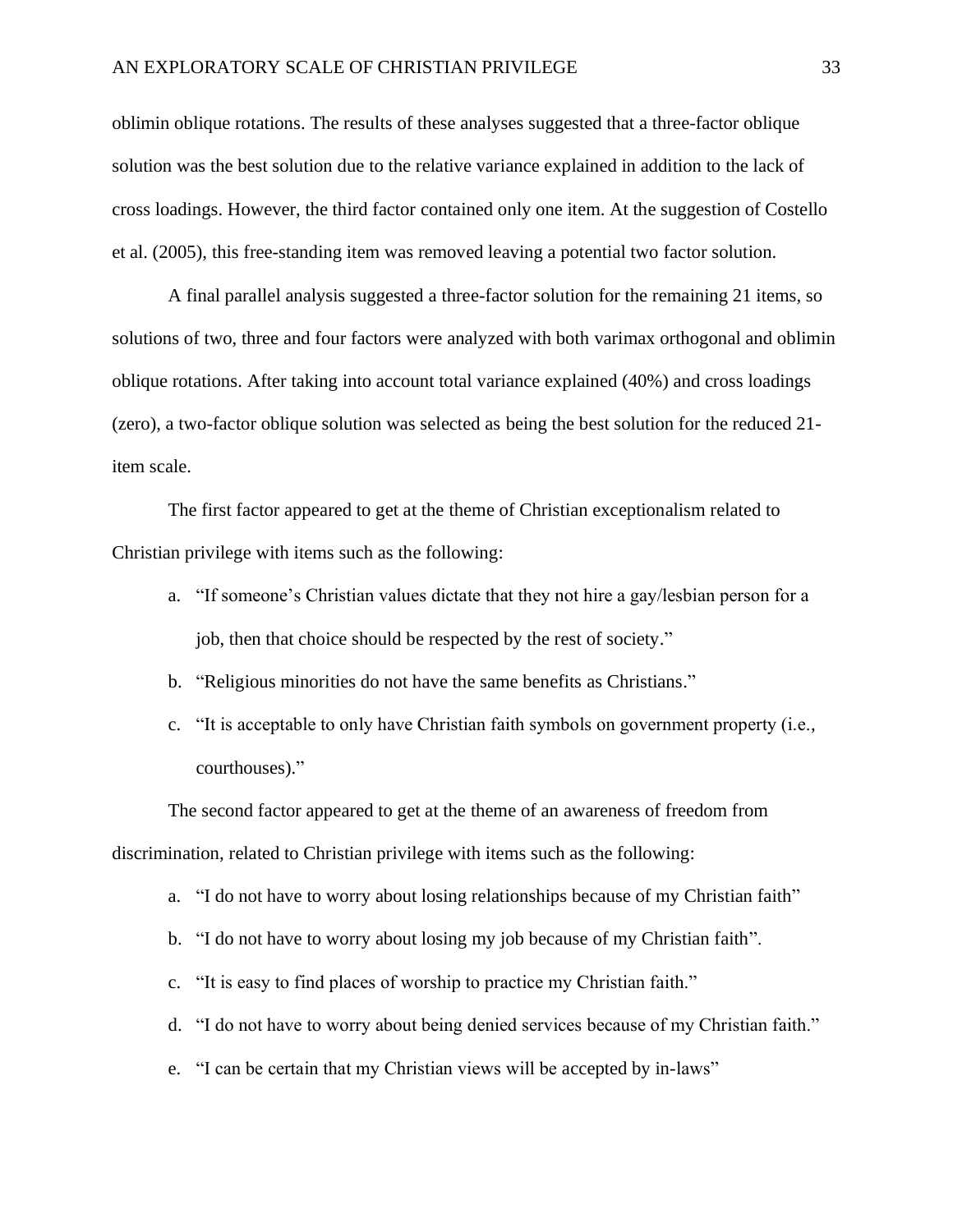For a full list of items, please refer to Table 1.

# **Reliability**

The 21-item overall scale Christian Privilege Awareness Scale showed a high internal consistency ( $\alpha$  = .91; CI: .90-.92) with the 16-item Christian Exceptionalism and 5-item Freedom From Discrimination subscales having high ( $\alpha$  = .92; CI: .90-.93) and acceptable ( $\alpha$  = .74; CI: .69-.78) internal consistencies, respectively.

## **Total Item Validity Assessment**

To assess the concurrent and convergent validity of the Christian Privilege Awareness Scale, the total score was correlated with the following scales: Privilege and Oppression Inventory Christian Privilege subscale (Hays et al., 2007) , Privilege and Oppression Inventory White Privilege subscale (Hays et al., 2007), Social Dominance Orientation (Pratto et al., 1994), Color Blind Racial Attitudes Scale (Neville et al., 2000), Religious Fundamentalism Scale (Altemeyer & Hunsberger, 1992), Global Just World Beliefs Scale (Lipkus, 1991), and the Sanctification for Social Justice Scale (Todd et al., 2014). For correlations, see Table 2 and Table 3.

### *Total Item Concurrent Validity*

The Christian Privilege Awareness Scale showed positive correlations with the Privilege and Oppression Inventory White Privilege subscale (*r* = .78) and the Sanctification for Social Justice scale  $(r = .59)$  while showing negative correlations with the Social Dominance Orientation (*r* = -.70), Religious Fundamentalism scale (*r* = -.62), Global Just World Belief scale  $(r = -0.43)$  and CoBRAS scale  $(r = -0.83)$ . These correlations suggest that individuals who score highly on the proposed scale (i.e., more Christian privilege awareness), also show higher level of White privilege awareness (i.e., Privilege and Oppression Inventory White Privilege subscale), a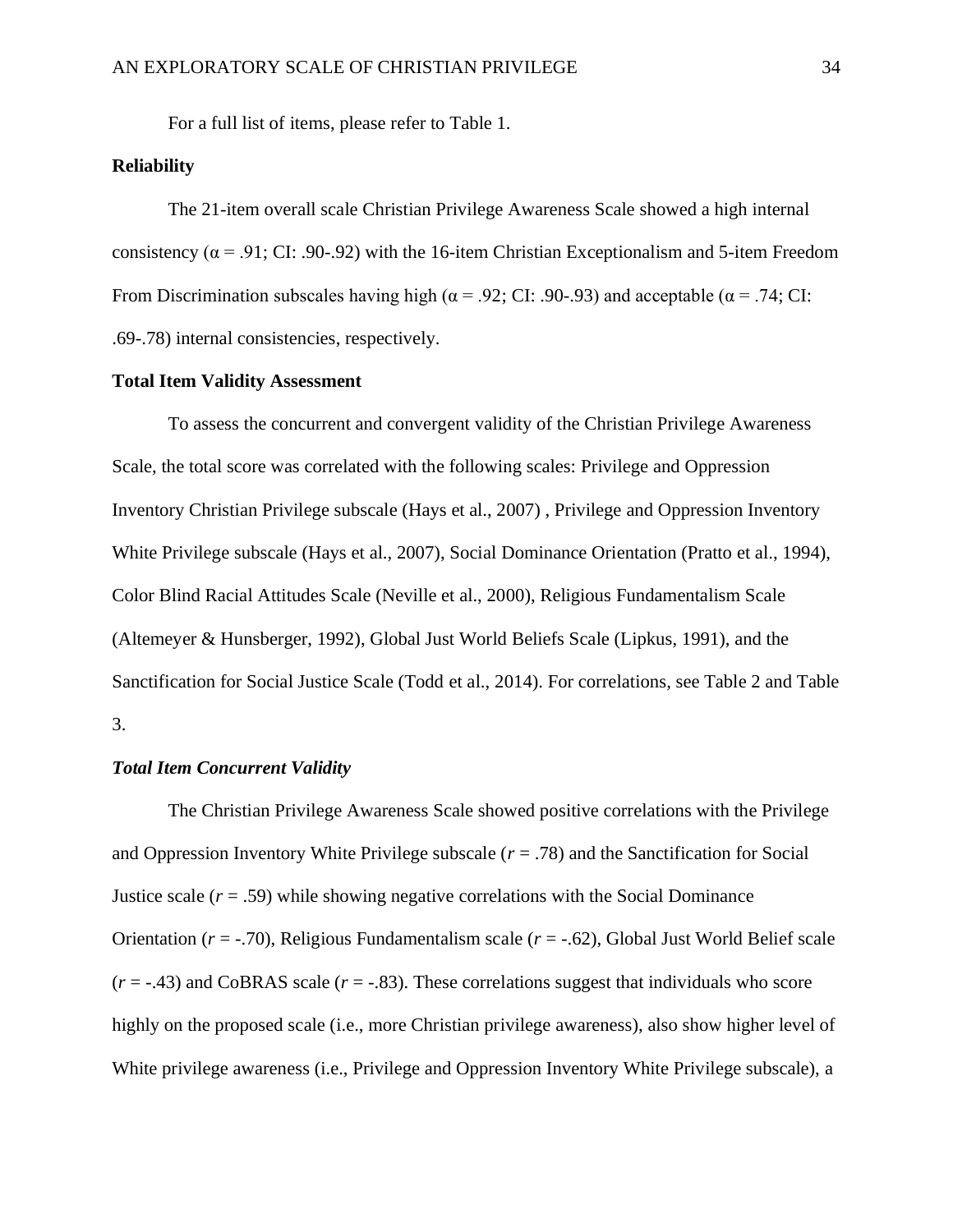greater endorsement of the idea that working for social justice is a core part of being a Christian (i.e., the Sanctification for Social Justice scale), a relative lack of colorblind attitudes (i.e., CoBRAS), a relative lack of belief in the idea of natural social hierarchies (i.e., Social Dominance Orientation), low religious fundamentalism (i.e., Religious Fundamentalism Scale), and a lack of belief that the world is a just place (i.e., Global Just World Belief). The initial scale appears to have appropriate degree of concurrent validity.

#### *Total Item Convergent Validity*

Additionally, the proposed scale's positive correlations with the Privilege and Oppression Inventory Christian Privilege subscale  $(r = .84)$  suggest that the initial scale also shows an appropriate degree of convergent validity.

## **Christian Exceptionalism Validity Assessment**

To assess the concurrent and convergent validity of the Christian Exceptionalism subscale, the subscale was correlated with the following scales: Privilege and Oppression Inventory Christian Privilege subscale (Hays et al., 2007) , Privilege and Oppression Inventory White Privilege subscale (Hays et al., 2007), Social Dominance Orientation (Pratto et al., 1994), Color Blind Racial Attitudes Scale (Neville et al., 2000), Religious Fundamentalism Scale (Altemeyer & Hunsberger, 1992), Global Just World Beliefs Scale (Lipkus, 1991), and the Sanctification for Social Justice Scale (Todd et al., 2014). For correlations, see Table 2 and Table 3.

# *Christian Exceptionalism Subscale Concurrent Validity*

The Christian Exceptionalism subscale showed positive correlations with the Privilege and Oppression Inventory White Privilege subscale (*r* = .79) and the Sanctification for Social Justice scale  $(r = .61)$  while also showing negative correlations with the Social Dominance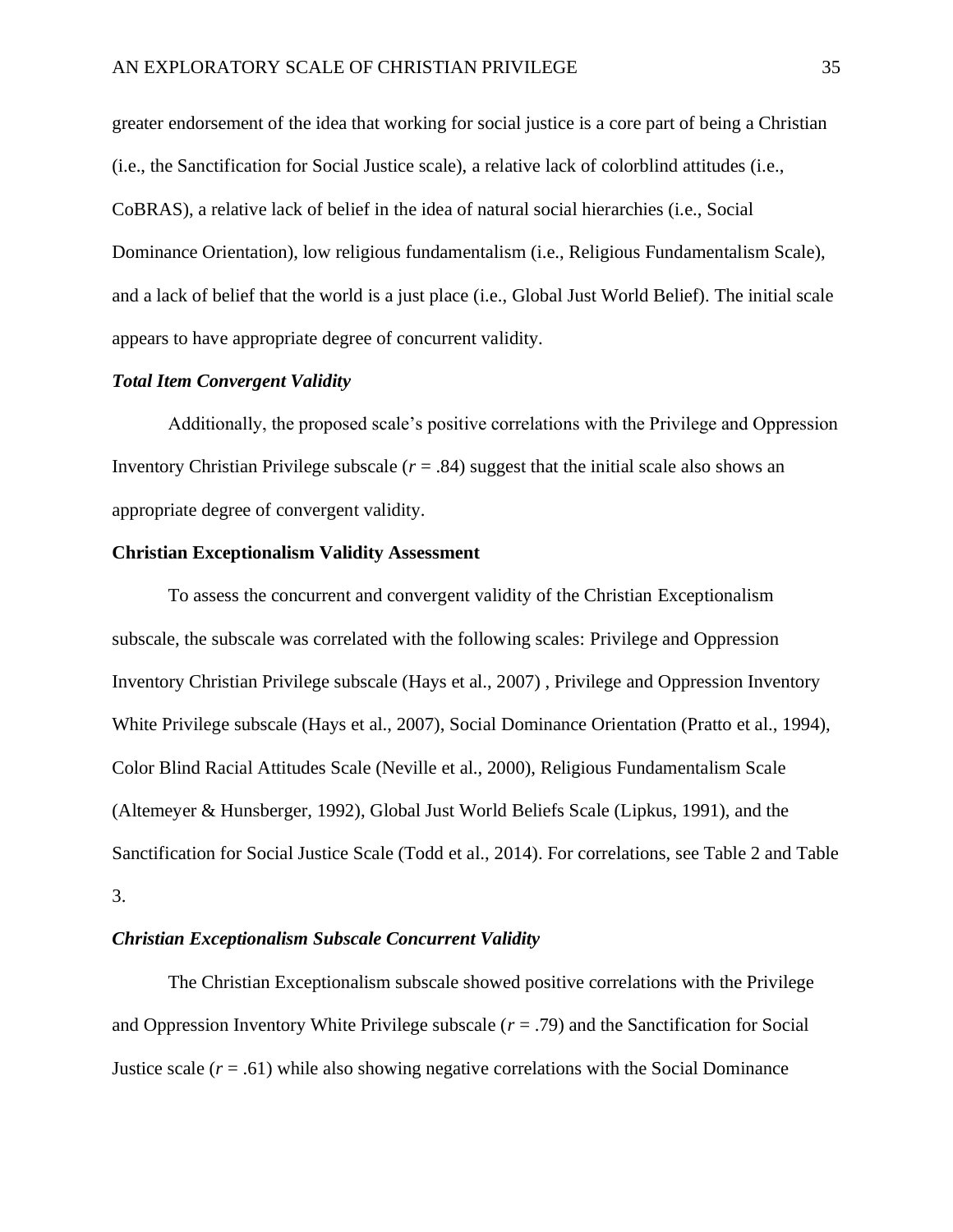Orientation (*r* = -.71), Religious Fundamentalism scale (*r* = -.64), Global Just World Belief scale  $(r = -.47)$ , and CoBRAS scale  $(r = -.83)$ . These correlations suggest that individuals who score highly on the Christian exceptionalism subscale (i.e., more Christian privilege awareness), also show higher level of White privilege awareness (i.e., Privilege and Oppression Inventory White Privilege subscale), a greater endorsement of the idea that working for social justice is a core part of being a Christian (i.e., the Sanctification for Social Justice scale), a relative lack of colorblind attitudes (i.e., CoBRAS), a relative lack of belief in the idea of natural social hierarchies (i.e., Social Dominance Orientation), low religious fundamentalism (i.e., Religious Fundamentalism Scale), and a lack of belief that the world is a just place (i.e., Global Just World Belief). The initial subscale appears to have appropriate degree of concurrent validity.

# *Christian Exceptionalism Subscale Convergent Validity*

Additionally, the proposed subscale's positive correlations with the Privilege and Oppression Inventory Christian Privilege subscale  $(r = .81)$  suggests that the initial scale also shows an appropriate degree of convergent validity.

When comparing the Christian Exceptionalism subscale correlation to the Privilege and Oppression Christian Privilege subscale, the scales are strongly positively correlated (*r* = .81). When comparing the Christian Exceptionalism subscale correlations to the Privilege and Oppression Christian Privilege subscale correlations, both scales are not statistically different in their predictive ability for the Privilege and Oppression Inventory White Privilege subscale, Global Just World Beliefs scale, and Sanctification for Social Justice scale. The Christian Exceptionalism subscale statistically differs from the Privilege and Oppression Inventory Christian Privilege subscale in the Christian Exceptionalism subscale's greater predictive ability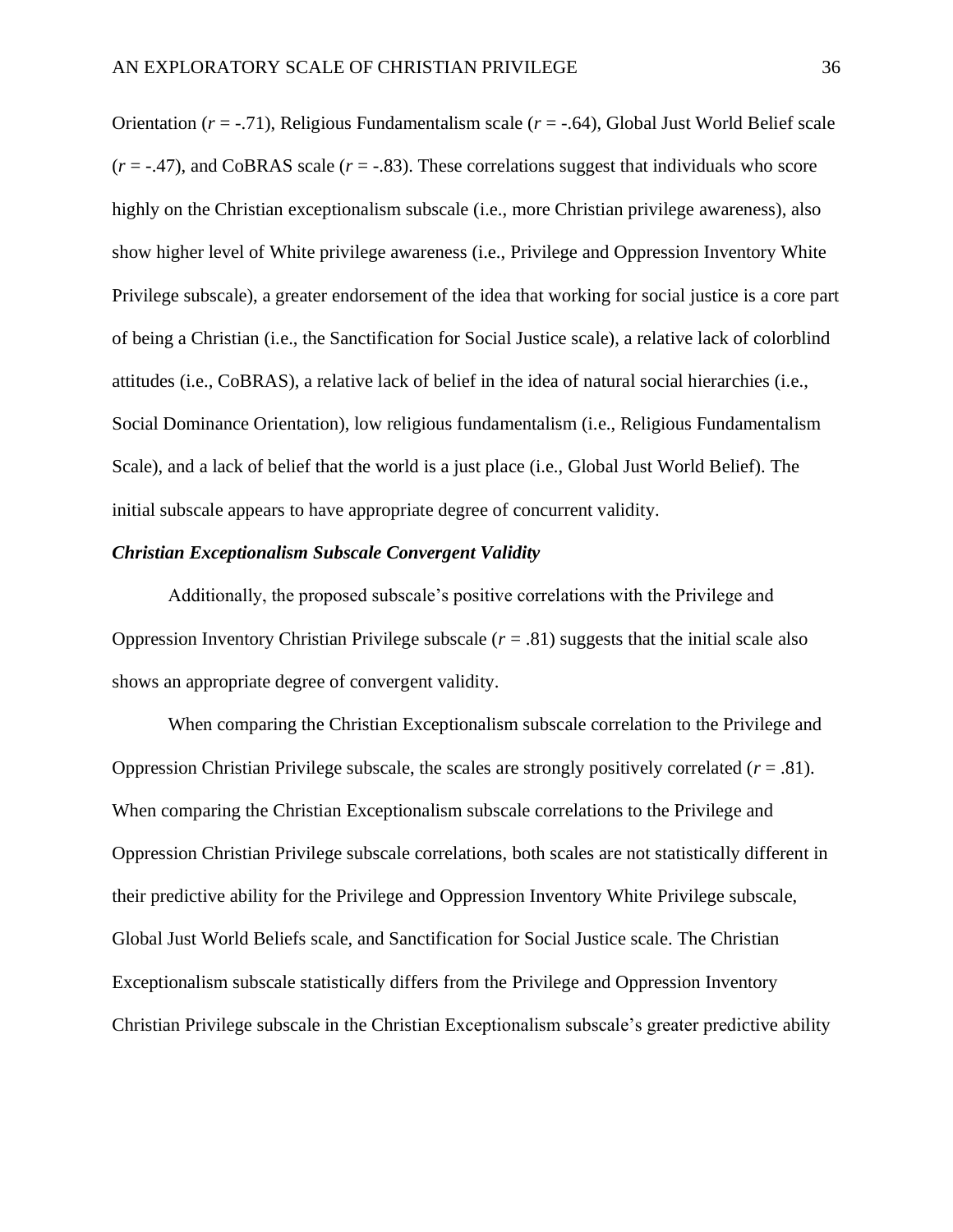for the Color-Blind Racial Attitudes Scale, Social Dominance Orientation, and Religious Fundamentalism scale.

# **Freedom from Discrimination Validity Assessment**

To assess the concurrent and convergent validity of the Freedom From Discrimination subscale, the subscale was correlated with the following scales: Privilege and Oppression Inventory Christian Privilege subscale (Hays et al., 2007) , Privilege and Oppression Inventory White Privilege subscale (Hays et al., 2007), Social Dominance Orientation (Pratto et al., 1994), Color Blind Racial Attitudes Scale (Neville et al., 2000), Religious Fundamentalism Scale (Altemeyer & Hunsberger, 1992), Global Just World Beliefs Scale (Lipkus, 1991), and the Sanctification for Social Justice Scale (Todd et al., 2014). For correlations, see Table 2 and Table 3.

#### *Freedom From Discrimination Subscale Concurrent Validity*

The Freedom From Discrimination subscale showed positive correlations with the Privilege and Oppression Inventory White Privilege subscale (*r* = .37) and the Sanctification for Social Justice scale  $(r = .27)$  while also showing negative correlations with the Social Dominance Orientation (*r* = -.30), Religious Fundamentalism scale (*r* = -.24), and CoBRAS scale  $(r = -.36)$ . These correlations suggest that individuals who score highly on the Christian exceptionalism subscale (i.e., more Christian privilege awareness), also show higher level of White privilege awareness (i.e., Privilege and Oppression Inventory White Privilege subscale), a greater endorsement of the idea that working for social justice is a core part of being a Christian (i.e., the Sanctification for Social Justice scale), a relative lack of colorblind attitudes (i.e., CoBRAS), a relative lack of belief in the idea of natural social hierarchies (i.e., Social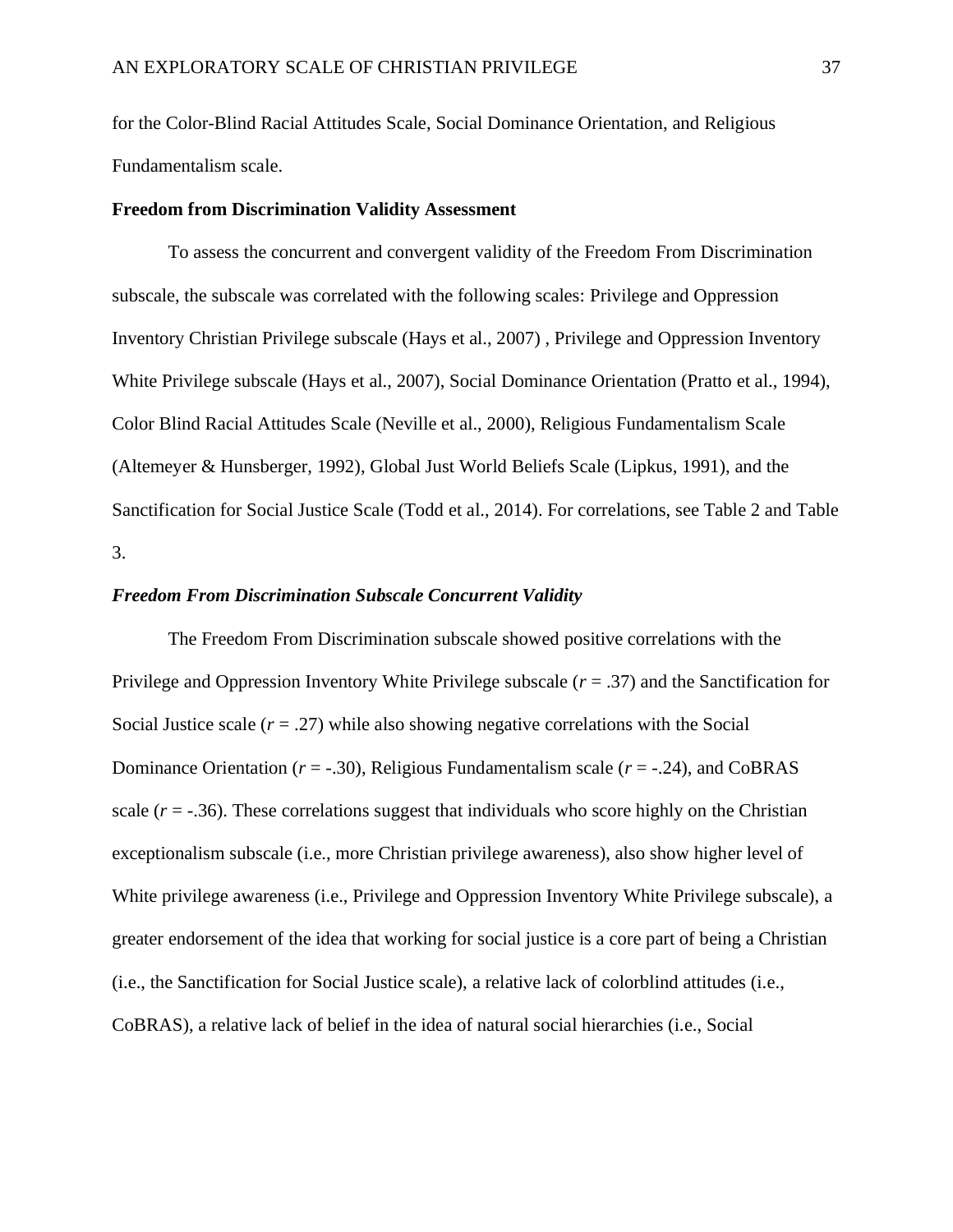Dominance Orientation), and low religious fundamentalism (i.e., Religious Fundamentalism Scale).

# *Freedom from Discrimination Subscale Convergent Validity*

Additionally, when comparing the Freedom From Discrimination subscale correlation to the Privilege and Oppression Christian privilege subscale the scales are moderately positively correlated  $(r = .54)$ .

When comparing the Freedom From Discrimination subscale and the Privilege and Oppression Christian Privilege subscale, both scales are associated in the same direction (albeit the Privilege and Oppression Christian subscale being stronger) for the Privilege and Oppression Inventory White Privilege subscale, Color-Blind Racial Attitudes scale, Social Dominance Orientation, Religious Fundamentalism scales, and Sanctification for Social Justice scale.

When comparing the Freedom From Discrimination subscale correlations with those of the Privilege and Oppression Inventory Christian Privilege subscale correlations, they are statistically different on their ability to predict Privilege and Oppression Inventory White Privilege subscale, Color-Blind Racial Attitudes scale, Global Just World Beliefs, Social Dominance Orientation, Religious Fundamentalism scale, and Sanctification for Social Justice scale.

#### **Subscale Correlational Relationships**

When comparing the Christian Exceptionalism subscale correlations to the Freedom From Discrimination subscale correlations as they relate to the Privilege and Oppression Inventory Christian Privilege subscale, Privilege and Oppression Inventory White Privilege subscale, Color-Blind Racial Attitudes scale, Social Dominance Orientation, Religious Fundamentalism scale, and Sanctification for Social Justice scale, the correlations are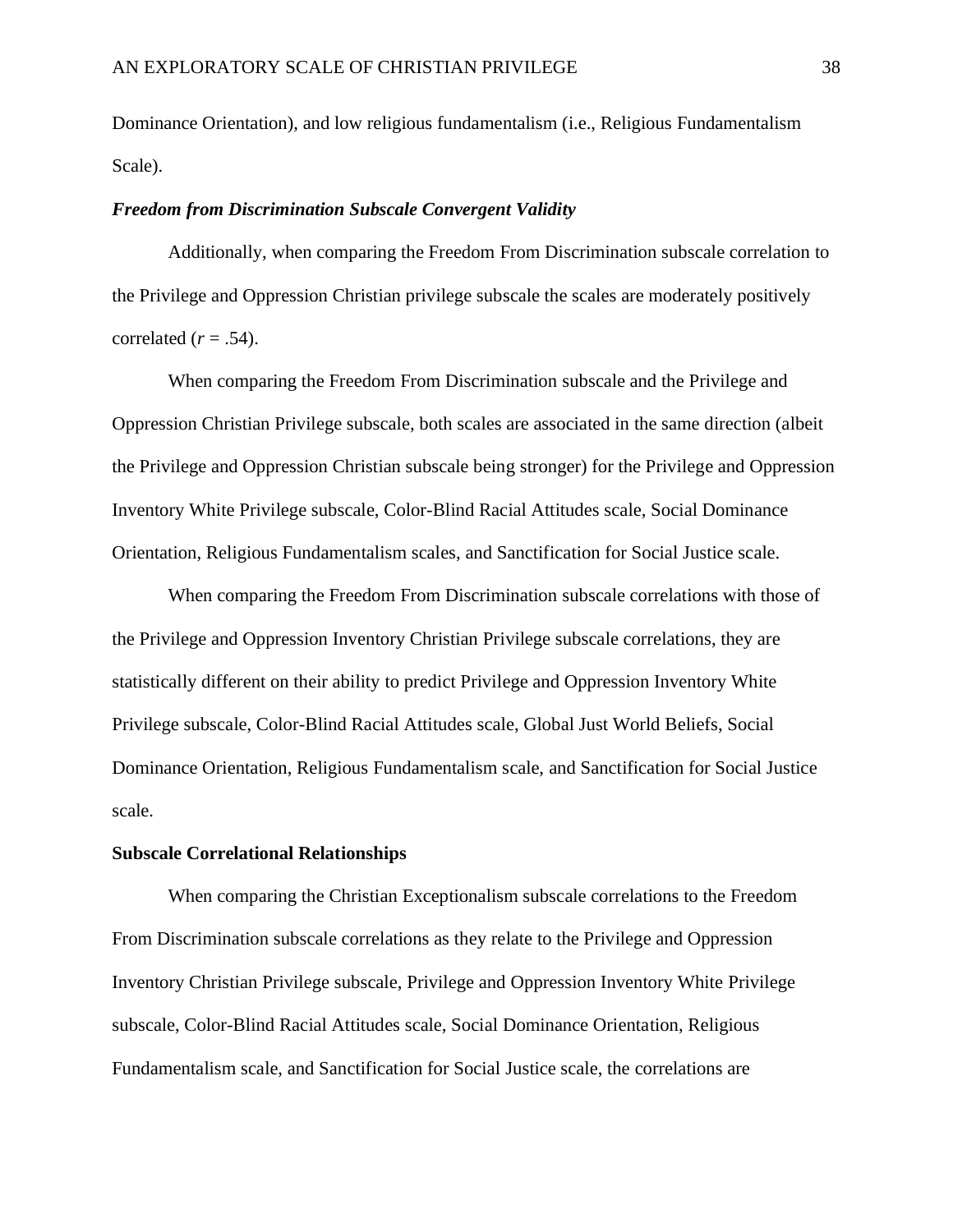# AN EXPLORATORY SCALE OF CHRISTIAN PRIVILEGE 39

statistically significant and in the same direction. The only difference is in the effect size between the scales (with the Christian Exceptionalism subscale being a stronger predictor compared to the Freedom From Discrimination subscale across all the above scales). The lone correlational difference (outside of effect size) exception concerns the Global Just World Beliefs scale, which is non-significantly related to the Freedom from Discrimination subscale, but negatively correlated (at a statically significant level) with the Christian Exceptionalism subscale.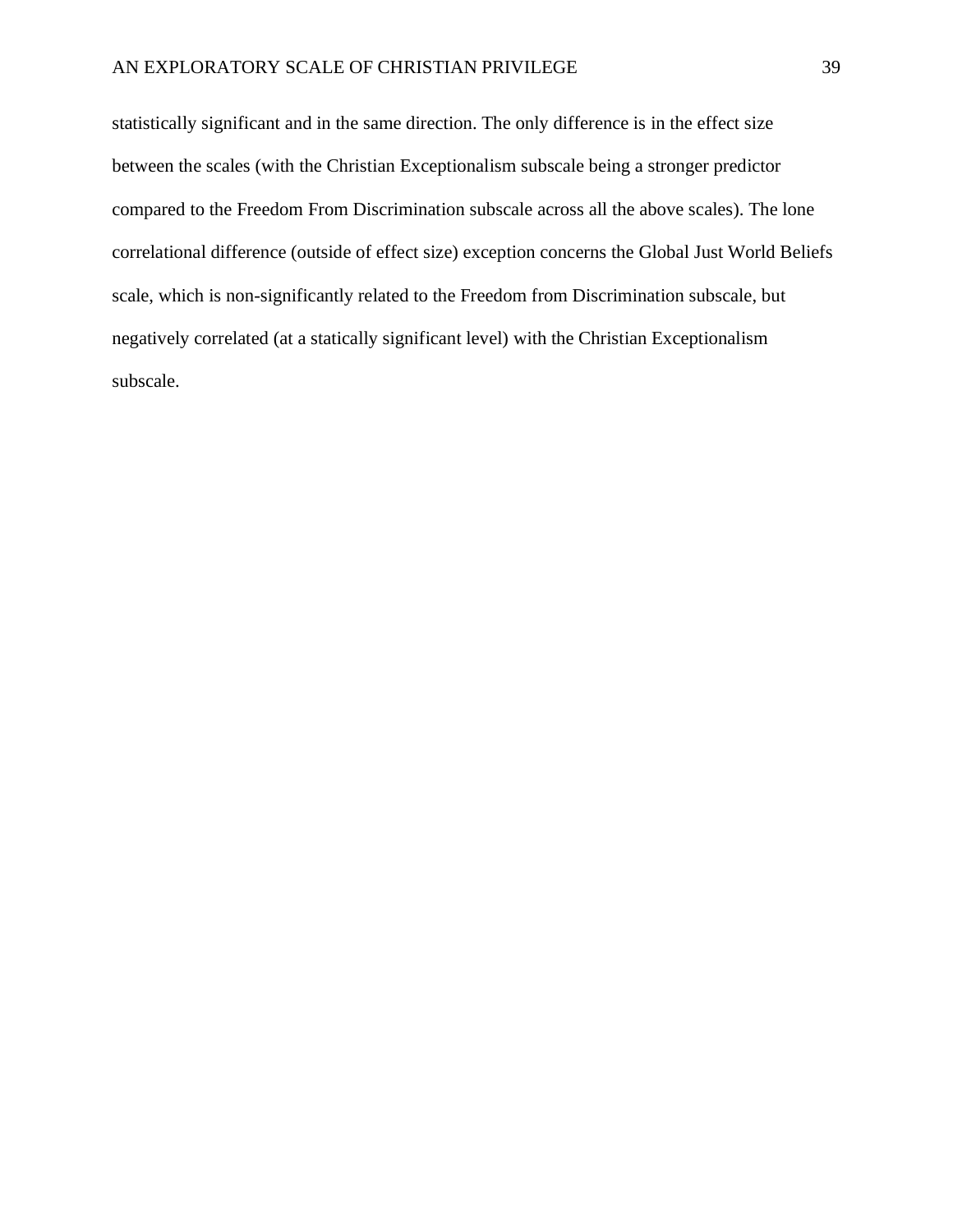## **Discussion**

While there are many scales that look at a variety of privilege related constructs (e.g., racism, sexism, and White privilege), there is still much to be understood broadly speaking about how these various constructs influence and shape human thoughts, attitudes, and behaviors. This is not only particularly true within the realm of Christian privilege but also an imperative gap to fill. Christianity within the United States is pervasive in its influence. Christianity influences public policy regarding women's reproductive rights (i.e., abortion rights) and LGBTQA+ rights (i.e., marriage equality and anti-discrimination laws). It has found its way into schools in the form of teaching creationism or intelligent design in science classrooms. Christianity has even been used to justify the accessibility of medication (i.e., birth control) and medical care. In light of this religious influence, it is important to explicitly be able to understand the values and attitudes that result in these societal outcomes. Two explicit elements of that understanding include understanding not only those attitudes and beliefs but also the awareness of the influence that Christianity has in the United States.

The initial results of this study suggest the existence of two subscales which both show preliminary evidence of measuring two facets of the construct of Christian privilege among Christians. While both subscales are positively correlated with each other and, broadly speaking, appear to assess the construct of Christian privilege awareness, these constructs are distinct enough to warrant separate descriptions.

# **Christian Exceptionalism Subscale**

The first factor consists of 16-items and appears to measure a construct labeled Christian Exceptionalism. It taps themes associated with the idea that Christians enjoy implicit and explicit advantages in society (e.g., "Christian doctors should not lose their jobs due to an unwillingness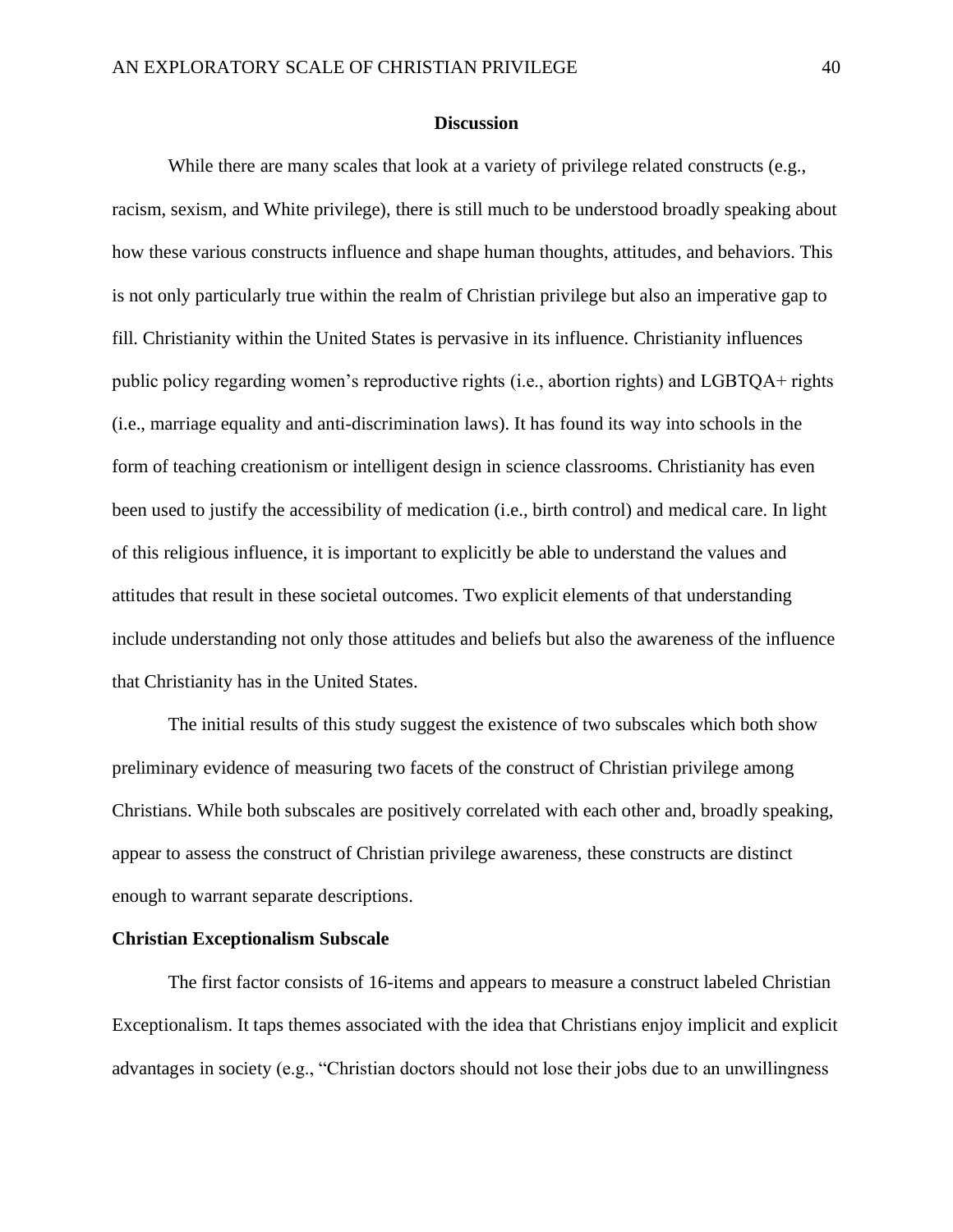to provide services that violate their religious beliefs" and "It is acceptable to only have Christian faith symbols on government property [e.g., courthouses]"). Higher scores on this subscale indicate greater awareness of Christian exceptionalism. Because the nature of a privilege is predicated upon the denial of the same to others, it is not surprising that the current analyses revealed that items whose face validity appears to tap themes that highlight the advantages (i.e., exceptionalism) that come with being Christian tended to group together.

#### **Freedom From Discrimination Subscale**

The second factor included 5-items that appear to measure a theme related to the idea that one of the privileges that comes with being a Christian in the US is that one is generally *free from experiencing discrimination* as a function of endorsing this faith. This construct was named the Freedom From Discrimination subscale. Constituent items in this subscale included statements that explicitly expressed this sentiment (e.g., "I do not have to worry about losing relationships because of my Christian faith" and "I do not have to worry about losing my job because of my Christian faith"). Higher scores indicate a greater awareness that participants are not discriminated against because of their Christian faith.

#### **Concurrent Validity**

The proposed Christian Exceptionalism and Freedom From Discrimination subscales both demonstrate concurrent validity with the White privilege measure (i.e., the Privilege and Oppression Inventory's White Privilege Awareness subscale) and Sanctification of Social Justice measure (i.e., a greater endorsement of the idea that working for social justice is a core part of being a Christian) while showing negative correlations with color-blind racial attitudes (i.e., how much people want to see the world as racially neutral), social dominance orientation (i.e., how willing one is to endorse social hierarchies), and religious fundamentalism (i.e., the degree to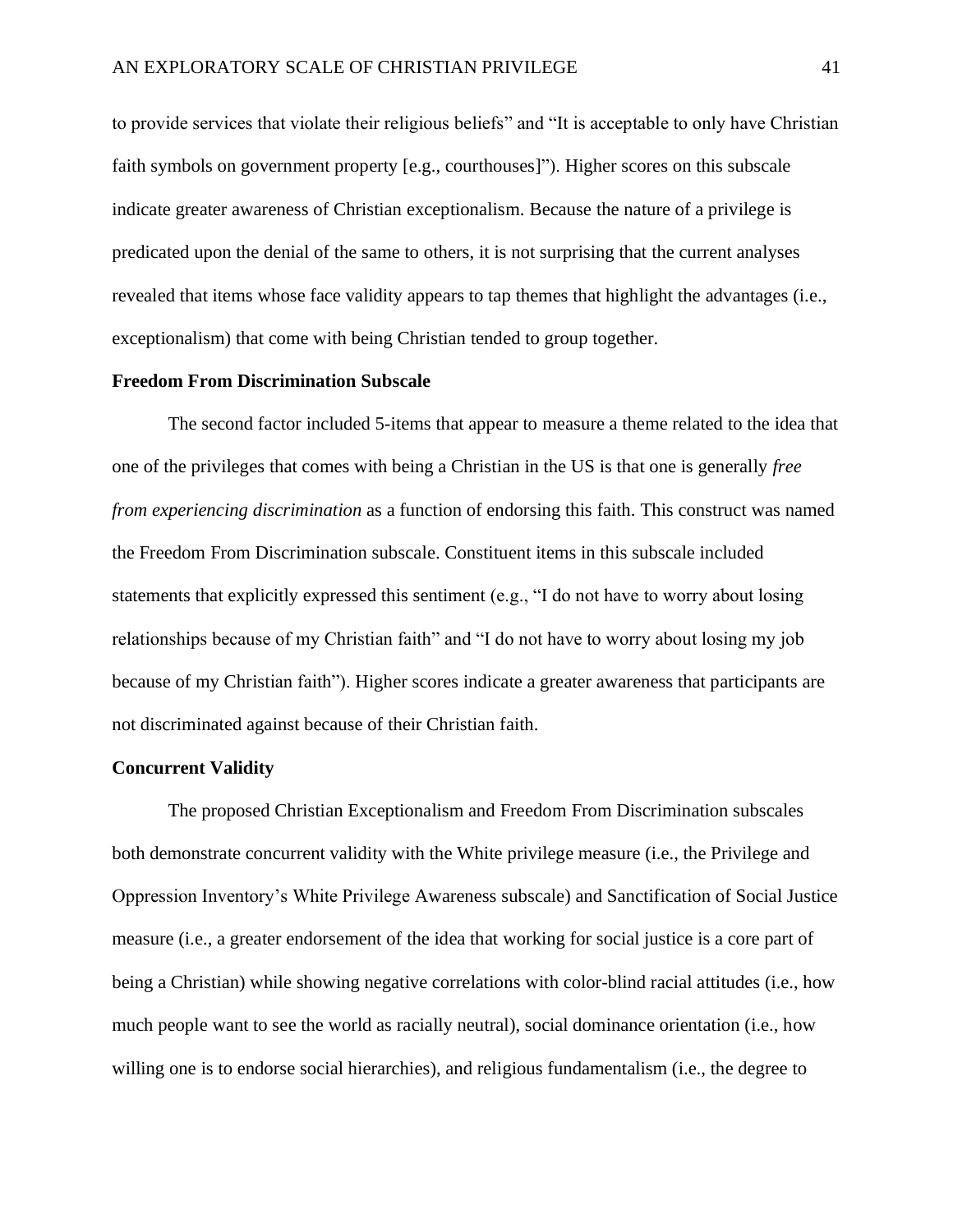which someone interprets their faith literally). This means that higher levels of awareness of Christian exceptionalism corresponded with lower levels of color-blind racial attitudes, lower levels of social dominance orientation, and lower levels of religious fundamentalism.

Conceptually the fact that the Christian Exceptionalism subscale correlates strongly with the Privilege and Oppression Christian Privilege subscale suggests that these are measuring a similar construct. However, the Christian Exceptionalism subscale is distinct from the Privilege and Oppression Christian privilege subscale in that the Christian Exceptionalism subscale more strongly predicts the Color-Blind Racial Attitudes scale, Social Dominance Orientation, and the Religious Fundamentalism scale. Further, the fact that the Freedom From Discrimination subscale correlates in the same direction as the Christian Exceptionalism subscale and the Privilege and Oppression Inventory Christian Privilege subscale (with the exception of the Global Just World Beliefs measure) also suggests the Freedom from Discrimination subscale also is tapping the same construct. However, given the Freedom from Discrimination subscales significantly lower effect sizes across all measures compared to both the Christian Exceptionalism subscale and Privilege and Oppression Inventory Christian Privilege subscale, further research might wish to investigate whether the subscale is worth dropping.

Additionally, the strong positive relationship between the proposed scale and measures of White privilege also makes sense. While it is true that Christian and White privilege are distinct (and separate) manifestations of privilege broadly speaking, it is also reasonable to suggest that they share overlapping mechanistic underpinnings (i.e., societal and legal support). As such, we might speculate that those who are able to see one manifestations of social privilege (e.g., White privilege) should also be able to recognize other forms of privilege such as Christian privilege. Research supports this contention. Specifically, studies suggest those who are aware of White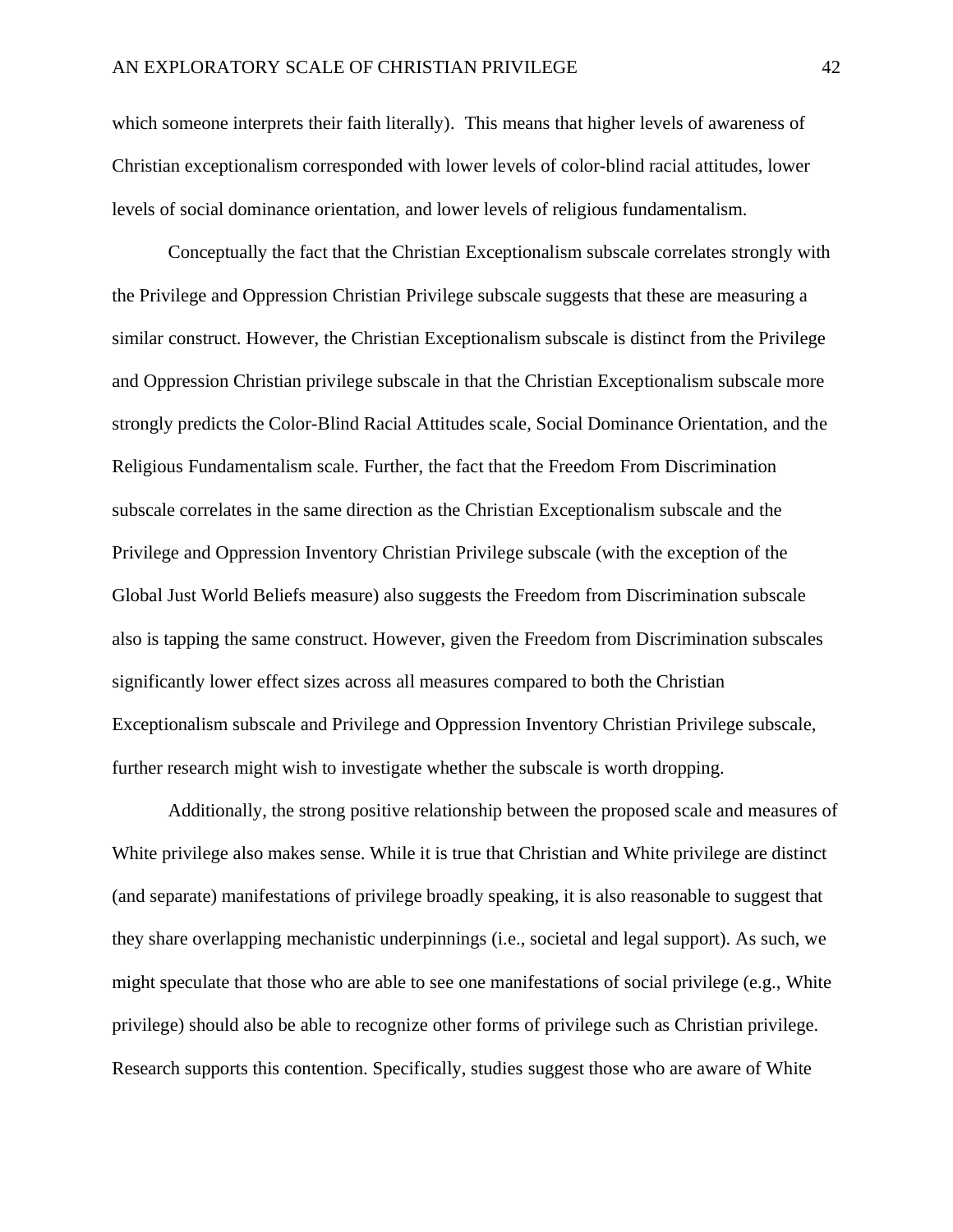privilege are also more likely to be aware of other forms of privilege---e.g., heterosexual privilege (Garrett-Walker et al., 2018; Hays et al., 2007). A corollary of this finding would be that those who are aware of various forms of social privilege ought to be more able to perceive various forms of discrimination compared to those who do not see privilege.

The fact that both the Christian Exceptionalism subscale and the Freedom From Discrimination subscale both share moderate to strong negative relationships with measures of color-blind racial attitudes, social dominance orientation, and religious fundamentalism suggests that these two subscales are both likely tapping a similar construct (i.e., Christian privilege). With regards to the relationship between the subscales and color-blind racial attitudes, research on various forms of privilege have suggested that higher levels of color-blind racial attitudes are associated with lower levels of privilege awareness across multiple domains (i.e., White privilege, class privilege, Christian privilege, heterosexual privilege, and male privilege; Garrett-Walker et al., 2018). Additionally, with respect to the relationship between the two Christian privilege subscales and social dominance orientation, research has suggested a general negative relationship between social dominance orientation and measures of privilege awareness (Lantz et al., 2018). This suggests that similar to other measures of societal privilege, high degrees of Christian privilege awareness also coincide with lower belief in the idea that society should be structured in a hierarchical manner (i.e., the idea that some groups are more deserving of societal privilege than others). A central tenant of Social Dominance Orientation is the tendency for those who believe in it to partake in legitimizing myths (i.e., how individuals rationalize the societal distribution of social privilege; Levin, et al., 1998). Therefore, privilege denial could be considered one type of legitimizing myth.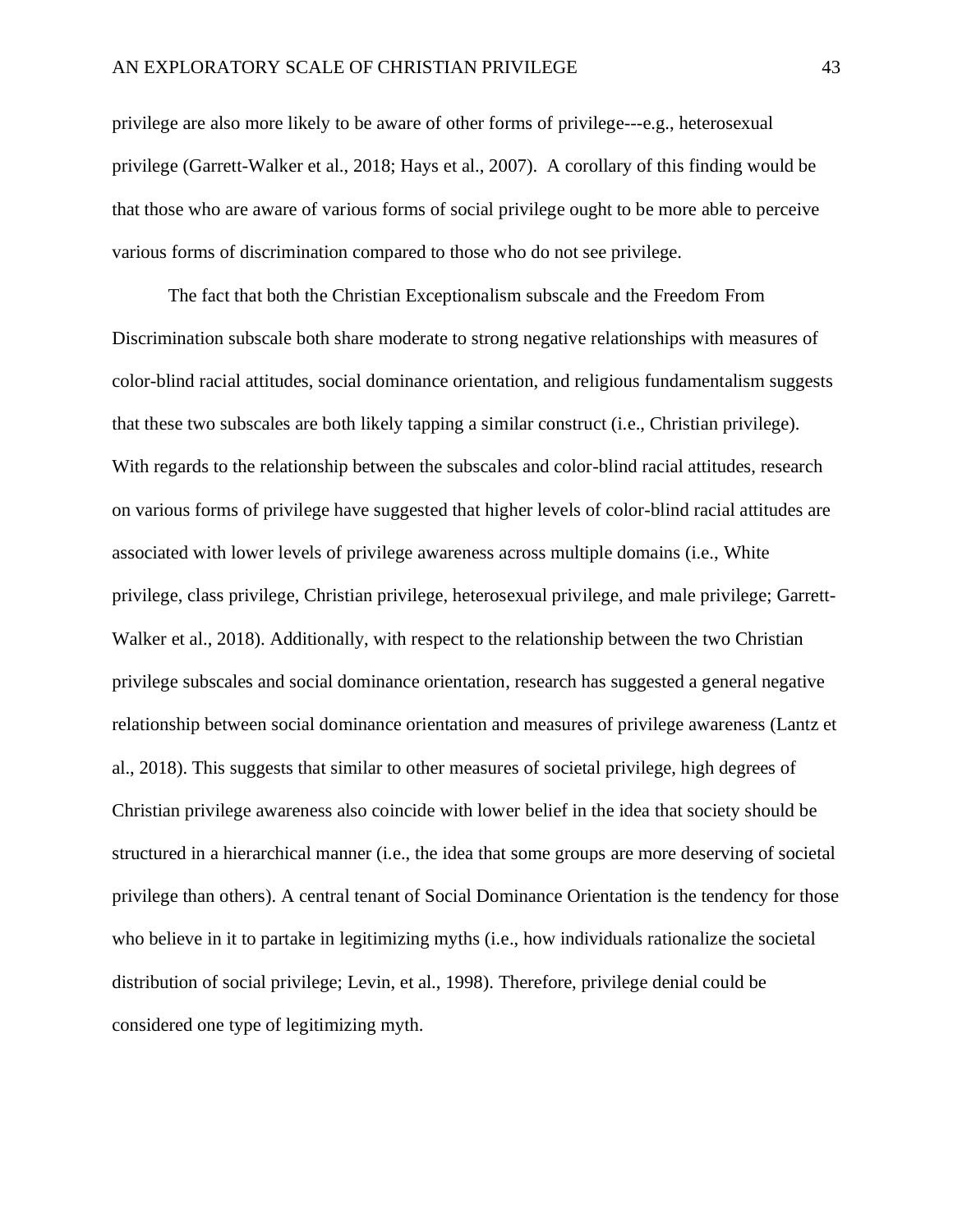With regard to the relationship between the subscale and religious fundamentalism, research has suggested that religious fundamentalism has a generally negative relationship with other forms of privilege awareness (e.g., White privilege; Todd et al., 2015).

Lastly, the Christian Exceptionalism (but not the Freedom From Discrimination subscale) is negatively correlated with the Global Just World Beliefs scale (i.e., "the general belief that people get what they deserve and deserve what they get"; Lipkus, 1991, p. 1172). This suggests that higher awareness of Christian exceptionalism corresponds with less willingness to believe that people generally get what they deserve. The Freedom From Discrimination subscale shows no correlation with global just world beliefs. The relationship between the Christian Exceptionalism subscale and the Global Just World Beliefs scale conceptually makes sense. It could be argued that the idea of seeing some group as being exceptional (i.e., more privileged) means that one could have a more difficult time endorsing the idea that people get what they deserve given the disadvantage that comes with privileged identities.

#### **Convergent Validity**

With respect to convergent validity, the Christian Exceptionalism subscale was shown to be positively associated with previous attempts at measuring Christian privilege (i.e., Privilege and Oppression Inventory Christian Privilege subscale), meaning as awareness of Christian exceptionalism increased, so too did awareness of White privilege. This suggests that the proposed scale does appear to be measuring a similar construct to the one proposed by Hays et al. (2007).

The Freedom From Discrimination subscale was also shown to be positively associated with the Privilege and Oppression Inventory's Christian Privilege subscale meaning that the more aware Christians were that they were not discriminated against because of their Christian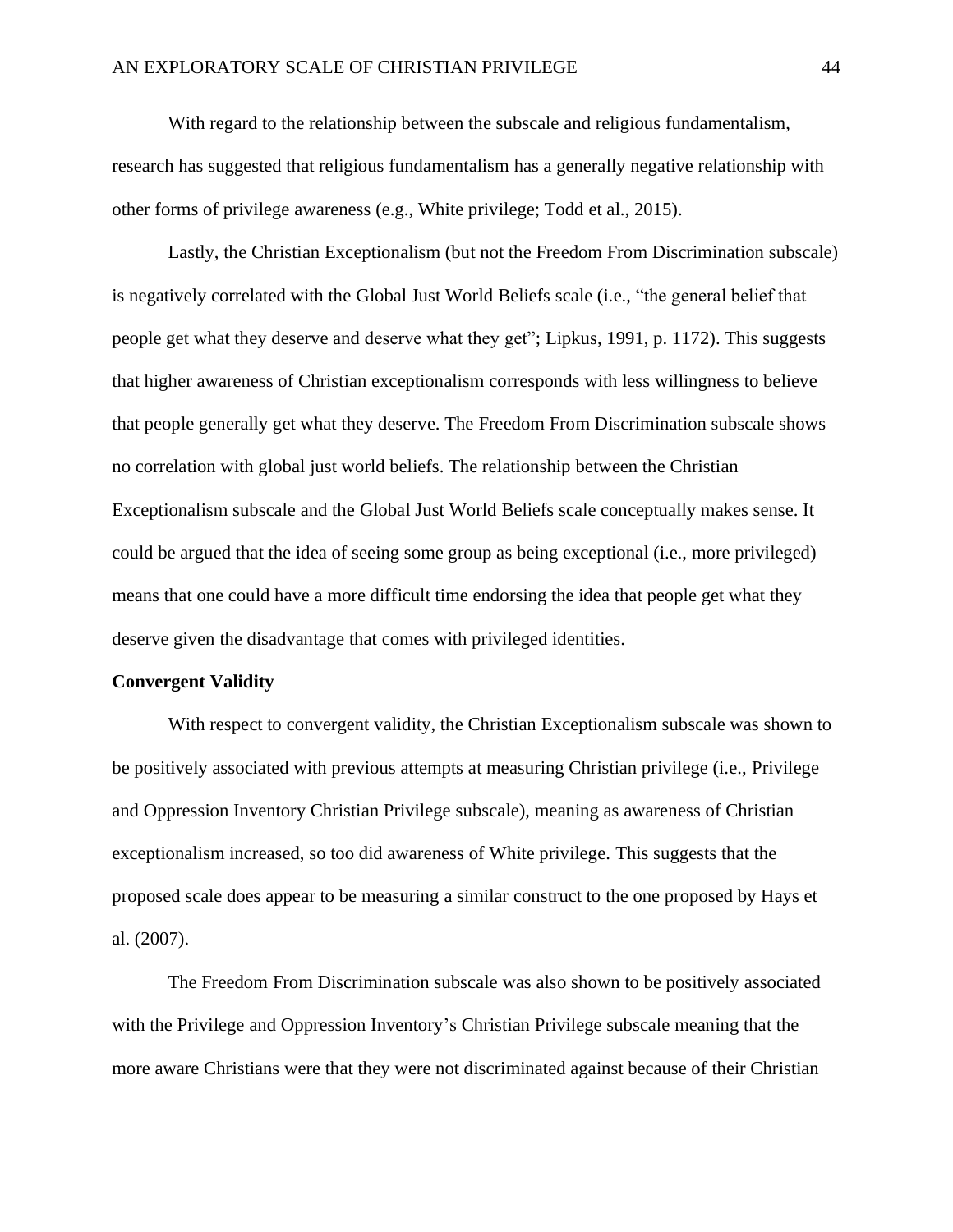faith, the more aware they also were of Christian privilege. This suggests that the subscale does appear to be measuring a similar construct to the one proposed by Hays, et al. (2007) despite the additional items having been added.

# **Interpretations**

The high degree of correlation between the Christian Exceptionalism subscale and the White Privilege Awareness subscale of the Privilege and Oppression Inventory suggests at least the possibility that Christian privilege and White privilege are so interconnected that they are, in a sense, the same construct. This would be consistent with the theories of Ferber (2012), who posits that the constructs of Christian and White privilege are connected. However, it is also possible that this high intercorrelation is at least partially the result of an unaccounted byproduct of the sample. Specifically, a majority of participants indicated possessing at least three privileged identities (i.e., White, Christian, and Male). It is possible, therefore, that this sample is overrepresented by participants who may be the least aware of the manifestations of privilege because of their experiences of having privilege across those identities. One might speculate that responses from such a sample on various privilege-oriented scales might be highly correlated due to a tendency for individuals with privilege to lack an awareness of this privilege. As such, this suggests that more work is necessary to fully differentiate measures of White privilege awareness from those of Christian privilege awareness. One potential way of doing this could be to compare how Black versus White Christians answer measures of Christian and White privilege. One would expect that if Christian privilege and White privilege are the same construct, there should be no difference between how Black and White Christians answer measures looking at both White and Christian privilege. If a difference did exist, I would expect Black and White Christians to score similarly on measures of Christian privilege while scoring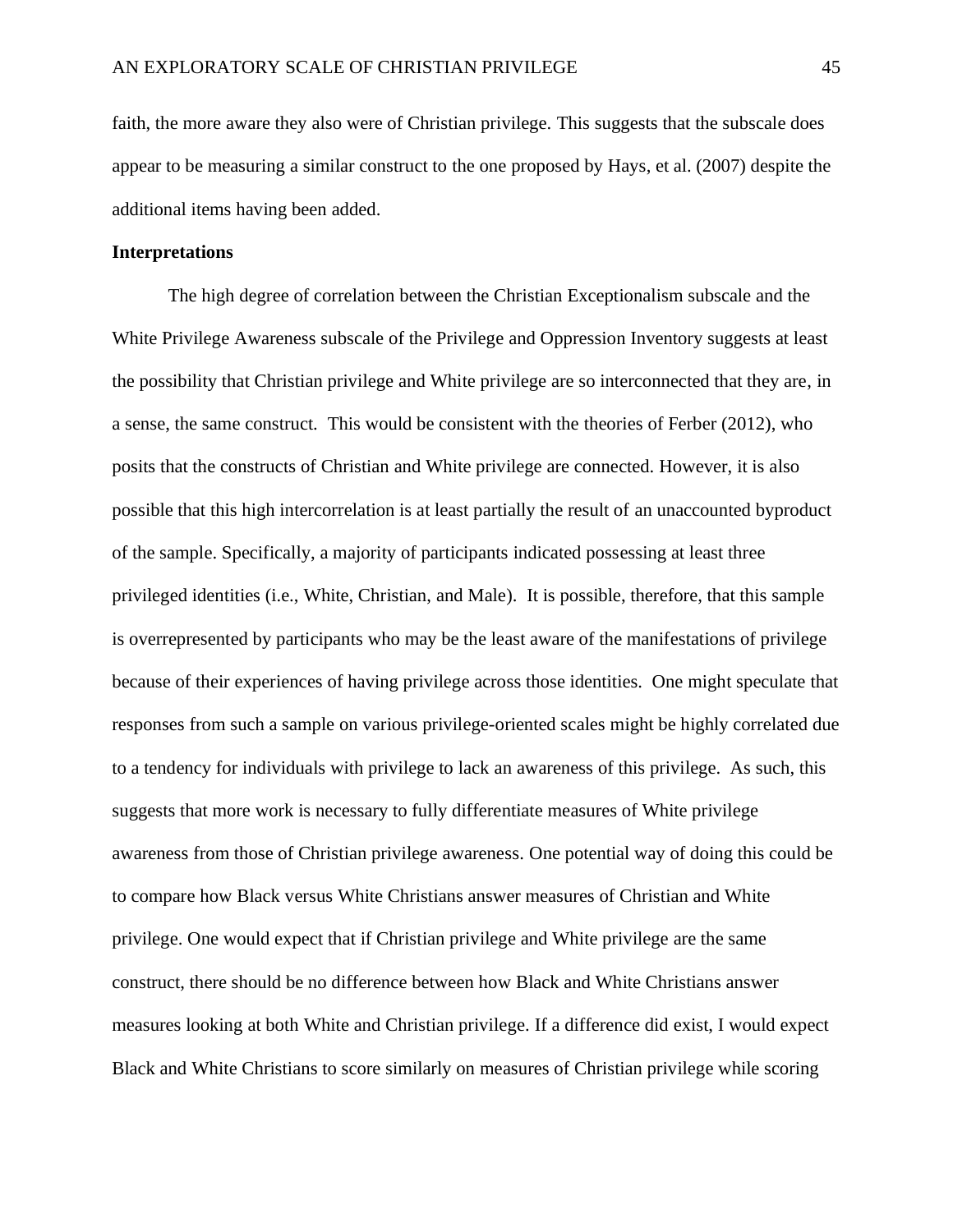similarly on measures of White privilege. Further, even if White and Christian privilege are the same construct, this is interesting because it would provide quantitative evidence of previous historical and qualitative research (i.e., the interconnected nature of White supremacy and Christianity). Further, this could suggest, albeit controversially, that some forms of Christianity within the United States are inextricably linked to the country's history of systemic racism. Societally, this would suggest that so long as the United States grants privilege to the Christian faith, such policies likely also uphold White supremacy in the process. This has far reaching implications beyond the scope and intentions of this paper and includes the possibility that additional differences in responses could be seen across gender lines and other identities.

While participants scores on the Freedom From Discrimination subscale appear to be moderately positively correlated with the scores on the Christian Exceptionalism subscale, the Freedom From Discrimination subscale tended to show weaker associations with the other scales that what was observed with between the other scales and the Christian Exceptionalism subscale. This suggests that both subscales are tapping a similar construct, but the Christian Exceptionalism subscale is measuring the construct in a more robust manner. The one exception to this trend is the relationship between both subscales and the Global Just World Beliefs scale. The fact that the Global Just World Beliefs scale is negatively correlated with the Christian Exceptionalism subscale but not correlated with the Freedom From Discrimination subscale suggests that the Freedom From Discrimination subscale is tapping an additional construct with respect Christian privilege awareness that is not being tapped by the Christian Exceptionalism subscale. While this finding deserves further study, one could argue the apparent absence of a relationship between participants awareness that Christians don't experience discrimination because of their religious affiliation and their belief that the world is fair suggests that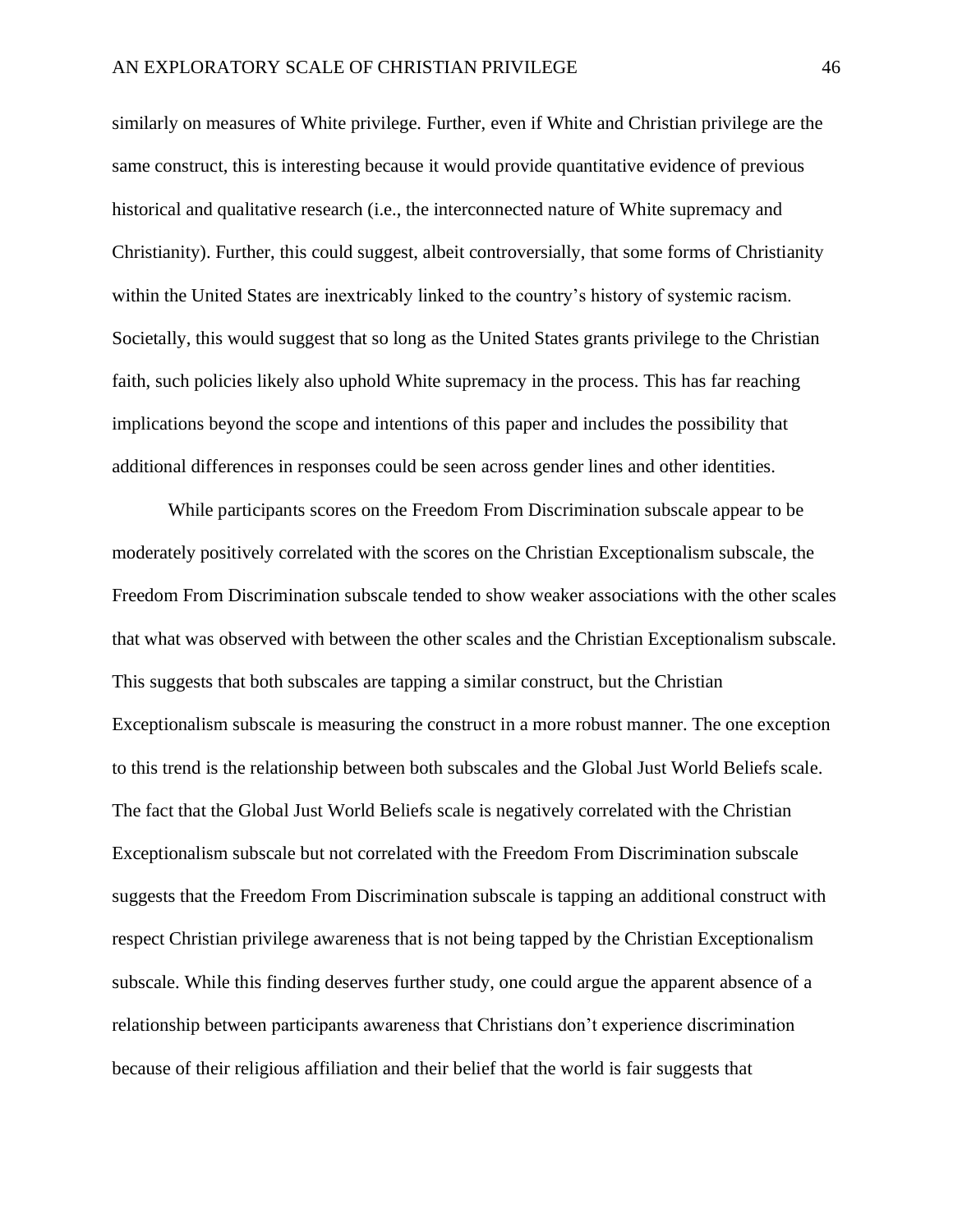understanding this fact is not related to one's ability to see societal privilege and inequality. It seems logical to suggest that if someone does not perceive themselves to be discriminated against, they may be less likely to see the world as unfair. It could also be the case that someone can understand that they are not discriminated against because of their religion while also not realizing they may be enjoying unearned benefits that come with a lack of discrimination. To this end, future iterations of this scale could add items such as "It should be okay for a Christian organization to deny employment to someone because they aren't Christian," or "It should not be legal in this country for Muslims to choose **not** to hire someone just because they are Christian" to attempt to flesh out the distinction between understanding that one is discriminated against and understanding that while one may not be discriminated against personally, this does not mean others are not.

# **Practical Uses**

This scale and the associated findings, while encouraging, are just a first step. Conceptually, the primary objective and purpose of this scale is for training and research purposes. It is my hope that this scale will be able to be used to help individuals better understand and recognize the under-researched area of societal privilege that is Christian privilege. The findings detailed in this paper highlight the reality that societal privilege is complex and should not be looked at merely in isolation. Multicultural training can help to elucidate this by looking at how participant scores on this proposed scale correlate with other measures of racism, social dominance belief, etc. Further, continuing research to explore how scores on this proposed scale predict other relevant behaviors would greatly enhance this process.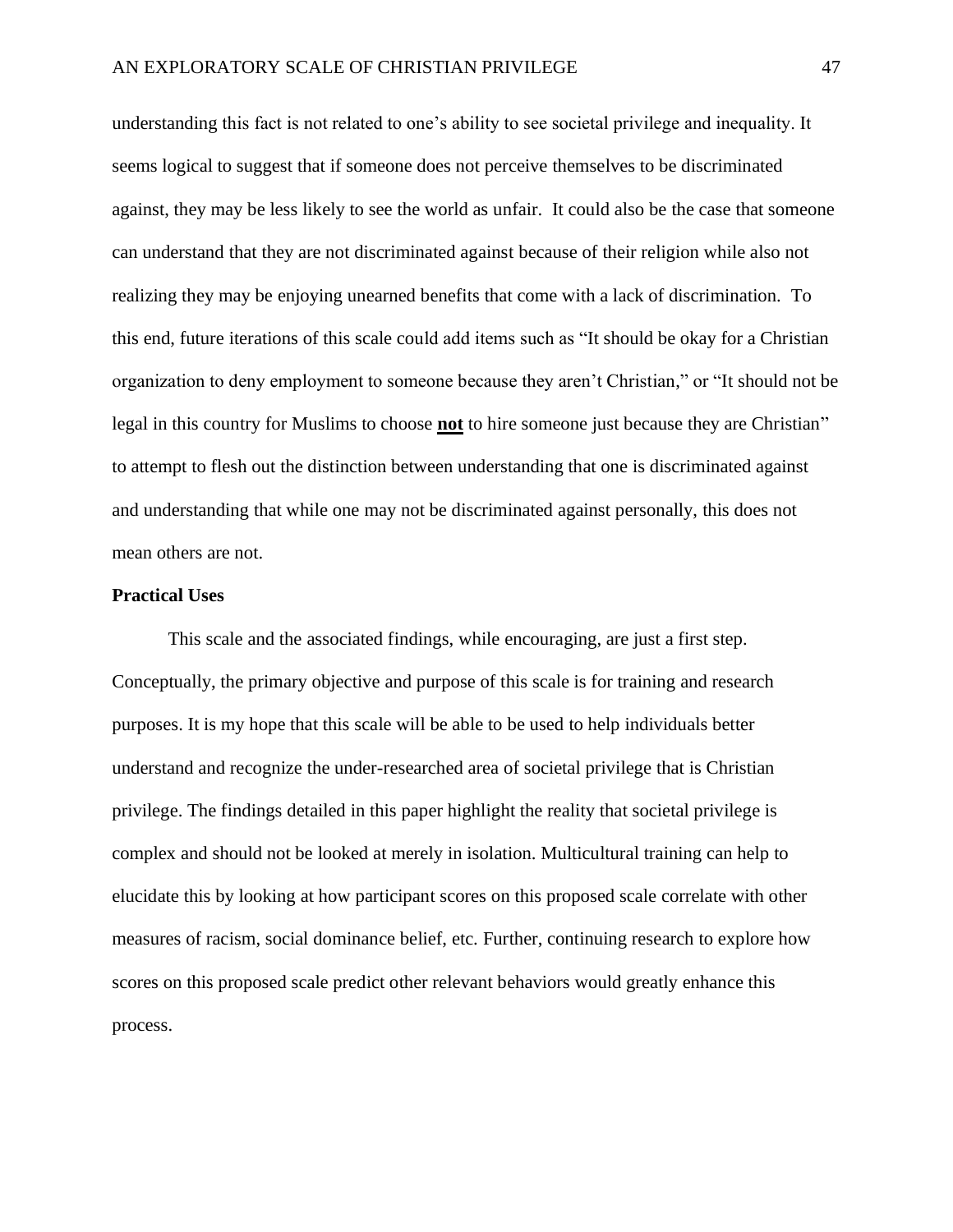One must consider how privilege (and its essential foil, oppression) interact with other identities to result in systemically different outcomes in society. In this regard, outcomes of privilege and oppression are multifaceted interactions between identities. One approach to helping to conceptualize these complex interactions that lead to differential treatment across sundry disciplines (e.g., counseling, medicine) is the idea of intersectionality (Chan et al., 2018; Wilson et al., 2019). Simply put, this is a framework that attempts to assess how holding different identities can result in varying social and political outcomes for people resulting from the interaction between multiple identities (both marginalized and privileged; Chan et al., 2018).

For example, the experiences of a Black atheist man may be different than those of a Black Christian man. While both hold marginalized racial identities, the Christian Black man holds a privileged religious identity that his atheist counterpart lacks. An intersectional approach allows for people to hold both privileged and oppressed identities simultaneously. The competing consequences of such privileged and marginalized identities functions to produce differing outcomes on a daily basis for each individual as a result of holding these interlaced and contradictory identities.

Why is helping others to understand privilege important? To understand this, an example from counseling psychology is particularly useful. Specifically, research has found that there is a positive relationship between a client's perceptions of the multicultural competence of their counselor and the client's satisfaction (Tao et al., 2015). Further, Mindrup et al. (2011) has found that among White social workers and clinical psychology therapists, higher levels of White privilege awareness is associated with higher levels of multicultural competency. Finally, research exploring the effects of taking psychology diversity courses has revealed that courses geared toward helping others to better understand the differential treatment groups receive as a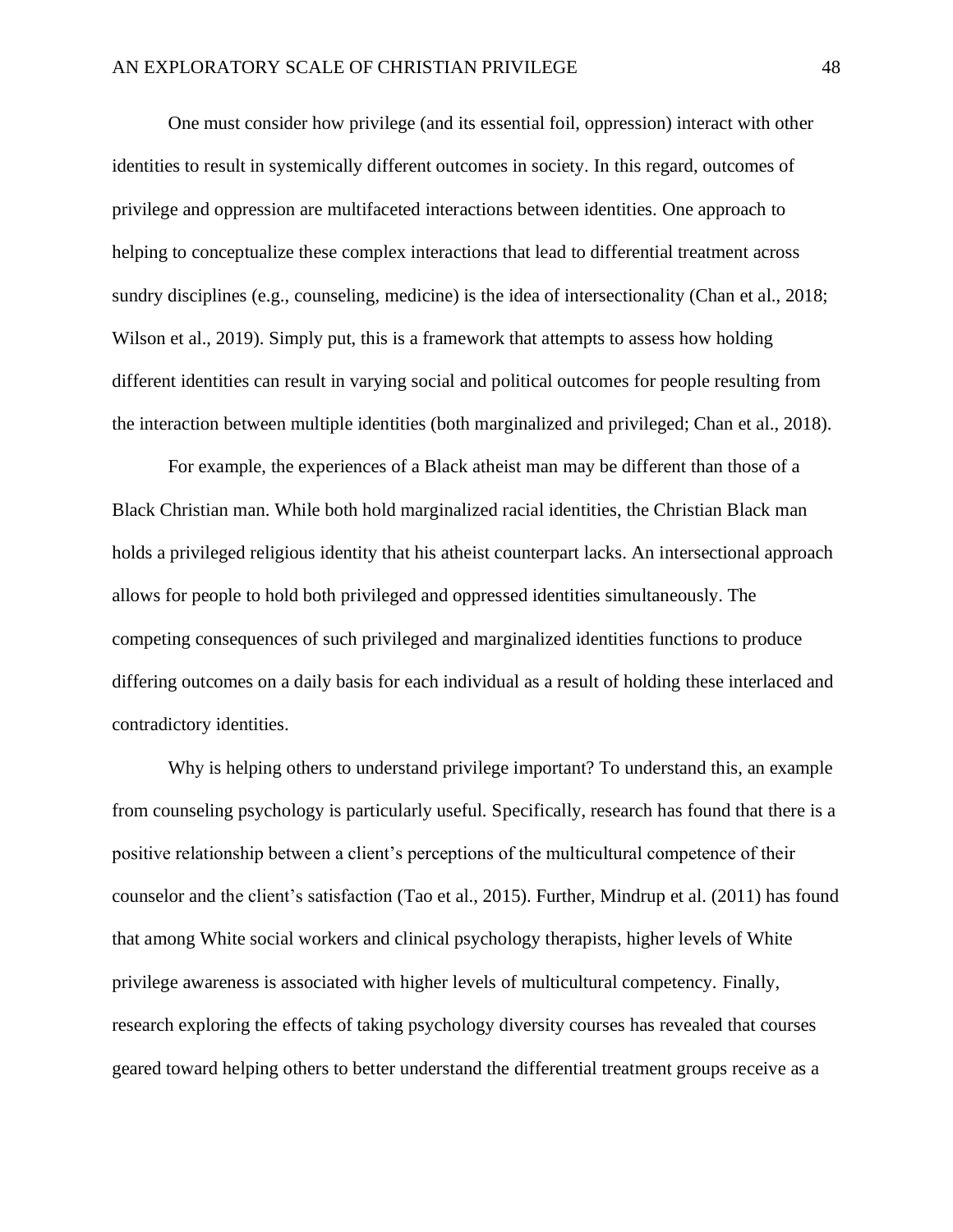function of race help students to better become aware of their own privileged status while also raising their degree of support for affirmative action programs (Case, 2007). These findings suggest that not only is privilege awareness important from a therapeutic competency perspective, but it is also impactful on client outcomes. However, the benefits to understanding privilege go beyond just mental health contexts.

One could potentially look to use this scale in a multicultural training context as well. For example, one might imagine that understanding one's Christian privilege can not only help individuals to understand how privilege works in the everyday, but also how these everyday instances compound in ways that are indistinguishable to those who benefit, but obvious to those who do not. This might even inspire individuals who hold privileged identities to recognize real world examples of Christian privilege more readily as they unfold. For example, understanding Christian privilege may allow previously oblivious Christians to see how phrases such as "In God We Trust" encapsulate the privileged status that Christianity (and by extension Christians) have in the United States. Further, Christians may also be able to see religious freedom laws for what they truly are (i.e., a license to discriminate) versus a false narrative of Christian persecution. However, this does not mean that such a Christian privilege scale is only useful to those who directly have privilege. One might imagine that this scale could help those who are not Christian, to better understand not only Christian privilege, but also Christians more broadly speaking.

Research has suggested that not only is awareness of White privilege among Christians positively correlated with a willingness to partake in social justice (Todd et al., 2015), it is also in White individuals' best interests to eliminate racial privilege because those most aware of racial privilege are more likely to have poorer mental health (Fujishiro, 2009). Fujishiro speculates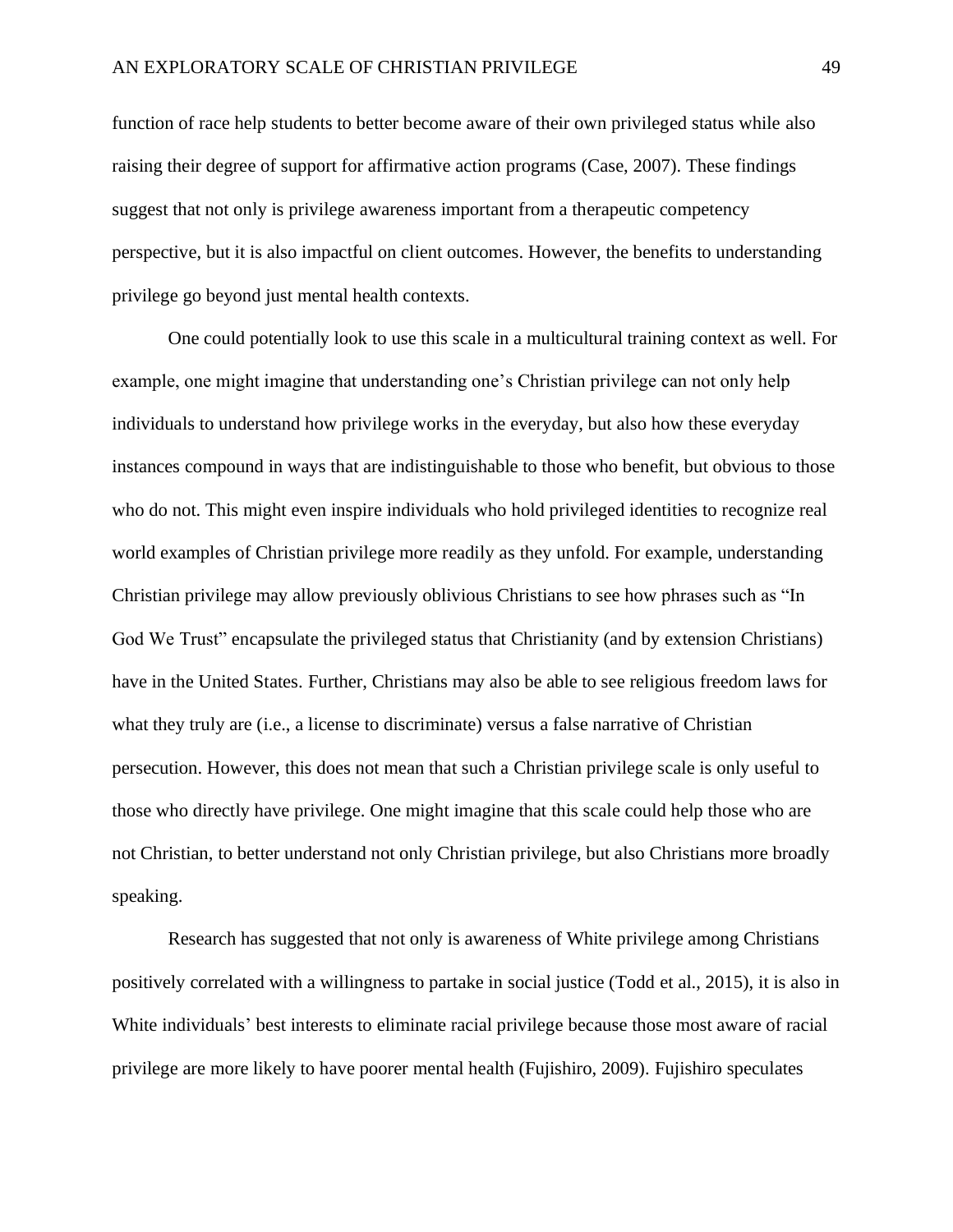many factors that may explain this finding (for more detail see Fujishiro, 2009). For example, Fujishiro hypothesizes that poor mental health could be a consequence of the guilt White participants have in reaction to their awareness of their racial privilege. It is possible that for those who value fairness in the world, the realization that they unfairly benefit at the expense of others, is an uncomfortable and potentially distressing realization. This suggests that even systems of oppression that benefit one race over another can have negative health outcomes for those for whom the system is designed to benefit. While one could argue that for White individuals, the mentally healthy cognitive strategy upon learning of White privilege would be to remain ignorant, I argue that this is unrealistic. Upon learning of one's unfair privilege and experiencing the potential guilt that comes from that knowledge, it may be difficult for people to simply remain ignorant. Rather another, more pragmatic, strategy would be to join the cause for racial equality by committing to tearing down the racial hierarchies that are the source of racial inequality. In doing this, individuals by extension would be ridding themselves of guilt as a consequence.

Based on the above, one could reasonably speculate that similar relationships may also exist with Christian privilege that exist with White privilege. Thus, it is not only possible for people at the individual and systematic levels to recognize actions and policies that discriminate against those who are not in the majority, but also that such insight may mitigate the deleterious consequences of privilege for both oppressed and non-oppressed religious groups (e.g., greater awareness of privilege ought to predict better general mental and emotional health for Christians.

While tools exist to help aid medical doctors, mental health professionals, and the general scientific community to better understand privilege and oppression with respect to identities involving race and gender, relatively few tools exist to aid these professionals in understanding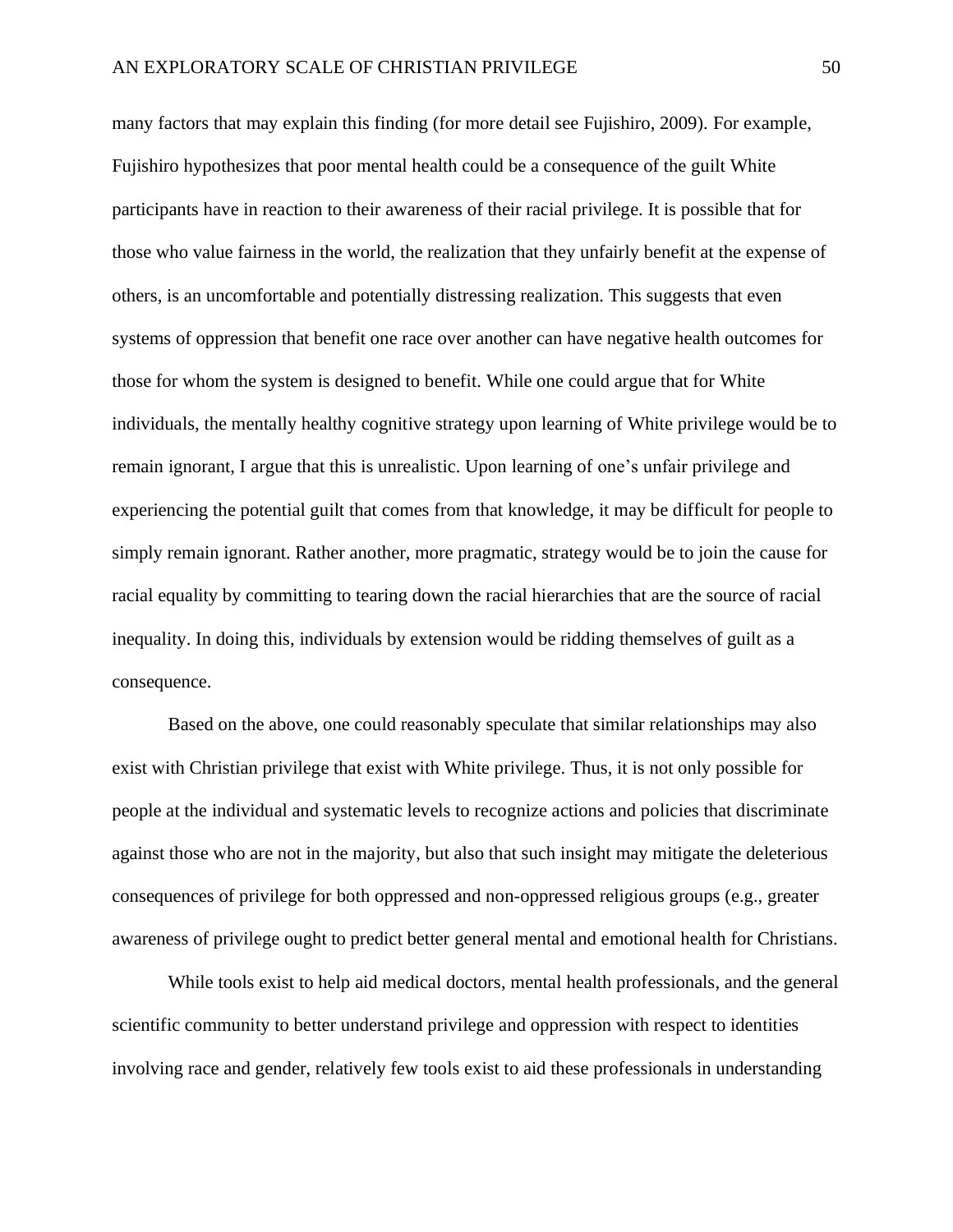how these constructs can influence the treatment of Christians and non-Christians. The two subscales identified within this Christian privilege awareness scale add tools that will allow educators to foster greater awareness of this aspect of the how Christians understand their religious identity and the privileges that come with that identity.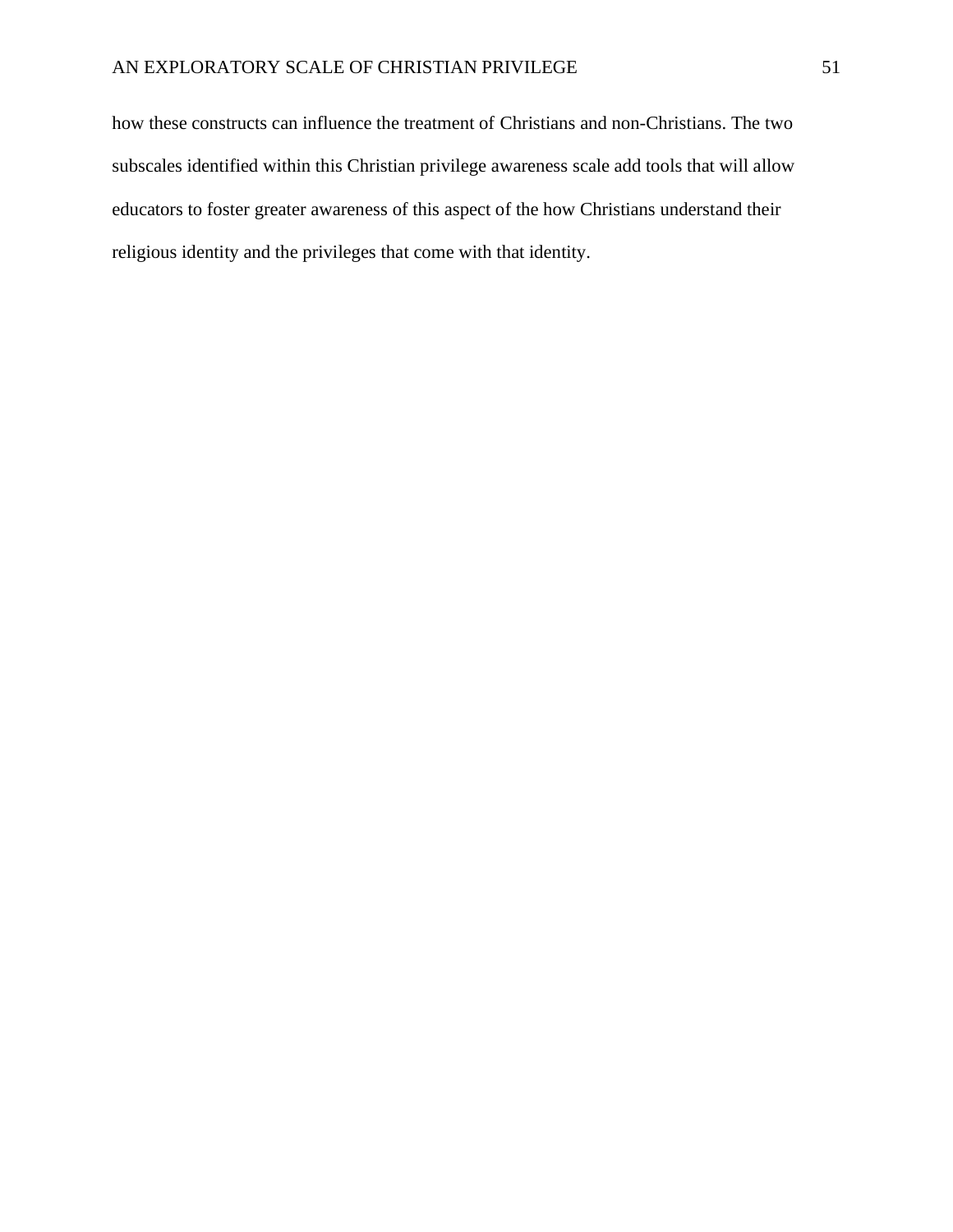#### **Limitations and Future Directions**

# **Limitations**

While this research provides initial promising results for measuring Christian privilege awareness, it is not without its limitations. For instance, the sample used for this study was obtained using a combination of SONA, Reddit, and Facebook with an incentive to win one of four \$25 Amazon gift cards in a raffle. As such, the sample is largely a convenience sample. While there may be bias from participants ability to self-select into the study, and therefore limit the generalizability of these findings, this criticism could be levied at all ethical research because all research requires voluntary self-selection.

Because this scale was developed to be used with only Christian respondents, more research will need to be conducted to explore whether or not some modification of this measure might also be valid for other religious groups. Further, it may be useful to look at how age, gender, race, and religious denomination influence this measure to better establish the generalizability and utility of this measure among a more diverse sample.

#### **Future Directions and Conclusion**

Given the preliminary nature of the study, future research should include additional confirmatory studies to further support the identified factor structure of this nascent measure, as well as exploring how more well-established theories of Christian identification (e.g., the Quest religious orientation scale by Batson and Schoenrade [1991] that measures "the degree to which an individual's religion involves an open-ended, responsive dialogue with existential questions raised by the contradictions and tragedies of life" [pp. 430-431]) may be associated with these attitudes. For example, future research may wish to investigate the degree to which high quest oriented Christian individuals recognize their Christian privileges compared to Christians with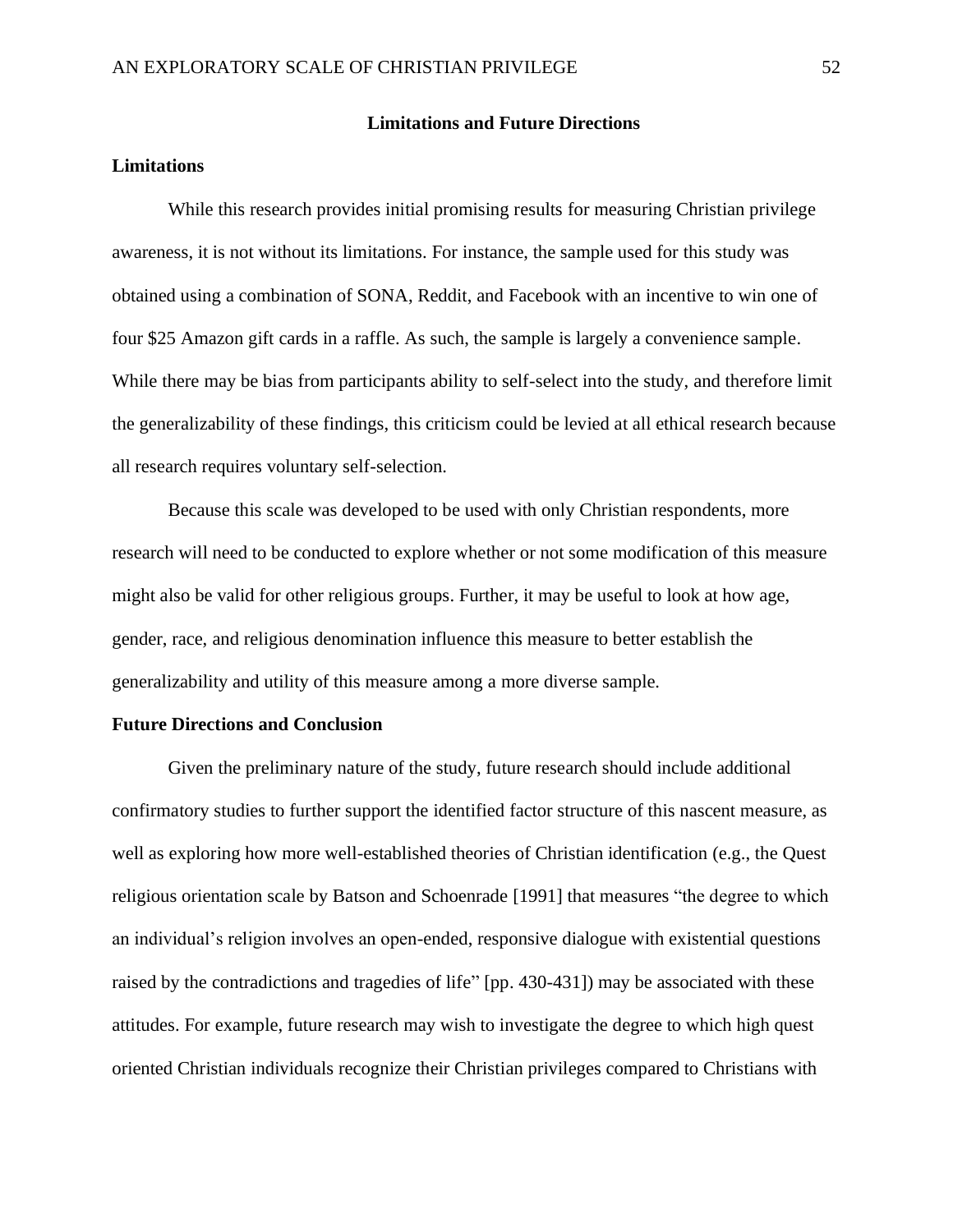lower QUEST orientations. Further, investigating relationships between intrinsic and extrinsic religiosity as they relate to scores on the Christian privilege awareness scale may also be useful. Additionally, further research will need to examine the discriminate validity of the proposed measure given the initially high correlations between it and the White privilege scales included in this study.

Researchers would be wise to see to what extent, if any, Black compared to White Christians respond differentially to measures of both White and Christian privilege, respectively. These studies should explore whether Christian privilege awareness can be appropriately detected by the proposed measure. Such studies are necessary to explore deeper level questions such as the degree to which Christian privilege awareness is associated with empathy similar to Pinterits, et al. (2009) investigated the relationship between racial privilege and empathy, among White participants, where they found that White participants with higher levels of racial privilege awareness had higher levels of empathy. Such a finding could partially explain why some Christians, who do not believe they are privileged, support legislation to deny some groups rights (i.e., marriage equality) that they themselves enjoy.

Further, a future study could look to assess how Black individuals of various religious identities respond to the Christian Privilege Awareness items. For example, Black Christians may score differently compared to Black Muslims due to different experiences. One might expect both to be aware of the dynamics of White privilege within the United States. However, the paths that lead one to embrace the tenets of Christianity and Islam are different for Black individuals. As mentioned previously, Christianity was used as a legitimizing tool for the enslavement of Africans in the colonies and the United States (i.e., the Bible was interpreted by many slave holders as supporting the enslavement of the children of Ham, and it was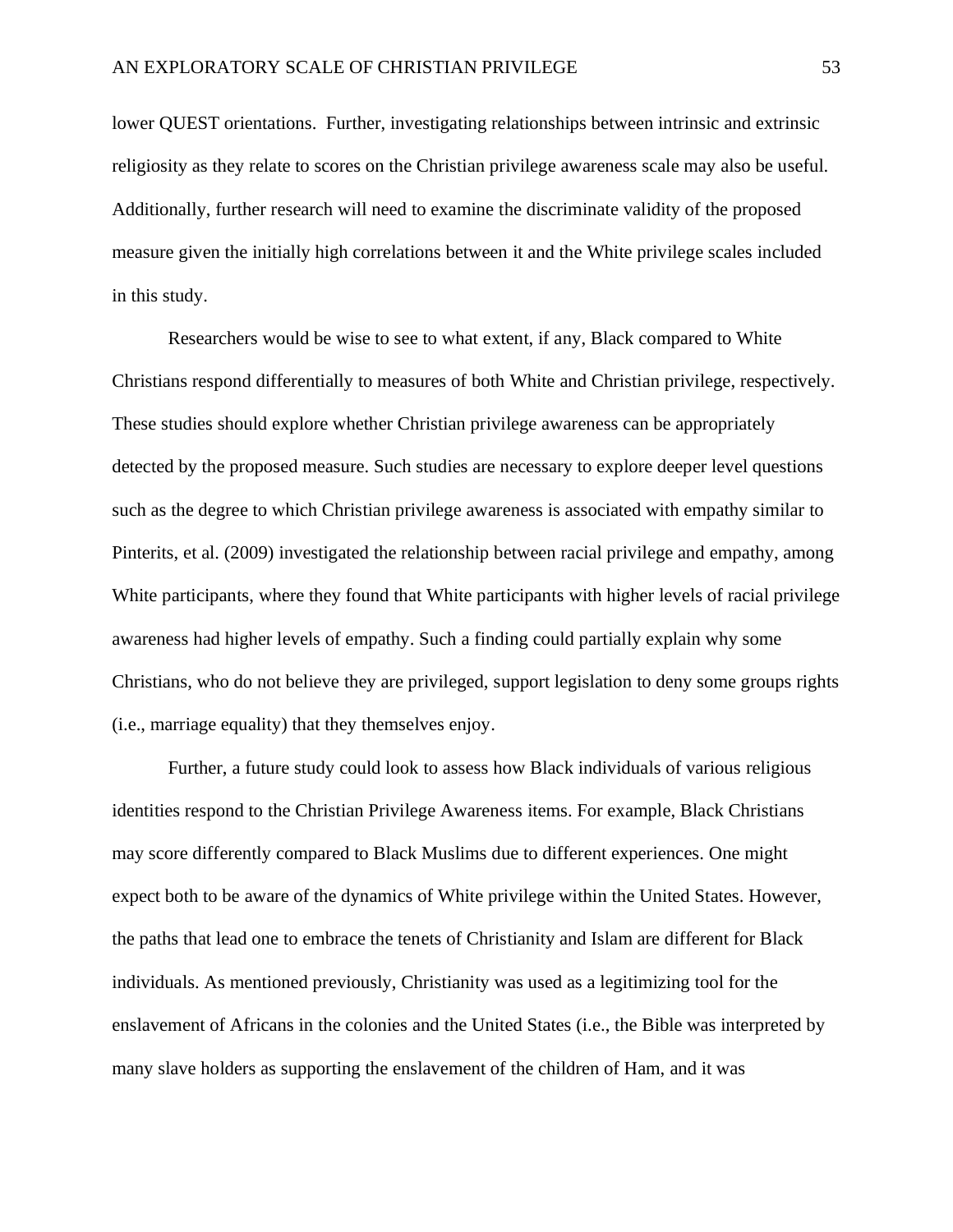simultaneously used to encourage enslaved people of African descent to accept the pain of their current lives because it was merely the cost of getting into Heaven after their deaths). However, this embracing of Christianity is not universal by Black individuals. Some have refused to follow Christianity due to their view that Christianity is "the religion of the oppressor" (Zauzmer, 2019, para. 22). This divergence in religious experiences among Black people in the US may be useful in assessing the validity of the proposed measure because while one would expect Black Christians and Muslims to view White privilege similarly, this would not be expected for Christian privilege (i.e., Muslims and Christians should vary in their Christian privilege awareness). This would further support the validity of the proposed measure. However, should either of these hypotheses not be supported, it would further lend credibility to the idea that White privilege and Christian privilege are the same construct.

It is also important to ensure that the measure is appropriate and sensitive enough to detect changes in an individual's awareness of their own Christian privilege as well as to test the degree to which White vs. Christian privilege can be distinguished. This research is necessary before this scale should be used in applied setting (e.g., medical, legal, law enforcement, etc.).

Taken together, this research is preliminary in nature. However, this research does provide an initial promising start for developing an instrument that assesses Christian privilege awareness within Christian populations. This work builds on the work of Schlosser (2003) and Hays, et al. (2007) by providing a second instrument to evaluate the awareness of Christian privilege generally, while also focusing such assessment upon Christian participants more specifically. Additionally, this work assesses the construct of Christian privilege in much the same manner that White privilege awareness and attitudes are measured by various instruments (e.g., Color-Blind Racial Attitudes Scale, White Privilege Attitudes Scale).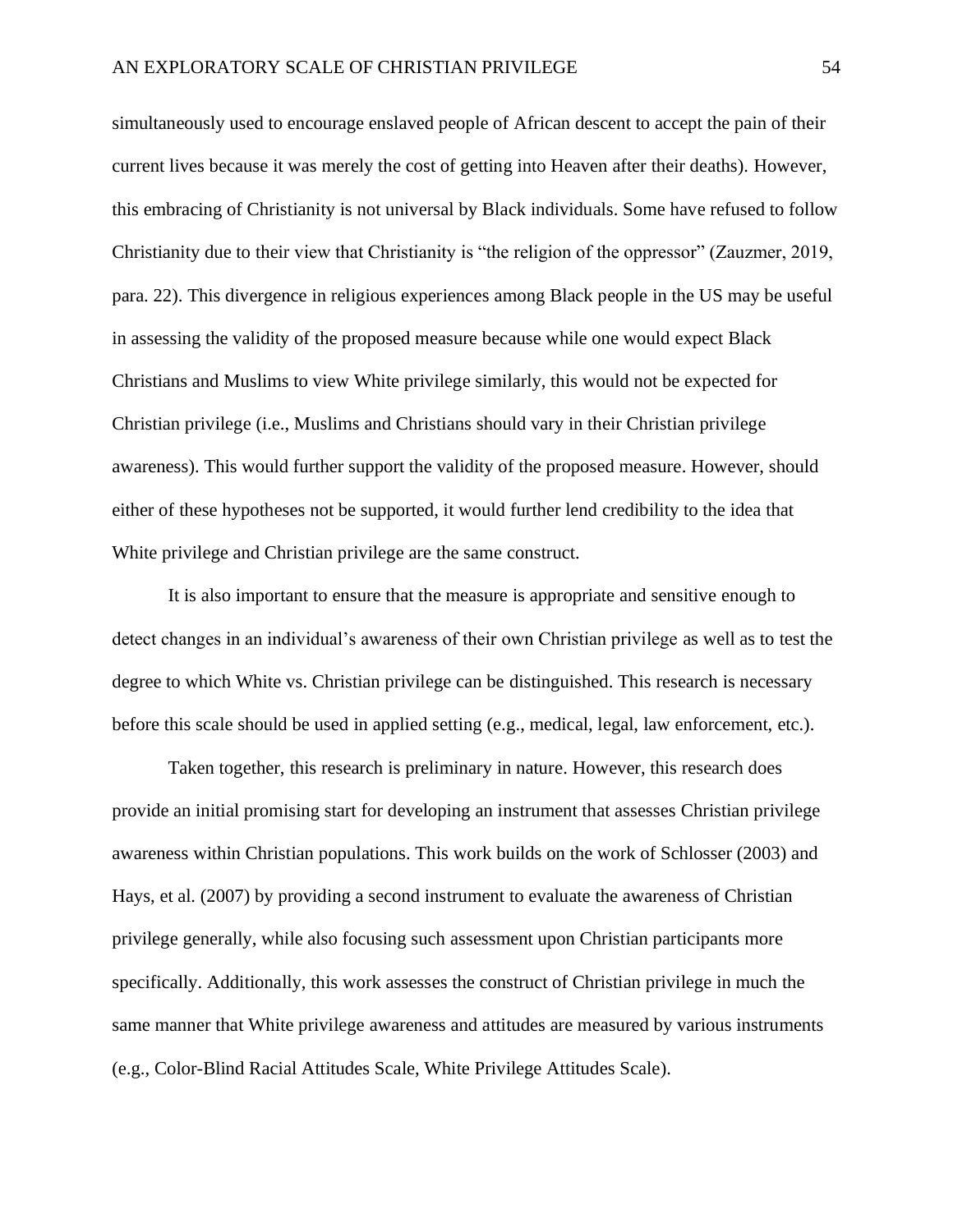## References

- Adams, T. (2003, November 30). Question time. *The Guardian*. Retrieved from <https://www.theguardian.com/>
- Adams, H., Cervantes, P. Jang, J. & Dixon, D. (2014). Standardized Assessment. In D. Granpeesheh, J. Tarbox, A. C. Najdowski & J. Kornack (Eds.), *Evidence-based treatment for children with autism* (pp. 501-516). Academic Press. https://doi.org/ 10.1016/B978-0- 12-411603-0.00025-2.
- Adelman, L. (2003, April). Race: The power of an illusion [Television documentary]. United States. California Newsreel.
- Allison, N. (2020, January 14). In first bill of the year, tennessee senate passes legislation allowing adoption agencies to deny gay couples. *Nashville Tennessean*. Retrieved from https://www[.tennessean.com/](https://www.tennessean.com/)
- Altemeyer, B., & Hunsberger, B. E. (1992). Authoritarianism, religious fundamentalism, quest, and prejudice. *International Journal for the Psychology of Religion, 2*(2), 113-133.
- Altemeyer, B. & Hunsberger, B. (2004) Research: A revised religious fundamentalism scale: The short and sweet of it. *The International Journal for the Psychology of Religion, 14*(1), 47- 54.
- Ancis, J. R., & Szymanski, D. M. (2001). Awareness of white privilege among white counseling trainees. *The Counseling Psychologist*, *29*(4), 548–569. doi: 10.1177/0011000001294005
- Associated Press (2018, May 30). Louisiana governor backs "in god we trust" display in school. *US* News. Retrieved from [https://www.usnews.com](https://www.usnews.com/)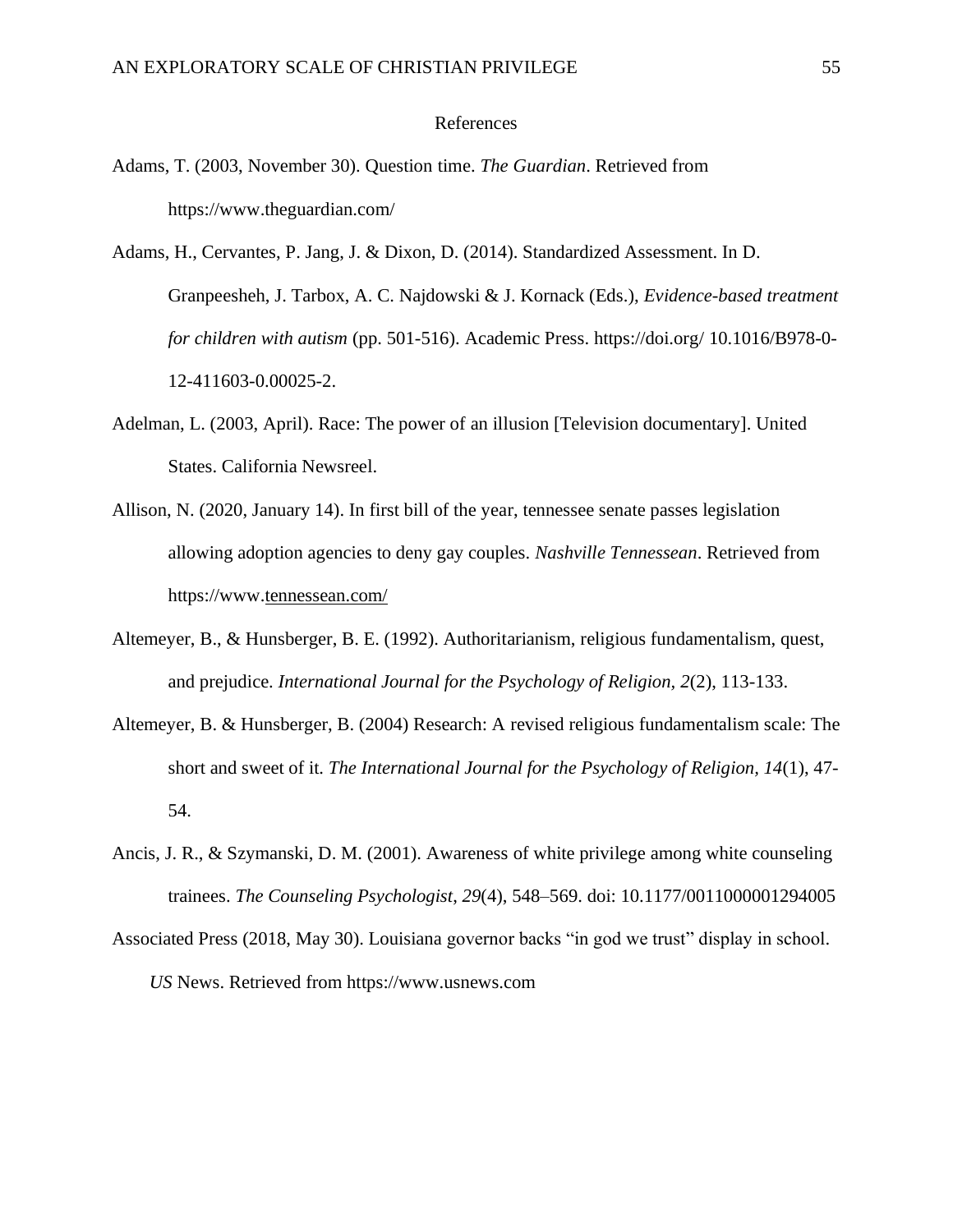- Awad, G. H., Cokley, K., & Ravitch, J. (2005). Attitudes toward affirmative action: A comparison of color-blind versus modern racist attitudes. Journal of Applied Social Psychology, 35(7), 1384-1399. doi: 10.1111/j.1559-1816.2005.tb02175.x
- Awad, G., & Jackson, K. M. (2016). The measurement of color-blind racial ideology. In H. A. Neville, M. E. Gallardo & D. W. Sue (Eds.), *The myth of racial color blindness: Manifestations, dynamics, and impact; the myth of racial color blindness: Manifestations, dynamics, and impact* (pp. 141-156, Chapter xi, 330 Pages) American Psychological Association. doi: 10.1037/14754-009
- Balingit, B. M. (2018, December 1). Does "in god we trust" belong in schools? More and more states say yes. *The Washington Post*. Retrieved from [https://www.washintonpost.com](https://www.washintonpost.com/)
- Batson, C. D., & Schoenrade, P. A. (1991). Measuring religion as quest: 2) Reliability concerns. *Journal for the Scientific Study of Religion*, 30(4), 430-447.
- Bernaards, C.A. & Jennrich, R.I. (2005) Gradient projection algorithms and software for arbitrary rotation criteria in factor analysis, *Educational and Psychological Measurement*. *65*, 676-696.
- Blumenfeld, W., & Jaekel, K. (2012). Exploring levels of christian privilege awareness among preservice teachers. *Journal of Social Issues*, *68*(1), 128–144.
- Boatright-Horowitz, S., Marraccini, M., & Harps-Logan, Y. (2012). Teaching antiracism. *Journal of Black Studies, 43*(8), 893-911.

British Library. (n.d). *Background: Life before the holocaust*. https://www.bl.uk

Brooks-Immel, D., & Murray, S. (2009). Color-blind contradictions and black/white binaries: White academics upholding whiteness. *Humbolt Journal of Social Relations*, 39, 315-333.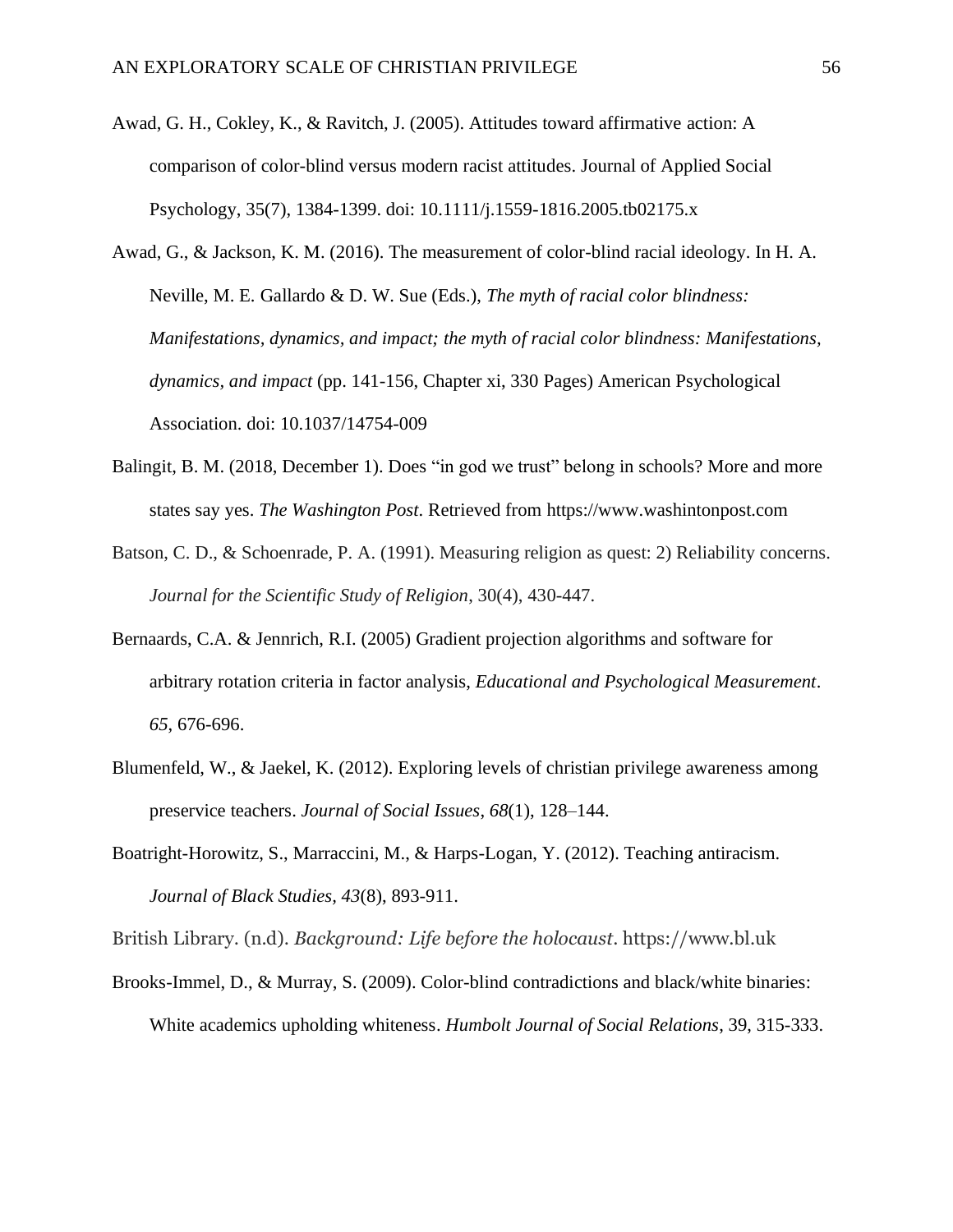- Burn, S. M., & Busso, J. (2005). Ambivalent sexism, scriptural literalism, and religiosity. *Psychology of Women Quarterly, 29*(4), 412-418.
- Campbell, D., & Fiske, D. (1959). Convergent and discriminant validation by the multitraitmultimethod matrix. *Psychological Bulletin*, *56*(2). 81-105.
- Case, K. A. (2007). Raising White Privilege Awareness and Reducing Racial Prejudice: Assessing Diversity Course Effectiveness. *Teaching of Psychology*, *34*(4), 231–235.
- CBS News (2018, June 4). "In god we trust" on money isn't religious endorsement, federal court rules. *CBS News*. [https://www.cbsnews.org](https://www.cbsnews.org/)
- Chan, C. D., Cor, D. N., & Band, M. P. (2018). Privilege and oppression in counselor education: An intersectionality framework. *Journal of Multicultural Counseling and Development*, *46*(1), 58-73.
- Christianity. (2018). In *Merriam Webster's online dictionary*. [https://www.merriam](https://www.merriam-webster.com/dictionary/Christianity)[webster.com/dictionary/Christianity](https://www.merriam-webster.com/dictionary/Christianity)
- Conway, J. G., Lipsey, N. P., Pogge, G., & Ratliff, K. A. (2017). Racial prejudice predicts less desire to learn about white privilege. *Social Psychology, 48*(5), 310-319. DOI: 10.1027/1864-9335/a000314
- Cook, C. L., Cottrell, C. A., & Webster, G. D. (2015). No good without god: Antiatheist prejudice as a function of threats to morals and values. *Psychology of Religion and Spirituality*, *7*(3), 217–226. doi: 10.1037/rel0000013
- Davis, A. (2019). Historical knowledge of oppression and racial attitudes of social work students. *Journal of Social Work Education*, *55*(1), 160-175.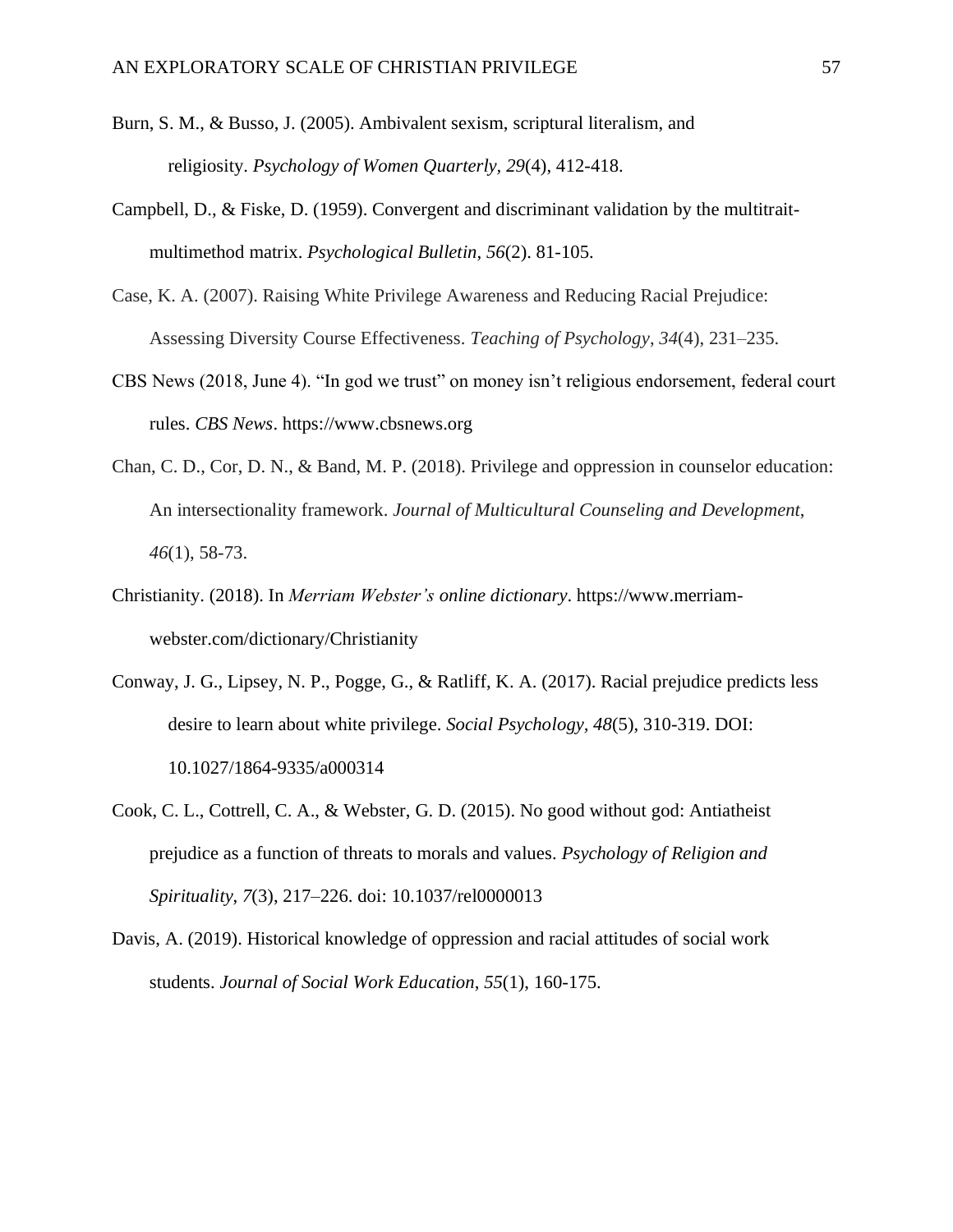- Davis, E., Whyde, A., & Langton, L. (2018). Contacts between police and the public, 2015. *US Department of Justice Office of Justice Programs Bureau of Justice Statistics Special Report*, 1-33.
- Donahue, M. (1985). Intrinsic and extrinsic religiousness: Review and meta-analysis. *Journal of Personality and Social Psychology, 48*(2), 400-419.
- Edelman, B. (2018, June 5). Baker who refused to make cake for gay wedding: 'I don't discriminate'. *NBC News*. [https://www.nbcnews.com](https://www.nbcnews.com/)
- Edgell, P., & Tranby, E. (2007). Religious influences on understandings of racial inequality in the united states. *Social Problems*, *54*(2), 263-288.
- Edwards, F., Lee, H., & Esposito, M. (2019). Risk of being killed by police use of force in the United States by age, race–ethnicity, and sex. *Proceedings of the National Academy of Sciences*, *116*(34), 16793–16798.
- Emerson, M. O., Smith, C., Sikkink, D. (1999). Equal in christ, but not in the world: White conservative protestants and explanations of black-white inequality. *Social Problems, 46*(3), 398-417
- Ferber, A. L. (2012). The culture of privilege: Color-blindness, postfeminism, and christonormativity. *Journal of Social Issues*, *68*(1), 63-77.
- Field, A., Miles, J. & Field, Z. (2012). *Discovering statistics using r.* Sage publications.
- Fujishiro, K. (2009). Is perceived racial privilege associated with health? Findings from the Behavioral Risk Factor Surveillance System. *Social Science & Medicine*, *68*(5), 840-844.
- Garrett-Walker, J., Poole, S. M., Williams, S. L., Banks, C. J., Stallings, J. A., Balgobin, K. R., & Moore, D. P. (2018). Racial color-blindness and privilege awareness in relation to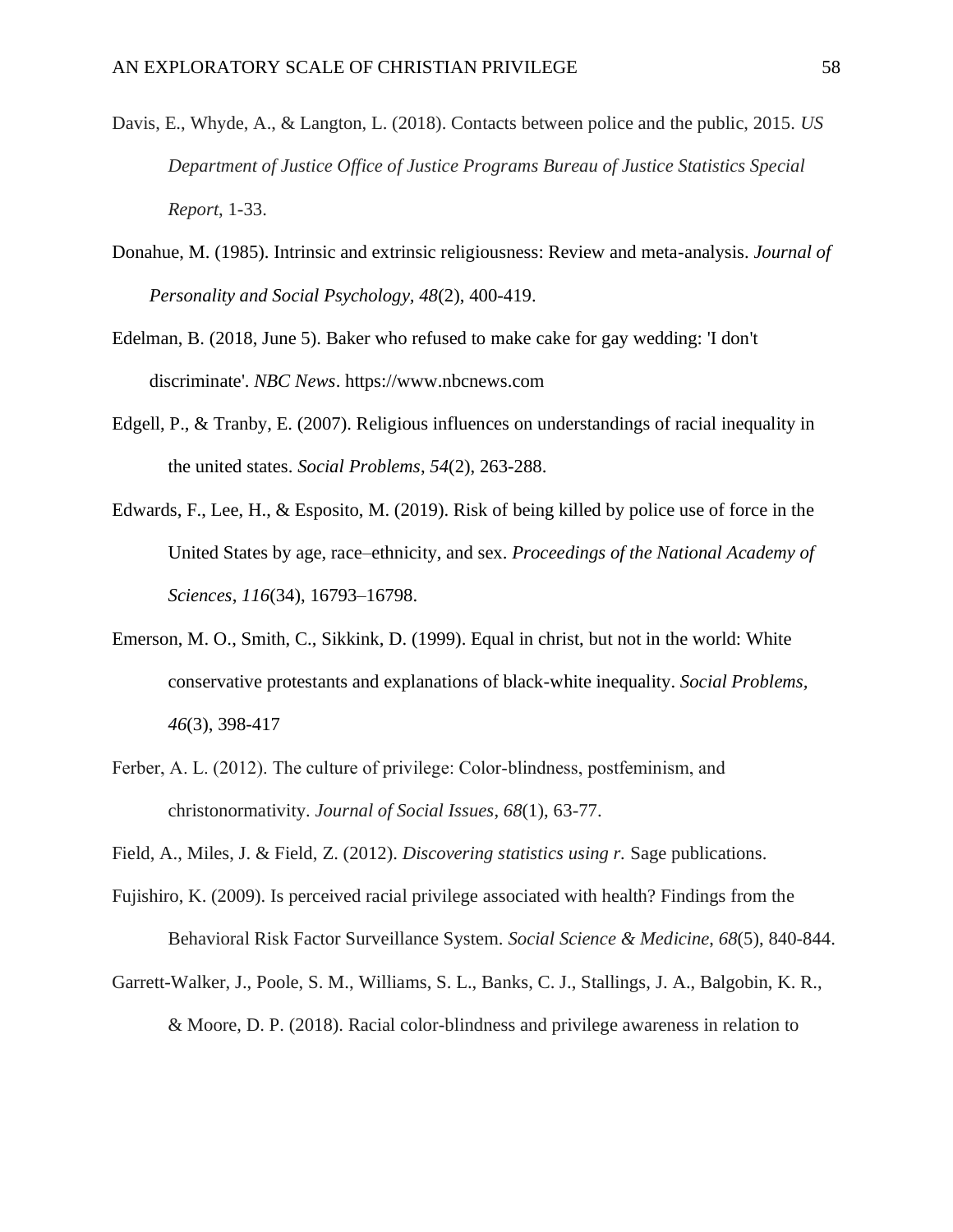interest in social justice among college students. *Journal Committed to Social Change on Race and Ethnicity*, *4*(2), 38-63.

- Gelman, A., Fagan, J., & Kiss, A. (2007). An analysis of the new york city police department's 'stop-and-frisk' policy in the context of claims of racial bias. *Journal of the American Statistical Association, 102*(479), 813-823.
- Glick, P., & Fiske, S. T. (2012). An ambivalent alliance: Hostile and benevolent sexism as complementary justifications for gender inequality. In J. Dixon, & M. Levine (Eds.), *Beyond prejudice: Extending the social psychology of conflict, inequality, and social change; beyond prejudice: Extending the social psychology of conflict, inequality, and social change* (pp. 70-88) Cambridge University Press.
- Goldenberg, S. (2012, August 17). Racial split in stop-and-frisk poll. *New York Post*. https://www.nypost.com
- Gorsuch, R. L., & Mcpherson, S. E. (2018). Intrinsic / extrinsic measurement: i / e-revised and single-item scales. *Journal for the Scientific Study of Religion*, *28*(3), 348–354.
- Grosjean, P., & Ibanez, F. (2018). Pastecs: Package for Analysis of Space-Time Ecological Series. R package version 1.3.21. https://CRAN.R-project.org/package=pastecs
- Guttmacher Institute. (2019, August 1). Refusing to provide health services. <https://www.guttmacher.org/state-policy/explore/refusing-provide-health-services>
- Hawley, L., Hosch, H. & Bovaird, J (2014). Exploring social identity theory and the "black sheep effect" among college student athletes and non-athletes. *Journal of Sports Behavior*, *37*, 56-76.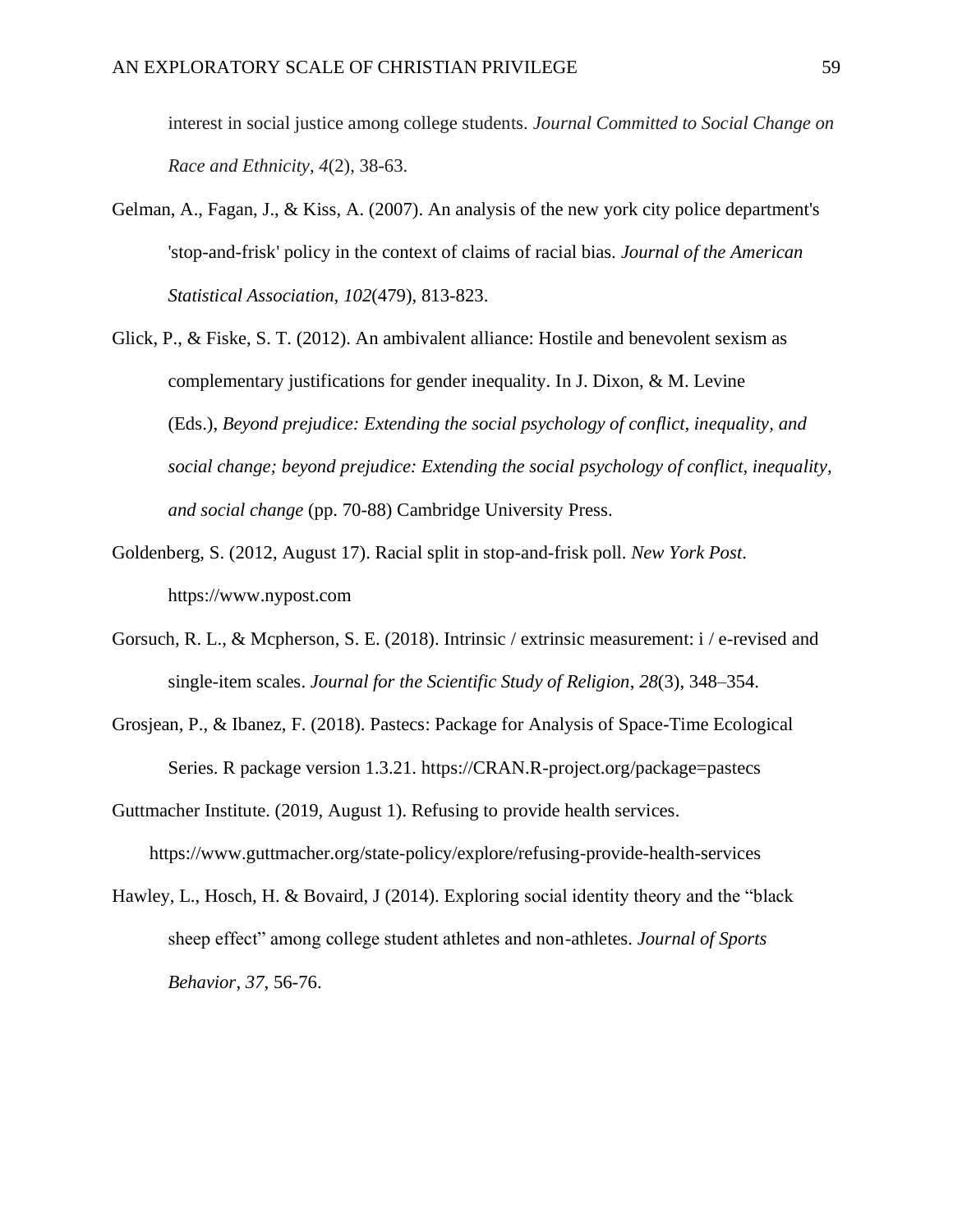- Hays, D. G., Chang, C. Y., & Decker, S. L. (2007). Initial development and psychometric data for the privilege and oppression inventory. *Measurement and Evaluation in Counseling and Development, 40*(2), 66-79. doi: 10.1080/07481756.2007.11909806
- Hewstone, M., Rubin, M., & Willis, H. (2002). Intergroup bias. *Annual Review of Psychology*, *53*, 575-604.
- Hoffman, K. M., Trawalter, S., Axt, J. R., & Oliver, M. N. (2016). Racial bias in pain assessment and treatment recommendations, and false beliefs about biological differences between blacks and whites. *Proceedings of the National Academy of Sciences*, *113*(16), 4296– 4301.
- Hossain, K. I. (2015). White privilege: Perceptions of pre-service teachers. *Multicultural Education, 23*(1), 52-55.
- Howard, S., & Sommers, S. R. (2017a). White religious iconography increases anti-black attitudes. *Psychology of Religion and Spirituality, 11*(4), 382-391.
- Howard, S., & Sommers, S. R. (2017b). Exposure to white religious iconography influences black individuals' intragroup and intergroup attitudes. *Cultural Diversity and Ethnic Minority Psychology*, *23*(4), 508-515.
- Hughes, C. E., & Malhi, R. S. (2016). Police endorse color-blind racial beliefs more than laypersons. *Race and Social Problems*, *8*(2), 160–170. doi: 10.1007/s12552-016-9170-0
- Israel, T. (2012). 2011 Society of counseling psychology presidential address: Exploring Privilege in Counseling Psychology: Shifting the lens. *The Counseling Psychologist*, *40*(1) 158-180. doi: 10.1177/0011000011426297
- Johnson, D. & Steinmetz, K. (2015, April 5). This map shows every state with religious-freedom laws. *Time*. https://www.time.com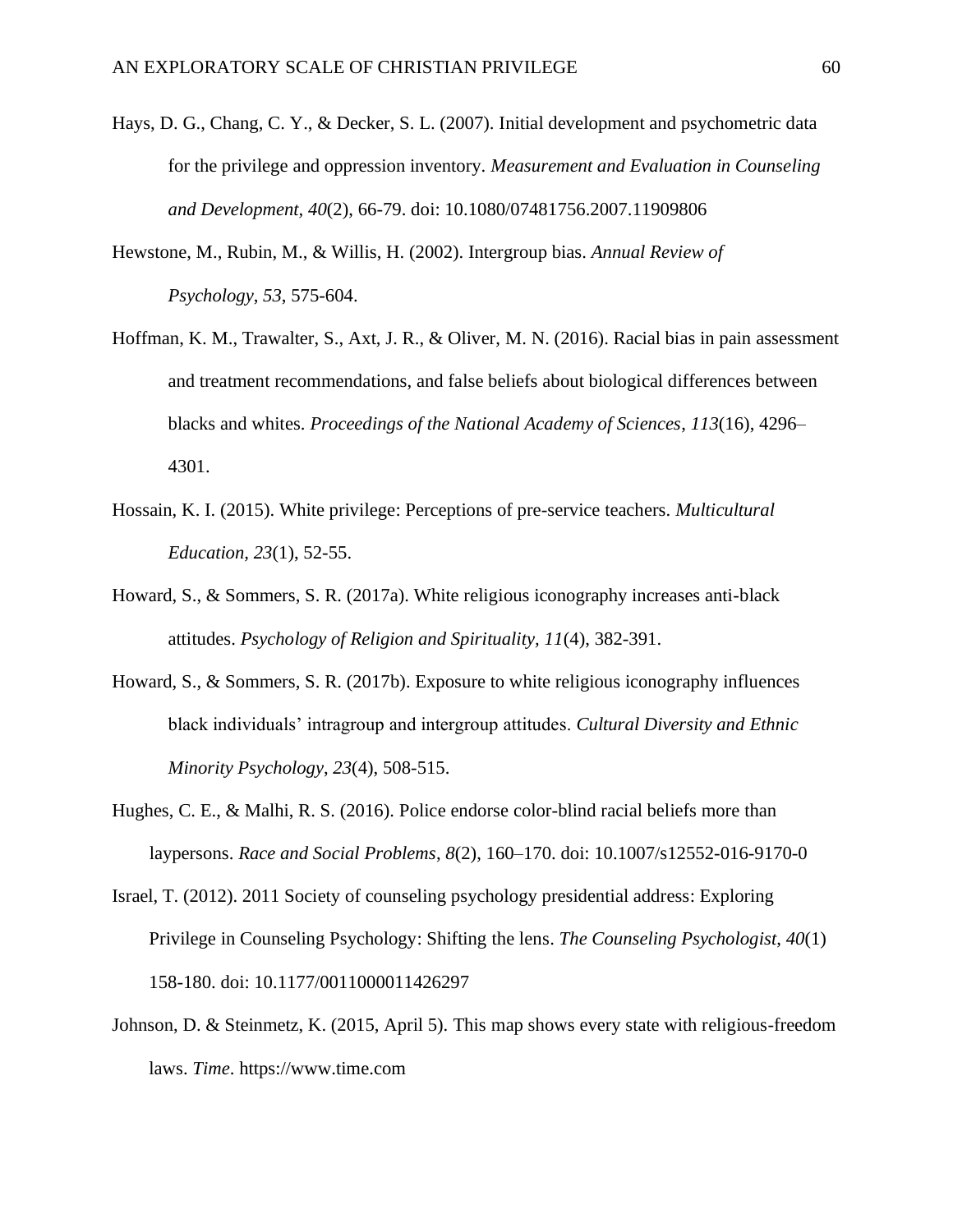- Johnson, M. K., Rowatt, W. C., & Labouff, J. P. (2012). Religiosity and prejudice revisited: Ingroup favoritism, out-group derogation, or both? *Psychology of Religion and Spirituality*, *4*(2), 154–168. doi: 10.1037/a0025107
- Jost, J. T., & Thompson, E. P. (2000). Group-based dominance and opposition to equality as independent predictors of self-esteem, ethnocentrism, and social policy attitudes among African-americans and european americans. *Journal of Experimental Social Psychology*, *36*(3), 209-232.
- Knowles, E. D., Lowery, B. S., Chow, R. M., & Unzueta, M. M. (2014). Deny, distance, or dismantle? how white americans manage a privileged identity. *Perspectives* on *Psychological Science*, *9*(6) 594–609. DOI:10.1177/1745691614554658
- Knowles, E. D., Lowery, B. S., Hogan, C. M., & Chow, R. M. (2009). On the malleability of ideology: Motivated construals of color blindness. *Journal of Personality and Social Psychology*, *96*(4), 857-869. doi: 10.1037/a0013595
- Knowles, E. D., & Lowery, B. S. (2012). Meritocracy, self-concerns, and whites' denial of racial inequity. *Self and Identity*, *11*(2), 202-222. doi: 10.1080/15298868.2010.542015
- Krabbe, P. (2017). Validity. In P. Krabbe (Eds.), *The measurement of health and health status* (pp. 113-134). Academic Press. https://doi.org/10.1016/B978-0-12-801504-9.00007-6.
- Lantz, M. M., Pieterse, A. L., & Taylor, T. O. (2020). A social dominance theory perspective on multicultural competence. *Counselling Psychology Quarterly*, *33*(2), 142-162.
- LeBlanc, B. (2019, April 15). Adoption agency sues state over new gay adoption rules. *The Detroit News*. [https://www.detroitnews.com](https://www.detroitnews.com/)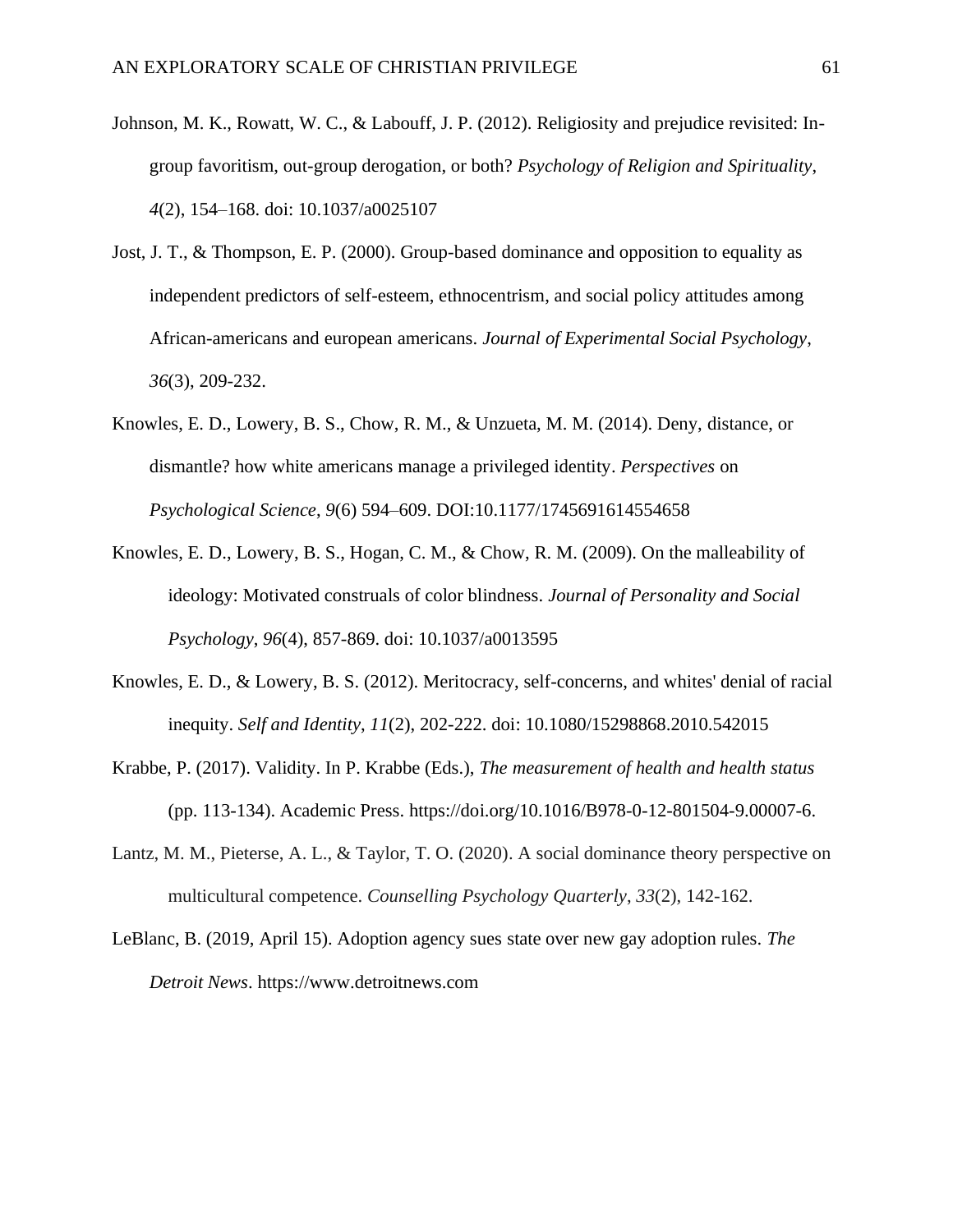- Levin, S., Sidanius, J., Rabinowitz, J. L., & Federico, C. (1998). Ethnic identity, legitimizing ideologies, and social status: A matter of ideological asymmetry. *Political Psychology*, *19*(2), 373-404.
- Lipka, M. (2014, May 29). Americans are somewhat more open to the idea of an atheist president. Pew Research Center [https://pewresearch.org](https://pewresearch.org/)
- Lipkus, I. (1991). The construction and preliminary validation of a global belief in a just world scale and the exploratory analysis of the multidimensional belief in a just world scale. *Personality and Individual Differences*, *12*(11), 1171-1178.
- Liu, W. (2017). White male power and privilege: The relationship between white supremacy and social class. *Journal of Counseling Psychology*, *64*(4), 349–358. doi: 10.1037/cou0000227
- Liu, W., Pickett Jr., T. & Ivey (2007). White middle-class privilege: Social class bias and implications for training and practice. *Journal of Multicultural Counseling and Development*, *35*(4). 194-206.
- Lowery, B. S., Knowles, E. D., & Unzueta, M. M. (2007). Framing inequity safely: Whites' motivated perceptions of racial privilege. *Personality and Social Psychology Bulletin*, *33*(9), 1237-1250. doi: 10.1177/0146167207303016
- Mackie, D. M., & Smith, E. R. (1998). Intergroup relations: Insights from a theoretically integrative approach. *Psychological Review,105*(3)*,* 499–529*.*
- Mahoney, E. (2018, March 11). Gov. Scott signs education bills: No free speech zones, tighter rules on teachers' unions and no more USF-St. Pete autonomy. *Tampa Bay Times.*  https://www.tampabay.com
- Manglitz, E. (2003). Challenging white privilege in adult education: A critical review of the literature. *Adult Education Quarterly, 53*(2). 119-134. doi:10.1177/0741713602238907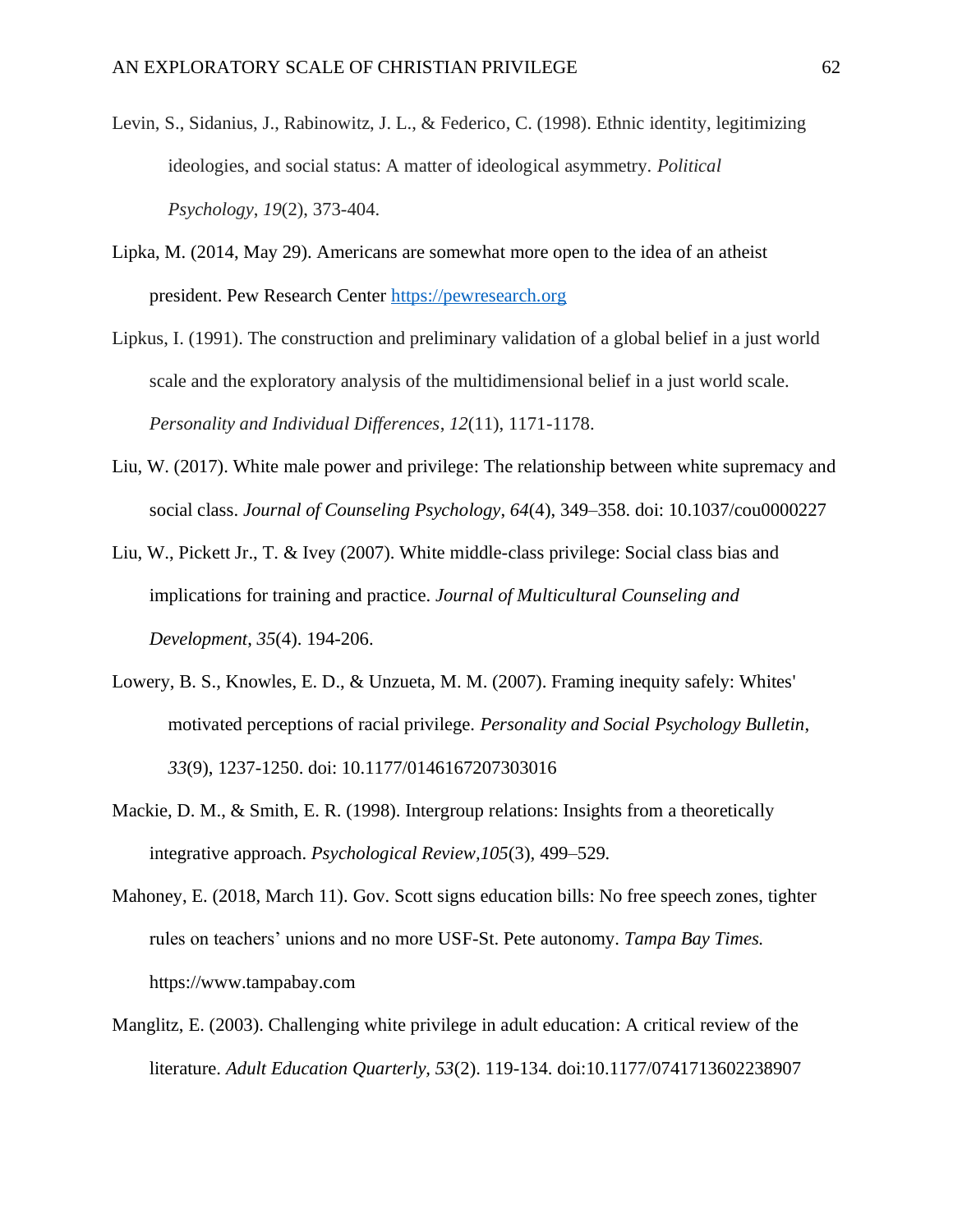- Martos, J., & Hegy, P. (1998). Gender roles in family and culture: The basis of sexism in religion. *Equal at the creation; equal at the creation* (pp. 3-24). U Toronto Press.
- Masci, D. (2017, January 20). *Almost all U.S. presidents, including trump, have been christians*. Pew Research Center. Retrieved from [https://www.pewresearch.org](https://www.pewresearch.org/)
- McDonald, C. P., Chang, C. Y., Dispenza, F., & O'Hara, C. (2019). Multiracial identity, colorblind racial ideology, and discrimination: Professional counseling implications. *Journal of Counseling & Development, 97*(1), 75-85.
- McIntosh, P. (2008). *White privilege and male privilege: A personal account of coming to see correspondences through work in women's studies* (2nd ed.). (McGoldrick M., Hardy K. V. (Eds.). The Guilford Press.
- McIntosh, P. (2015). Extending the knapsack: Using the white privilege analysis to examine conferred advantage and disadvantage extending the knapsack. *Women and Therapy*, *38*(3– 4), 232–245. doi: 10.1080/02703149.2015.1059195

Miller, B. (2018). The age of rfra. *Forbes.* [https://www.forbes.com](https://www.forbes.com/)

Mindrup, R. M., Spray, B. J., & Lamberghini-West, A. (2011). White privilege and multicultural counseling competence: The influence of field of study, sex, and racial/ethnic exposure. *Journal of Ethnic & Cultural Diversity in Social Work: Innovation in Theory, Research & Practice, 20*(1), 20-38. doi: 10.1080/15313204.2011.545942

National Women's Law Center. (2019, August 7). Pharmacy refusals 101. https://nwlc.org

Neville, H. A., Lilly, R. L., Duran, G., Lee, R. M., & Browne, L. (2000). Construction and initial validation of the color-blind racial attitudes scale (CoBRAS). *Journal of Counseling Psychology*, *47*(1), 59-70. doi: 10.1037/0022-0167.47.1.59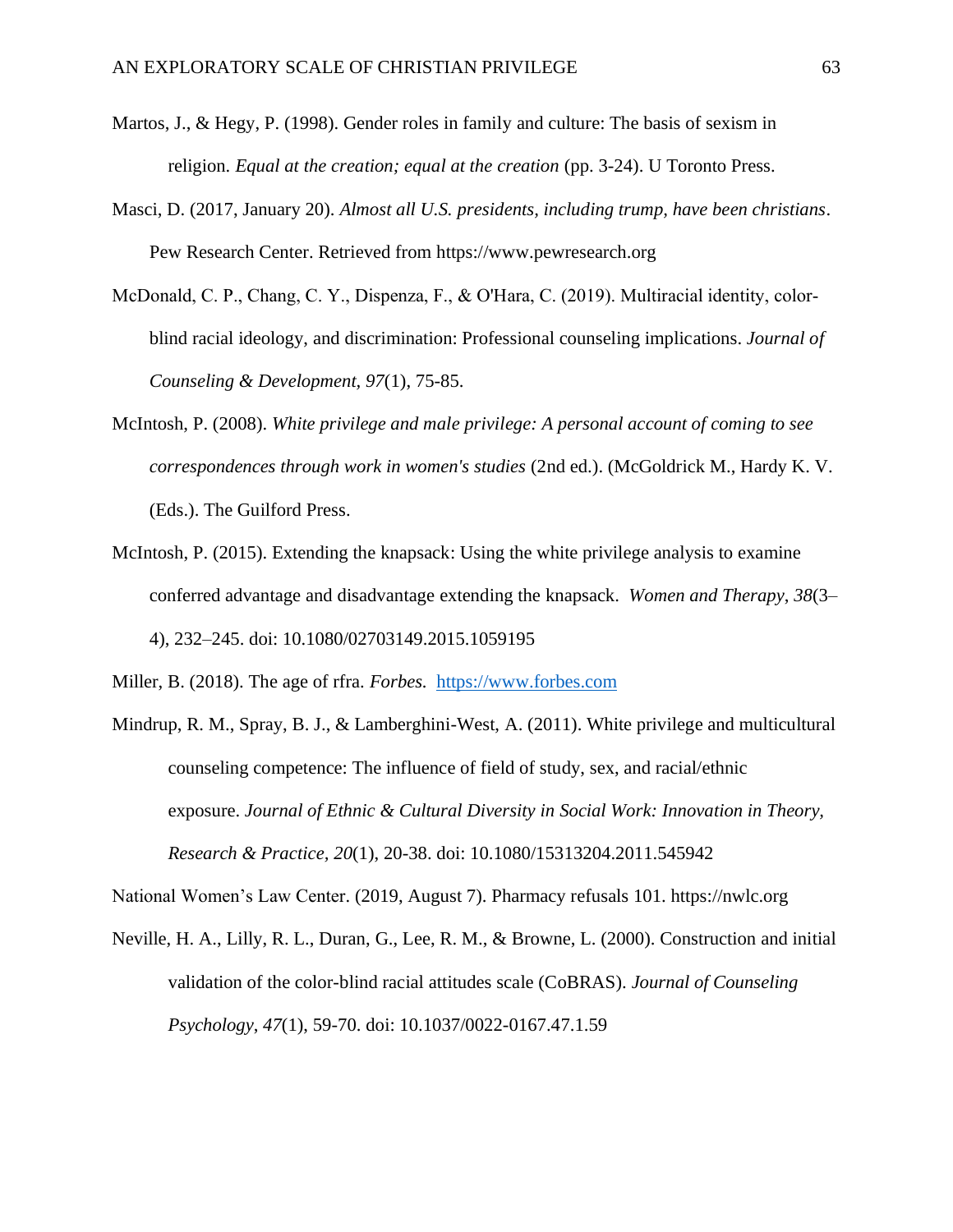Oh, E., Choi, C., Neville, H., Anderson, C., & Landrum-Brown, J. (2010). Beliefs about affirmative action: A test of the group self-interest and racism beliefs models. *Journal of Diversity in Higher Education*, *3*(3), 163–176. doi: 10.1037/a0019799

*Ozawa v. United States*, 260 U.S. 178 (1922).

- PBS NewsHour (2018, July 9). *More than 2 centuries of supreme court justices, in 18 numbers*. [https://www.pbs.org](https://www.pbs.org/)
- Pew Research Center. (n.d.). *Religious landscape study: Christians*. https://www.pewforum.com
- Pew Research Center. (2015, November 3). *U.S. public becoming less religious*. https://www.pewforum.org
- Pinterits, E. J., Poteat, V. P., & Spanierman, L. B. (2009). The White Privilege Attitudes Scale: Development and initial validation. *Journal of Counseling Psychology*, *56*(3), 417–429. doi 10.1037/a0016274
- Revelle, W. (2020) *Psych: Procedures for personality and psychological research, Northwestern University, Evanston, Illinois, USA*, https://CRAN.R-project.org/package=psych Version = 2.0.12.
- Roussos, G., & Dovidio, J. F. (2018). Hate speech is in the eye of the beholder: The influence of racial attitudes and freedom of speech beliefs on perceptions of racially motivated threats of violence. *Social Psychological and Personality Science, 9*(2), 176-185. doi:

10.1177/1948550617748728

- Sanabria, S. (2012). Religious orientation and prejudice: Predictors of homoprejudice. *Journal of LGBT Issues in Counseling, 6*(3), 183-201. doi: 10.1080/15538605.2012.708894
- Schlosser, L. (2003). Christian privilege: Breaking a sacred taboo*. Journal of Multicultural Counseling and Development, 31*, 44-51.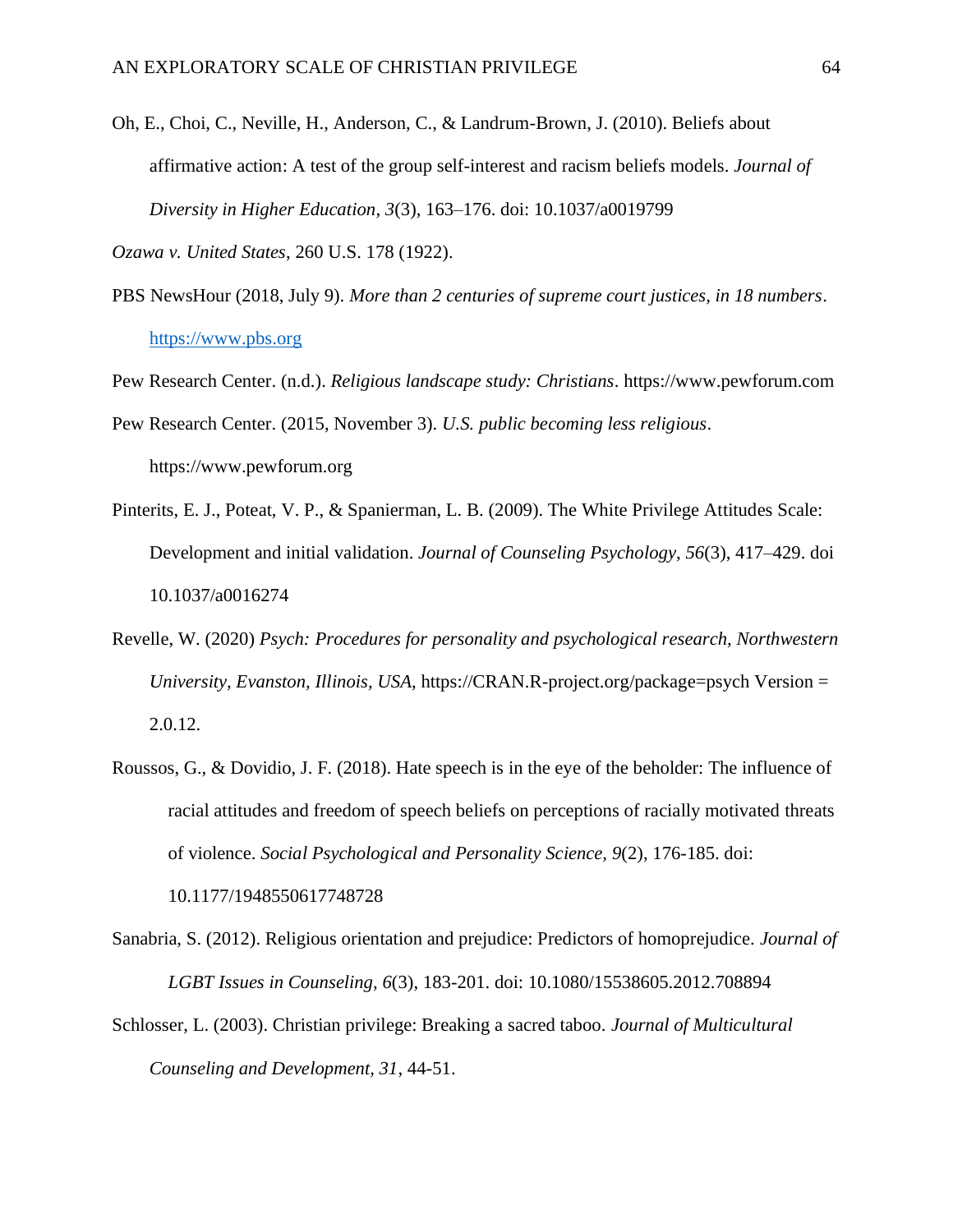- Smedley, A. (1998). "Race" and the construction of human identity. *American Anthropologist*, *100*(3). 690-702.
- Solochek, J. (2018, March 26). Atheist group offers to provide "in god we trust" signs to florida public schools. *Tampa Bay Times*. [https://www.tampbay.com](https://www.tampbay.com/)
- Solomon, P., Portelli, J., Daniel, B., & Campbell, A. (2005). The discourse of denial: How white teacher candidates construct race, racism and "white privilege." *Race, Ethnicity and Education*, *8*(2), 147-169.

Southern Poverty Law Center. (2018). *Hate map*. https://www.splcenter.org/hate-map

- Spanierman, L. B., & Heppner, M. J. (2004). Psychosocial Costs of Racism to Whites scale (PCRW): Construction and initial validation. *Journal of Counseling Psychology*, *51*(2), 249-262.
- Stanley, D. (2021). apaTables: Create American Psychological Association (APA) style tables. R package version 2.0.8. https://CRAN.R-project.org/package=apaTables
- Sutton, B. (2010). *Bodies in crisis: Culture, violence, and women's resistance in neoliberal Argentina*. Rutgers University Press.
- Swan, L., Heesacker, M., Snipes, J. & Perrin, P. (2014). Social perceptions of religiosity: Dogmatism tarnishes the religious halo. *International Journal for the Psychology of Religion*, *24*(1). 16-27. doi: 10.1080/10508619.2012.761470
- Tao, K. W., Owen, J., Pace, B. T., & Imel, Z. E. (2015). A meta-analysis of multicultural competencies and psychotherapy process and outcome. *Journal of Counseling Psychology*, *62*(3), 337.
- Taylor, E. (1998). A primer on critical race theory. *The Journal of Blacks in Higher Education*, *19*. 122-124.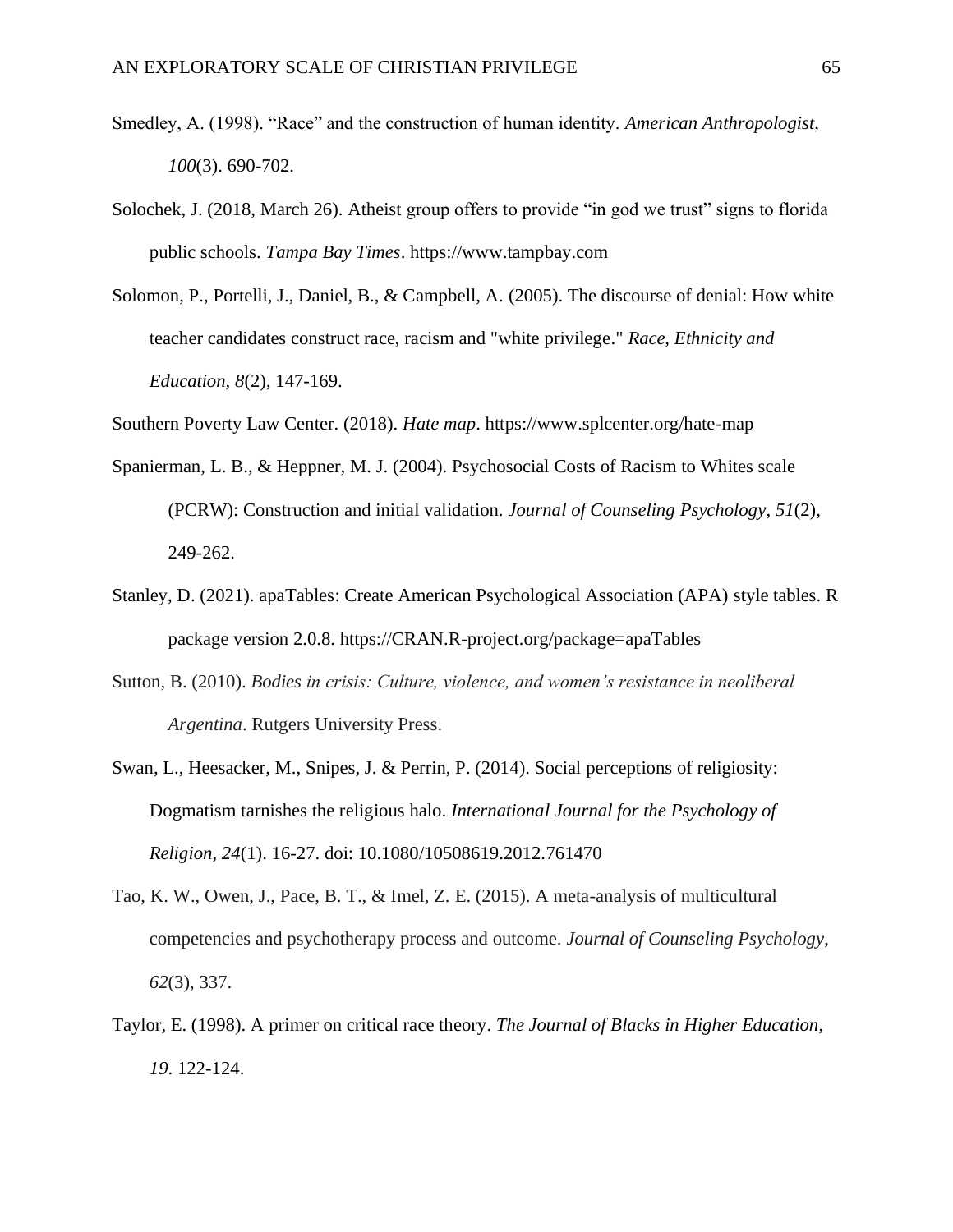- Todd, N. R., Mcconnell, E. A., & Suffrin, R. L. (2014). The role of attitudes toward white privilege and religious beliefs in predicting social justice interest and commitment. *American Journal of Community Psychology*, 53, 109–121. doi: 10.1007/s10464-014-9630 x
- Todd, N. R., Houston, J. D., & Odahl-Ruan, C. (2014). Preliminary validation of the sanctification of social justice scale. *Psychology of Religion and Spirituality, 6*(3), 245-256.
- Todd, N. R., Suffrin, R. L., McConnell, E. A., & Odahl-Ruan, C. (2015). Understanding associations between religious beliefs and white privilege attitudes. *Sociological Perspectives*, *58*(4), 649-665.
- Trevino, K. M., Desai, K., Lauricella, S., Pargament, K. I., & Mahoney, A. (2012). Perceptions of lesbian and gay (LG) individuals as desecrators of christianity as predictors of anti-LG attitudes. *Journal of Homosexuality, 59*(4), 535-563. doi:

10.1080/00918369.2012.665672

United States Sentencing Committee. (2017). *Demographic differences in sentencing: An update to the 2012 Booker report*.

*United States v. Thind*, 261 U.S. 204 (1923).

Unzueta, M. M., & Lowery, B. S. (2008). Defining racism safely: The role of self-image maintenance on white Americans' conceptions of racism. *Journal of Experimental Social Psychology*, *44*, 1491–1497. doi: 10.1016/j.jesp.2008.07.011

U.S. Const. amend. XIII.

Van Camp, D., Sloan, L. R., & ElBassiouny, A. (2016). People notice and use an applicant's religion in job suitability evaluations. *Social Science Journal*, *53*(4), 459–466. doi: 10.1016/j.soscij.2016.02.006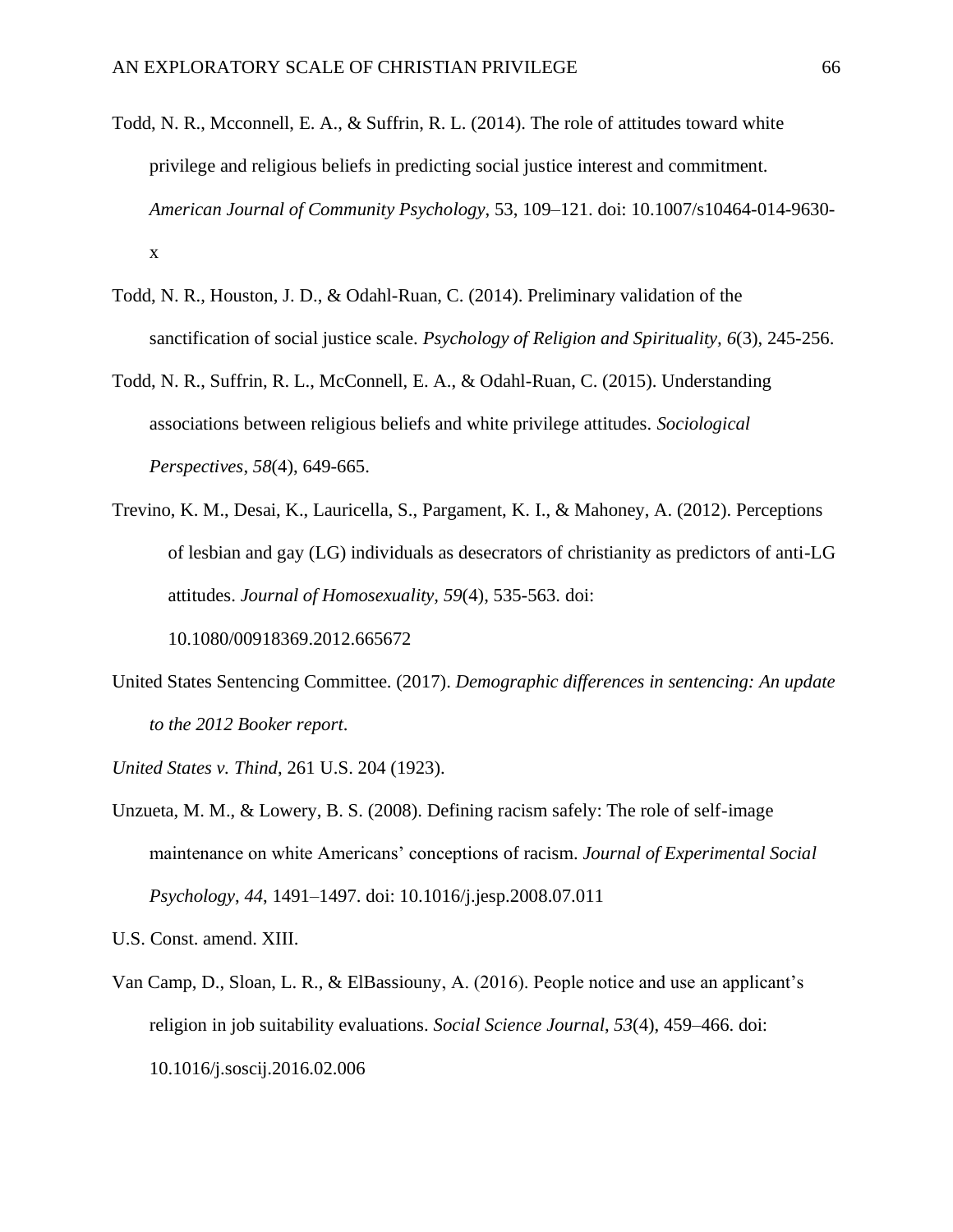- Verkuyten, M., & Nekuee, S. (1999). Ingroup bias: The effect of self-stereotyping, identification and group threat. *European Journal of Social Psychology*, 29, 411-418.
- The Washington Times. (2017, January 3). Religious makeup of 115th congress. *Washington Times*. [https://www.washingtontimes.com/news/2017/jan/3/religious-makeup-of-115th](https://www.washingtontimes.com/news/2017/jan/3/religious-makeup-of-115th-congress/)[congress/](https://www.washingtontimes.com/news/2017/jan/3/religious-makeup-of-115th-congress/)
- Wickham, H. & Bryan, J. (2019). readxl: Read Excel Files. R package version 1.3.1. https://CRAN.R-project.org/package=readxl
- Wilson, Y., White, A., Jefferson, A., & Danis, M. (2019). Intersectionality in clinical medicine: the need for a conceptual framework. *The American Journal of Bioethics*, *19*(2), 8-19.
- Wu, H., & Leung, S. O. (2017). Can likert scales be treated as interval scales? A simulation study. *Journal of Social Service Research*, *43*(4), 527–532.
- Zauzmer, J. (2019, April 30). The bible was used to justify slavery. Then africans made it their path to freedom. *The Washington Post*. https://www.washingtonpost.com/local/the-biblewas-used-to-justify-slavery-then-africans-made-it-their-path-tofreedom/2019/04/29/34699e8e-6512-11e9-82ba-fcfeff232e8f\_story.html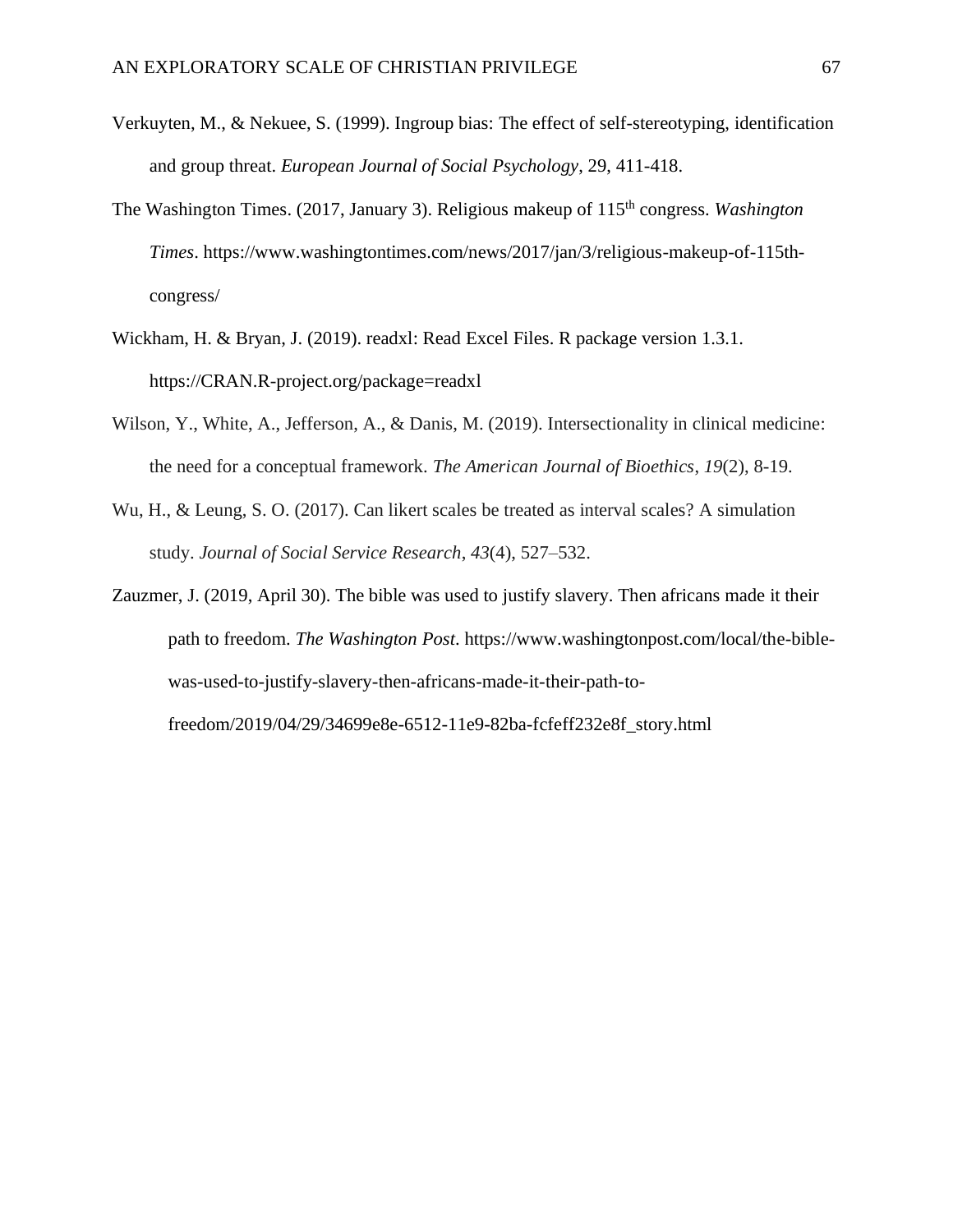## Table 1

## *Factor Loadings of Christian Privilege Awareness Scale*

|                                                                                                                                                             | Factors                            |                                                    |       |             |           |
|-------------------------------------------------------------------------------------------------------------------------------------------------------------|------------------------------------|----------------------------------------------------|-------|-------------|-----------|
| Items                                                                                                                                                       | Exceptionalism<br>$(\alpha = .92)$ | Freedom from<br>Discrimination<br>$(\alpha = .74)$ | $U_2$ | $\mathbf M$ | <b>SD</b> |
| 1. If someone's Christian values dictate that they not hire a gay/lesbian person<br>for a job, then that choice should be respected by the rest of society. | .79                                | $-.08$                                             | .43   | 7.42        | 3.53      |
| 2. Religious minorities do not have the same benefits as Christians?                                                                                        | .76                                | .01                                                | .41   | 6.95        | 3.01      |
| 3. Christian doctors should not lose their jobs due to an unwillingness to provide<br>services that violate their religious beliefs.                        | .73                                | $-.06$                                             | .51   | 5.11        | 3.60      |
| 4. It is acceptable to only have Christian faith symbols on government property<br>(i.e. courthouses).                                                      | .72                                | $-.01$                                             | .48   | 7.73        | 3.01      |
| 5. Discrimination towards religious minorities does not happen frequently?                                                                                  | .71                                | $-.08$                                             | .54   | 8.20        | 2.58      |
| 6. Christians have certain advantages in the US due to their religious affiliation?                                                                         | .69                                | .13                                                | .42   | 6.96        | 2.85      |
| 7. Religious minorities should adapt to the Christian culture of the United States?                                                                         | .68                                | .03                                                | .53   | 8.20        | 2.79      |
| 8. It is important for political leaders to be inclusive towards minority faiths?                                                                           | .67                                | .05                                                | .51   | 8.65        | 2.51      |
| 9. The separation of religion from politics unfairly discriminates against<br>Christians?                                                                   | .65                                | .07                                                | .54   | 8.72        | 2.60      |
| 10. Discrimination towards Christians happens frequently in the United States?                                                                              | .62                                | .12                                                | .53   | 6.82        | 2.86      |
| 11. It is easier to be a Christian in the United States compared to a member of<br>other faiths?                                                            | .60                                | .25                                                | .43   | 8.35        | 2.52      |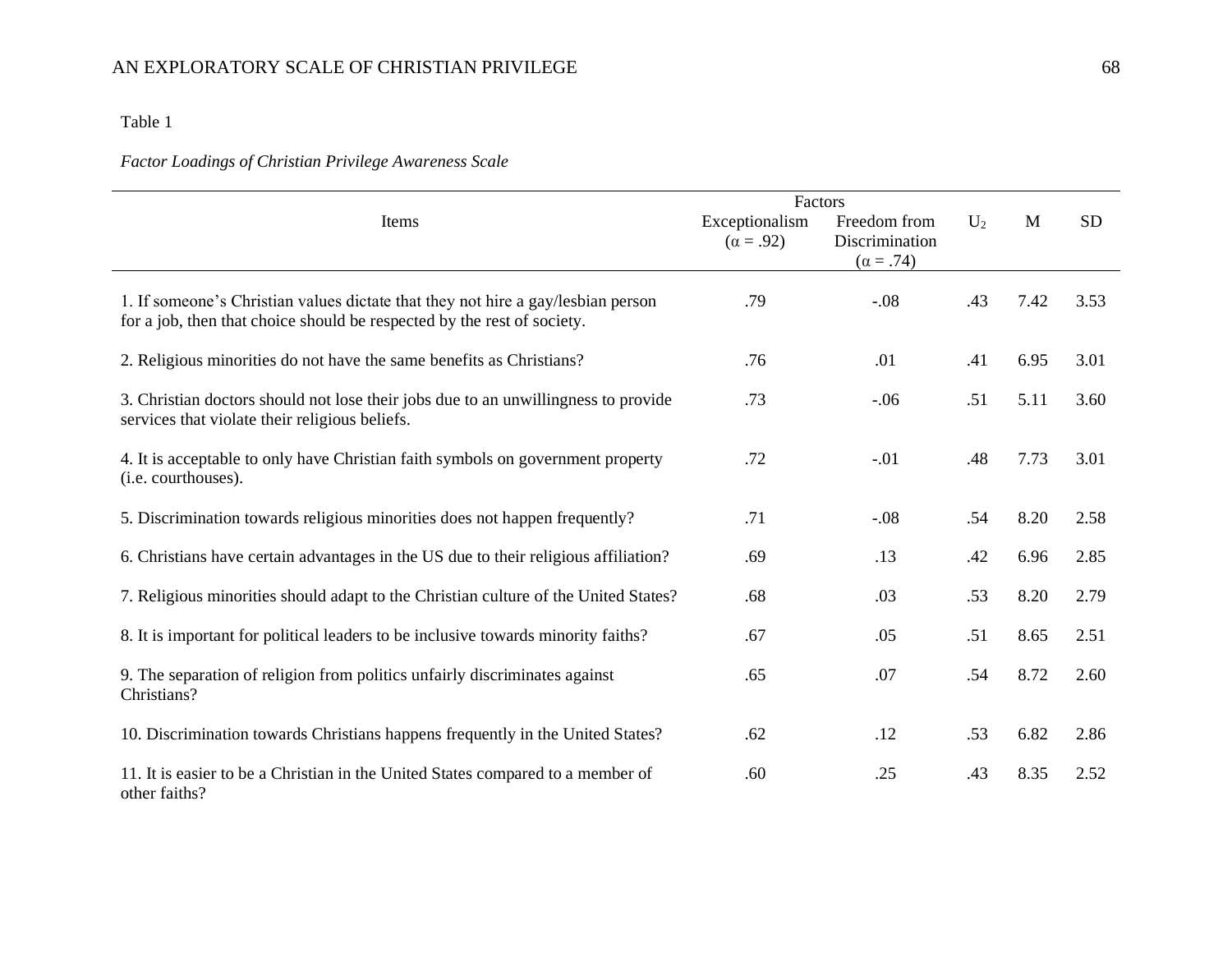*Table 1 continued* 

| 12. Doctors should be able to refuse service to patients if the doctor's Christian<br>values conflict with a patient's lifestyle. | .60                            | $-.01$ | .65 | 8.18           | 3.42 |
|-----------------------------------------------------------------------------------------------------------------------------------|--------------------------------|--------|-----|----------------|------|
| 13. Everyone who works hard, regardless of religious affiliation can obtain<br>wealth?                                            | .57                            | $-.22$ | .75 | 4.87           | 3.58 |
| 14. Freedom of religion does not mean freedom from religion.                                                                      | .50                            | $-.07$ | .78 | 5.87           | 3.19 |
| 15. Our society promotes a Christian culture?                                                                                     | .46                            | .19    | .67 | 5.78           | 3.11 |
| 16. Only Christian teachers should be allowed to share their Christian values with<br>their students.                             | .40                            | $-.04$ | .85 | 8.72           | 2.45 |
| 17. I do not have to worry about losing relationships because of my Christian<br>faith.                                           | $-.05$                         | .70    | .54 | 6.94           | 2.98 |
| 18. I do not have to worry about losing my job because of my Christian faith.                                                     | .10                            | .69    | .45 | 9.13           | 2.50 |
| 19. I do not have to worry about being denied services because of my Christian<br>faith.                                          | .16                            | .61    | .51 | 9.05           | 2.25 |
| 20. I can be certain that my Christian views will be accepted by in-laws?                                                         | $-.08$                         | .54    | .74 | 7.99           | 2.82 |
| 21. It is easy to find places of worship to practice my Christian faith.                                                          | $-.03$                         | .43    | .82 | 9.52           | 2.16 |
| Percent of Variance Explained                                                                                                     | .32                            | .10    |     |                |      |
|                                                                                                                                   | <b>Total Scale Reliability</b> |        |     | $\alpha = .91$ |      |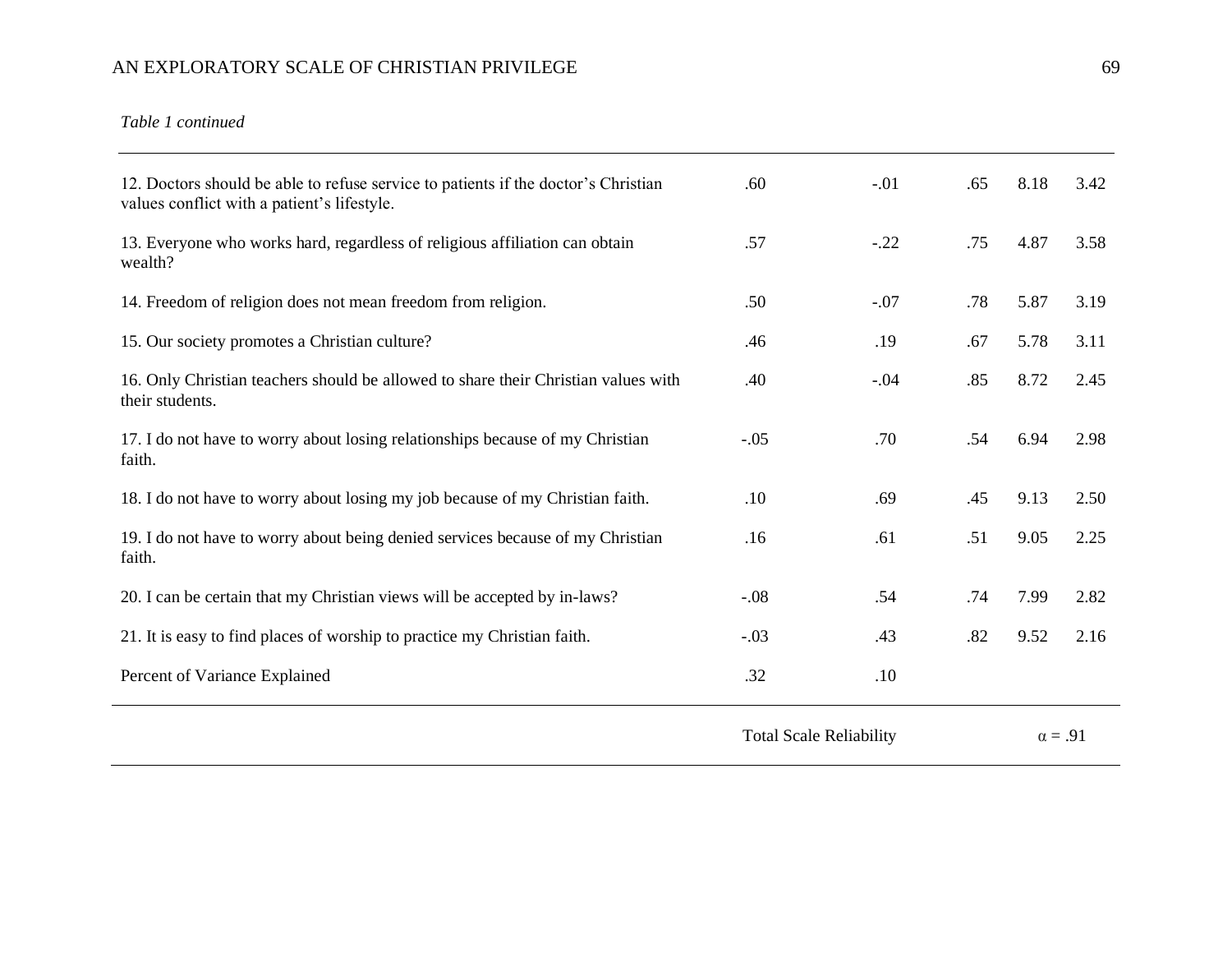#### Table 2

#### *Concurrent Validity*

| Variable                                | $\boldsymbol{M}$ | SD       |                            | $\overline{2}$             | $\mathfrak{Z}$             | 4                          | 5                           | 6                          | $\tau$                     | 8                          |
|-----------------------------------------|------------------|----------|----------------------------|----------------------------|----------------------------|----------------------------|-----------------------------|----------------------------|----------------------------|----------------------------|
| 1. CPAS: Christian<br>Exceptionalism    | 7.29             | 1.99     |                            |                            |                            |                            |                             |                            |                            |                            |
| 2. CPAS: Freedom from<br>Discrimination | 8.52             | 1.79     | $.42**$<br>[.33, .49]      |                            |                            |                            |                             |                            |                            |                            |
| 3. CPAS: Total Score                    | 7.59             | 1.74     | $.98**$<br>[.97, .98]      | $.61**$<br>[.54, .67]      |                            |                            |                             |                            |                            |                            |
| 4. POI: White                           | 4.01             | 1.38     | $.79**$<br>[.75, .83]      | $.37**$<br>[.28, .45]      | $.78**$<br>[.74, .82]      |                            |                             |                            |                            |                            |
| 5. COBRAS                               | 4.20             | 1.17     | $.83**$<br>[.79, .86]      | $.36**$<br>[.27, .45]      | $.81**$<br>[.77, .84]      | $.91**$<br>[.89, .92]      |                             |                            |                            |                            |
| 6. GJWB                                 | 2.81             | 0.94     | $-47**$<br>$[-.55, -.39]$  | $-.07$<br>$[-.17, .03]$    | $-43**$<br>$[-.51, -.35]$  | $-44**$<br>$[-.51, -.35]$  | $-.52**$<br>$[-.59, -0.45]$ |                            |                            |                            |
| 7. SDO                                  | 2.34             | $1.11\,$ | $-.71**$<br>$[-.76, -.66]$ | $-.30**$<br>$[-.39, -.21]$ | $-.70**$<br>$[-.74, -.64]$ | $-.69**$<br>$[-.74, -.63]$ | $-78**$<br>$[-.81, -.73]$   | $.51**$<br>[.44, .58]      |                            |                            |
| 8. RF                                   | 5.51             | 1.98     | $-64**$<br>$[-.70, -.58]$  | $-.24**$<br>$[-.33, -.14]$ | $-.62**$<br>$[-.68, -.56]$ | $-43**$<br>$[-.51, -.34]$  | $-44**$<br>$[-.52, -.35]$   | $.23**$<br>[.13, .32]      | $.30**$<br>[.20, .39]      |                            |
| 9. Sanctification for<br>Social Justice | 5.05             | 1.63     | $.61**$<br>[.54, .67]      | $.27**$<br>[.18, .36]      | $.59**$<br>[.53, .66]      | $.62**$<br>[.55, .67]      | $.64**$<br>[.57, .69]       | $-.35**$<br>$[-.44, -.26]$ | $-.60**$<br>$[-.66, -.53]$ | $-.34**$<br>$[-.42, -.25]$ |
|                                         |                  |          |                            |                            |                            |                            |                             |                            |                            |                            |

Note. M and SD are used to represent mean and standard deviation, respectively. The POI: Christian refers to the Christian privilege subscale within the Privilege and Oppression Inventory. COBRAS refers to the Color-Blind Racial Attitudes Scale. SDO refers to Social Dominance Orientation. RF refers to the Religious Fundamentalism Scale. GJWB refers to the Global Just World Beliefs Scale. SSJ refers to the Sanctification for Social Justice Scale. Values in square brackets indicate the 95% confidence interval for each correlation. \*\* p < .01.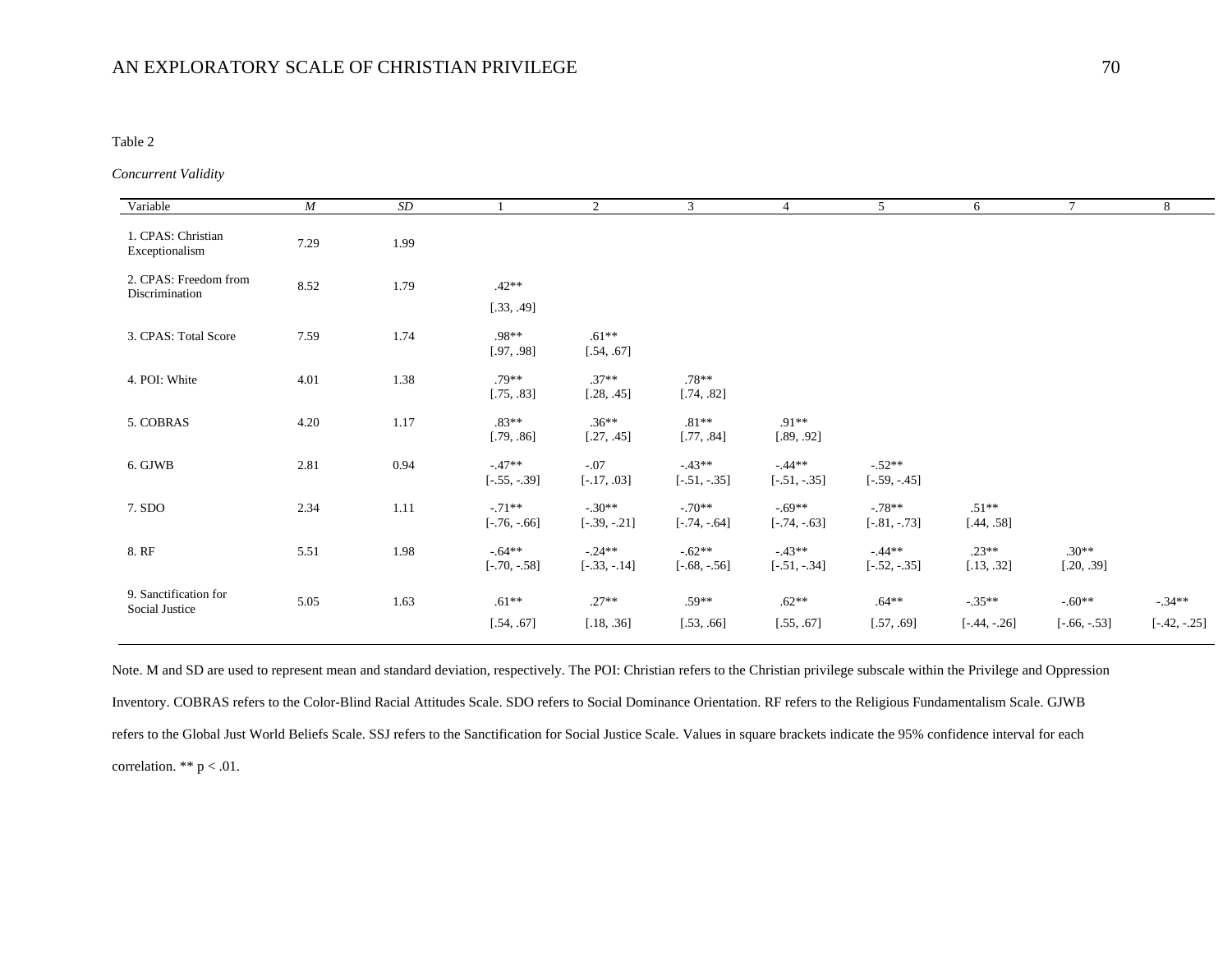Table 3

*Convergent Validity*

| Variable                                   | M    | <b>SD</b> |                       | $\overline{2}$                                    | 3       |
|--------------------------------------------|------|-----------|-----------------------|---------------------------------------------------|---------|
| 1. CPAS:<br>Christian<br>Exceptionalism    | 7.29 | 1.99      |                       |                                                   |         |
| 2. CPAS:<br>Freedom from<br>Discrimination | 8.52 | 1.79      | $.42**$<br>[.33, .49] |                                                   |         |
| 3. CPAS: Total<br>Score                    | 7.59 | 1.74      | .98**                 | $.61**$<br>$[.97, .98]$ $[.54, .67]$              |         |
| 4. POI: Christian                          | 4.18 | 1.09      | $.81**$               | $.54**$<br>$[.78, .84]$ $[.46, .60]$ $[.81, .87]$ | $.84**$ |

Note. M and SD are used to represent mean and standard deviation, respectively. The POI: Christian label refers to the Christian privilege subscale within the Privilege and Oppression Inventory. Values in square brackets indicate the 95% confidence interval for each correlation. \*\*  $p < .01$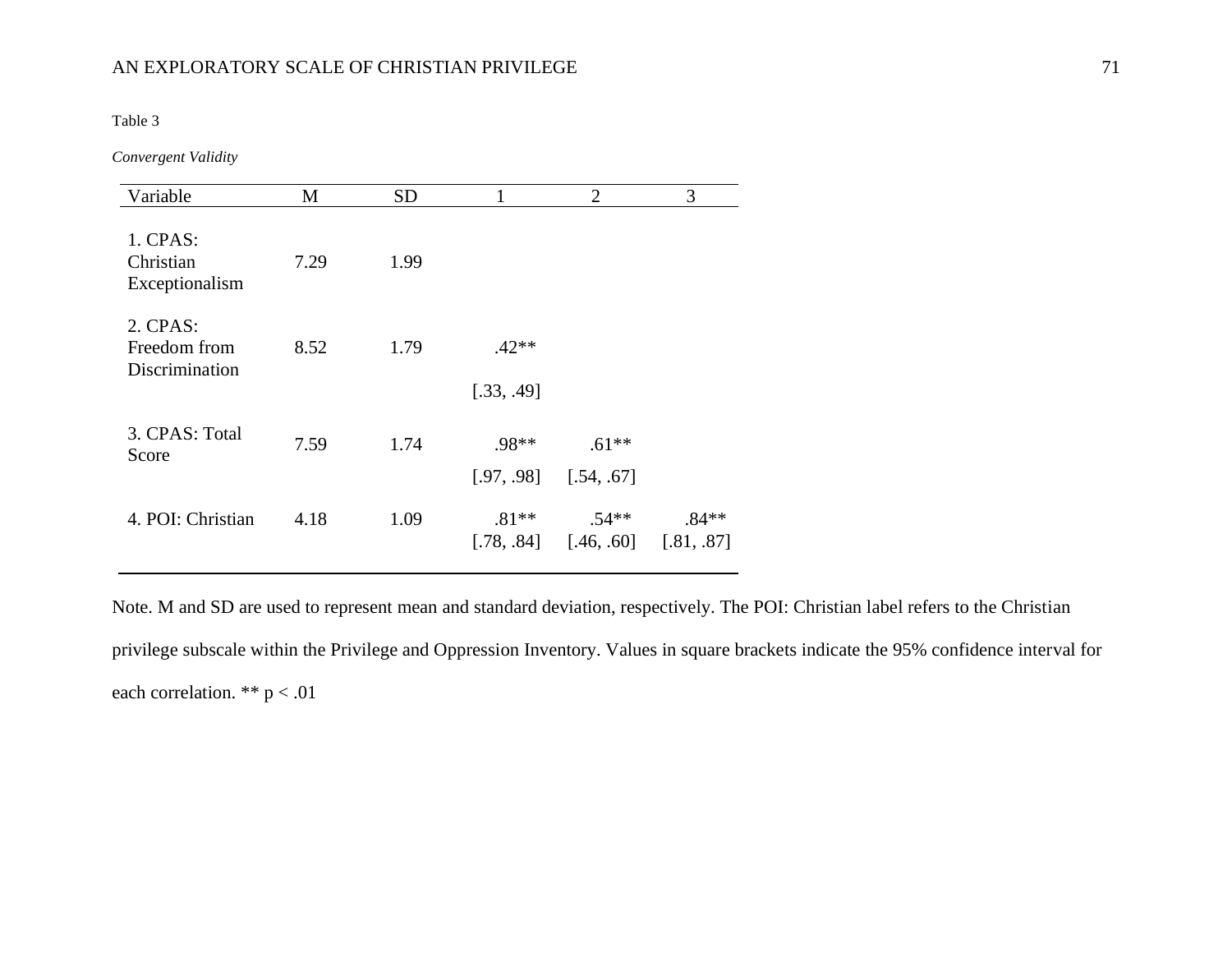APPENDICES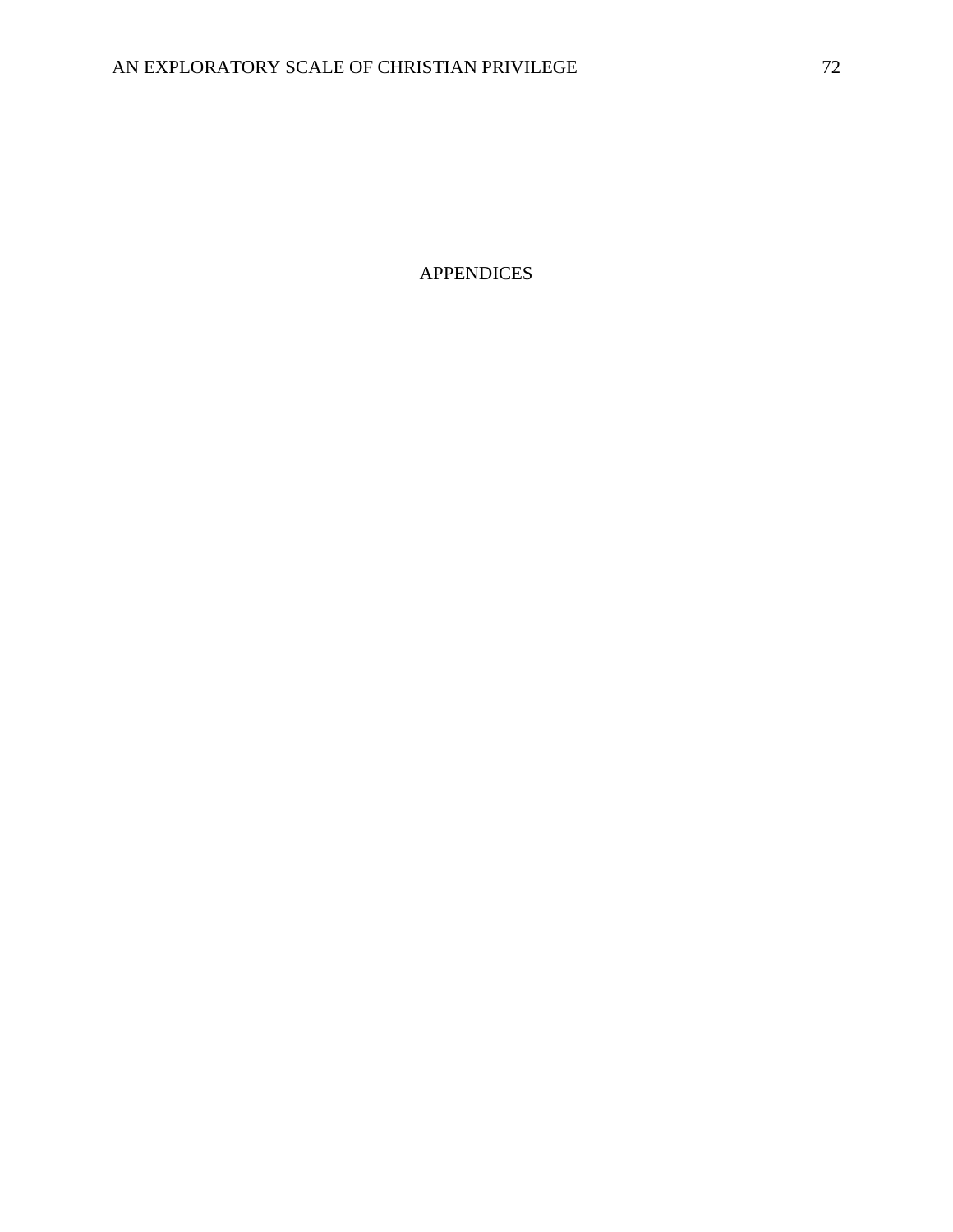Appendix A: Color Blind Racial Attitudes Scale (CoBRAS) Items

1. Everyone who works hard, no matter what race they are, has an equal chance to become rich.

2. Race plays a major role in the type of social services (such as type of health care or day care) that people receive in the U.S. (R)

3. It is important that people begin to think of themselves as American and not African American, Mexican American or Italian American.

4. Due to racial discrimination, programs such as affirmative action are necessary to help create equality. (R)

5. Racism is a major problem in the U.S. (R)

6. Race is very important in determining who is successful and who is not. (R)

7. Racism may have been a problem in the past, it is not an important problem today.

8. Racial and ethnic minorities do not have the same opportunities as white people in the

 $U.S.(R)$ 

9. White people in the U.S. are discriminated against because of the color of their skin.

11. It is important for political leaders to talk about racism to help work through or solve society's problems. (R)

12. White people in the U.S. have certain advantages because of the color of their skin. (R)

13. Immigrants should try to fit into the culture and values of the U.S.

14. English should be the only official language in the U.S.

15. White people are more to blame for racial discrimination than racial and ethnic minorities.(R)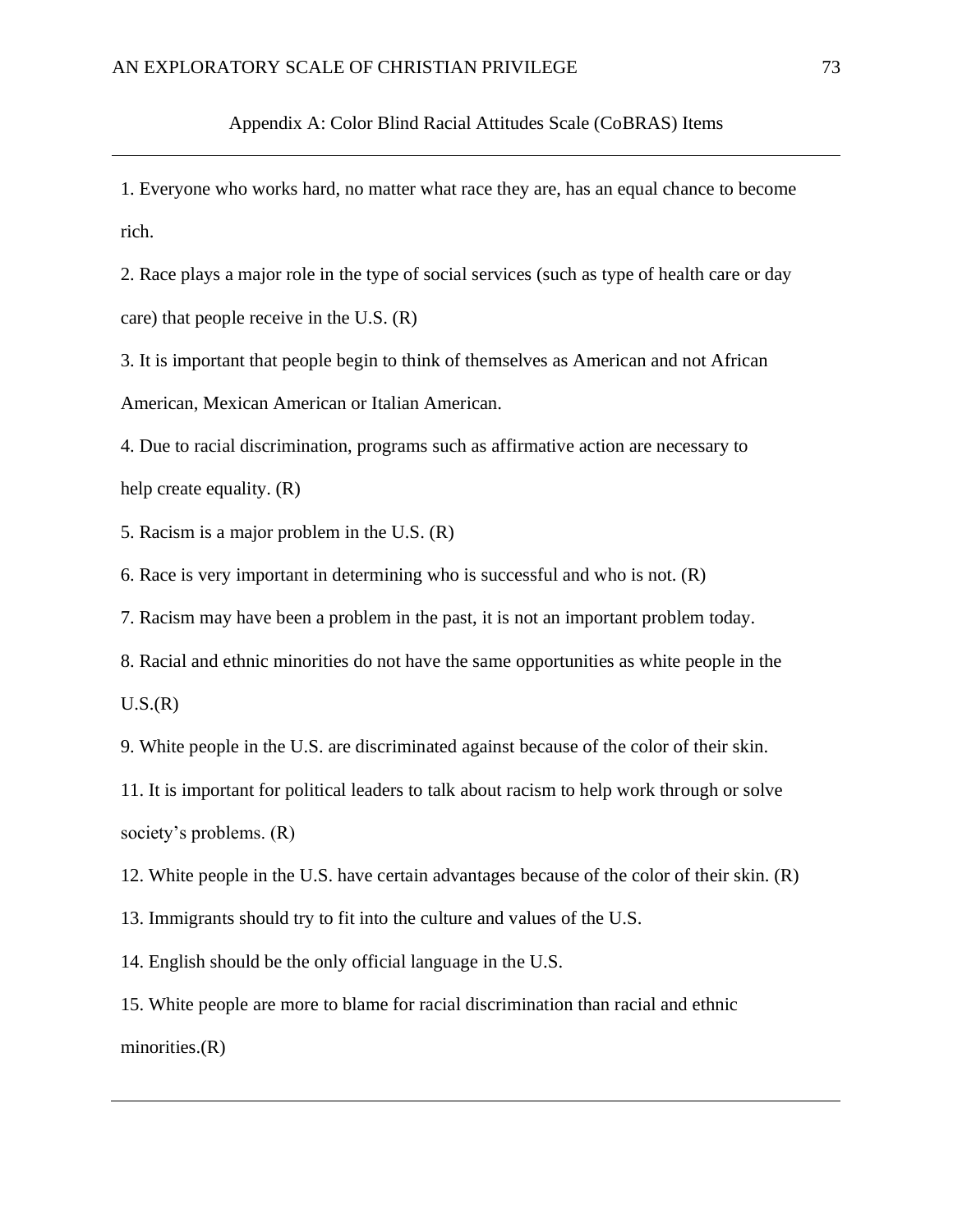Appendix A: Color Blind Racial Attitudes Scale (CoBRAS) Items (continued)

16. Social policies, such as affirmative action, discriminate unfairly against white people.

17. It is important for public schools to teach about the history and contributions of

racial and ethnic minorities. (R)

18. Racial and ethnic minorities in the U.S. have certain advantages because of the color of

their skin.

19. Racial problems in the U.S. are rare, isolated situations.

20. Race plays an important role in who gets sent to prison. (R)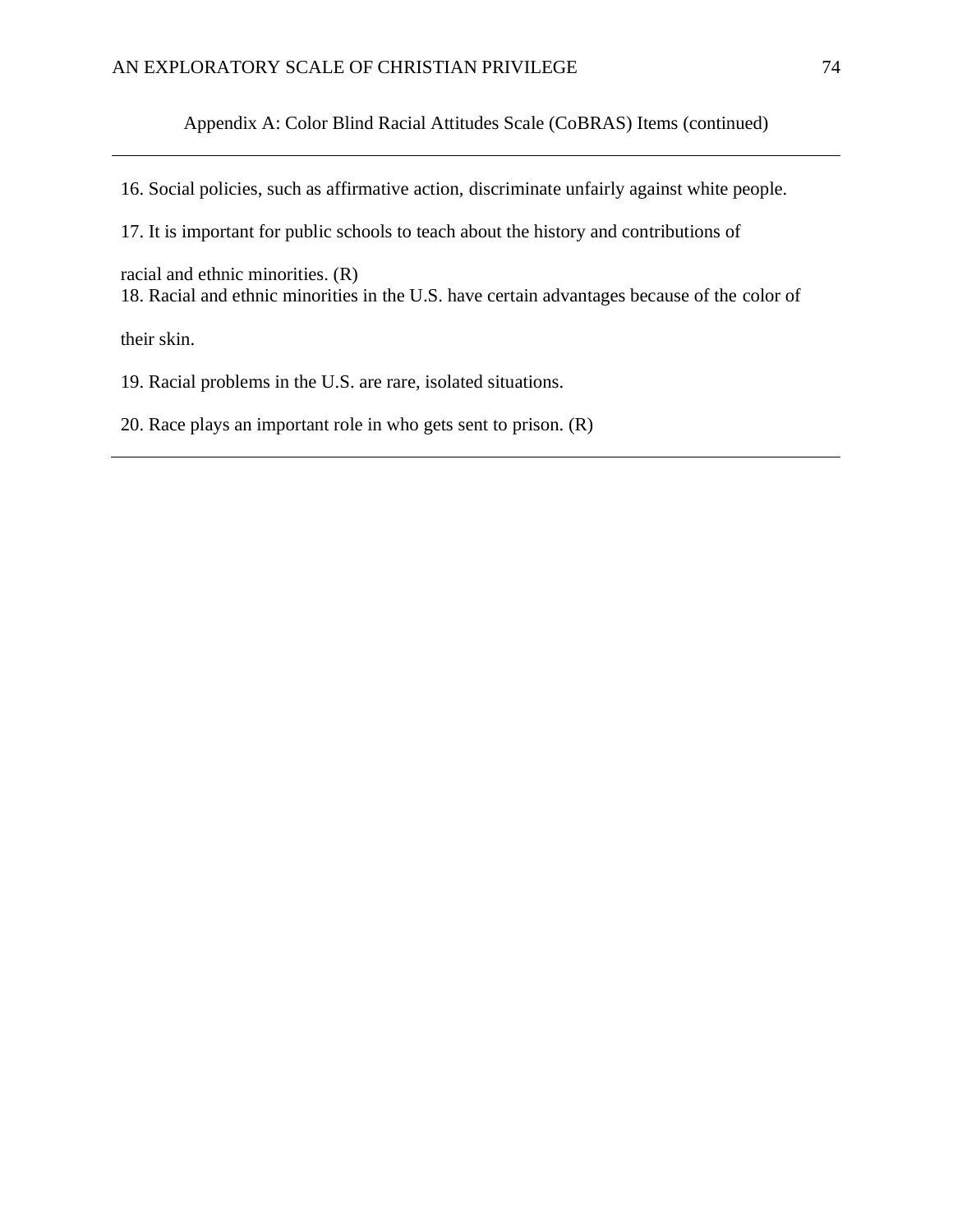#### Appendix B: Social Dominance Orientation (SDO) Items

- 1. Some groups of people are simply not the equals of others.
- 2. Some people are just more worthy than others.
- 3. This country would be better off if we cared less about how equal all people were.
- 4. Some people are just more deserving than others.
- 5. It is not a problem if some people have more of a chance in life than others
- 6. Some people are just inferior to others.
- 7. To get ahead in life, it is sometimes necessary to step on others.
- 8. Increased economic equality. (R)
- 9. Increased social equality. (R)
- 10. Equality. (R)
- 11. If people were treated more equally, we would have fewer problems in this country. (R)
- 12. In an ideal world, all nations would be equal. (R)
- 13. We should try to treat one another as equals as much as possible. All humans should be treated equally. (R)
- 14. It is important that we treat other countries as equals. (R)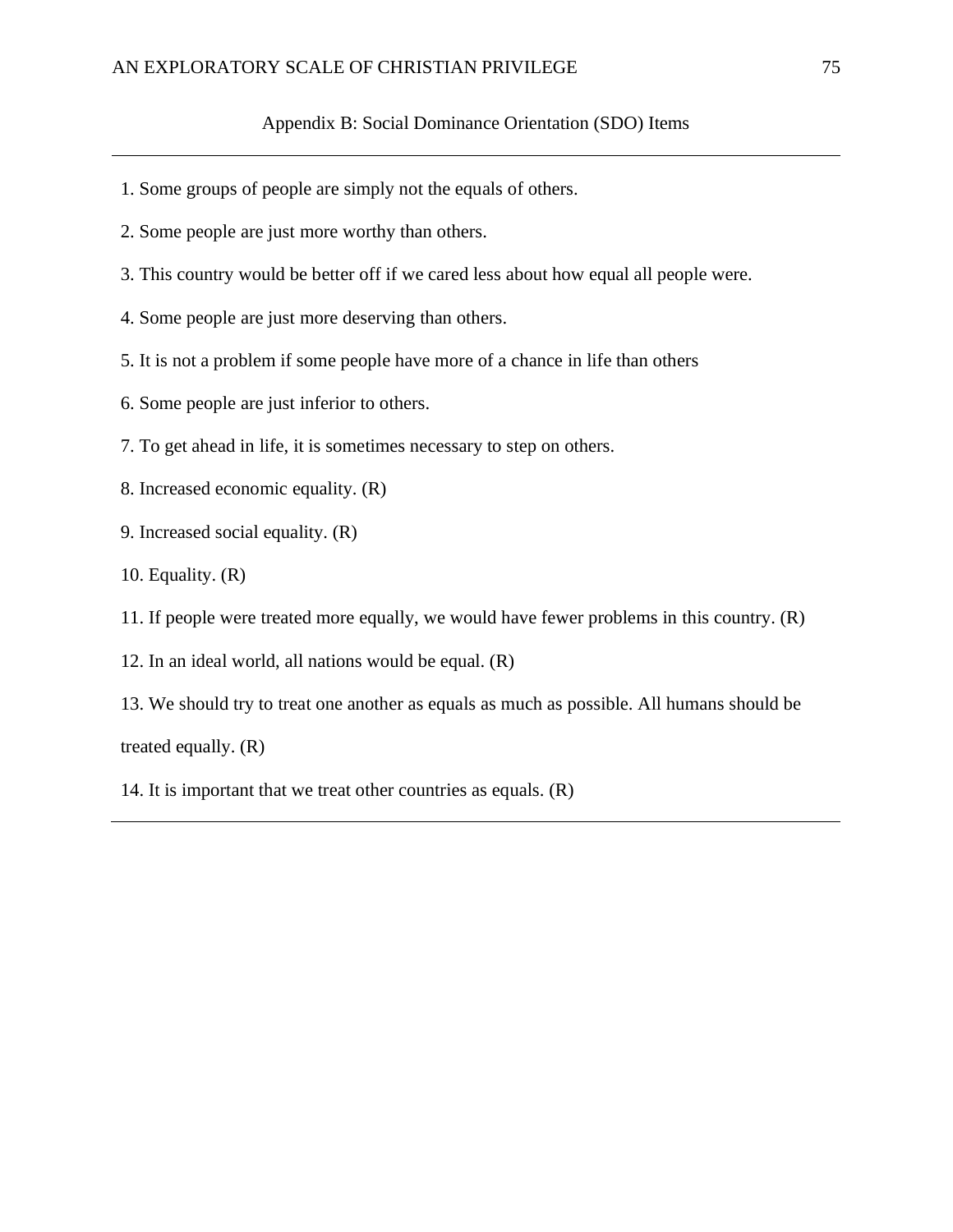1. God has given humanity a complete, unfailing guide to happiness and salvation, which must be totally followed.

2. No single book of religious teachings contains all the intrinsic, fundamental truths about life.

3. The basic cause of evil in this world is Satan, who is still constantly and ferociously fighting against God.

4. It is more important to be a good person than to believe in God and the right religion.

5. There is a particular set of religious teachings in this world that are so true, you can't go any "deeper" because they are the basic, bedrock message that God has given humanity.

6. When you get right down to it, there are basically only two kinds of people in the world: the Righteous, who will be rewarded by God; and the rest, who will not.

7. Scriptures may contain general truths, but they should NOT be considered completely,

literally true from beginning to end.

8. To lead the best, most meaningful life, one must belong to the one, fundamentally true religion.

9. "Satan" is just the name people give to their own bad impulses. There really is no such thing as a diabolical "Prince of Darkness" who tempts us.

10. Whenever science and sacred scripture conflict, science is probably right.

11. The fundamentals of God's religion should never be tampered with or compromised with others' beliefs.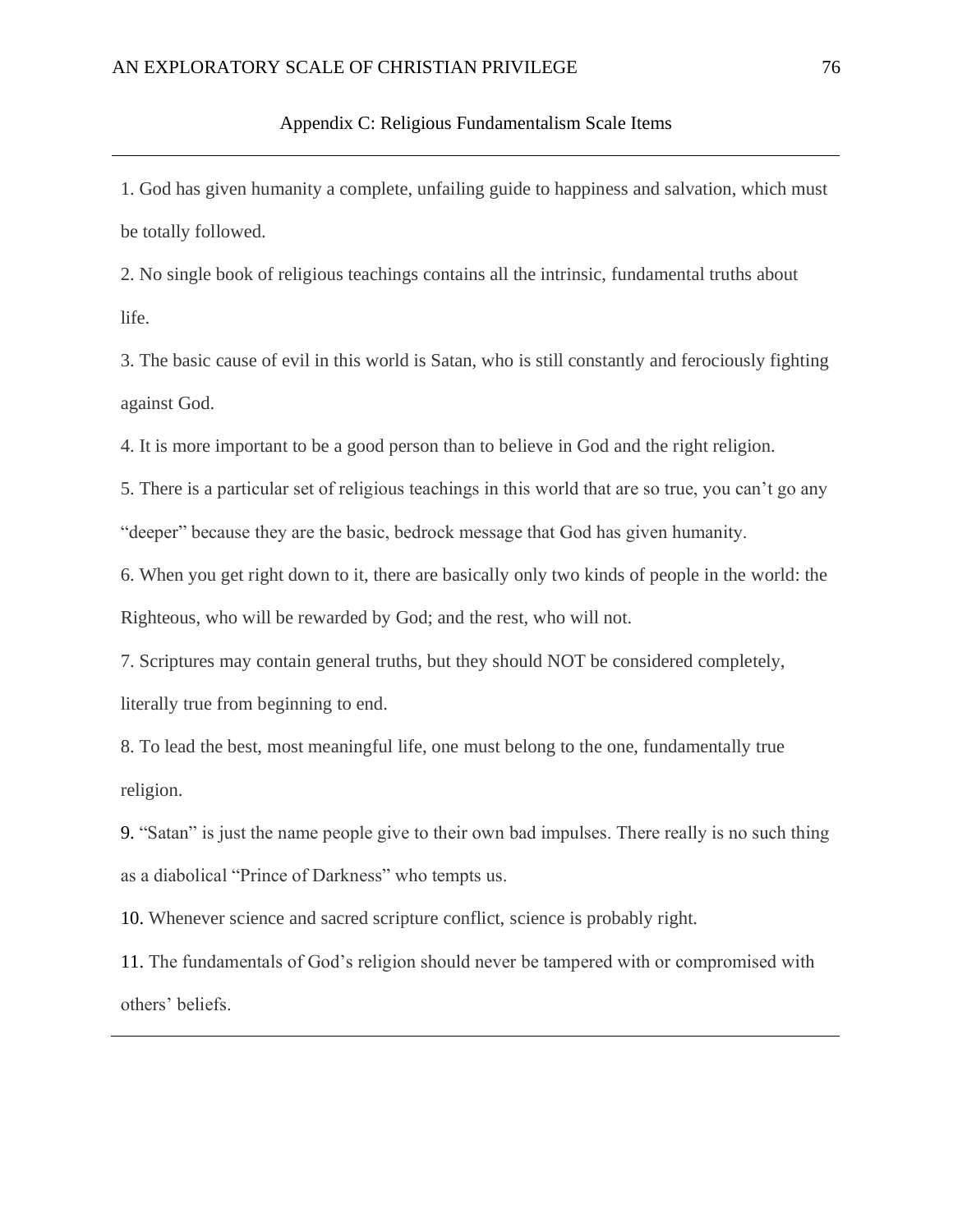Appendix C: Religious Fundamentalism Scale (continued)

12. All of the religions in the world have flaws and wrong teachings. There is no perfectly

true, right religion.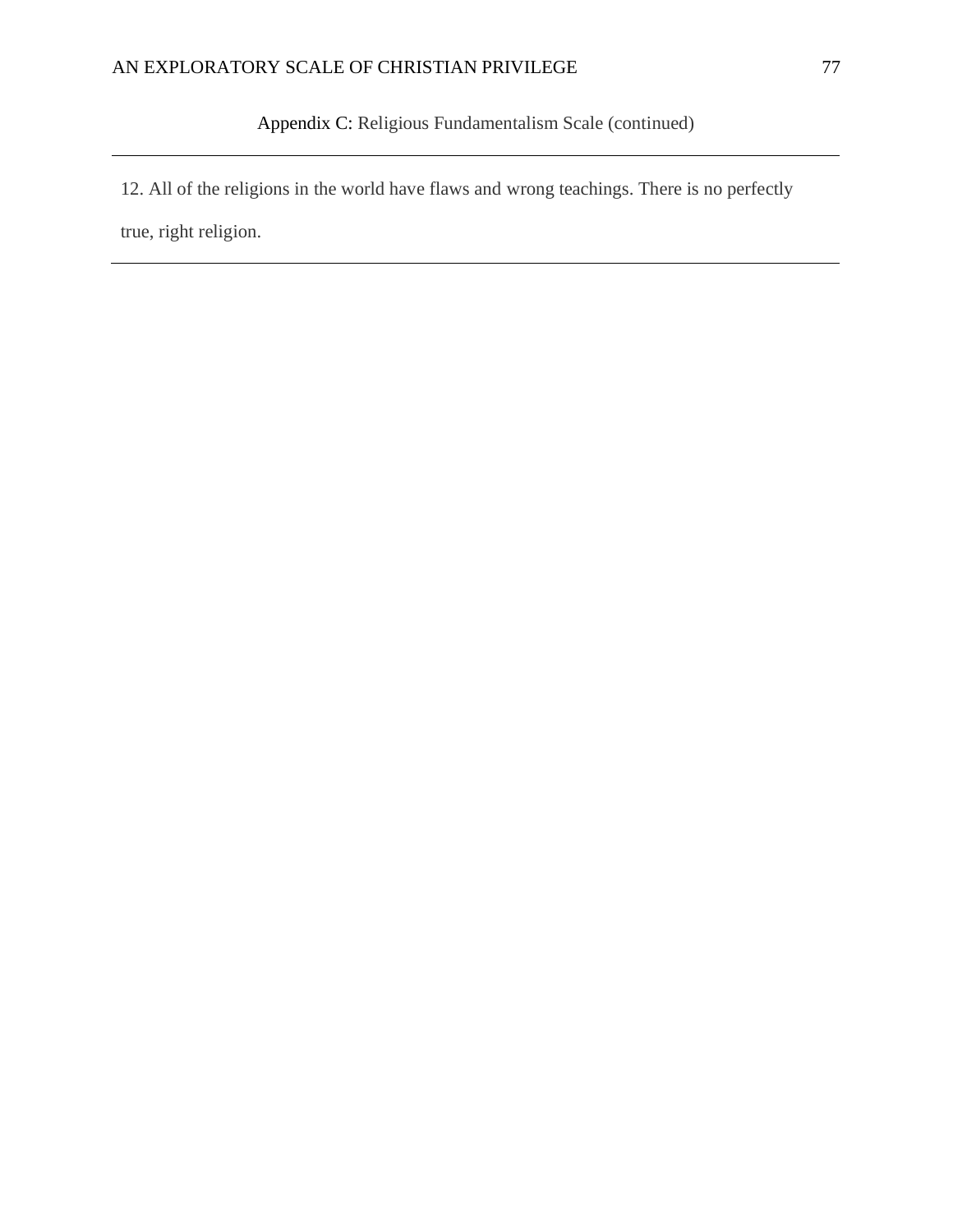### Appendix D: Global Just World Beliefs (GJWB) Scale Items

- l. I feel that people get what they are entitled to have.
- 2. I feel that a person's efforts are noticed and rewarded.
- 3. I feel that people earn the rewards and punishments they get.
- 4. I feel that people who meet with misfortune have brought it on themselves.
- 5. I feel that people get what they deserve.
- 6. I feel that rewards and punishments are fairly given.
- 7. I basically feel that the world is a fair place.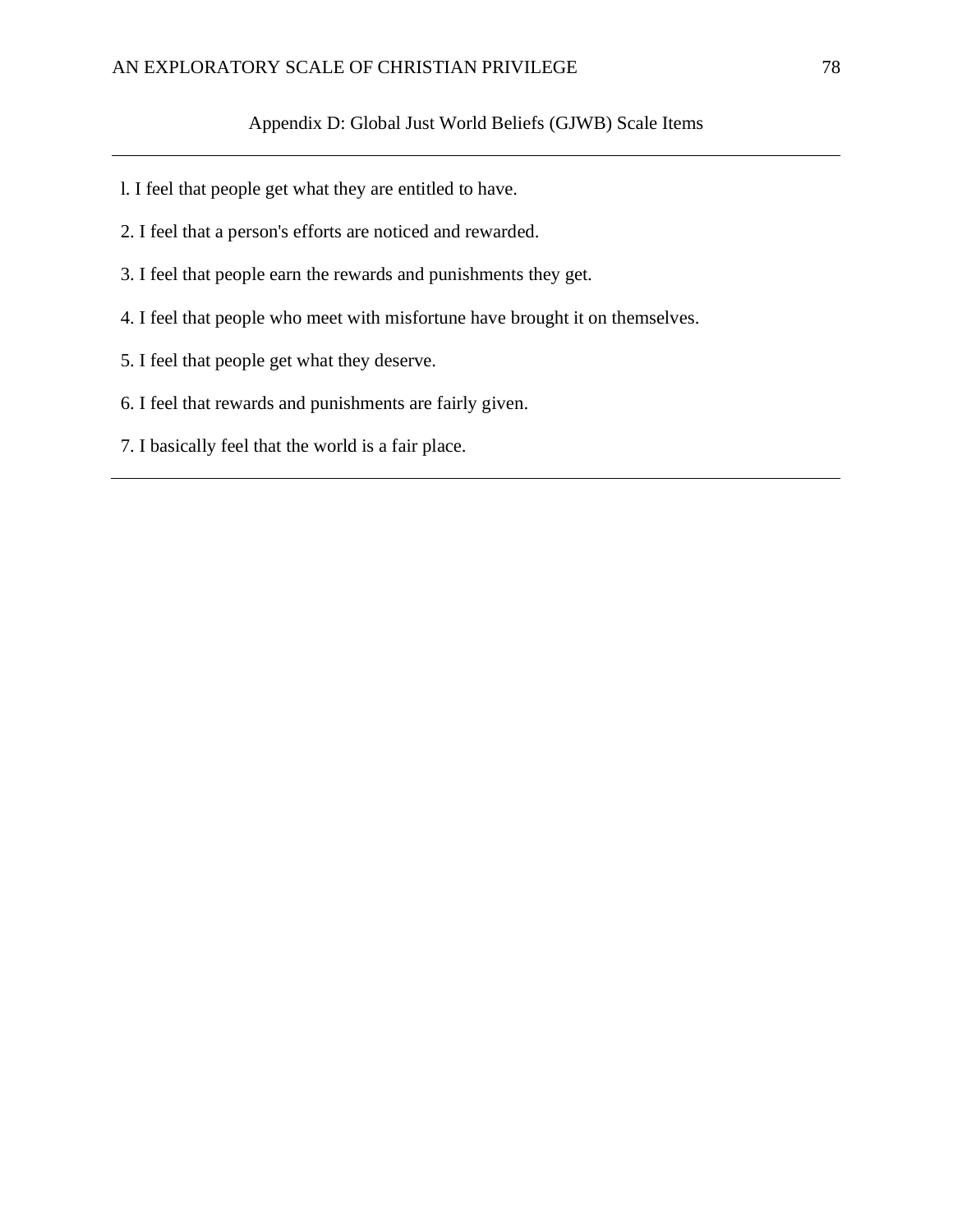- 1. Social justice is at the heart of the Christian Gospel.
- 2. One is not truly Christian unless one works for social justice.
- 3. My Christian beliefs encourage me to work for social justice.
- 4. God wants Christians to work for social justice.
- 5. God wants Christians to confront discrimination so that everyone can be successful.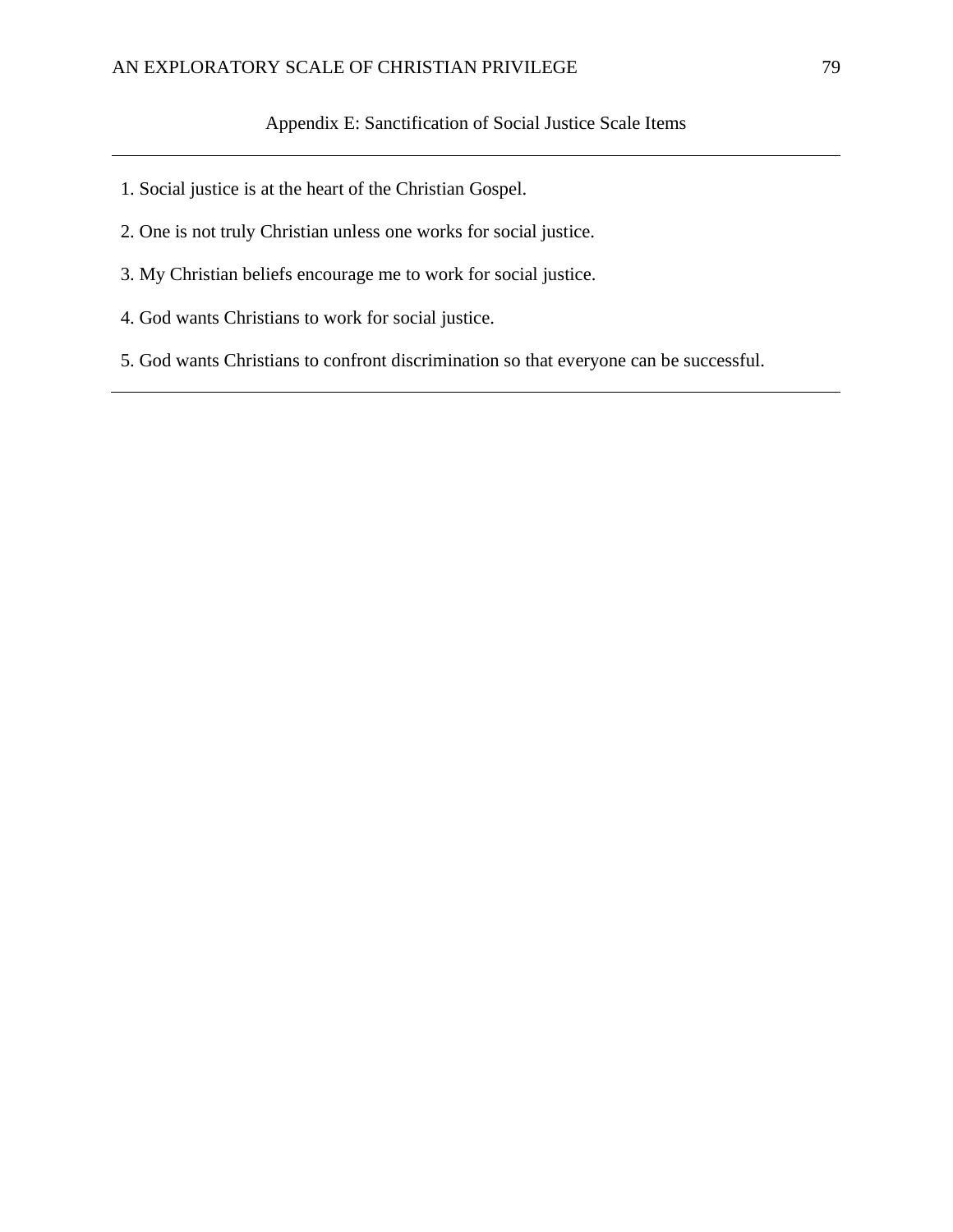#### Appendix F: Privilege and Oppression Inventory Items

- 1. Being White and having an advantage go hand in hand.
- 2. I believe that being white is an advantage in society.
- 3. Whites generally have more resources and opportunities
- 4. Whites have the power to exclude other groups.
- 5. Government policies favor Whites.
- 6. There are benefits to being White in this society.
- 7. Individuals do not receive advantages just because they are White.
- 8. White culture characteristics are more valued than those of people of color.
- 9. Most White high-level executives are promoted based on their race.
- 10. The lighter your skin color, the less prejudice and discrimination you experience.
- 11. The media (e.g., television, radio) favors Whites.
- 12. Many movies negatively stereotype people of color.
- 13. The majority of positive role models in movie are White.
- 14. Gay, lesbian and bisexual individuals lack power in the legal system.
- 15. Heterosexuals have access to more resources than gay, lesbian, and bisexual individuals.
- 16. Openly gay, lesbian, and bisexual individuals lack power in today's society
- 17. Gay, lesbian and bisexual individuals do not have the same advantages as heterosexuals.
- 18. May gay, lesbian, and bisexual individuals fear for their safety.
- 19. The media negatively stereotypes gay, lesbian, and bisexual individuals.
- 20. Gay, lesbian, and bisexual individuals experience discrimination.
- 21. Some individuals are devalued in society because of their sexual orientation.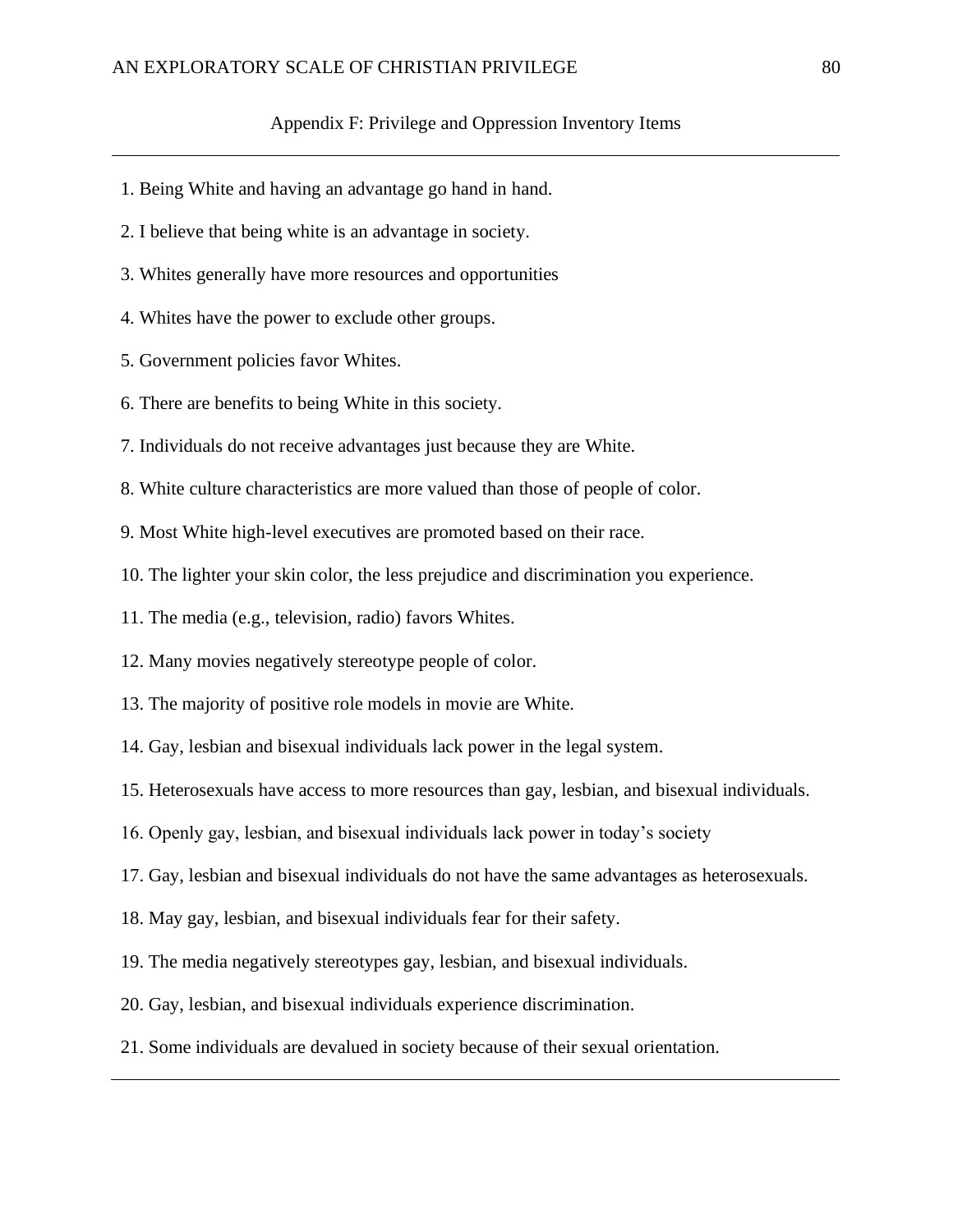#### Appendix F: Privilege and Oppression Inventory Items (continued)

- 22. I think gay, lesbian, and bisexual individuals exaggerate their hardships.
- 23. Heterosexuals are treated better in society than those who are not heterosexual.
- 24. Christians hold a lot of power because this country is based on their views.
- 25. Christianity is valued more in this society than other religions.
- 26. Christians are represented positively in history books.
- 27. Society is biased positively toward Christians.
- 28. To be Christian is to have religious advantage in this country.
- 29. Christians have the opportunity of being around other Christians most of the time.
- 30. Christian holidays are given more prominence in society than non-Christian holidays.
- 31. Christianity is the norm in this society.
- 32. I am aware that men typically make more money than women do.
- 33. I am aware that women are not recognized in their careers as often as men.
- 34. Women are disadvantaged compared to men.
- 35. Women lack power in today's society compared to men.
- 36. Women experience discrimination.
- 37. Femininity is less valued in this society.
- 38. There are different standards and expectations for men and women in this society.
- 39. Advertisers set standards for how women should appear.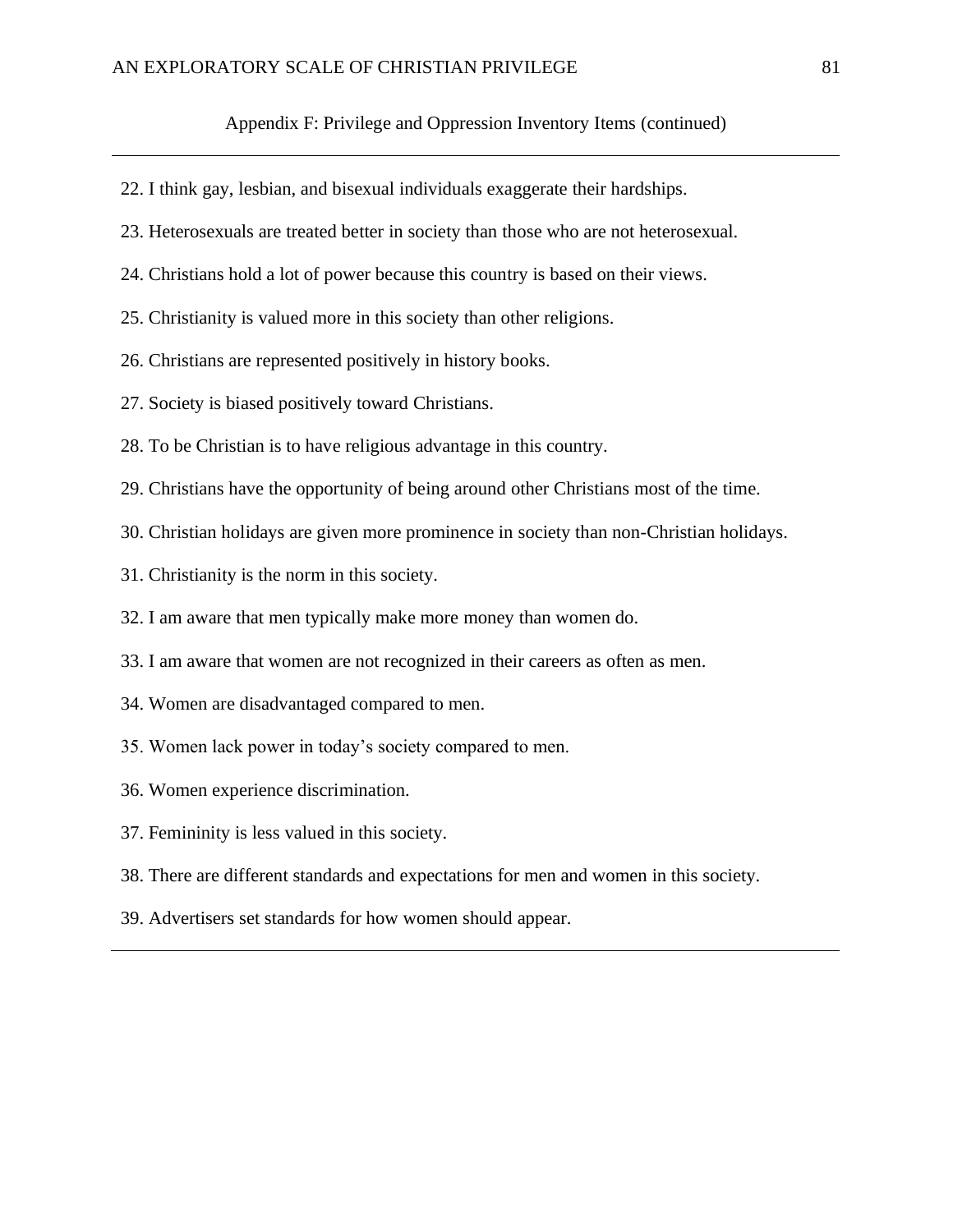1. Christians have certain advantages in the US due to their religious affiliation? 2. Religious minorities do not have the same benefits as Christians? 3. Everyone who works hard, regardless of religious affiliation can obtain wealth? 4. It is easier to be a Christian in the United States compared to a member of other faiths? \*\* 5. I can be certain that my Christian views will be accepted by in-laws? 6. Most Christians are generally seen as more trustworthy and honest than non-Christians. 7. The separation of religion from politics unfairly discriminates against Christians? \* 8. The separation of religion from politics in required to promote equality among differing faiths? \* 9. Religious minorities are treated better than Christians in the United States? \* 10. Religious minorities should adapt to the Christian culture of the United States? \* 11. Freedom of religion does not mean freedom from religion. 12. It is acceptable to only have Christian faith symbols on government property (i.e. courthouses) 13. Christian doctors should not lose their jobs due to an unwillingness to provide services that violate their religious beliefs. 14. Only Christian teachers should be allowed to share their Christian values with their students 15. Discrimination towards religious minorities does not happen frequently? \* 16. Discrimination towards Christians happens frequently in the United States? \*

17. It is important for political leaders to be inclusive towards minority faiths? \*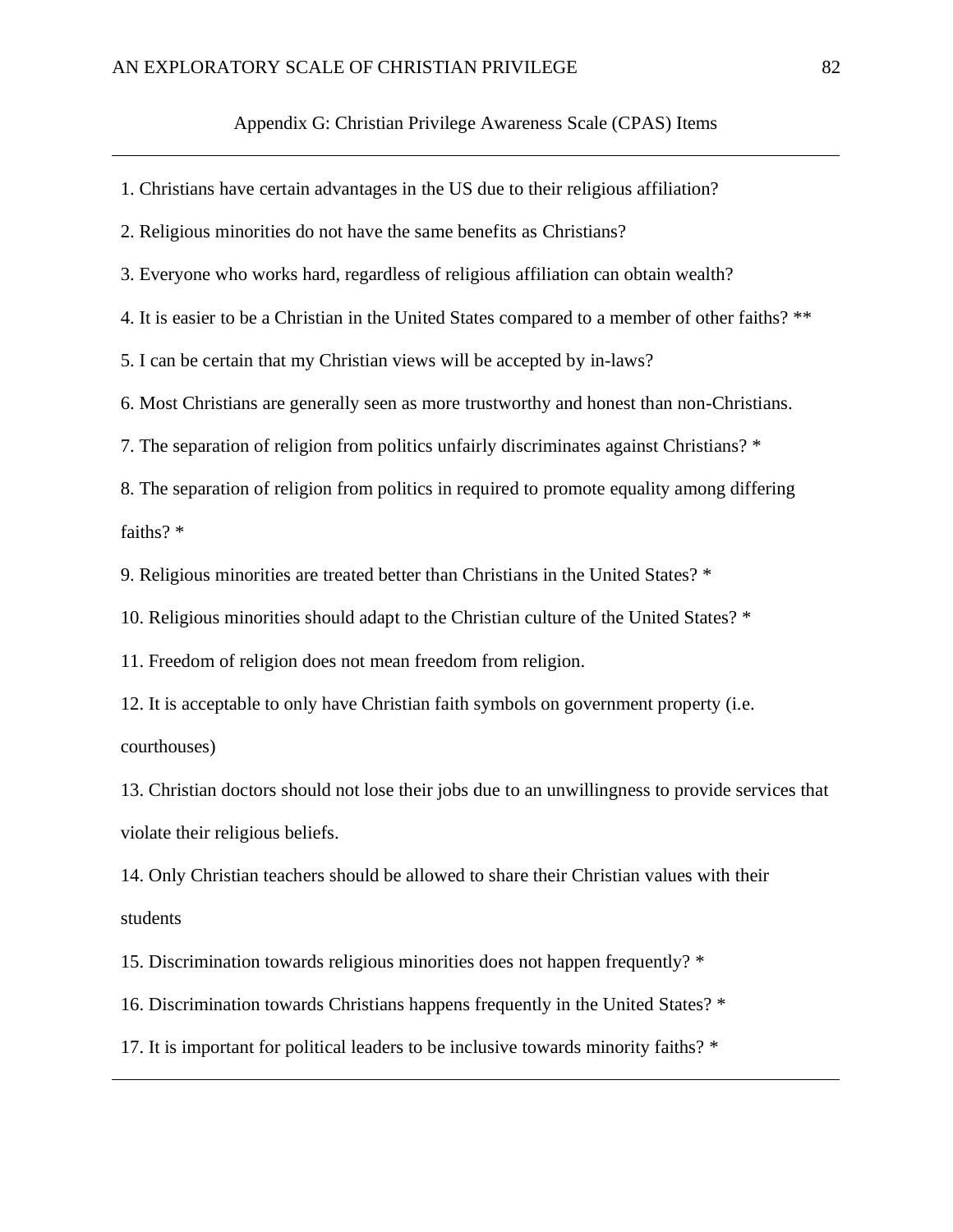Appendix G: Christian Privilege Awareness Scale (CPAS) Items (continued)

18. I do not have to worry about losing my job because of my Christian faith \*\*\*

19. I do not have to worry about losing relationships because of my Christian faith \*\*\*

20. I do not have to worry about being denied services because of my Christian faith \*\*\*

21. If someone's Christian values dictate that they not hire a gay/lesbian person for a job, then that choice should be respected by the rest of society.

22. Doctors should be able to refuse service to patients if the doctor's Christian values conflict with a patient's lifestyle.

23. Think that ministers who want to posthumously baptize Jewish victims of the Holocaust so that these victims can be allowed into Heaven should be allowed to do this.

24. I can easily find Christian music on a local radio station \*\*\*

25. I can expect to have major holidays of my Christian faith off from work \*\*\*

26. A declaration of my Christian faith does not come with personal consequences \*\*\*

27. It is easy to find places of worship to practice my Christian faith \*\*\*

28. I can reasonably expect my Christian beliefs to be respected by the people around me \*\*\*

**Note**: Questions labeled with a \* were adapted from the CoBRAS scale (Neville, Lilly, Duran, Lee & Browne, 1999). Questions labeled with a \*\* were adapted from the WPAS (Pinterits, Poteat & Spanierman, 2009). Lastly, items with a \*\*\* were taken and or inspired by Schlosser (2003).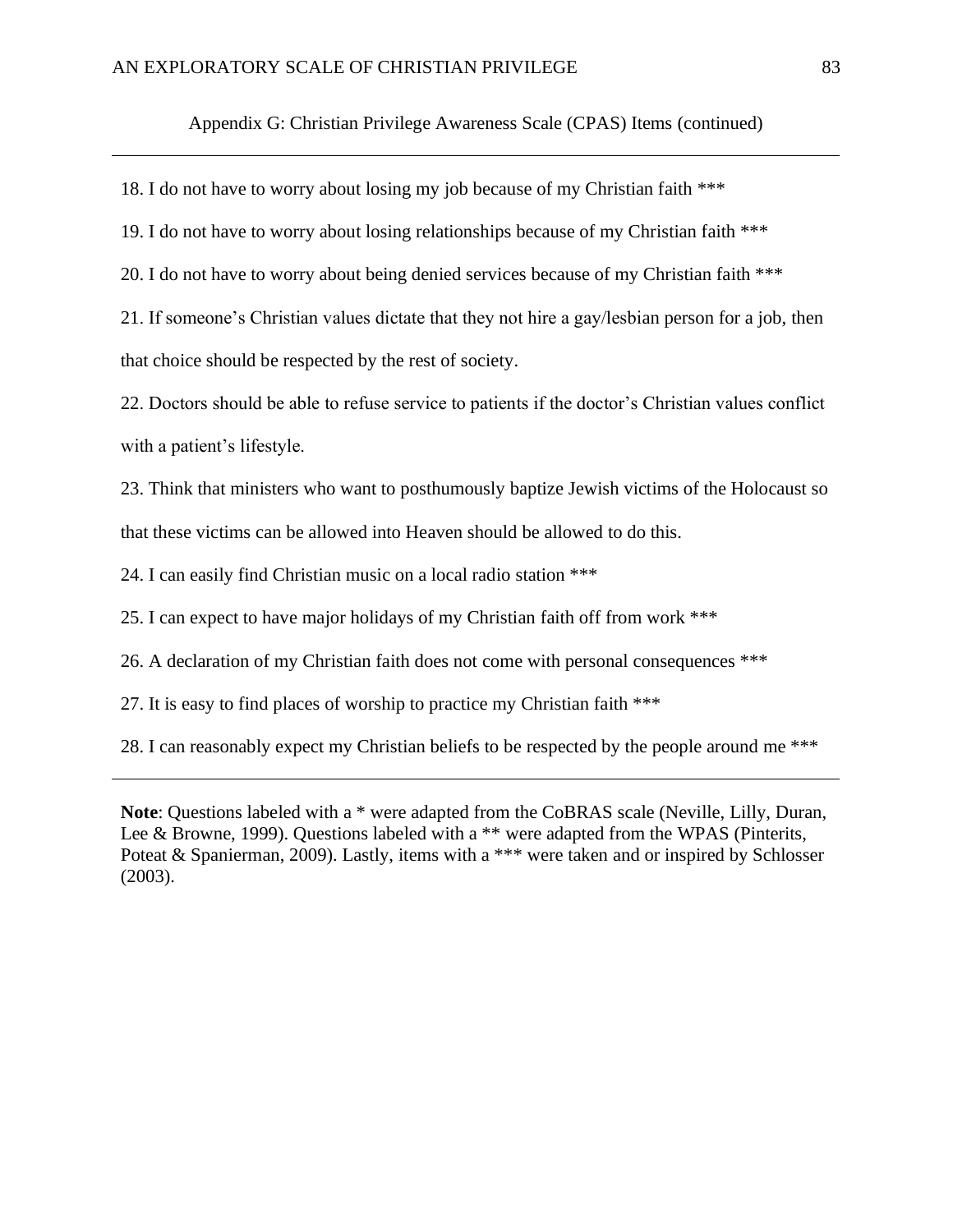Appendix H. Recruitment Script (Twitter)

[Academic Study] Racial and Religious Ideology: An Examination of Attitudes and Thoughts (+18, US, Fluent English, Christian) Chance for \$25 Amazon Gift Card. Retweets Welcome! emichpsych.co1.qualtrics.com/jfe/form/SV\_0O…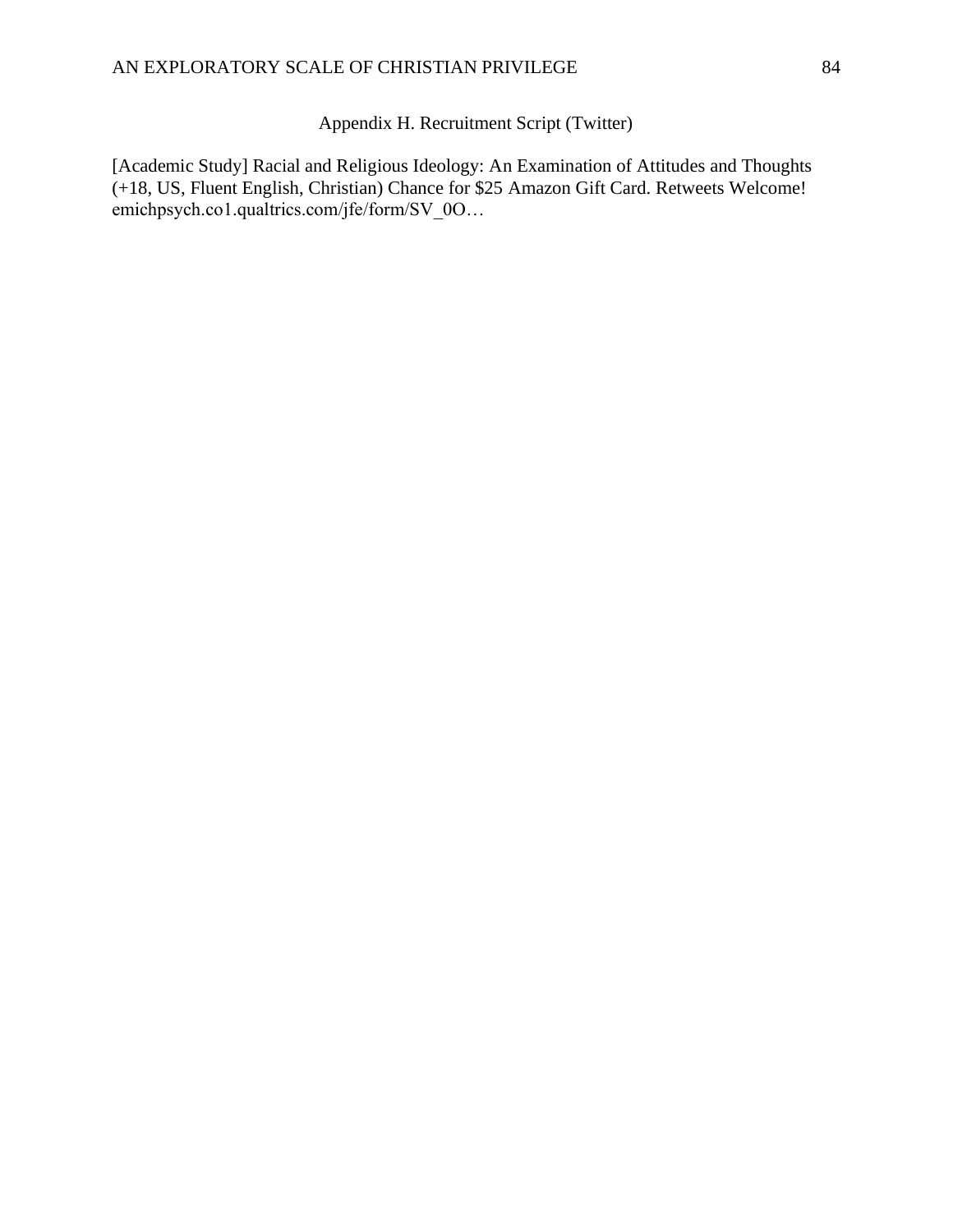### Appendix I: Recruitment Script (Reddit and Facebook)

Hello,

My name is Brier Gallihugh, and I am a graduate student in psychology at Eastern Michigan University. I am in the process of recruiting participants for my Master's thesis, and I am hoping you might consider participating in my study.

In order to participate, you must be 18 years old or older, and you must identify as a Christian. Participants will also need to be fluent in English (i.e., you will need to be able to read the survey questions and type your responses into my survey in English) and be from the United States.

The purpose of this study is to broadly examine your thoughts about a wide range of societal themes and ideas (i.e., racial, religious, etc.). The study is entirely online and will take about 25- 30 minutes to complete. Anyone who participates will be given the opportunity to be entered into a drawing for a chance to win 1 of 4 Amazon gift cards worth \$25 each. The drawing will take place at the end of data collection. If you meet the above participation criteria and wish to participate, please follow the link below to get started!

https://emichpsych.co1.qualtrics.com/jfe/form/SV\_0OgGLRnHJxpNqAt

If you have any questions or concerns about this study, please feel free to contact me at bgallihu@emich.edu

Finally, please feel free to share this post if you don't mind. It would be greatly appreciated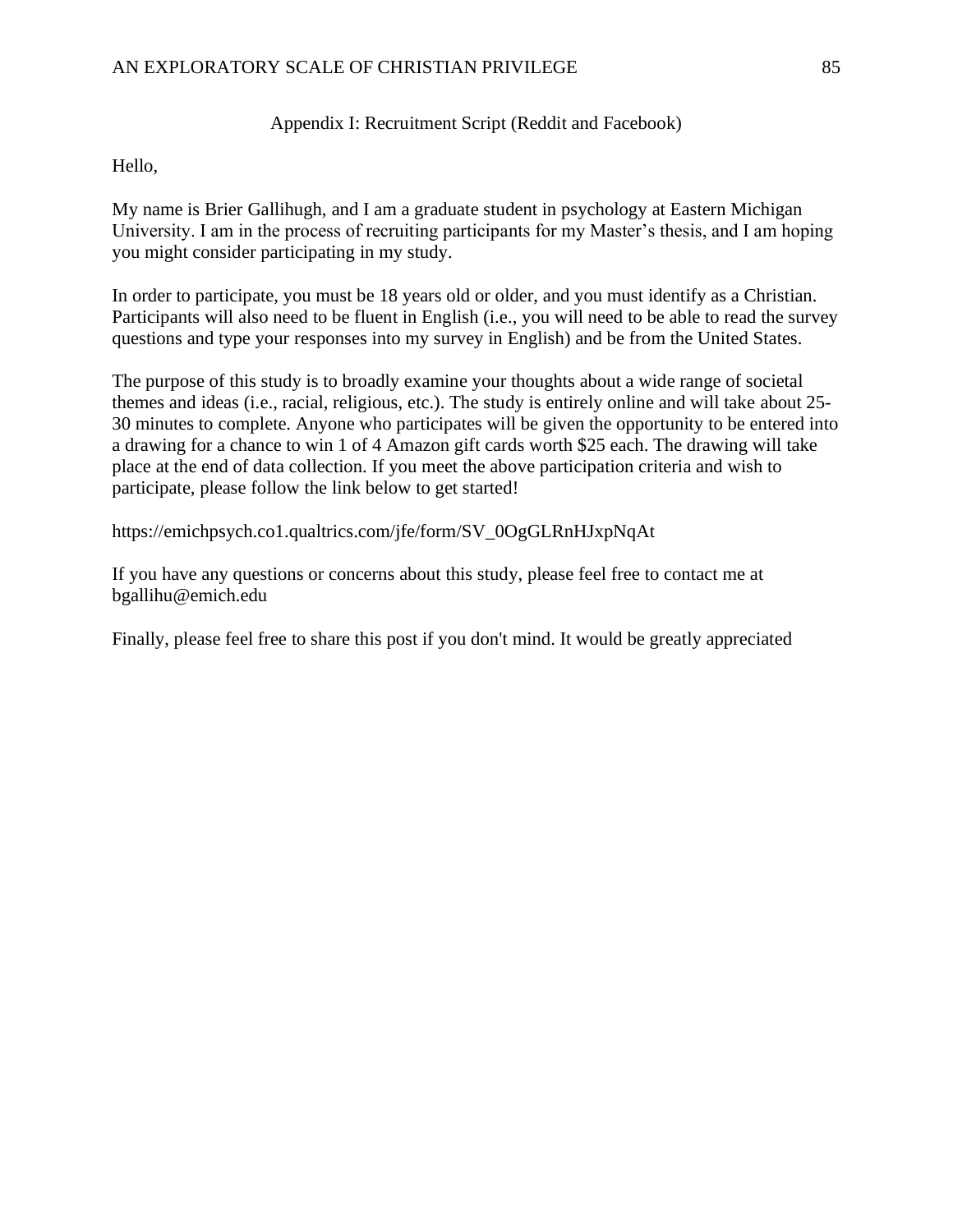Appendix J: IRB Approval Letter

Apr 29, 2020 3:12 PM EDT Brier Gallihugh Eastern Michigan University, Psychology

Re: Modification - UHSRC-FY19-20-131 An Exploratory Model of Christian Privilege: The Development of a Scale to Measure the Attitudinal Constituents of Christian Privilege

Dear Brier Gallihugh:

The Eastern Michigan University Human Subjects Review Board has rendered the decision below for An Exploratory Model of Christian Privilege: The Development of a Scale to Measure the Attitudinal Constituents of Christian Privilege.

Decision: Approved

Please contact human.subjects@emich.edu with any questions or concerns.

Sincerely, Eastern Michigan University Human Subjects Review Committee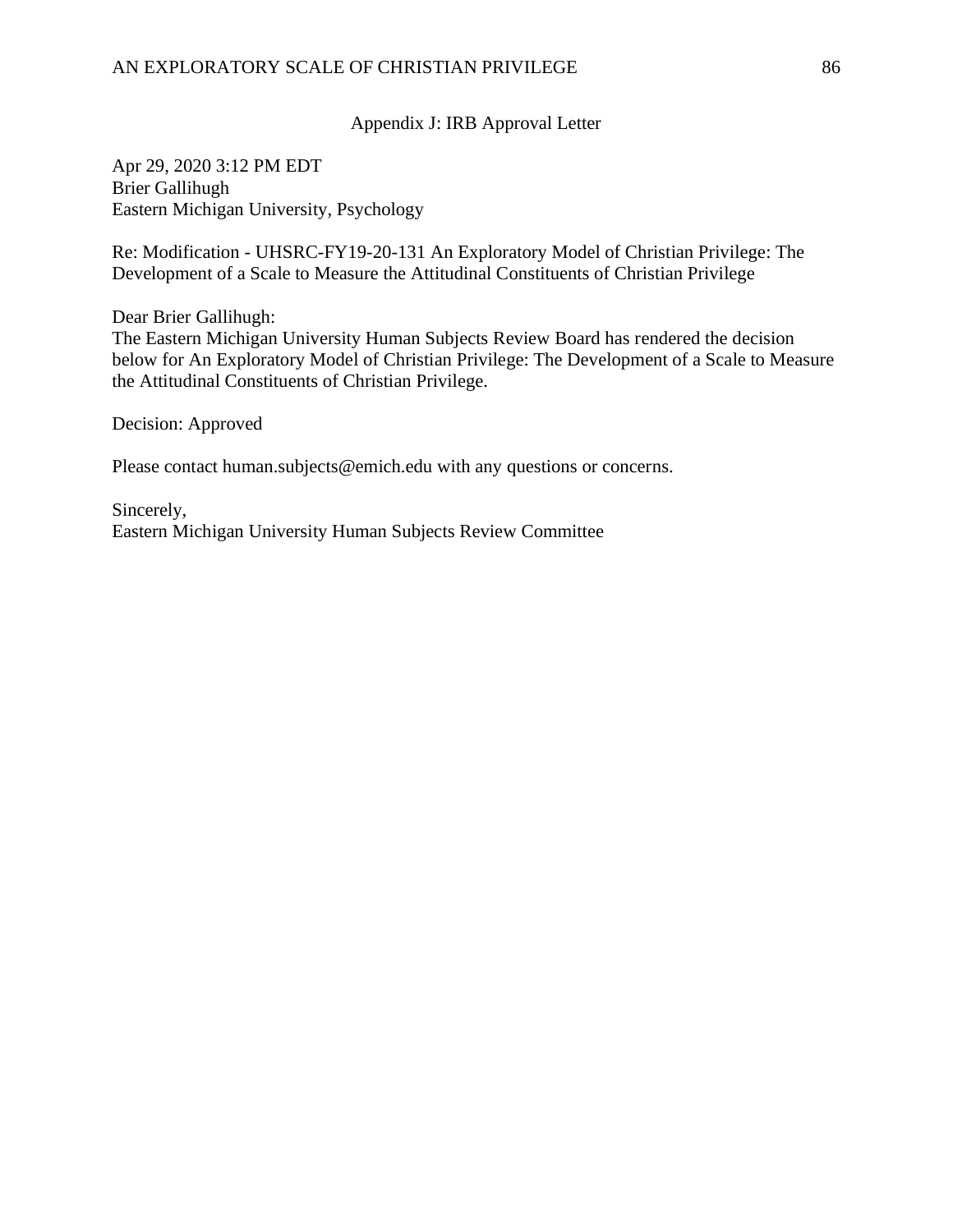Appendix K: SONA Informed Consent

Project Title: Racial and Religious Ideology: An Examination of Attitudes and Thoughts Principal Investigator: Brier Gallihugh, B.A. Eastern Michigan University Faculty Advisor: Stephen Jefferson, Ph.D., Eastern Michigan University

Thank you for your interest in this study! Your participation is greatly appreciated. To participate you be able to read and respond to prompts fluently in English, be over the age of 18, personally self-identify as a Christian, and be from the United States. Participation in research is voluntary and you may pull out of this study at any time (**including after starting the study**). Please feel free to ask any questions you have about participation in this study.

### **Study Purpose**

The purpose of this study is to broadly examine your thoughts about a wide range of societal themes and ideas (i.e., racial, religious, etc.).

#### **Basic Study Procedure**

You will be recruited to take place in this online study through the SONA program at Eastern Michigan University. Upon reading this consent form, you will be redirected to the Qualtrics program which will contain the primary study materials and questionnaires. You will be asked to first complete a demographic survey that asks you to report aspects of your identity such as your gender, age, racial group, religious affiliation, etc. as well as your current mental anxiety and depression levels. You will also be asked a series of questions concerning your life situation in light of the COVID-19 (a.k.a., the coronavirus). After completion of the demographic survey, you will be asked to respond to a series of questions measuring your thoughts about various racial and religious themed topics. Lastly, the study will conclude with one final question regarding whether or not you wish to receive credit for your participation. The study will take approximately 25-30 minutes to complete.

#### **Type of Data Collected**

You may be asked to provide data that you find to be sensitive. All data will be collected anonymously (i.e., we have no way of linking your actual responses with your name). You will be asked your opinion about a number of racial and religious themed questions. You will also be asked some common questions about your identity and current mental status (e.g., age, gender, race, anxiety and depression levels, etc.).

#### **Risk of Study Participation**

There is no expected risk for participating in this study outside of what a student may face while taking a college examination or listening to a college lecture. However, you may at times potentially experience stress while reading or answering any of the study materials especially any related directly to you. As such, should you feel stress you cannot handle, you are free to withdraw from the study and are encouraged to do so immediately. Should you feel you need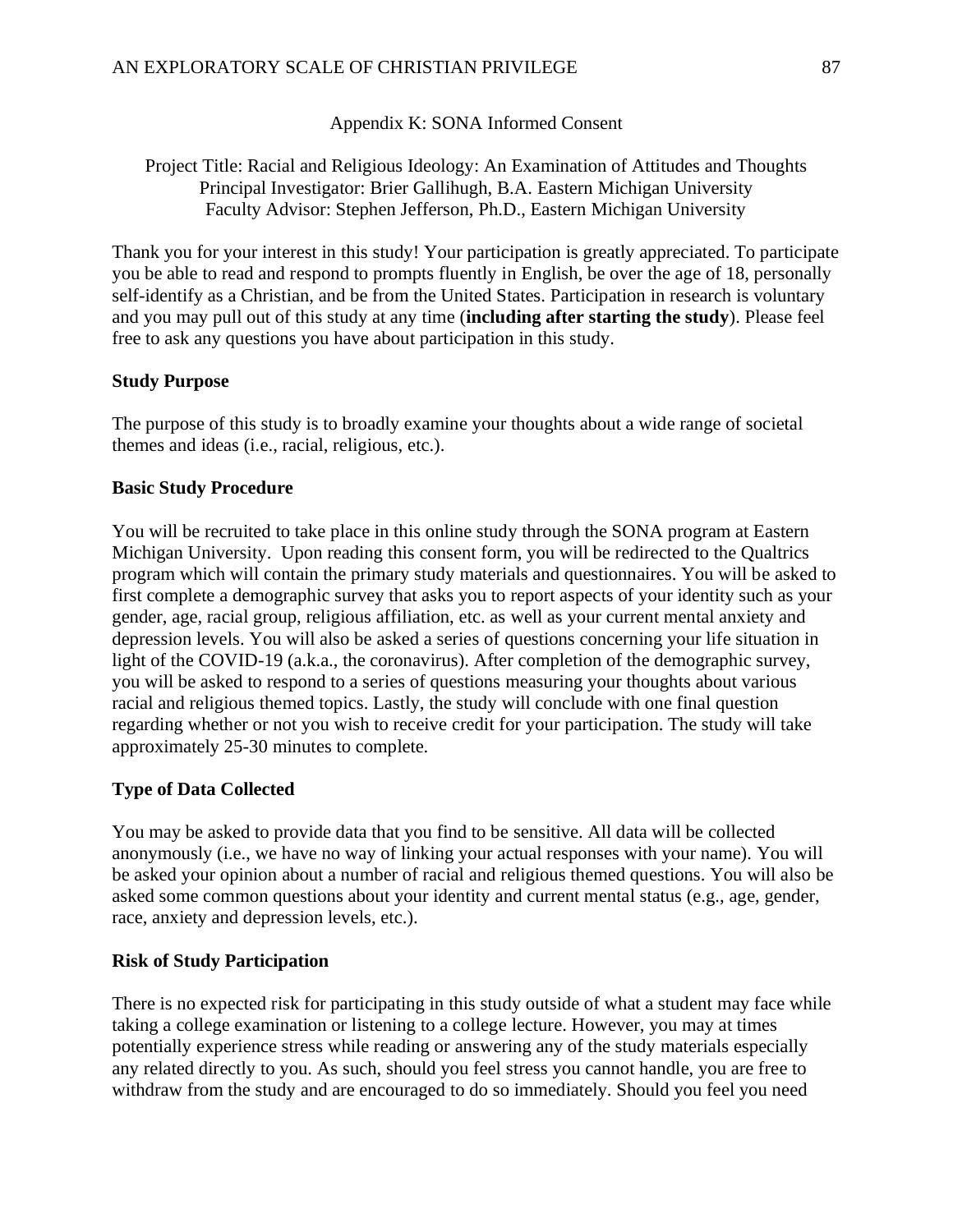professional help, the following is the contact for the Eastern Michigan University Counseling and Psychological Service and if needed, national hotlines:

### Eastern Michigan Counseling and Psychological Services 734.487.1118 counseling.services@emich.edu

#### **National Hotlines**

1) SAMHSA's National Helpline: (1-800-662-HELP (4357)) 2) Veteran's Crisis Helpline: (TEXT 838-255) 3) LifeWays 24-Hour Crisis Line: (800-284-8288) 4) Trevor Project (LGBTQ): (866-488-7386)

### **Benefits of Study Participation**

There are no anticipated benefits to you for taking part in this study. Study results may have general benefit to society by increasing our understanding of how people perceive others. Thus, findings from this study will be used as a basis for potential publications, posters, and/or presentations at conferences or symposiums.

#### **Data Storage Procedures**

Data for this study will be kept on the Qualtrics server. Qualtrics is an account-based program where only researchers will have access your individual responses and data. Qualtrics is GDPR (General Data Protection Regulation) compliant. Upon completion of the data collection, the data set will be downloaded from Qualtrics to a laptop computer that is password protected.

#### **Alternative Task**

You will receive no compensation for your participation. However, some instructors in psychology do offer course credit for research participation. Researchers have no control over this. If you are unsure if your instructor allows such credit, please ask your instructor. All psychology instructors who offer research credits in their courses are required by University policy to provide a non-research alternative to students in their classes who do not wish to directly participate in research. In order to be granted research credit, at the end of your participation in this anonymous survey, you will need to follow the link provided to a completely separate survey where you will be asked to give your name. This second survey will not in any way be linked to your earlier survey responses and is only collected so that we can give participants research credits by name. If you do not complete this survey, we cannot award you SONA credit.

#### **Personal Information Confidentiality**

We plan to publish the results of this study. We will not publish any information that can identify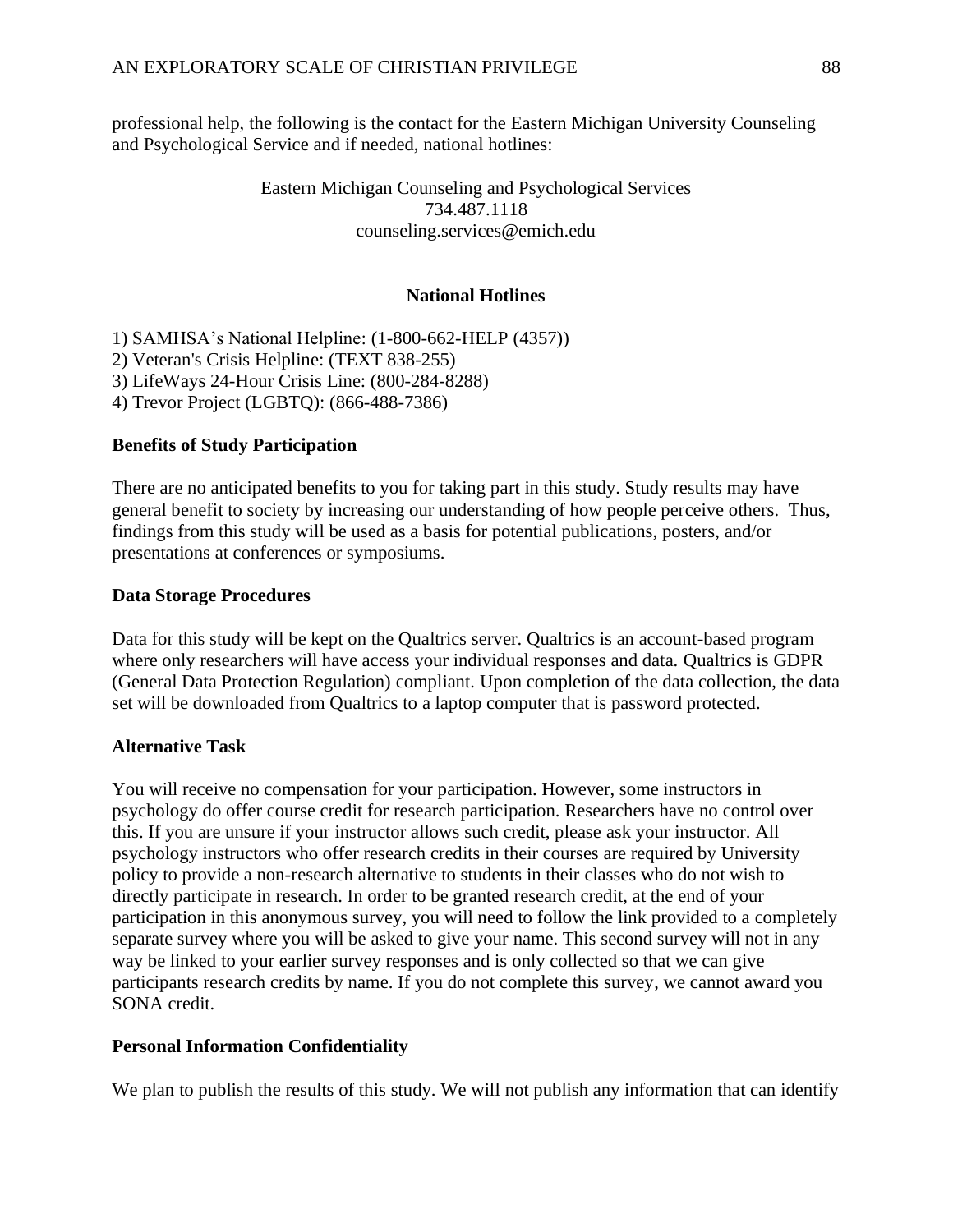you individually. All data for this study will be collected anonymously. The only identifying information you will provide the researcher is separate from the main questionnaires of this study and is only collected to award research credit.

You do not need to provide any identifying information to participate in this study. However, if you wish to receive research credit, once you have anonymously completed the main questionnaires of the study, you will then be asked if you wish to receive course credit for participating in this research. If you answer "Yes" to this question, you will be automatically linked to a completely separate survey that will ask for your name. Because the data from these two surveys are never linked, the only way a researcher will know that you have completed the relevant questionnaires of the anonymous portion of this study is to ask for your name with this completely separate, new survey. Completing this second survey will allow the researchers to know to whom they should grant credit in SONA (i.e., if you do not complete this "exit" survey, you will not receive SONA credit). Your instructors will not know which study you have participated in unless you tell them. Also, the researcher will not know what your specific responses were to any items of the surveys you completed (i.e., they will only know that you participated, but not what you reported in your responses)."

### **Data Storage For Future Use**

We will not store any personally identifying information about you. We will store the anonymous data collected for this study on the Qualtrics survey website, as well on a password protected laptop computer. Finally, we will also password protect the data file.

### **Cost to Participant**

Participation will not cost you anything.

### **Participation Compensation**

You will not be paid to participate in this research study.

You will receive .5 hours of SONA credit if you complete this study. If you do not complete this study, you will not earn research credit for your participation.

### **Study Contact Information**

If you have any questions about the research, you can contact the Principal Investigator, Brier Gallihugh, at bgallihu@emich.edu or by phone at (989)-423-6118.

You can also contact Brier Gallihugh's faculty adviser, Dr. Stephen Jefferson, at sjeffer2@emich.edu or by phone at 734.487.0097.

For questions about your rights as a research subject, contact the Eastern Michigan University Human Subjects Review Committee at human.subjects@emich.edu or by phone at 734-487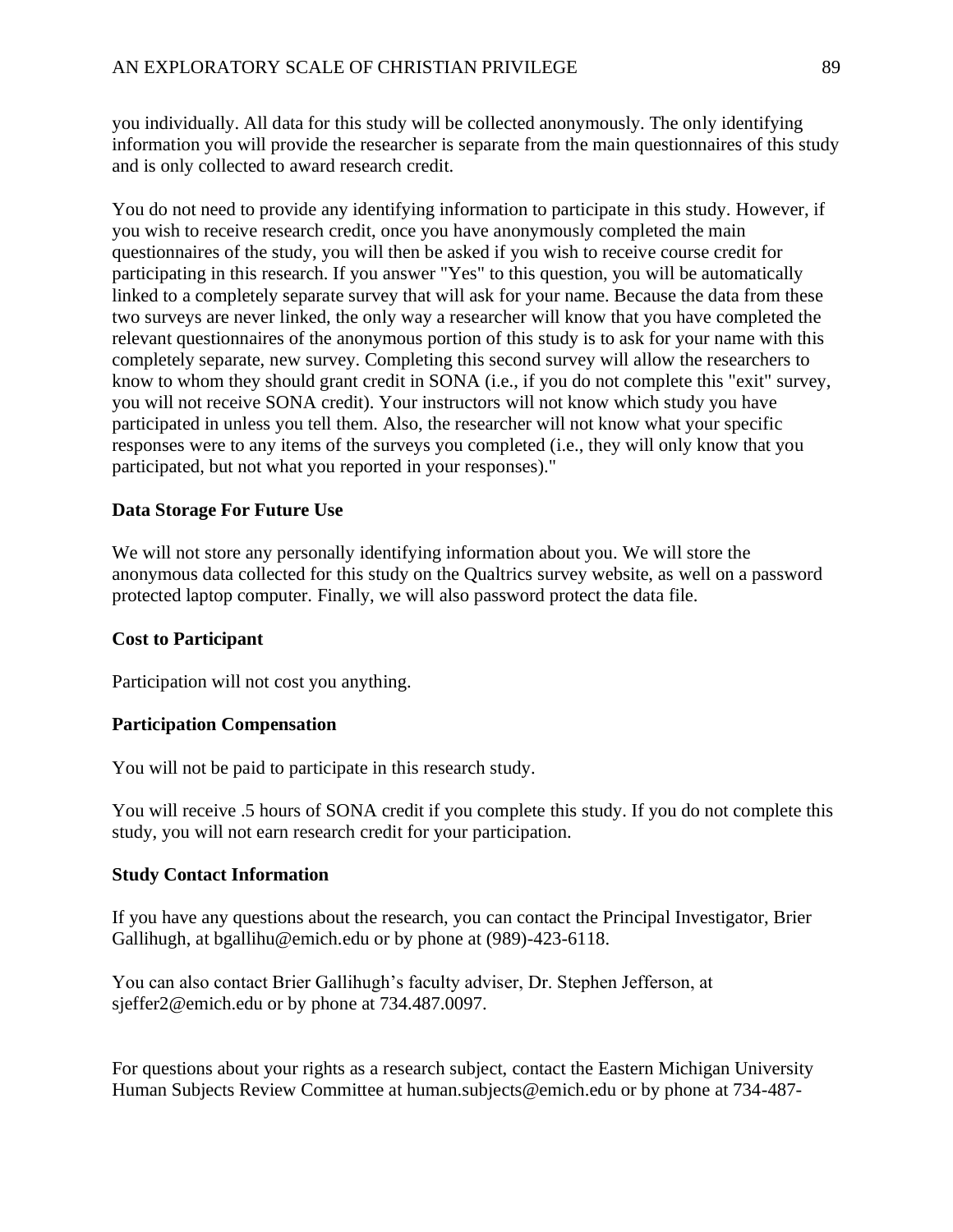3090.

## **Voluntary participation**

Participation in this research study is your *choice*. You may refuse to participate at any time, even after signing this form, without repercussion.

### **Statement of Consent**

I have read this consent form. I have had an opportunity to ask questions and am satisfied with the answers I received.

- $\Box$  I give my consent to participate in this research study.
- $\Box$  I do not give my consent to participate in this study.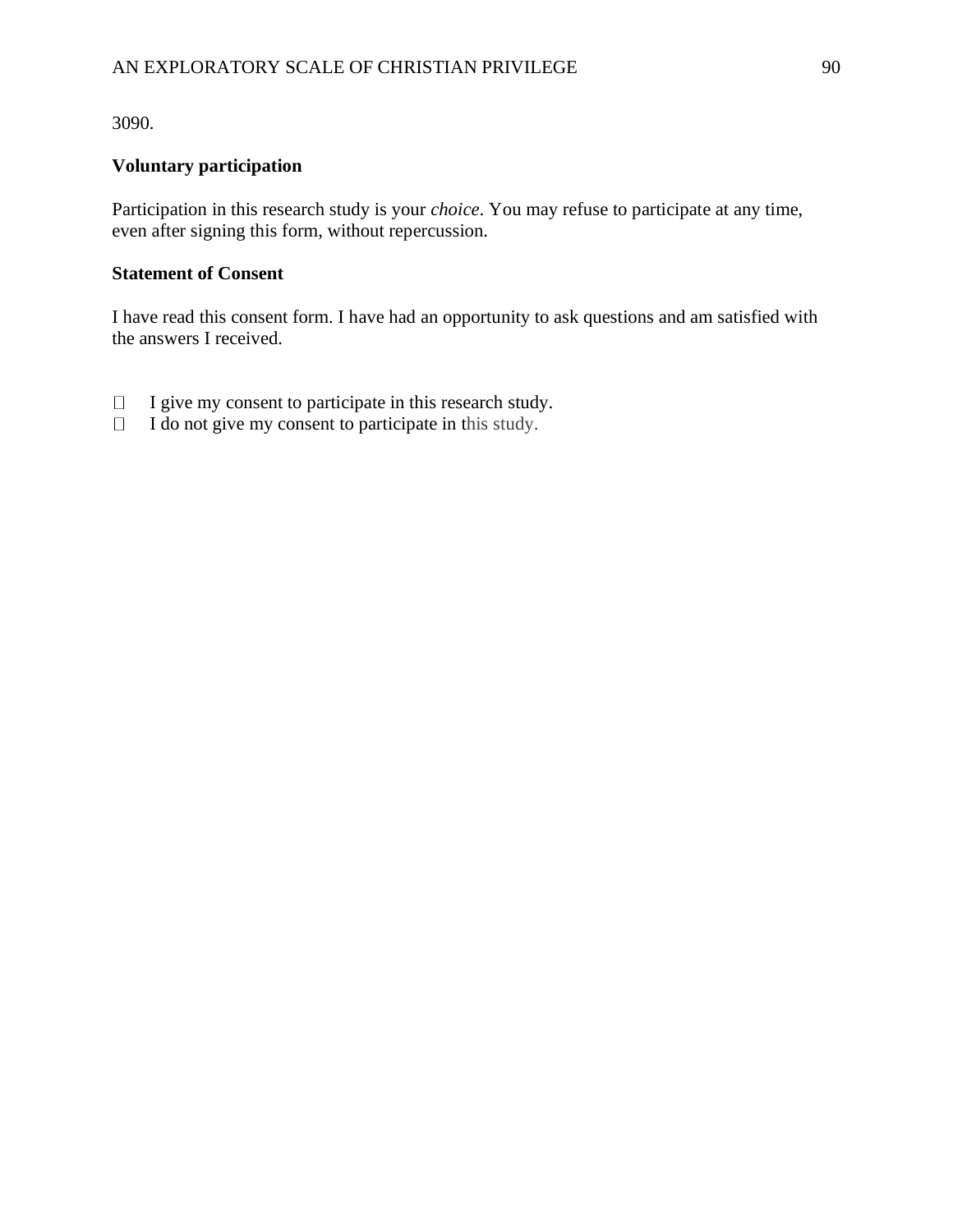Appendix L: Social Media Informed Consent

Project Title: Racial and Religious Ideology: An Examination of Attitudes and Thoughts Principal Investigator: Brier Gallihugh, B.A. Eastern Michigan University Faculty Advisor: Stephen Jefferson, Ph.D., Eastern Michigan University

Thank you for your interest in this study! Your participation is greatly appreciated. To participate you be able to read and respond to prompts fluently in English, be over the age of 18, personally self-identify as a Christian and be from the United States. Participation in research is voluntary and you may pull out of this study at any time (**including after starting the study**). Please feel free to ask any questions you have about participation in this study.

#### **Study Purpose**

The purpose of this study is to broadly examine your thoughts about a wide range of societal themes and ideas (i.e., racial, religious, etc.).

#### **Basic Study Procedure**

You have been recruited to take part in this online study through the one of potentially various social media platforms (e.g., Facebook, Twitter, Reddit, Amazon Mechanical Turk, etc.). Upon reading this consent form, you will be redirected to the Qualtrics program which will contain the primary study materials and questionnaires. You will be asked to first complete a demographic survey that asks you to report aspects of your identity such as your gender, age, racial group, religious affiliation, etc. as well as your current mental anxiety and depression levels. You will also be asked a series of questions concerning your life situation in light of the COVID-19 (a.k.a., the coronavirus). After completion of the demographic survey, you will be asked to respond to a series of questions measuring your thoughts about various racial and religious themed topics. Lastly, the study will conclude with one final question regarding whether or not you wish to receive credit for your participation. The study will take approximately 25-30 minutes to complete.

#### **Type of Data Collected**

You may be asked to provide data that you find to be sensitive. All data will be collected anonymously (i.e., we have no way of linking your actual responses with your name). You will be asked your opinion about a number of racial and religious themed questions. You will also be asked some common questions about your identity and current mental status (e.g., age, gender, race, anxiety and depression levels, etc.).

#### **Risk of Study Participation**

There is no expected risk for participating in this study outside of what a student may face while taking a college examination or listening to a college lecture. However, you may at times potentially experience stress while reading or answering any of the study materials especially any related directly to you. As such, should you feel stress you cannot handle, you are free to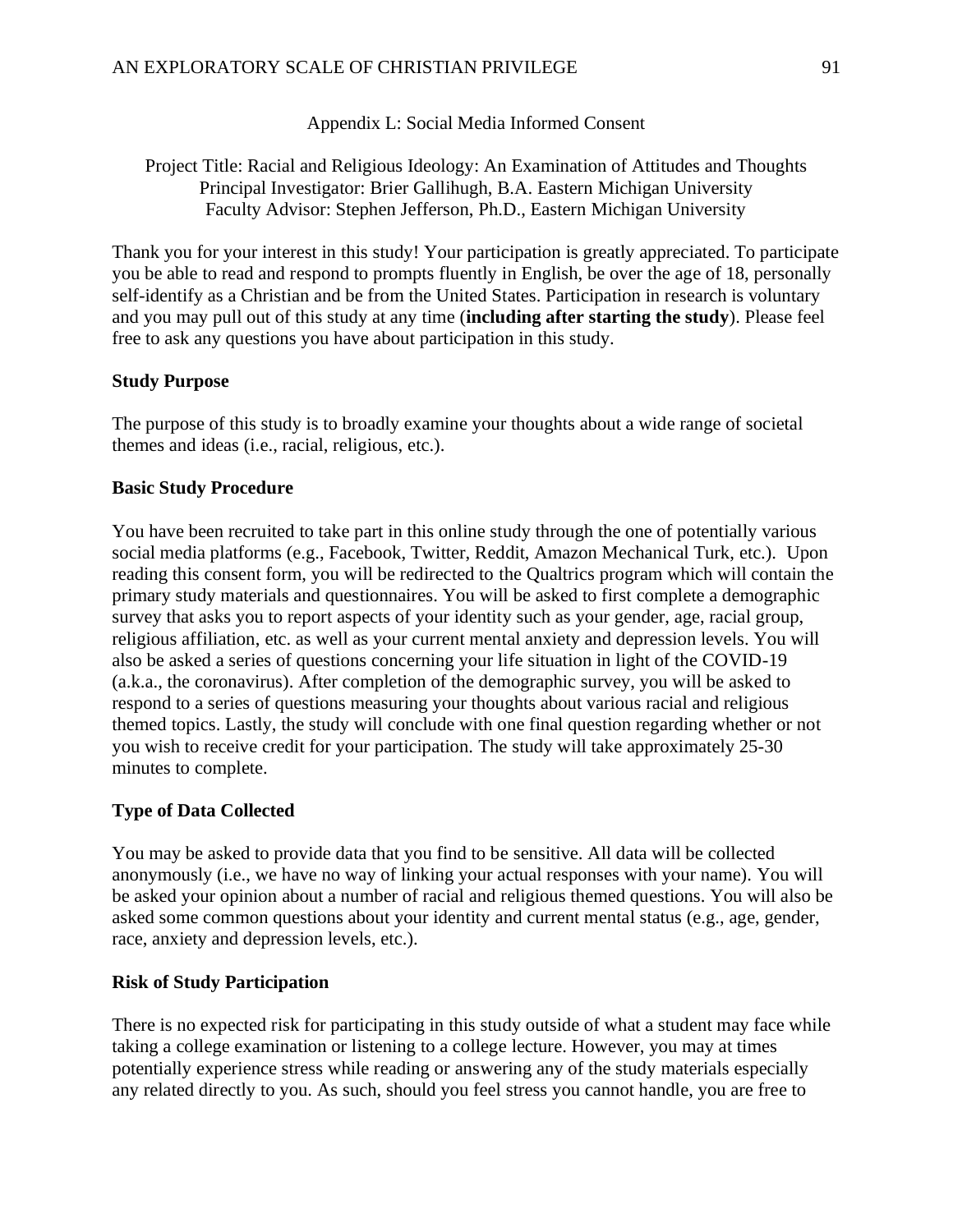withdraw from the study and are encouraged to do so immediately. Should you feel you need professional help, the following are contacts for various mental health service hotlines.

1) SAMHSA's National Helpline: (1-800-662-HELP (4357)) 2) Veteran's Crisis Helpline: (TEXT 838-255) 3) LifeWays 24-Hour Crisis Line: (800-284-8288) 4) Trevor Project (LGBTQ): (866-488-7386)

### **Benefits of Study Participation**

There are no anticipated benefits to you for taking part in this study. Study results may have general benefit to society by increasing our understanding of how people perceive others. Thus, findings from this study will be used as a basis for potential publications, posters, and/or presentations at conferences or symposiums.

#### **Data Storage Procedures**

Data for this study will be kept on the Qualtrics server. Qualtrics is an account-based program where only researchers will have access your individual responses and data. Qualtrics is GDPR (General Data Protection Regulation) compliant. Upon completion of the data collection, the data set will be downloaded from Qualtrics to a laptop computer that is password protected.

#### **Alternative Task**

You will receive no guaranteed compensation for your participation. However, participation in this study will enter you into a chance to win *one* of *four* \$25.00 Amazon gift cards. At the conclusion of the data collection, four participants will be chosen at random to receive one of the gift cards via email. In order to be entered into the drawing, at the end of your participation in this anonymous survey, you will need to follow the link provided to a completely separate survey where you will be asked to give an email. This second survey will not in any way be linked to your earlier survey responses and is only collected so that we can contact winners. If you do not complete this survey, we cannot enter you into the drawing.

#### **Personal Information Confidentiality**

We plan to publish the results of this study. We will not publish any information that can identify you individually. All data for this study will be collected anonymously. The only identifying information you will provide the researcher is separate from the main questionnaires of this study and is only collected to award research credit.

You do not need to provide any identifying information to participate in this study. However, if you wish to be entered into the drawing for one of the \$25.00 Amazon gift cards, once you have anonymously completed the main questionnaires of the study, you will then be asked if you wish to be entered into the drawing for participating in this research. If you answer "Yes" to this question, you will be automatically linked to a completely separate survey that will ask for a contact email. Because the data from these two surveys are never linked, the only way a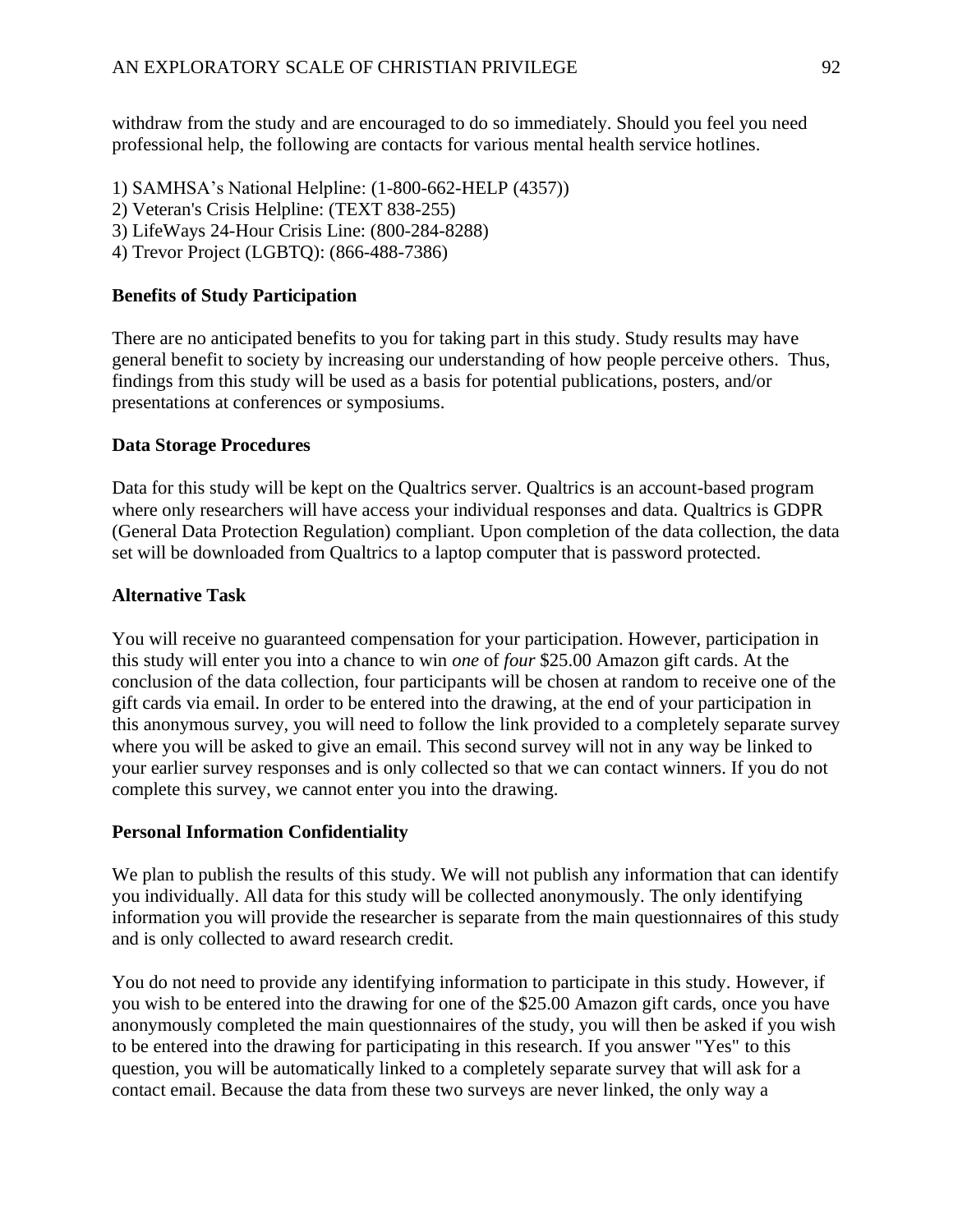researcher will know where to potentially send you an Amazon gift card is if you have completed this completely separate, new survey. Completing this second survey will allow the researchers to randomly choose which four participants will receive one of the \$25 Amazon gift cards. Therefore, if you do not complete this "exit" survey, you will not be entered into the drawing. Your instructors will not know which study you have participated in unless you tell them. The researcher will not know what your specific responses were to any items of the surveys you completed (i.e., they will only know that you participated, but not what you reported in your responses)."

### **Data Storage For Future Use**

We will not store any personally identifying information about you. We will store the anonymous data collected for this study on the Qualtrics survey website, as well on a password protected laptop computer. Finally, we will also password protect the data file.

### **Cost to Participant**

Participation will not cost you anything.

### **Participation Compensation**

You will not be paid to participate in this research study. However, completion of this survey (including the second survey at the end), will enter you in a drawing with a chance to win one of four \$25.00 Amazon gift cards. If you do not complete this study, you will not be entered into the drawing.

### **Study Contact Information**

If you have any questions about the research, you can contact the Principal Investigator, Brier Gallihugh, at bgallihu@emich.edu or by phone at (989)-423-6118.

You can also contact Brier Gallihugh's faculty adviser, Dr. Stephen Jefferson, at sjeffer2@emich.edu or by phone at 734.487.0097.

For questions about your rights as a research subject, contact the Eastern Michigan University Human Subjects Review Committee at human.subjects@emich.edu or by phone at 734-487- 3090.

### **Voluntary participation**

Participation in this research study is your *choice*. You may refuse to participate at any time, even after signing this form, without repercussion.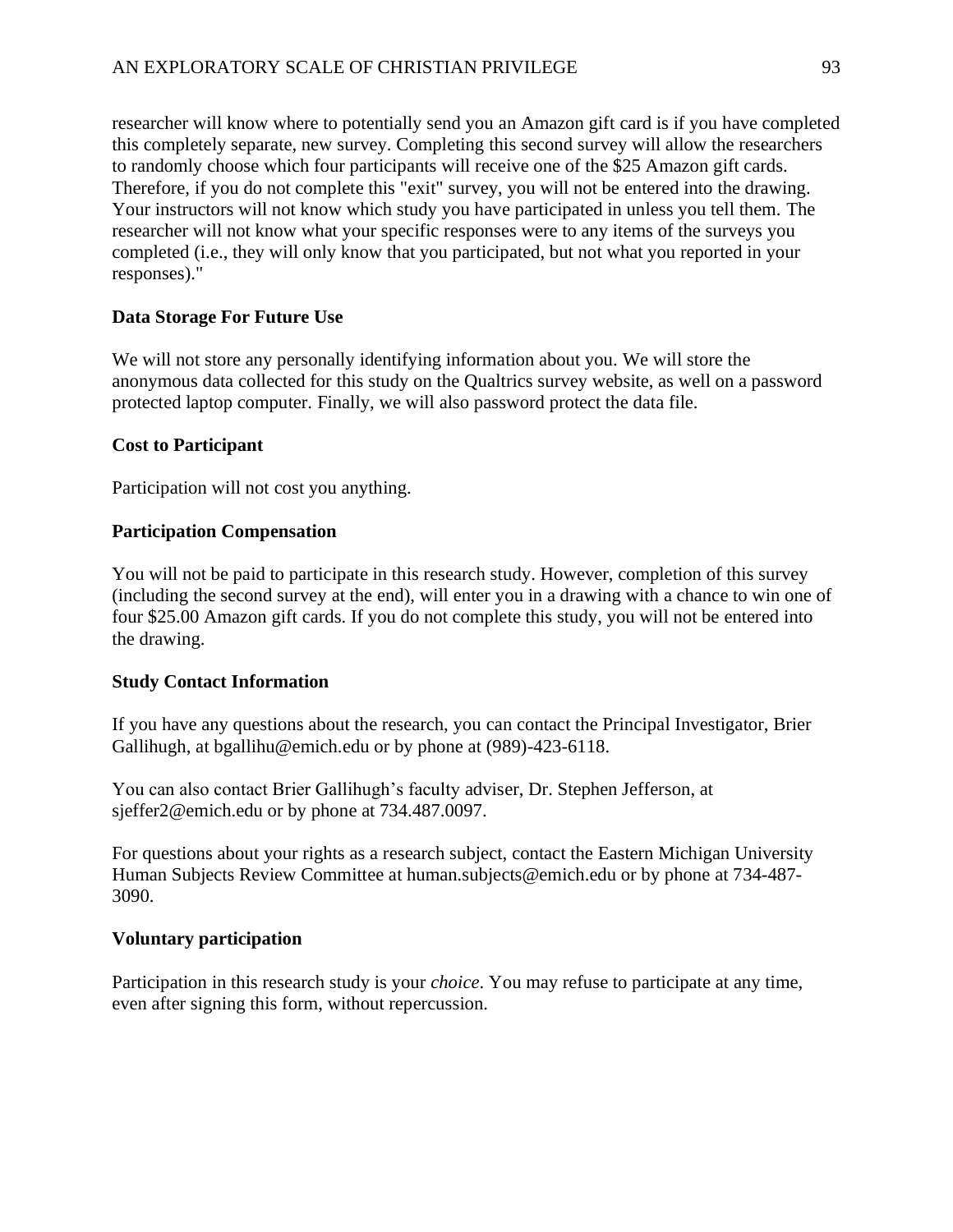## **Statement of Consent**

I have read this consent form. I have had an opportunity to ask questions and am satisfied with the answers I received.

- I give my consent to participate in this research study.
- I do not give my consent to participate in this study.